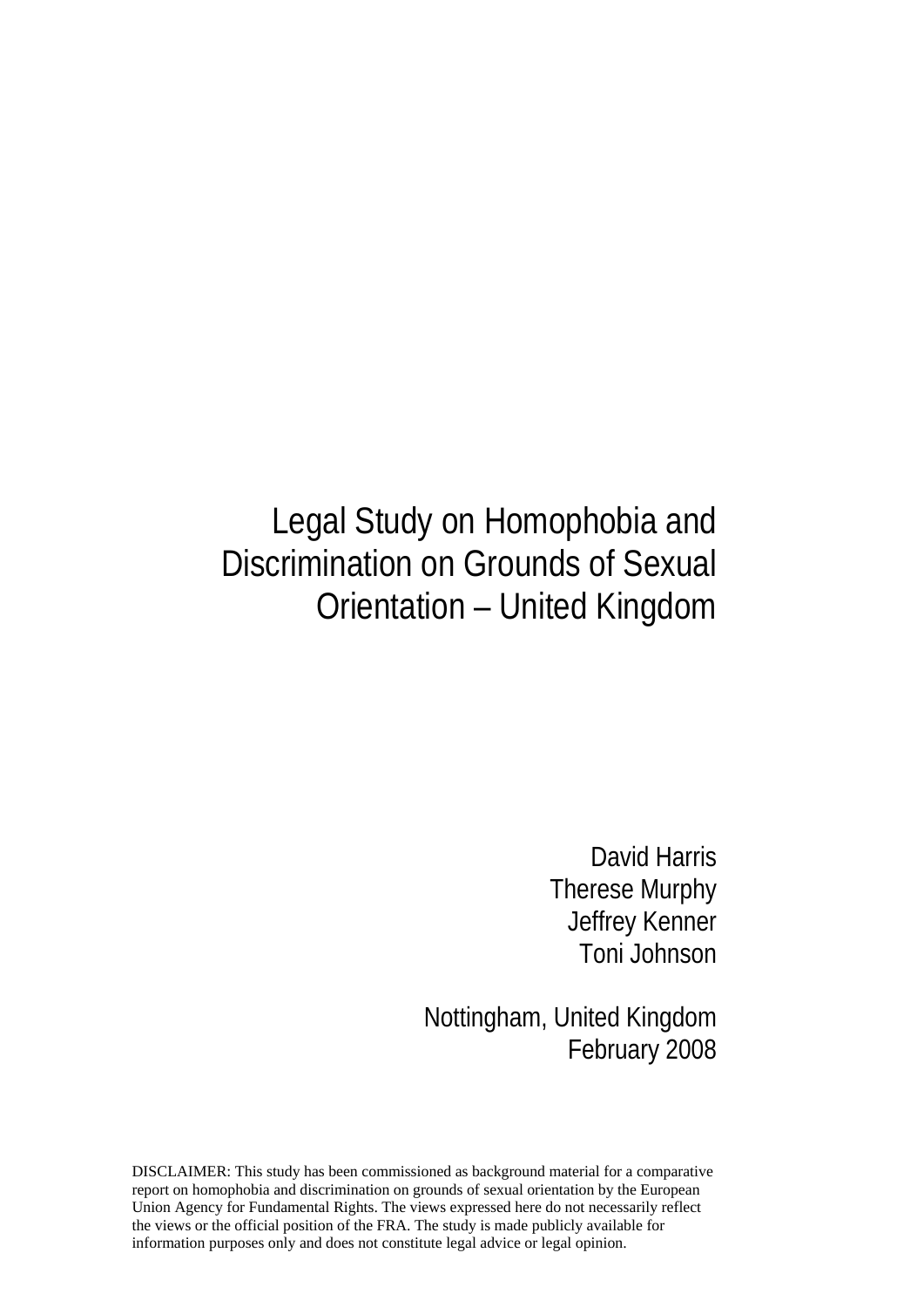# **Contents**

| A. |         |                                                                           |  |  |
|----|---------|---------------------------------------------------------------------------|--|--|
| В. |         |                                                                           |  |  |
| C. |         |                                                                           |  |  |
|    | C.1.    | LGBT partners as family members in the asylum system 27                   |  |  |
|    |         | UK based partner has limited leave to remain in the UK27<br>C.1.1.        |  |  |
|    |         | UK based partner has refugee status 3Error! Bookmark not<br>C.1.2.        |  |  |
|    |         | defined.                                                                  |  |  |
| D. |         |                                                                           |  |  |
|    | D.1.    |                                                                           |  |  |
|    | D.2.    |                                                                           |  |  |
|    | D.3.    | Recognition of legal partnerships and same-sex marriages entered into     |  |  |
|    |         |                                                                           |  |  |
|    | D.4.    | Applications for 'leave to remain' emanating from within the UK33         |  |  |
|    | D.5.    |                                                                           |  |  |
|    |         |                                                                           |  |  |
| Е. |         |                                                                           |  |  |
| F. |         |                                                                           |  |  |
|    | F.1.    |                                                                           |  |  |
|    | F.2.    | Homophobic motivation as an aggravating factor in a common crime          |  |  |
|    |         |                                                                           |  |  |
| G. |         |                                                                           |  |  |
|    | G.1.    | Discrimination against transgender people in employment, vocational       |  |  |
|    |         | training, and the provision of goods, facilities and services 42          |  |  |
|    | G.2.    | Freedom of Movement, Asylum and Subsidiary Protection, and Family         |  |  |
|    |         |                                                                           |  |  |
|    | $G.3$ . |                                                                           |  |  |
|    | G.4.    |                                                                           |  |  |
|    | G.5.    | Legislation regarding names and changes of names for transgender          |  |  |
|    |         |                                                                           |  |  |
|    | G.6.    |                                                                           |  |  |
|    | G.7.    |                                                                           |  |  |
| Η. |         |                                                                           |  |  |
| I. |         |                                                                           |  |  |
|    | 1.1.    | Criminal law: homophobic and transphobic crimes 50                        |  |  |
|    |         | Assisted or third party reporting of homophobic and transphobic<br>I.1.1. |  |  |
|    |         |                                                                           |  |  |
|    |         | I.1.2.                                                                    |  |  |
|    | I.2.    |                                                                           |  |  |
|    |         | Job Applications and Criminal Record Information 50<br>I.2.1.             |  |  |
|    |         |                                                                           |  |  |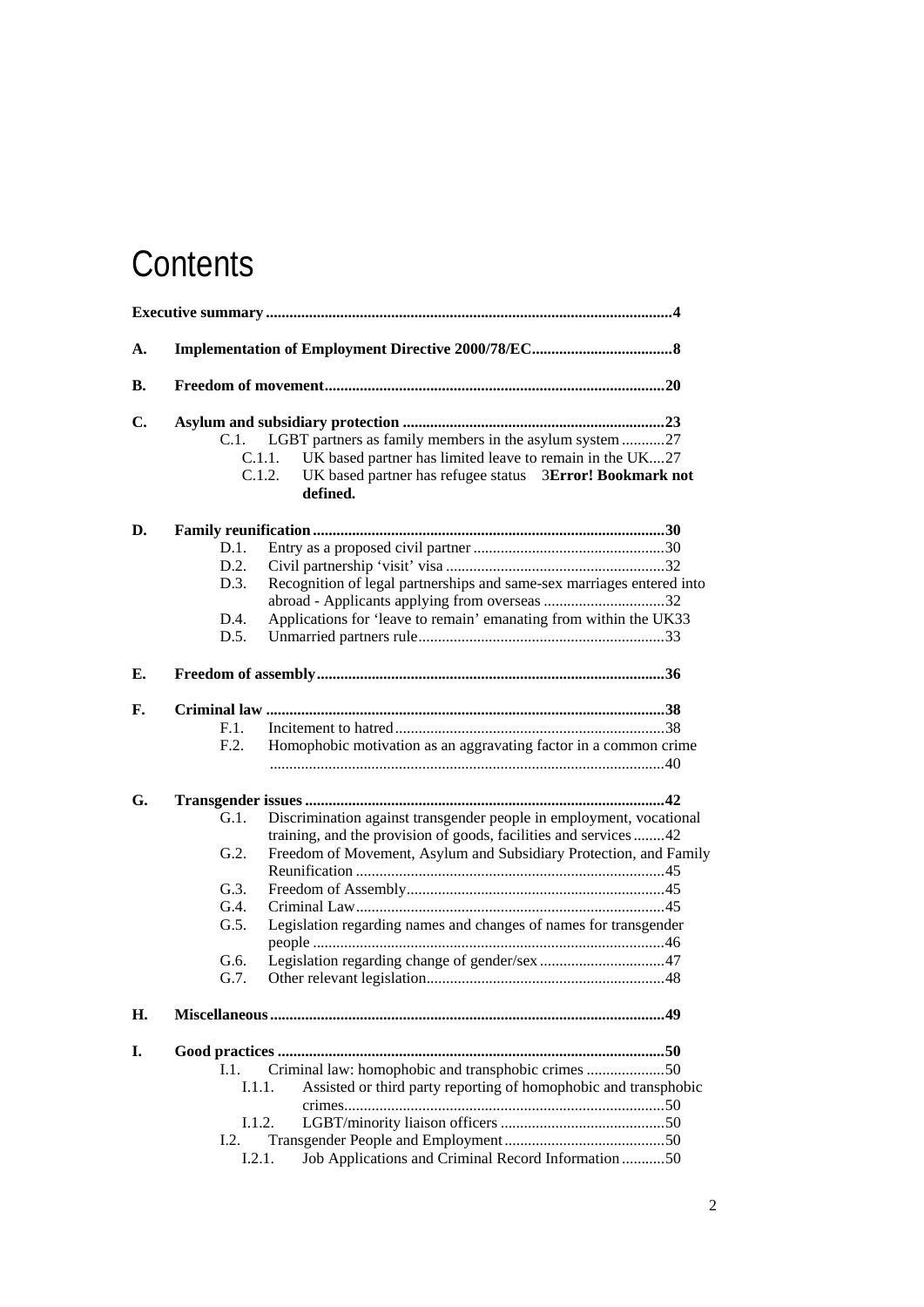| 1.2.2. |  |
|--------|--|
|        |  |
|        |  |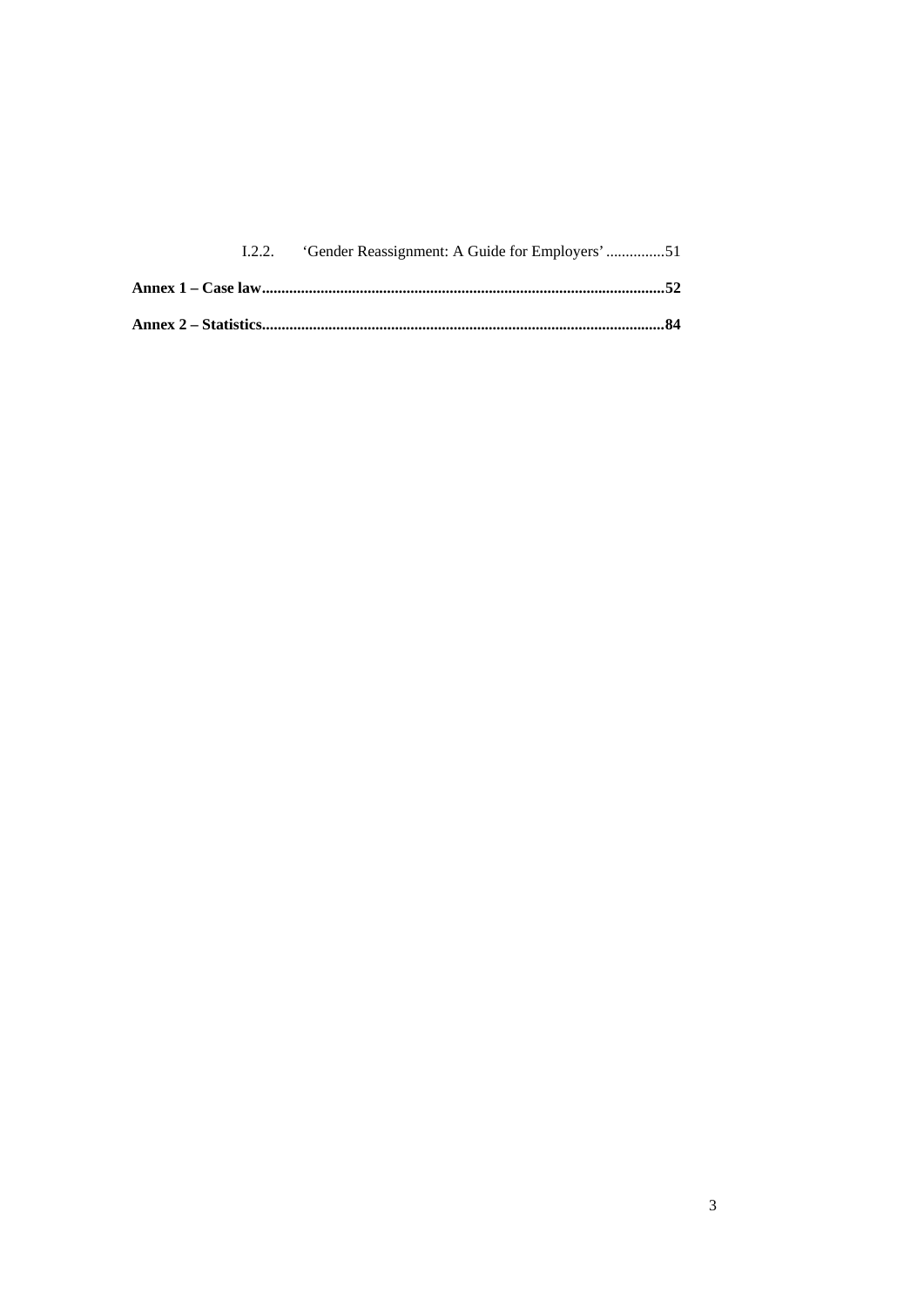### Executive summary

#### Implementation of Employment Directive 2000/78/EC

- [1]. The United Kingdom (UK) has implemented Directive 2000/78 in the specific context of sexual orientation discrimination on time and, with certain exceptions, in compliance with its provisions. The Regulations applying to Great Britain and Northern Ireland outline in detail the personal and material scope of the law, the concepts of discrimination and harassment and exceptions to the principle of nondiscrimination, as permitted by the Directive. The Regulations also include broadly compliant provisions on enforcement and remedies. The UK has extremely effective and well resourced statutory equalities commissions with responsibilities for monitoring equalities laws and supporting individuals wishing to bring complaints of unlawful discrimination. Although interest groups cannot bring actions as an alternative to individual complaints these groups are able to represent individuals before courts or tribunals and receive support from the equalities commissions.
- [2]. Moreover, in 2006 and 2007, the constituent parts of the UK introduced additional legislation extending protection beyond the scope of the Directive by prohibiting sexual orientation discrimination in, inter alia, goods, facilities and services.

#### Freedom of movement

[3]. This section contains a summary of the present legal situation in the UK with regard to the rights of LGBT partners of EU citizens who wish to exercise their rights of free movement and residence under EU law. Particular attention is paid to the scope of the definition of a 'family member' and an 'extended family member' which closely follow the requirements of Directive 2004/38. The rights of LGBT partners and their children and other family members are also discussed in the context of the *Civil Partnership Act 2004* and the *Gender Recognition Act 2004*. The position of third-country national LGBT partners of EU citizens and their children and family members is outlined. The effect of the *Civil Partnership Act* is to create rights that are equivalent to marriage and, as such, it enables LGBT partners of UK nationals to benefit from the freedom of movement and residence of their partners in another Member State subject to the recognition of the host State as provided in Art. 2(2)(b) of Directive 2004/38.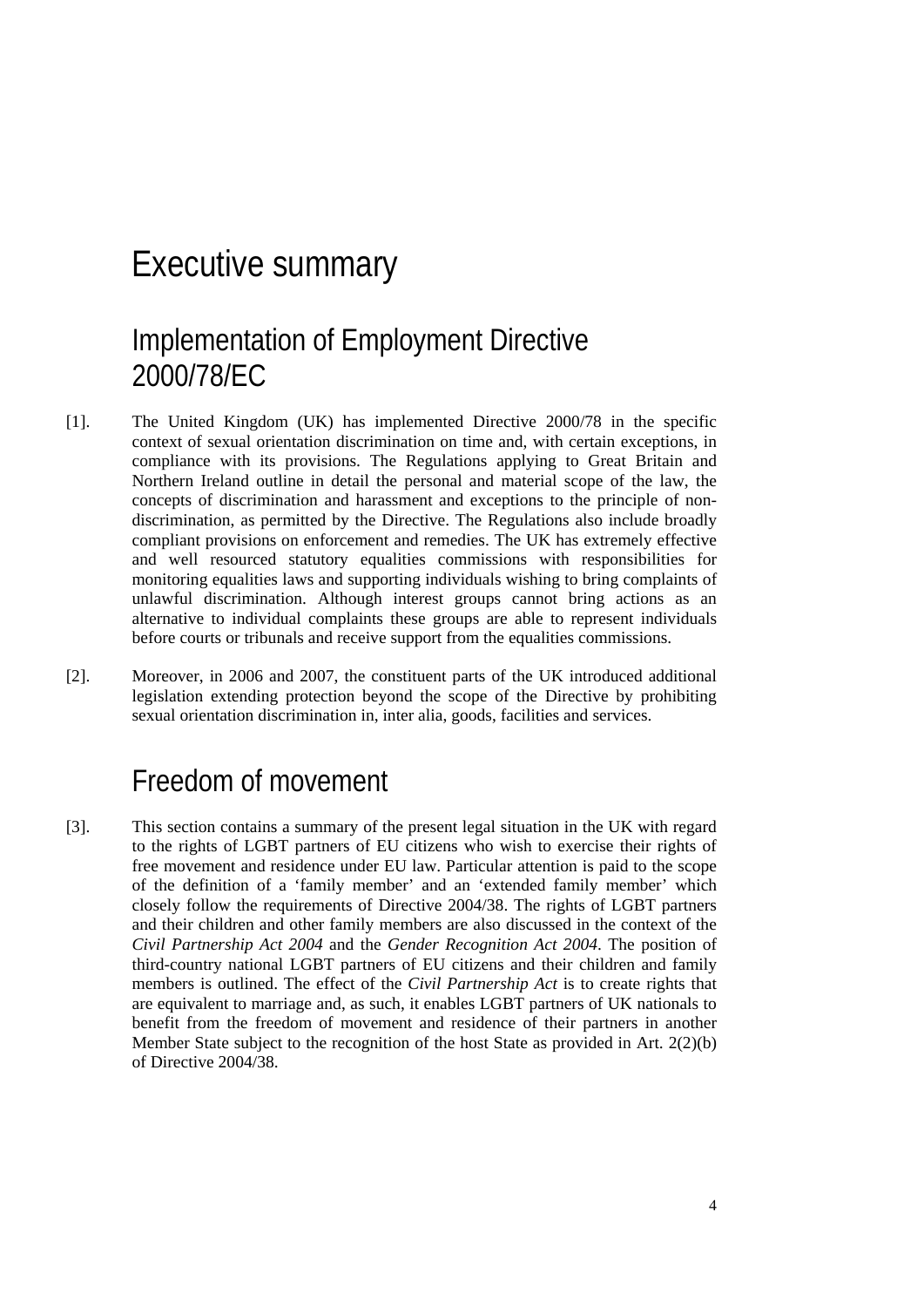### Asylum and subsidiary protection

- [4]. This section outlines the current legislative framework in the UK and its impact on claims to refugee and subsidiary status on the ground of sexuality. Specific reference is made to the *Immigration Rules HC 395* as given statutory authority by the *Immigration Act 1971*, the *Asylum and Immigration Act 2004*, the *Nationality, Immigration and Asylum Act 2002* as well as the relationship between the *1951 Convention on the Status of Refugees*, the *Human Rights Act 1998* and the *European Convention on Human Rights* (ECHR). Five key cases have been identified which highlight the position of LGBT asylum seekers in the current asylum system, drawing on key themes that have come out of this rapidly expanding area of asylum law. The main issues that have been addressed in these cases are:
	- Lesbians and gay men as members of a 'particular social group'.
	- Permissible levels of discrimination which do not constitute persecution under the *Convention on the Status of Refugees*.
	- Behaviour modification as a form of persecution.
	- Internal relocation in the country of origin.
	- Access to health care.

In addition the impact of Directive 2004/83 and its influence on legislation pertaining to subsidiary protection is discussed in light of its impact on family reunification policy and leave to remain in the UK.

#### Family reunification

[5]. Schedule 23 of the *Civil Partnership Act 2004* indicates the rights accrued by partners of UK nationals subject to immigration control. The *Civil Partnership Act's* influence on the *Immigration Rules* has been extensive. The *Asylum and Immigration (Treatment of Claimants) Act 2004* governs entry to the UK to form a civil partnership in accordance with the *Immigration Rules* as given statutory authority by the *Immigration Act 1971* and the *Asylum and Immigration Act 2004*. The *Immigration Rules HC 395* highlight the specific requirements of entry into the UK on the basis of family reunification dependent upon the status of the relationship. The *Rules* pertaining to same-sex reunification can be found in Part 8 of the *Immigration Rules HC 395* paragraphs 277 to 295L.

#### Freedom of assembly

[6]. No information was found on cases of refusals or bans, or on the exercise of duties of protection by the authorities in the context of pride marches or homophobic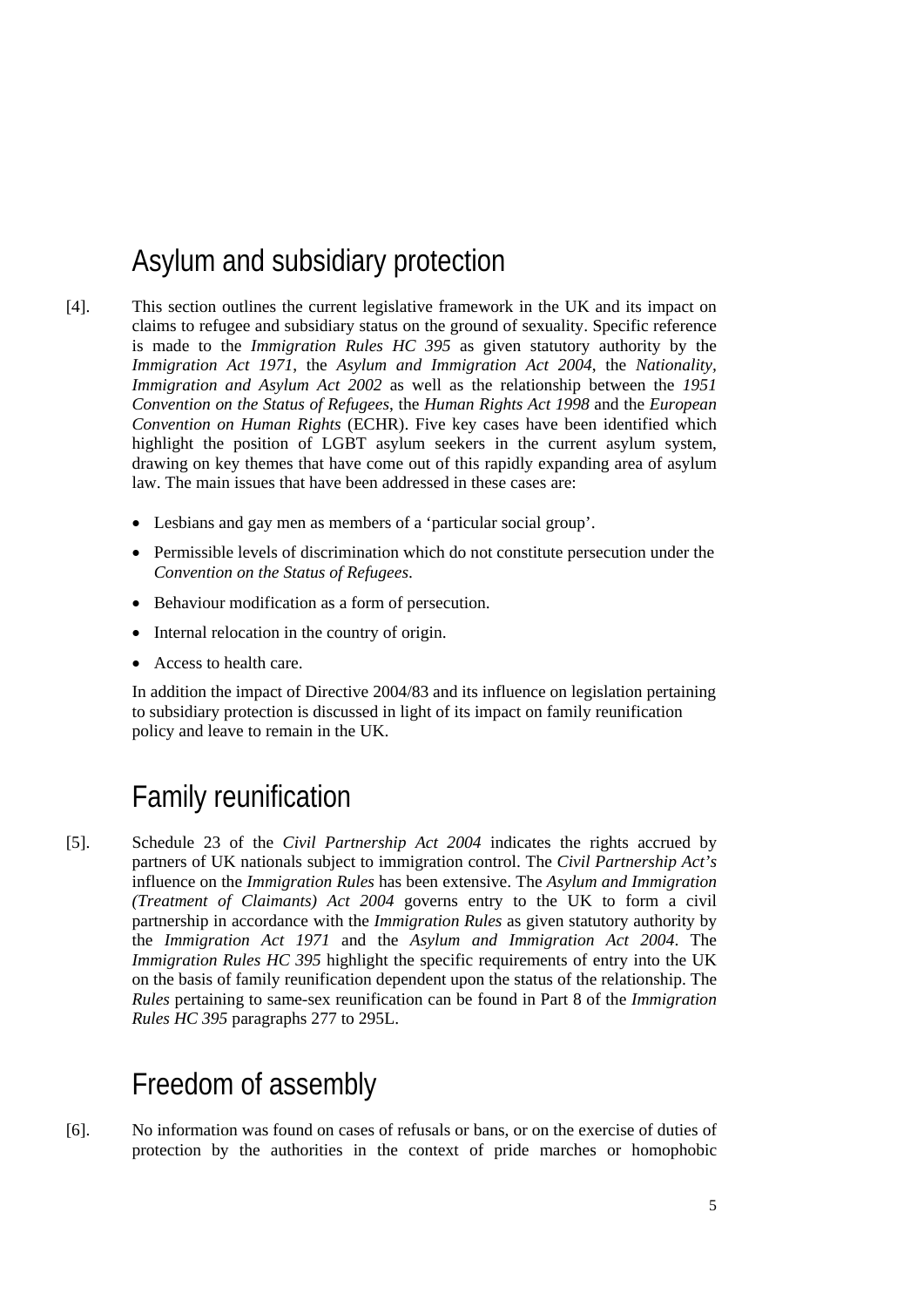demonstrations. However, pride marches have been taking place in the UK for over 30 years. In addition, ECHR Arts 10, 11, 14 and 17 have been incorporated into domestic law throughout the UK. The law also contains a range of statutory public order offences, as well as powers to regulate and control public meetings and processions.

#### Hate speech and criminal law

- [7]. In 2004, the law in Northern Ireland was amended so as to criminalise acts intended or likely to stir up hatred or arouse fear on grounds of sexual orientation. At the time of writing, no offence of incitement to hatred on grounds of sexual orientation existed in Great Britain (England, Wales and Scotland). However, as regards England and Wales, the UK Parliament is currently debating an amendment to the law which would extend existing offences of stirring up hatred against persons on religious grounds to cover hatred on the grounds of sexual orientation.
- [8]. In the period 2003-2005, England, Wales and Northern Ireland extended hate-crime statutory aggravations to include sexual orientation. In Scotland, it is expected that a bill 'to require the aggravation of an offence by prejudice on the grounds of disability, sexual orientation or transgender identity to be taken into account in sentencing' will be introduced in February 2008. The Bill has been proposed by Patrick Harvie, a Green Member of the Scottish Parliament, and is supported by the Scottish Government.

#### Transgender issues

- [9]. In the UK, discrimination in employment or training on grounds of gender reassignment is a form of sex discrimination. In addition, in Great Britain (England, Wales and Scotland) public authorities have a gender equality duty which places an obligation on them to promote gender equality and eliminate sex discrimination.
- [10]. Legislation to prohibit discrimination on grounds of gender in the provisions of goods, facilities and services appears to be imminent.
- [11]. In the UK, there is no requirement to carry an identity card or other form of identification displaying one's name. Individuals are also free to use a name of their own choosing. No medical treatment of any kind is needed in order to change one's name or to change it on statutory documents such as a driving licence or a passport.
- [12]. The *Gender Recognition Act 2004* (GRA), which came into force in April 2005 and applies throughout the UK, enables transgender individuals who satisfy certain criteria to apply to a Gender Recognition Panel for *a Gender Recognition Certificate*. From the date of the grant of a full Certificate an individual is afforded legal recognition in his or her acquired gender, and can obtain a new birth certificate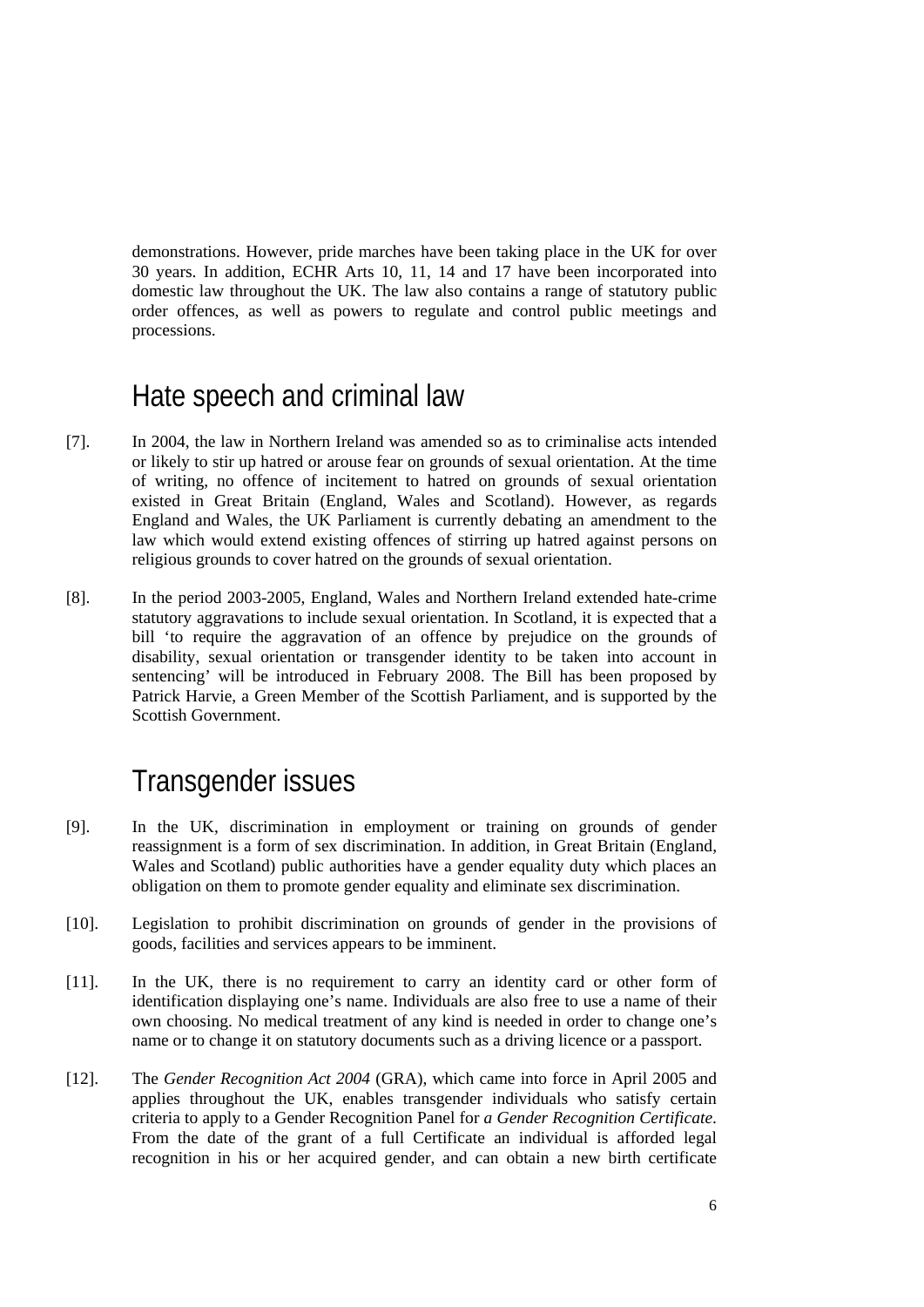which does not disclose the fact that he/she changed gender. A transgender person who is married cannot receive a full Certificate because, in the United Kingdom, marriage is not permitted between two members of the same sex. Where applicants are married, they will be issued with an interim Certificate. This enables them to obtain a full Certificate via a simplified procedure if they annul their marriage. The GRA does not require applicants to undergo hormonal treatment or surgery.

### **Miscellaneous**

[13]. No relevant information.

### Good practices

[14]. Four good practices are nominated in this section. The first two concern the reporting of homophobic and transphobic crimes; the latter two concern transgender people and employment practices.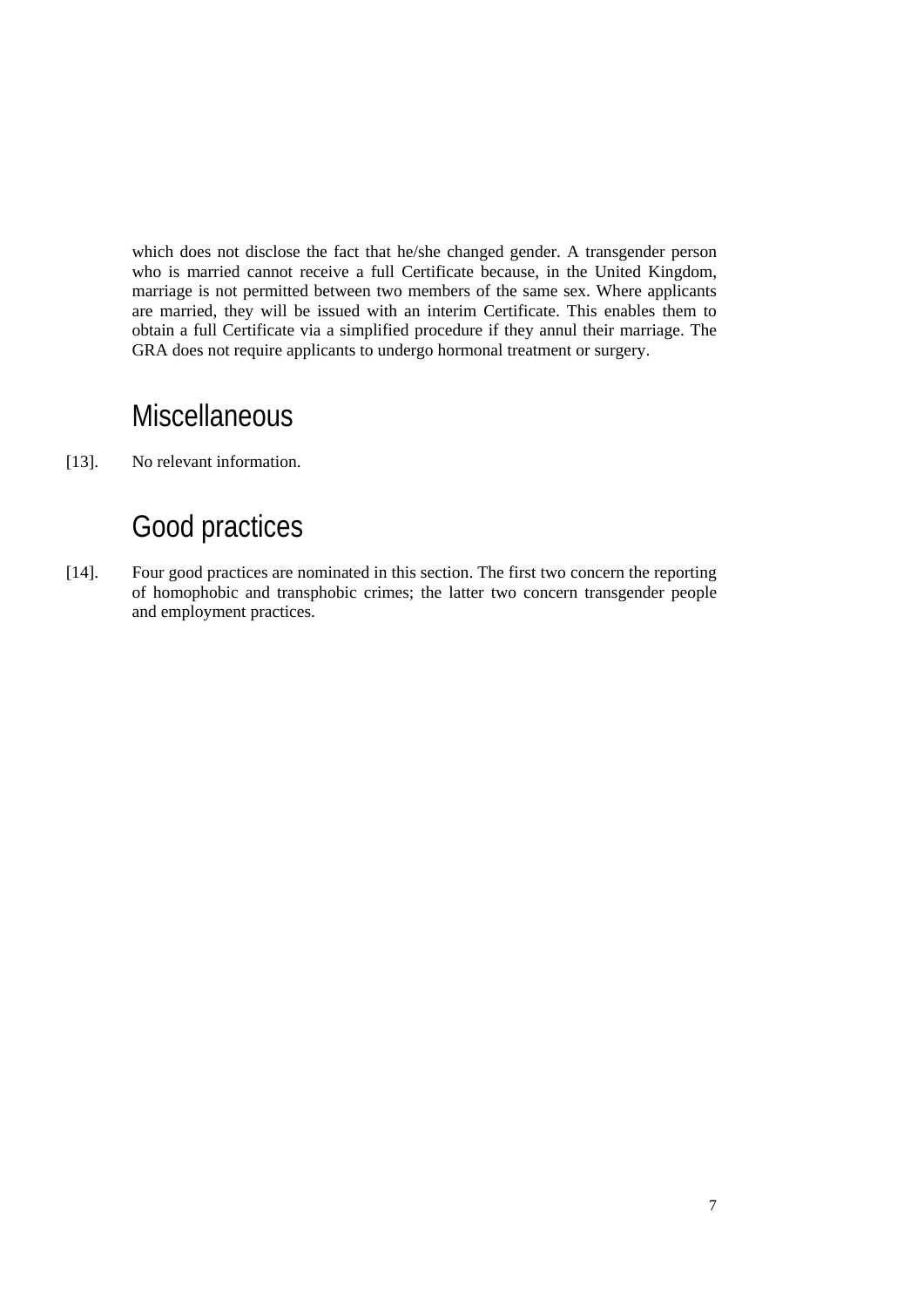# A. Implementation of Employment Directive 2000/78/EC

- [15]. In accordance with the devolved government arrangements in the UK, separate legislative measures were introduced to implement Council Directive 2000/78/EC (27.11.2000) into national law in Great Britain and Northern Ireland. Specific regulations were adopted relating to each of the prohibited grounds of discrimination contained in the Directive where new laws were necessary in order to bring UK law into compliance. As there was no existing national legislation explicitly prohibiting sexual orientation discrimination in employment and occupation,<sup>1</sup> the *Employment Equality (Sexual Orientation) Regulations 2003* were adopted for Great Britain, coming into legal force on 1 December 2003,<sup>2</sup> and the *Employment Equality (Sexual*) *Orientation) Regulations (Northern Ireland) 2003* were adopted for Northern Ireland and entered into legal force on 2 December 2003.<sup>3</sup> Therefore the necessary laws were adopted by the UK Government to implement Directive 2000/78 by 2 December  $2003.<sup>4</sup>$
- [16]. It should be noted at the outset that these regulations were adopted by UK ministers under delegated powers derived from the European Communities Act 1972. Under these powers statutory regulations cannot have a wider material scope than the Directive.<sup>5</sup> However additional regulations have subsequently been adopted under powers delegated from sections 81 and 82 of the *Equality Act 2006* (EA).<sup>6</sup> These are

<sup>1</sup> Although the UK Human Rights Act 1998 has provided a basis for enforcing rights contained in the ECHR in the UK courts, a recent attempt to bring a claim of sexual orientation discrimination relying on Art. 14 ECHR was not successful in the UK House of Lords: *Secretary of State for Work and Pensions v. M* [2006] UKHL 11, available at:

 $\frac{\text{http://www.publications.parliament.uk/pa/d/djudgmt.htm (15.02.2008)}{\text{IJK/Emularumort Earth/} (2008)}$ 

UK/ Employment Equality (Sexual Orientation) Regulations 2003, Statutory Instrument 2003 No.1661 (01.12.2003), available at: http://www.opsi.gov.uk/si/si2003/20031661.htm (15.02.2008). In order to make very minor amendments to these regulations, additional legislative measures were later adopted for Great Britain by way of the Employment Equality (Sexual Orientation) Regulations 2003 (Amendment) Regulations 2003, Statutory Instrument 2004 No. 2827 (01.12.2003), available at: http://www.opsi.gov.uk/si/si2003/20032827.htm, and the Employment Equality (Sexual Orientation) Regulations 2003 (Amendment) Regulations 2004, Statutory Instrument 2004 No. 2519 (01.10.2004), available at: http://www.opsi.gov.uk/si/si2004/20042519.htm (15.02.2008).

UK/ Employment Equality (Sexual Orientation) Regulations (Northern Ireland) 2003, Statutory Rules of Northern Ireland 2003 No. 497 (02.12.2003), available at:

http://www.opsi.gov.uk/sr/sr2003/20030497.htm (15.02.2008). In accordance with the implementation date specified in Art.18 of the Directive.

For further explanation see UK/ House of Commons Research Paper 03/54 (2003) *Employment Equality Regulations: Religion and Sexual Orientation*, p.16, available at: http://www.parliament.uk/commons/lib/research/rp2003/rp03-054.pdf (15.02.2008).

See UK/ Equality Act 2006 c.3 (16.02.2006), available at: http://www.opsi.gov.uk/acts/acts2006/ukpga\_20060003\_en\_1.htm (15.02.2008).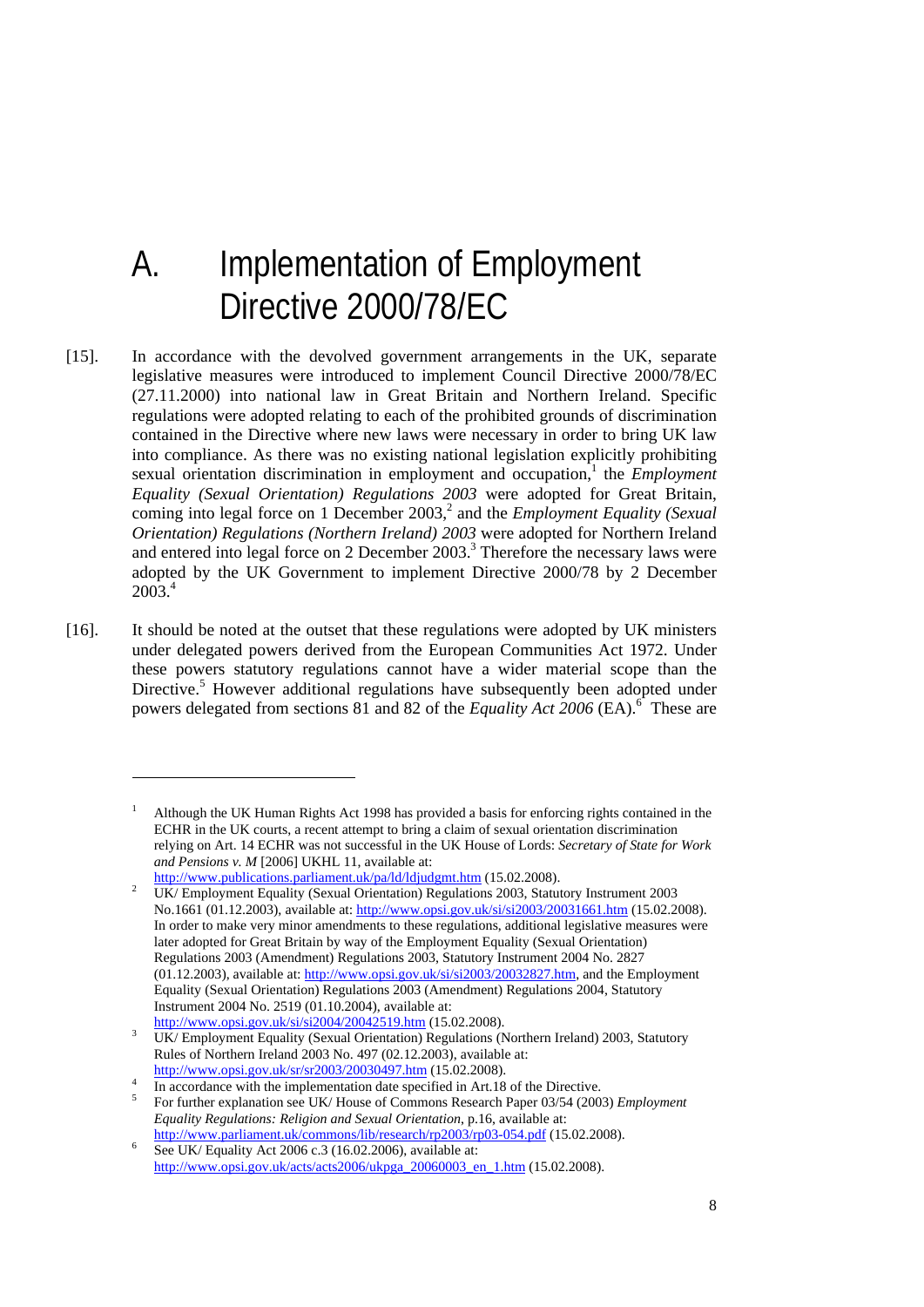the *Equality Act (Sexual Orientation) Regulations 2007*<sup>7</sup> and the *Equality Act* (Sexual Orientation) Regulations (Northern Ireland) 2006 as amended.<sup>8</sup> These regulations extend the material scope of prohibited sexual orientation discrimination in the UK beyond the fields of employment and occupation. The 2007 Regulations prohibit discrimination on grounds of sexual orientation in the provision of goods, facilities, services, education, management and disposal of premises and the exercise of public functions. The 2007 Regulations broadly follow the scope and content of the 2003 Regulations with some exceptions although there are some innovative features including specific coverage of unlawful contractual terms and instructions to discriminate. There is a temporary exemption relating to the insurance sector. Provisions also place married persons and same sex civil partners in the same position under the Regulations. The Northern Ireland Regulations have been reissued, following consultation, having been the subject of a successful judicial review challenge by a variety of Christian organisations.<sup>9</sup> These organisations complained about a lack of consultation about the harassment provisions in those Regulations as these were not mentioned in the preceding consultation paper.

- [17]. For the purpose of this part of the study we will focus on the 2003 Sexual Orientation (SO) Regulations applicable in Great Britain (GB), as the 2003 Northern Ireland (NI) Regulations are essentially similar.<sup>10</sup> The following elements of the 2003 GB SO Regulations will next be outlined in turn: scope; concept of discrimination; exceptions for genuine occupational requirements; positive action; and remedies, enforcement and sanctions.
- [18]. The **personal and material scope** of the Regulations is consistent with the letter and spirit of Directive 2000/78. In the interpretation provisions in Reg. 2(1) the term 'sexual orientation' is defined as meaning a sexual orientation towards '(a) persons of the same sex; (b) persons of the opposite sex; or (c) persons of the same sex and of the opposite sex'. According to the Explanatory Memorandum to the Regulations, this definition covers discrimination against people of either sex in employment and occupation who are 'lesbian', 'gay', 'bisexual' or 'straight' but it 'does not extend to sexual practices and preferences<sup>'.11</sup> Nevertheless, as Directive 2000/78 is silent on the meaning of 'sexual orientation' this represents a broad definition of the term.

<sup>7</sup> UK/ Equality Act (Sexual Orientation) Regulations 2007 Statutory Instrument 2007 No. 1263 (30.04.2007), available at: http://www.opsi.gov.uk/si/si2007/uksi\_20071263\_en\_1 (15.02.2008).

The Equality Act (Sexual Orientation) (Amendment No 2) Regulations (Northern Ireland) 2007, Statutory Rules of Northern Ireland 2006 No. 439 (01.06.2007), available at: http://www.opsi.gov.uk/sr/sr2007/nisr\_20070261\_en\_1 (15.02.2008). See below for discussion of the successful challenge to part of these Regulations in *Re Christian Institute and others'* 

*application for judicial review* [2008] Industrial Relations Law Reports (IRLR) 36. *Re Christian Institute and others' application for judicial review* [2008] Industrial Relations Law

Reports (IRLR) 36 (Northern Ireland Queens Bench Division).<br><sup>10</sup> Note, however, that the 2003 NI SO Regulations grant enforcement powers to the Equality Commission for Northern Ireland including the power to provide financial assistance and support to

individuals, see regs. 30-32 and 40.<br>
Employment Equality (Sexual Orientation) Regulations 2003 Explanatory Memorandum Annex B, para. 5. See also C. O'Cinneide (2007), *United Kingdom Country Report on measures to combat*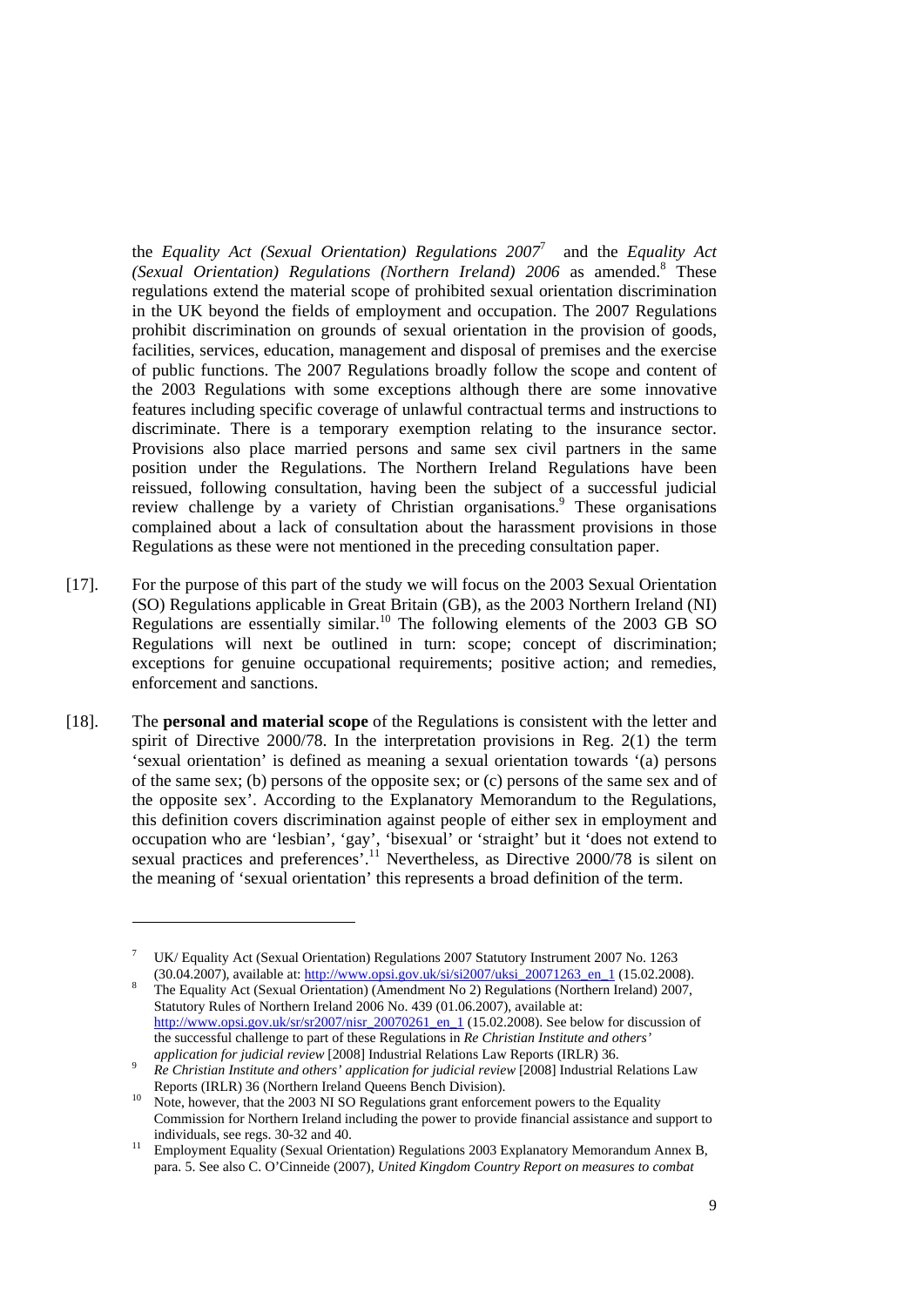- [19]. 'Employment' under Reg. 2(3) means 'employment under a contract of service or of apprenticeship or a contract personally to do any work'. Employment extends beyond the limited common law concept of an 'employee' under a contract of service.<sup>12</sup> It broadly encompasses casual workers, home workers, agency workers and part-time or irregular workers who are in an employment relationship. Protection against sexual orientation discrimination is also extended to contract workers,<sup>13</sup> office holders, $14$  police,  $15$  the armed forces, $16$  barristers, $17$  advocates  $18$  and partners in firms.<sup>19</sup>
- [20]. Employers and contract principals and their agents are vicariously liable under Reg. 22 for anything done by a person 'in the course of his employment', whether or not it was done with their knowledge or approval. It is a defence for an employer or principal to show that he/she took such steps as were 'reasonably practicable' to prevent the employee from doing such an act. Similar provisions in the *Race Relations Act 1976* (RRA) have been relied on by workers who have been subjected to racial harassment by their fellow employees.<sup>20</sup> However, the UK House of Lords has held in *Pearce v. Governing Body of Mayfield School*<sup>21</sup> that where harassment of a worker is by a third party the employer cannot be vicariously liable. In *Pearce* a female teacher was subjected to sex-specific homophobic taunting and abuse by pupils at a school. The Governing Body of the school was held to be not vicariously liable as the pupils were not its agents and the acts of harassment were not carried by the staff. The case was brought under the *Sex Discrimination Act 1975* (SDA), as it predated the SO Regulations, but the provisions on vicarious liability are identical in the separate legislative regimes. However, in May 2007, in *Equal Opportunities Commission v. Secretary of State for Trade and Industry*, 22 the England and Wales High Court (Mr Justice Burton) ruled that such a narrow approach is incompatible with the definition of 'harassment' in EU equalities law which requires the law to facilitate claims where an employer knowingly fails to protect a worker from repetitive harassment by a third party.

*discrimination*, for the European Network of Legal Experts in the non-discrimination field, p.18, available at:

http://www.europa.nl/employment\_social/fundamental\_rights/pdf/legnet/ukrep07\_en.pdf (15.02.2008).

<sup>&</sup>lt;sup>12</sup> The UK House of Lords has held that casual workers are not 'employees' if they have no obligation to work for the employer and the employer has no obligation to provide them with work: *Carmichael v. National Power* [2000] IRLR 43. It follows that casual workers and other atypical

workers are excluded from many aspects of UK employment legislation.<br><sup>13</sup> Reg. 9. Under Reg. 9(5) this would include not only agency workers but any person who is supplied to work for another person under a contract.<br>  $\text{Reg. } 10.$ <br>  $\frac{15}{25}$  Reg. 11

 $^{15}$  Reg. 11.

 $^{16}$  Reg. 36(2)(c).

 $^{17}$  Reg. 12.

 $\frac{18}{19}$  Reg. 13.

 $\frac{19}{20}$  Reg. 14

<sup>20</sup>*Jones v. Tower Boot* [1997] IRLR 168. 21 *Pearce v. Governing Body of Mayfield School* [2003] IRLR 512. 22 *Equal Opportunities Commission v. Secretary of State for Trade and Industry* [2007] IRLR 327.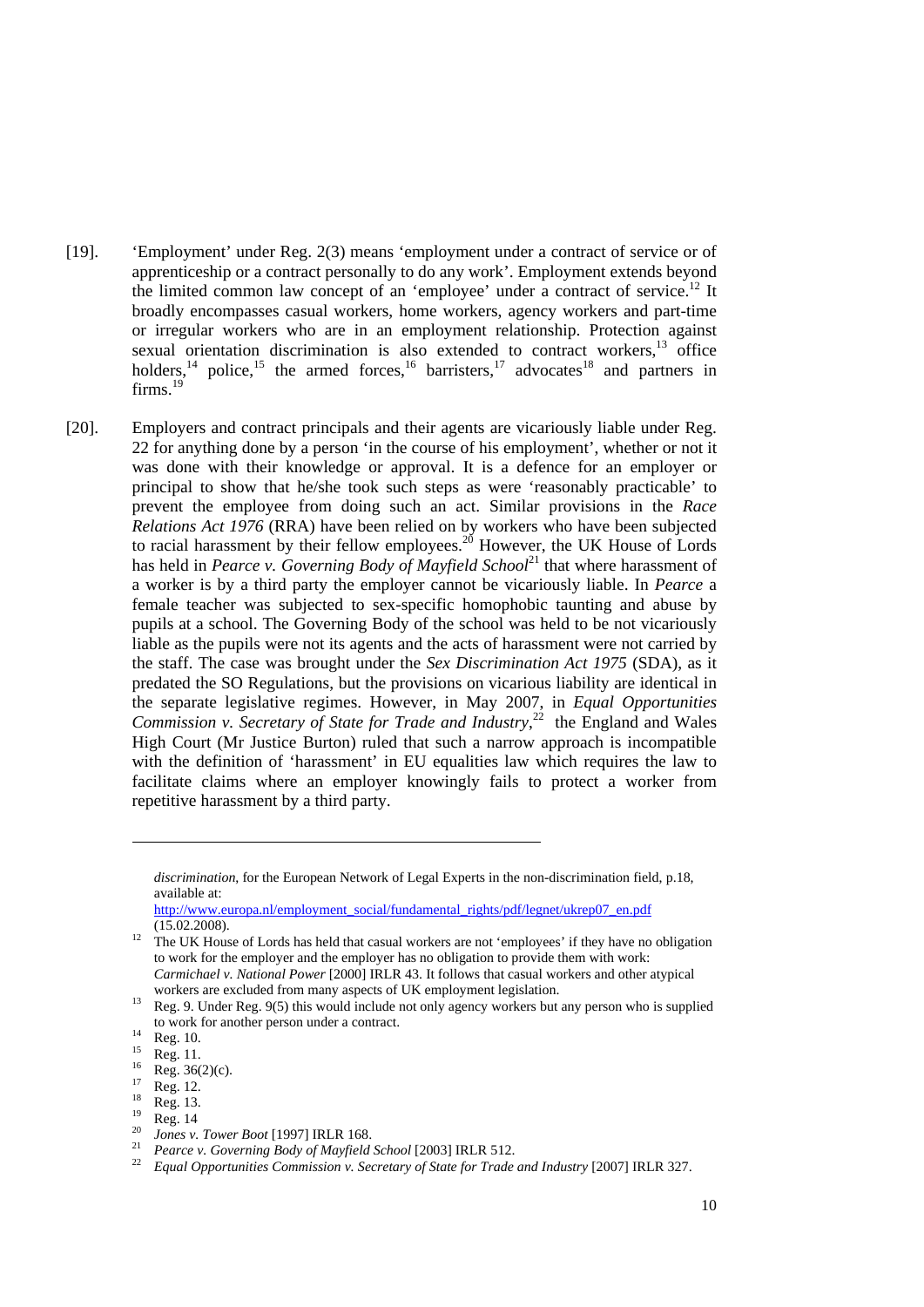- [21]. Bodies providing access to employment and self-employment are prohibited from discriminating against a person on the grounds of sexual orientation. Specified bodies include,<sup>23</sup> *inter alia*, trade organisations, qualifications' bodies, providers of vocational training, employment agencies, careers guidance bodies and institutions of further and higher education.<sup>24</sup> In the main these provisions are fully consistent with, if not broader than, the scope of the Directive in Art.  $3(1)(a)$  and (b), covering both public and private sectors, including public bodies, conditions for access to employment, to self-employment or to occupation and access to vocational guidance and training. See below, paragraphs 33-37 for discussion of 'genuine occupational requirements' that can be applied by professional or qualifications' bodies.
- [22]. In accordance with Art  $3(1)(c)$  of the Directive, the Regulations apply to persons at all stages of the employment relationship, from the hiring process<sup>25</sup> through to discrimination during the period of employment including pay, or if a person is subjected to any detriment, and in the event of dismissal, including self-dismissal or constructive dismissal by reason of the employer's conduct.<sup>26</sup> The worker is also protected from unlawful discrimination after the conclusion of the employment relationship 'where the discrimination or harassment arises out of and is closely connected to that relationship'.27
- [23]. The **concept of discrimination** in the Regulations is founded on the principle of equal treatment and includes direct discrimination, indirect discrimination, victimisation and harassment as required by Art. 2 of the Directive.
- [24]. Under Reg. 3(1)(a) the definition of direct discrimination is straightforward, applying where a person discriminates against another person 'on grounds of sexual orientation' by treating that person 'less favourably than he would treat other persons'. The term 'on grounds of' has been interpreted broadly, in the context of race discrimination, and therefore should be considered to include less favourable treatment of someone because of the racial or ethnic origin of the person with whom he/she associates, for example if his or her son is gay.28 Moreover, also in the context of racial discrimination, this term has been applied to protect the right of a manager or worker to refuse to carry out such an instruction against a fellow worker or client even if they are not a member of the racial or ethnic group being subjected to discrimination.<sup>29</sup> It is submitted that the same would apply in relation to direct

 $\frac{23}{24}$  Regs. 15-20.

<sup>&</sup>lt;sup>24</sup> Vocational training by schools is not included.

 $\frac{25}{26}$  Reg. 6(1) and (3).

 $rac{26}{27}$  Reg. 6(2), (4) and (5).

 $\frac{27}{28}$  Reg. 21(1).

<sup>28</sup> See Lord Hope in *MacDonald v. Advocate General for Scotland* [2003] UKHL 34, para. 80. Discussed by C. O'Cinneide (2007), *United Kingdom Country Report on measures to combat discrimination*, for the European Network of Legal Experts in the non-discrimination field, p.22, available at: http://www.europa.nl/employment\_social/fundamental\_rights/pdf/legnet/ukrep07\_en.pdf

<sup>(15.02.2008). 29</sup> *Weathersfield Van and Truck Rentals v. Sargeant* [1999] Industrial Cases Reports (ICR) 425.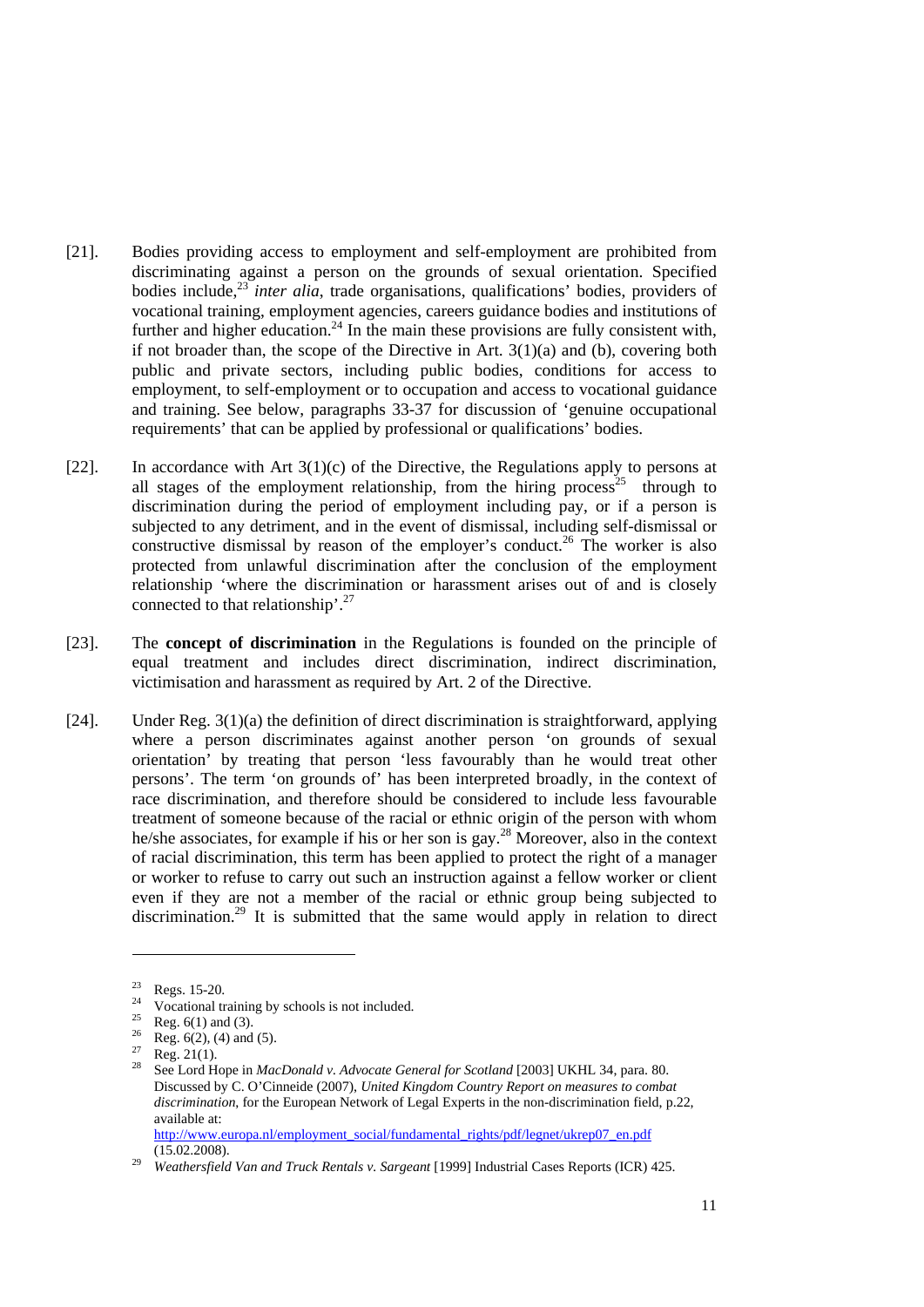discrimination 'on grounds of sexual orientation' under Reg. 3(1)(a) and support for this approach can be found in a recent Industrial Tribunal decision in a Pre-Hearing Review in Northern Ireland on the 2003 NI SO Regulations.<sup>30</sup> While this case-law may compensate for the absence of any reference in either the GB or NI Regulations to an 'instruction' to discriminate being deemed to be discrimination, as expressed in Art. 2(4) of the Directive, the requirement in Art. 2(4) should be made explicit in the Regulations in order to ensure transparency. This is also now necessary for reasons of consistency as the 2007 GB SO Regulations concerning sexual orientation discrimination in specified areas other than employment and occupation expressly prohibit instructions to discriminate albeit that enforcement of this prohibition is reserved solely for the statutory Commission for Equality and Human Rights  $(CEHR)$ .<sup>31</sup> It should be noted also that this broad approach to the concept of equality, to include discrimination by association, has been supported by Advocate General Maduro in his recent opinion in *Coleman v. Attridge Law*. 32

- [25]. The definition of less favourable treatment in Reg. 3(1)(a) is consistent with Art.  $2(2)(a)$  of the Directive. In the context of sex discrimination, it has been held that the tribunal must simply ask whether or not the person complaining of discrimination would have received the same treatment 'but for' his or her sex $33^3$  Moreover, the UK courts have established, in cases concerning sex and race discrimination, that the intention or motive to discriminate is not relevant to show discrimination.<sup>34</sup> It is fully accepted under domestic law that direct discrimination cannot be justified. Stereotypical assumptions or perceptions about members of a group are irrelevant because the objective of the legislation is to treat every person as an individual who is not assumed to be like other members of the group. In the context of sexual orientation discrimination, where stereotyping is rife, reiteration of this approach would reinforce the position of complainants in direct discrimination and harassment cases.
- [26]. The requirement for a comparator in discrimination cases is limited, under Reg. 3(2), to situations where 'the relevant circumstances in the one case are the same, or not materially different, in the other'. Therefore the legal test is not whether the employer has treated the worker less favourably, but whether he /she has treated him/her less favourably than he/she would have treated a worker in an otherwise similar situation belonging to another group.<sup>35</sup> It follows that an actual comparator is not always necessary. The tribunal must answer two questions. Firstly, why was the claimant treated in the way in which he/she was? Secondly, was it on the proscribed ground that was the foundation of the application or was it for some other reason? If

<sup>30</sup> *Lacey v. University of Ulster & Davidson*, 27 October 2006, Case Ref 970/05, available at: www.equalityni.org/archive/Case%20Decisions/Jurisdiction/Brian%20Lacey%20v%20UU%20IT.d

 $\frac{OC}{13}$  Reg. 11 of the UK/ Equality Act (Sexual Orientation) Regulations 2007 Statutory Instrument 2007

No. 1263 (30.04.2007).<br>
Case C-303/06, *Coleman v. Attridge Law* [2007] IRLR 88 (Opinion of 31 January 2008).<br> *James v. Eastleigh Borough Council* [1990] IRLR 288.<br> *R v. Birmingham City Council ex parte Equal Opportuniti*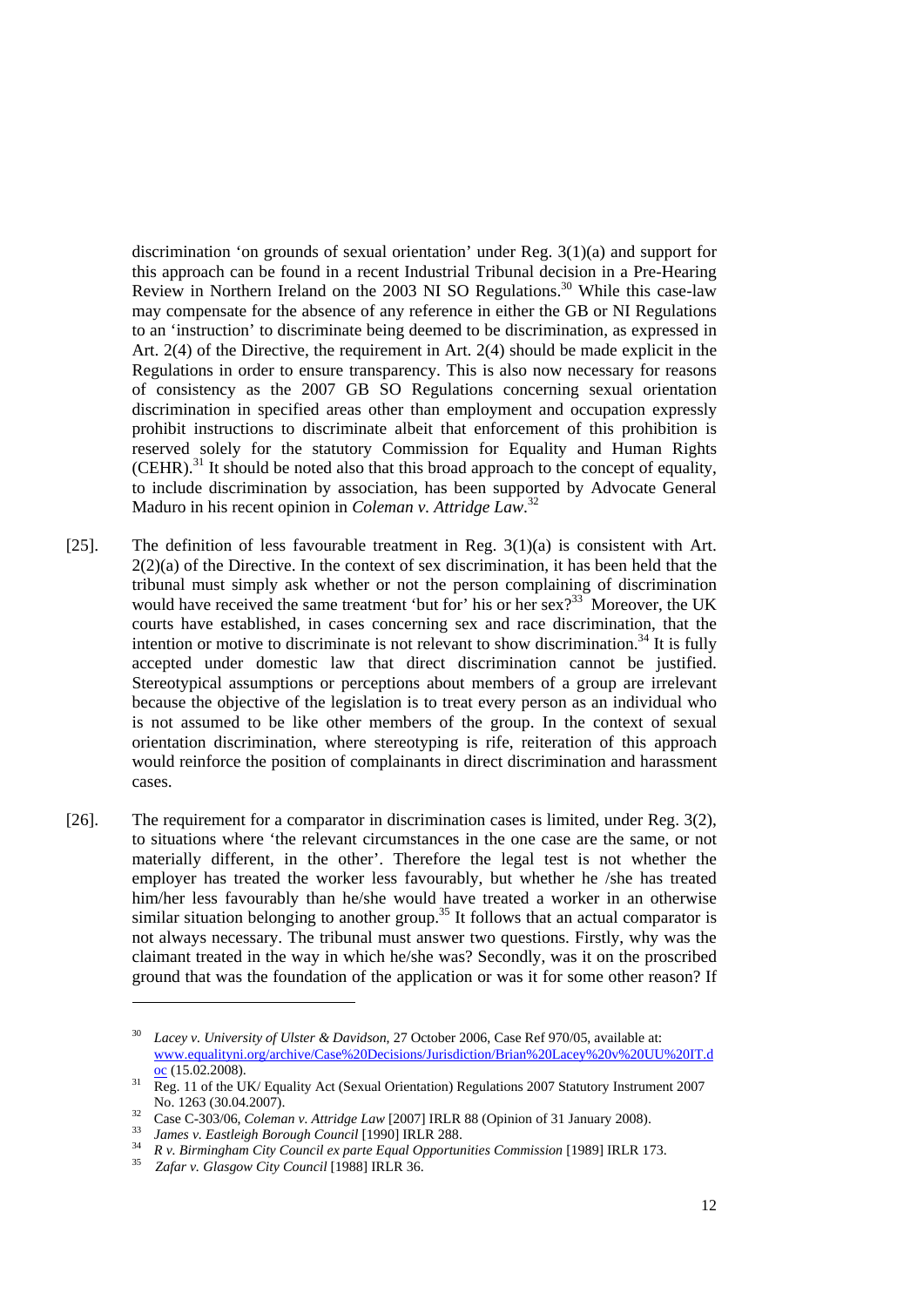the former, there will be no difficulty in finding less favourable treatment.<sup>36</sup> This test has its source in a strict interpretation of the test required under the Burden of Proof Directive, 97/80, whereby, in the absence of an adequate explanation for less favourable treatment, the onus shifts to the employer to show that there is no discrimination whatsoever.<sup>37</sup> As the UK courts have recently stressed, once the worker has shown the fact of discrimination the employer must have 'cogent evidence' to prove that he/she did not discriminate.<sup>38</sup>

- [27]. The first part of the definition of indirect discrimination in Reg. 3(1)(b) follows Art.  $2(2)(b)$  of the Directive. Under this test indirect discrimination occurs where a 'provision, criterion or practice' that applies equally to all persons puts or would put persons of the same sexual orientation as the complainant 'at a particular disadvantage when compared with other persons'. It then adds the following rider, not contained in Art. 2(2) of the Directive, whereby the 'provision, criterion or practice' must put the individual complainant 'at that disadvantage'. This addition suggests that the complainant must show disadvantage not only as a member of a group that has been disadvantaged but also that he/she has suffered detriment as an individual. This additional evidential burden is difficult to reconcile with the approach of the ECJ in *JämÖ* where, in a sex discrimination case, the test for indirect discrimination was confined to showing group disadvantage. The national court should simply ask if there were 'a substantially higher proportion of women than men in the disadvantaged group?<sup>39</sup> The UK courts have, however, established that an inference of discrimination can be drawn where there is a statistical disadvantage applying to a particular group and no satisfactory explanation for that disadvantage.<sup>4</sup>
- [28]. In order to justify a measure alleged to result in an indirect discrimination the author of the measure must show that the 'provision, criterion or practice' is a 'proportionate means of achieving a legitimate aim', $4$ <sup>1</sup> consistent with Art. 2(2)(b)(i) of the Directive. The UK courts have closely followed the ECJ's ruling in *Bilka Kaufhaus GmbH v. Weber von Hartz<sup>42</sup>* whereby a provision, criterion or practice can only be justified where it corresponds to a real need on the part of the undertaking, is appropriate with a view to achieving the objectives pursued and necessary to that end.
- [29]. Unlike under Directive 2000/78, protection against victimisation is found not under the section on 'remedies and enforcement' in Art. 11 but as one of the concepts of discrimination. Reg. 4 provides a basis for a claim of victimisation based on less favourable treatment 'by reason that' the complainant has either: (a) brought

<sup>&</sup>lt;sup>36</sup> Shamoon v. Chief Constable of the Royal Ulster Constabulary [2003] IRLR 285.<br><sup>37</sup> OJ 1997, L14/16. This directive has now been abrogated by Directive 2006/54/EC.<br><sup>38</sup> Igen v. Wong [2005] IRLR 258.<br><sup>39</sup> Case C-236/98

<sup>42</sup> Case 170/84 *Bilka-Kaufhaus GmbH v Weber von Hartz* [1986] ECR 1607. Recently applied in the context of discrimination on the grounds of religion or belief in *Azmi v. Kirkless Metropolitan Council* [2007] IRLR 484.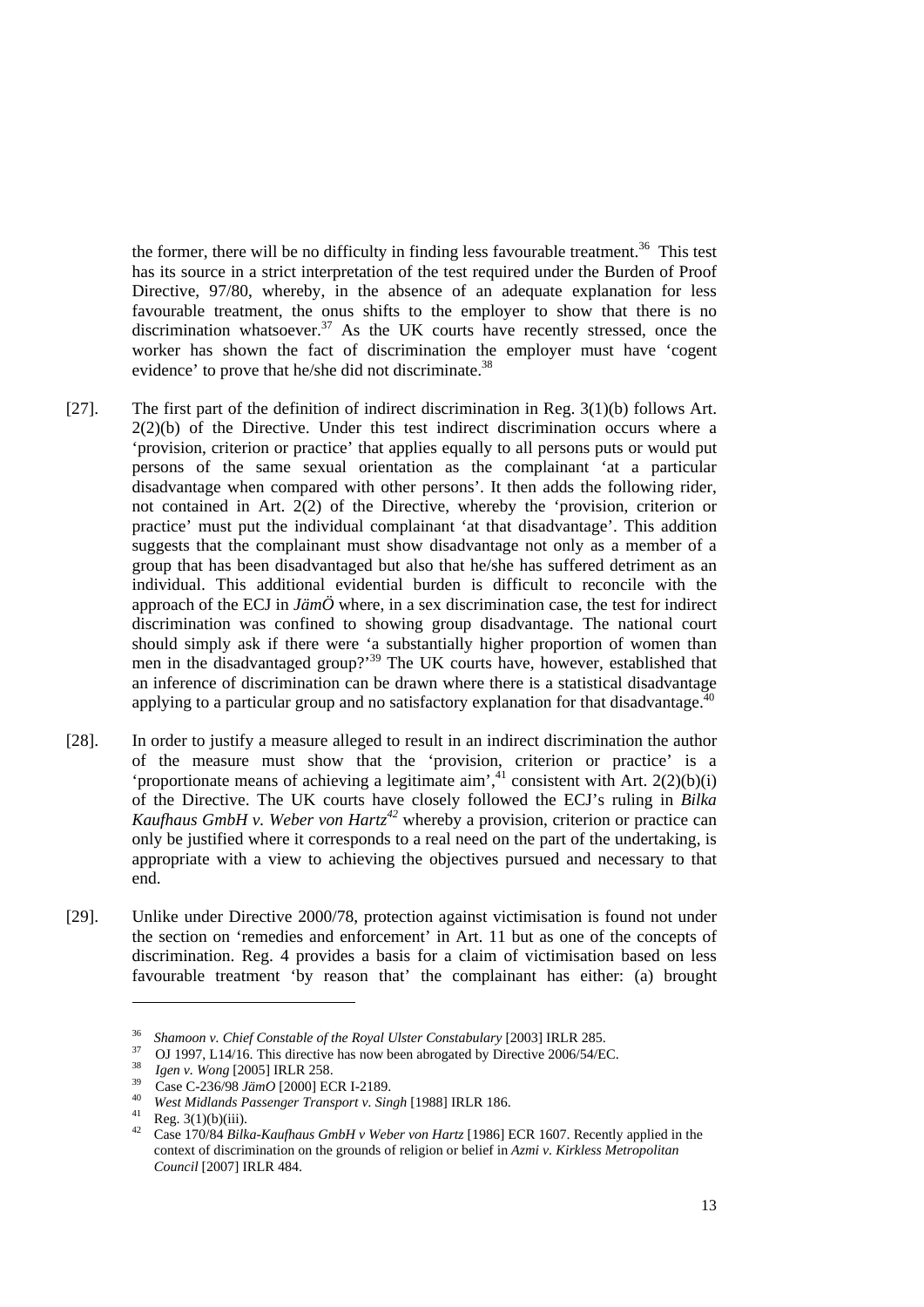proceedings alleging discrimination under the Regulations, or (b) given evidence or information in connection with such proceedings, or (c) otherwise done anything under or by reference to the Regulations, or (d) alleged that that the complainant or any other person has committed an act which (whether or not alleged) would amount to a contravention of the Regulations, or 'by reason that' the person against whom discrimination has been alleged knows that the complainant intends to do any of (ad), or suspects that they has done or intends to do any of them. In certain respects including victimisation as a concept of discrimination is useful in establishing liability. In a case under the *Race Relations Act* the House of Lords has held that the motive of the act or acts of victimisation is irrelevant.<sup>43</sup> It is only necessary for the tribunal to ask whether the act of victimisation amounts to less favourable treatment. However, under the Regulations, the alleged perpetrator may be able to show that the treatment was not 'by reason that' the complainant was protected by one of the specified acts but was for some other reason, such as to protect his/her position as a litigant.<sup>44</sup> The problem with this provision is that it may require the complainant to identify a real or hypothetical comparator to show less favourable treatment. Art. 11 of the Directive contains no such requirement. It is designed to forestall discrimination 'as a reaction to a complaint or to proceedings aimed at enforcing compliance with the principle of equal treatment'. The provision in the Regulations does not have this preventative effect.<sup>45</sup>

[30]. Under Reg. 5 'harassment' is defined as unlawful conduct taking place where:

 $'(1)$  ... a person  $'(A')$  subjects another person  $'(B')$  to harassment where, on grounds of sexual orientation, A engages in unwanted conduct which has the purpose or effect of  $-$  (a) violating B's dignity; or (b) creating an intimidating, hostile, degrading, humiliating or offensive environment for B.

Conduct shall be regarded as having [the effect specified in para. (1)] only if, having regard to all the circumstances, including in particular the perception of B, it should reasonably be considered as having that effect.'

[31]. Under this definition there is no requirement for a comparator, an improvement on the previous position under the *Sex Discrimination Act 1975* (SDA) and the RRA. However, the definition raises three problems of interpretation, as outlined by Miss Dinah Rose in her submissions in a recent challenge before the England and Wales High Court to the near identical provisions in the amended SDA,<sup>46</sup> *Equal Opportunities Commission v. Secretary of State for Trade and Industry*. 47 First, the term 'on grounds of sexual orientation' imports causation into the concept of

<sup>&</sup>lt;sup>43</sup> Nagarajan v. London Regional Transport [2001] AC 501.<br><sup>44</sup> See Chief Constable of West Yorkshire Police v. Khan [2001] ECR 1065.<br><sup>45</sup> See C. O'Cinneide (2007) United Kingdom Country Report on measures to combat discr for the European Network of Legal Experts in the non-discrimination field, p.78, available at: http://www.europa.nl/employment\_social/fundamental\_rights/pdf/legnet/ukrep07\_en.pdf (15.02.2008).

<sup>(15.02.2008). 46</sup> UK/ Sex Discrimination Act 1975 c.65 (29.12.1975), s 4A(1)(a). 47 *Equal Opportunities Commission v. Secretary of State for Trade and Industry* [2007] IRLR. 327.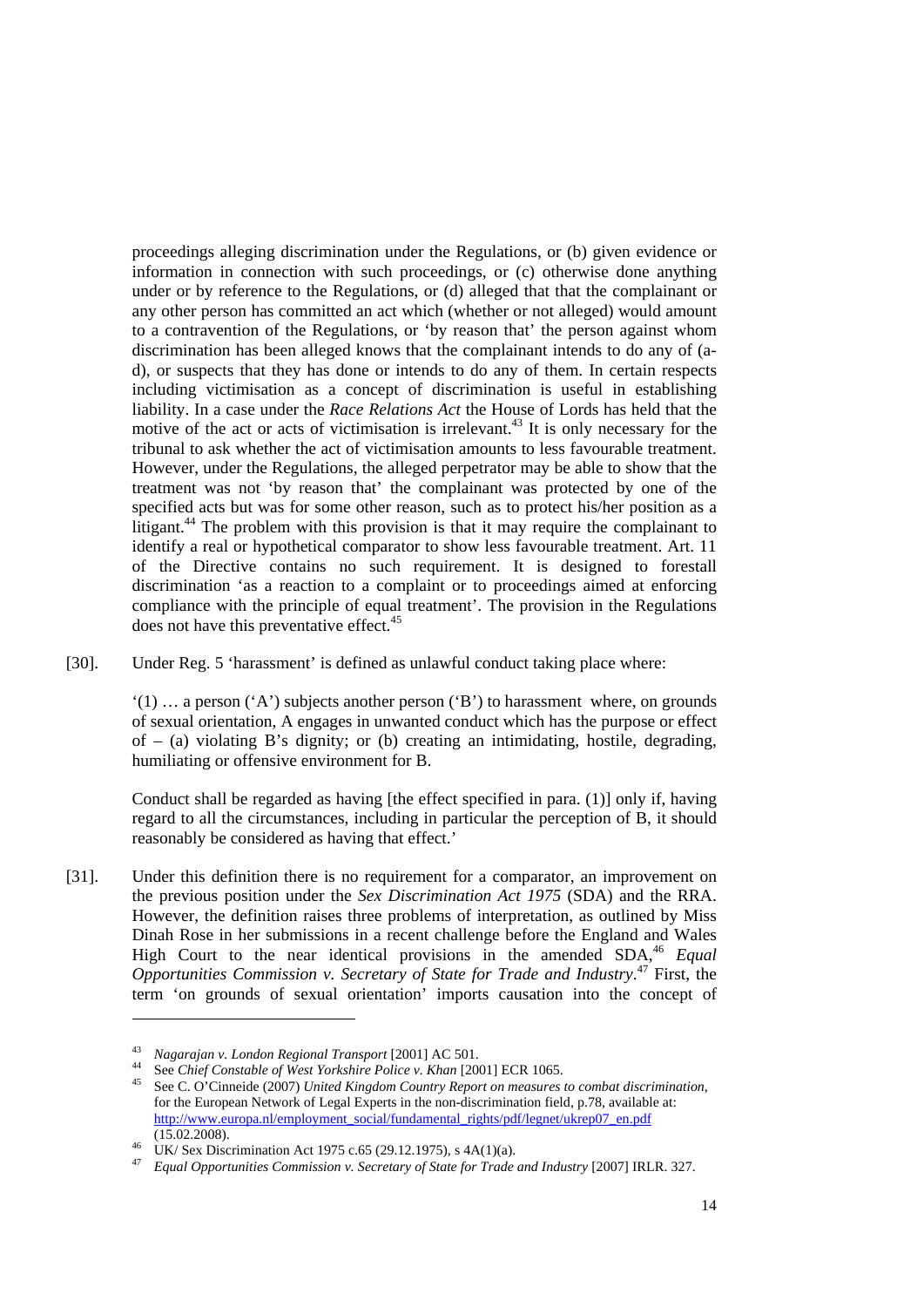harassment whereas in Art. 2(3) of the Directive harassment is defined as 'unwanted conduct related to [sexual orientation]'. Second, by emphasising the 'perception' of the person subjected to discrimination the language used adds an objective test into the definition of harassment. Third, as the aim of the Directive is to eliminate such unwanted conduct, the Regulations are inadequate as the employer is not vicariously liable for discriminatory acts or omissions of parties such as a client, contractor, customer or visitor where the employer him- or herself has not discriminated, as in *Pearce,* paragraph 20 above.

- [32]. In partially upholding the challenge, Mr Justice Burton held, in relation to the first of these issues of interpretation, that the importation of causation into the legal test for harassment is impermissible because there is no requirement in the Directive to explain the unwanted conduct. On the second issue he held that the language used in the SDA had been objective prior to the amendment of Directive 76/207 and retaining an objective test was within the bounds of the UK Government's discretion when implementing a directive because it was not regressive. On the third issue he held, contrary to *Pearce*, that the amended SDA did not protect the person discriminated against in circumstances in which the employer should be held liable for his/her knowing failure to take steps to prevent harassment by others. On this basis he ruled that the provisions in the SDA would have to be recast and, it follows, the same would apply to the 2003 GB and NI Sexual Orientation Regulations.
- [33]. Reg. 7 sets out permitted exceptions for **genuine occupational requirements** within the framework provided for in Art. 4 of the Directive.
- [34]. Reg. 7(2) contains a general exception applying to all forms of employment and occupation under which, having regard to the nature of the employment or the context in which it is carried out (a) 'being of a particular sexual orientation is a genuine and determining occupational requirement' and (b) it is 'proportionate' to apply it in the particular case and  $(c)$  either  $(i)$   $(...)$  the person to whom that requirement is applied does not meet it or (ii) the employer is not satisfied, and in all the circumstances it is reasonable for him not to be satisfied, that that person meets it'. Unlike under Art. 4(1) there is no obligation to show that the requirement meets a 'legitimate' objective although the Government's Explanatory Memorandum states that 'a requirement which pursues an illegitimate objective would not constitute a genuine occupational requirement' under Reg.  $7(2)(a)^{48}$  O'Cinneide suggests that the additional test in Reg.  $7(2)(c)$  is designed to be applied in cases where there is a dispute as to a person's sexual orientation and it acknowledges that it may be difficult to prove an individual's sexual orientation. He concludes that providing the courts apply Reg. 7(2) with sufficient strictness it should comply with Art. 4(1) of the Directive.<sup>49</sup>

Employment Equality (Sexual Orientation) Regulations 2003 Explanatory Memorandum Annex B, para. 23.

para. 23. 49 C. O'Cinneide (2007), *United Kingdom Country Report on measures to combat discrimination*, for the European Network of Legal Experts in the non-discrimination field, p.56, available at: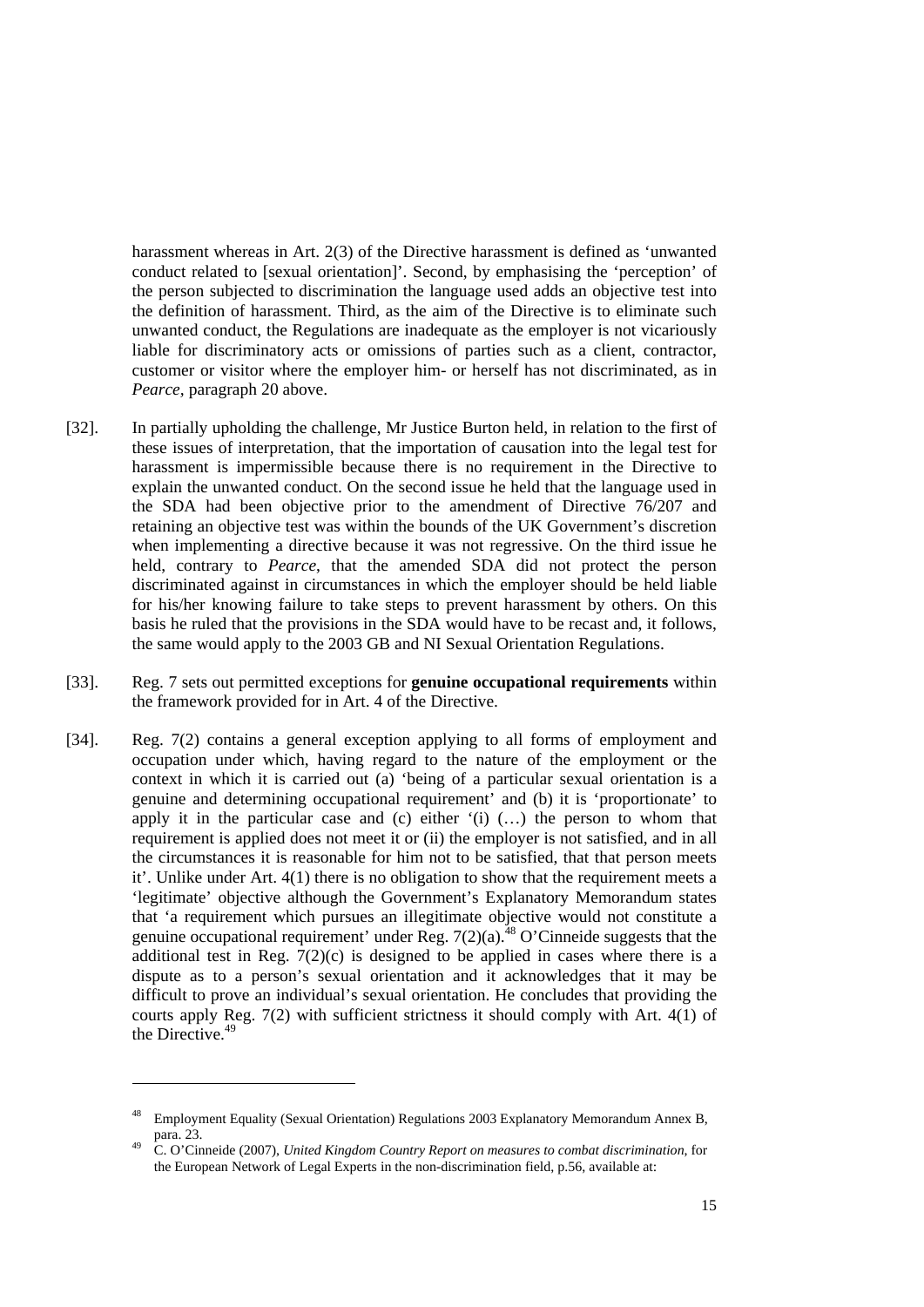- [35]. Regs. 7(3) and 16(3) are more controversial. These provisions draw upon Art. 4(2) of the Directive concerning an exception for existing national practices in the case of 'occupational activities within churches and other public or private organisations the ethos of which is based on religion or belief' but must also be understood as a more specific implementation of Art. 4(1). Under Reg. 7(3) this exception applies where employment is (a) 'for purposes of an organised religion' and (b) the employer applies a requirement 'related to sexual orientation (i) so as to comply with the doctrines of the religion or (ii) because of the nature of the employment and the context in which it is carried out, so as to avoid conflicting with the strongly held religious convictions of a significant number of the religion's followers' and (c) either '(i) the person to whom that requirement is applied does not meet it, or (ii) the employer is not satisfied, and in all the circumstances it is reasonable for him not to be satisfied, that the person meets it'. Reg. 16(3) contains an almost identical exception for 'a professional or trade qualification for purposes of an organised religion'.
- [36]. The legality of Reg. 7(3), Reg. 16(3) and related exceptions were challenged by seven UK trade unions in *MSF and others v. Secretary of State for Trade and Industry*. 50 Mr Justice Richards in the High Court ruled that these provisions were compatible both with the right to family and private life in the ECHR and Art. 4(1) of the Directive notwithstanding the absence of any reference to proportionality, the need to meet a legitimate objective or to apply such a requirement by reference to a person's individual conduct. It might be added, notwithstanding the fact that Art 4(2) of Directive 2000/78/EC explicitly limits the scope of the exception to differences of treatment based on religion or belief, therefore not allowing differences of treatment on grounds of sexual orientation. The High Court held that the derogation in Art. 4(1) is wide enough to cover Reg. 7(2) even allowing for the need to construe derogations strictly.
- [37]. Reg. 26 provides limited scope for **positive action** as permitted under Art. 7 of the Directive. This provision allows persons of a particular sexual orientation to be afforded access to facilities for training which would help fit them for particular work, or to encourage them to take advantage of opportunities for doing particular work. These exceptions can be applied 'where it reasonably appears to the person doing the act that it prevents or compensates for disadvantages linked to sexual orientation suffered by persons of that sexual orientation doing that work or likely to take up that work.'
- [38]. The Regulations also include two further exceptions. The first, in Reg. 24, would permit a discriminatory act done 'for the purpose of safeguarding national security, if the doing of the act was justified for that purpose'. This is broadly compatible with Art. 2(5) of Directive 2000/78 but would be subject to a strict proportionality test. The second, in Reg. 25, provides that nothing in the Regulations 'shall render

http://www.europa.nl/employment\_social/fundamental\_rights/pdf/legnet/ukrep07\_en.pdf (15.02.2008). 50 *MSF and others v. Secretary of State for Trade and Industry* [2004] IRLR 430.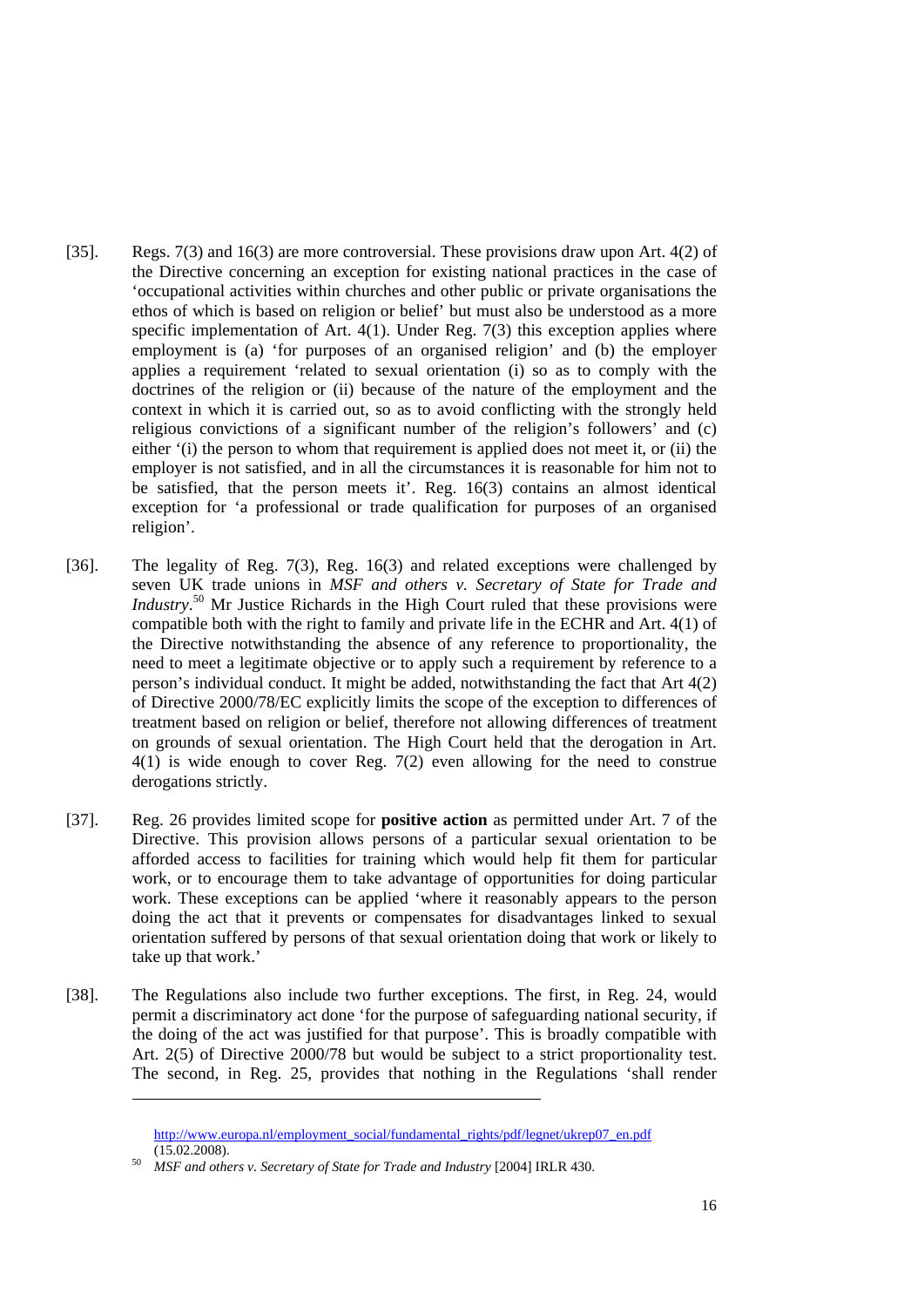unlawful anything which prevents or restricts access to a benefit by reference to marital status'. In *MSF and others v. Secretary of State for Trade and Industry,<sup>51</sup>* Mr Justice Richards held that this Reg. 25 was compatible with Recital 22 in the preamble of the Directive allowing Member States to maintain benefit rules relating to marital status. He found that such rules were not directly discriminatory on grounds of sexual orientation and that any indirect discrimination arising from their application might be objectively justified by reference to the need to limit the costs of social security benefits.

- [39]. Provisions concerning **enforcement, including remedies and sanctions**, can be found in Part V, Regs. 27- 34. An individual seeking a remedy for alleged breach of the 2003 SO Regulations must bring a complaint within three months<sup>52</sup> to an Employment Tribunal (ET) in Great Britain or, in Northern Ireland, to an Industrial Tribunal (IT). ETs and ITs have a chairman, who must be a qualified legal practitioner, and two lay members appointed to represent the two sides of industry, one representing employers and the other representing employees. Tribunals issue binding orders with a right of appeal on a point of law to the Employment Appeal Tribunal (EAT), a body that also has a lawyer chair and two lay members, with a further right of appeal to the panels of judges in the Court of Appeal (England and Wales) or the Inner House of the Court of Session (Scotland) and to the House of Lords, the UK's Supreme Court. In Northern Ireland appeals are sent directly to the judges sitting on the Northern Ireland Court of Appeal and then to the House of Lords.<sup>53</sup>
- [40]. Following the *Marshall* (*No.*  $2^{54}$  case before the European Court of Justice there is no upper limit on the amount of compensation that can be awarded by tribunals where a claim is well-founded under Reg. 31 and interest may also be ordered to be paid. Compensation may include a sum for injury to feelings<sup>55</sup> but not aggravated damages.<sup>56</sup> Where it is 'just and equitable' to do so, tribunals have the power to issue a declaration of rights of the complainant, an order requiring the respondent to pay

<sup>&</sup>lt;sup>51</sup> *MSF and others v. Secretary of State for Trade and Industry* [2004] IRLR 430.<br><sup>52</sup> See Regs. 28 and 36. Six months in the case of the armed forces under Reg. 36(7). Tribunals have discretion to extend these times lim

 $^{53}$  Under Reg. 31 civil proceedings relating to matters covered by the Regulations that fall outside the jurisdiction of the ETs or ITs may be brought before a County Court (England, Wales, NI) or a Sheriff Court (Scotland). These include alleged discrimination by institutions of further and higher education and acts taking place after an employment relationship has come to an end. These courts also deal with cases of discrimination in goods, facilities and services under the 2007 SO

Regulations.<br><sup>54</sup> Case C-271/91 *Marshall v. South-West Hampshire Area Health Authority* [1993] ECR I-4367.<br><sup>55</sup> Depending on the seriousness of the case damages for injury to feelings may be awarded between

<sup>£500</sup> and £25,000: *Vento v. Chief Constable of West Yorkshire Police* (No. 2) [2003] IRLR 102. 56 With the exception of actions brought before the County Court or Sheriff Court. See note 53 above. Aggravated damages compensate the victim of a wrong for mental distress (or 'injury to feelings') in circumstances in which that injury has been caused or increased by the manner in which the defendant committed the wrong, or by the defendant's conduct subsequent to the wrong. See 'Aggravated, Exemplary and Restitutionary Damages', Law Commission Report 247 (HC 346) 1997, para. 1.8.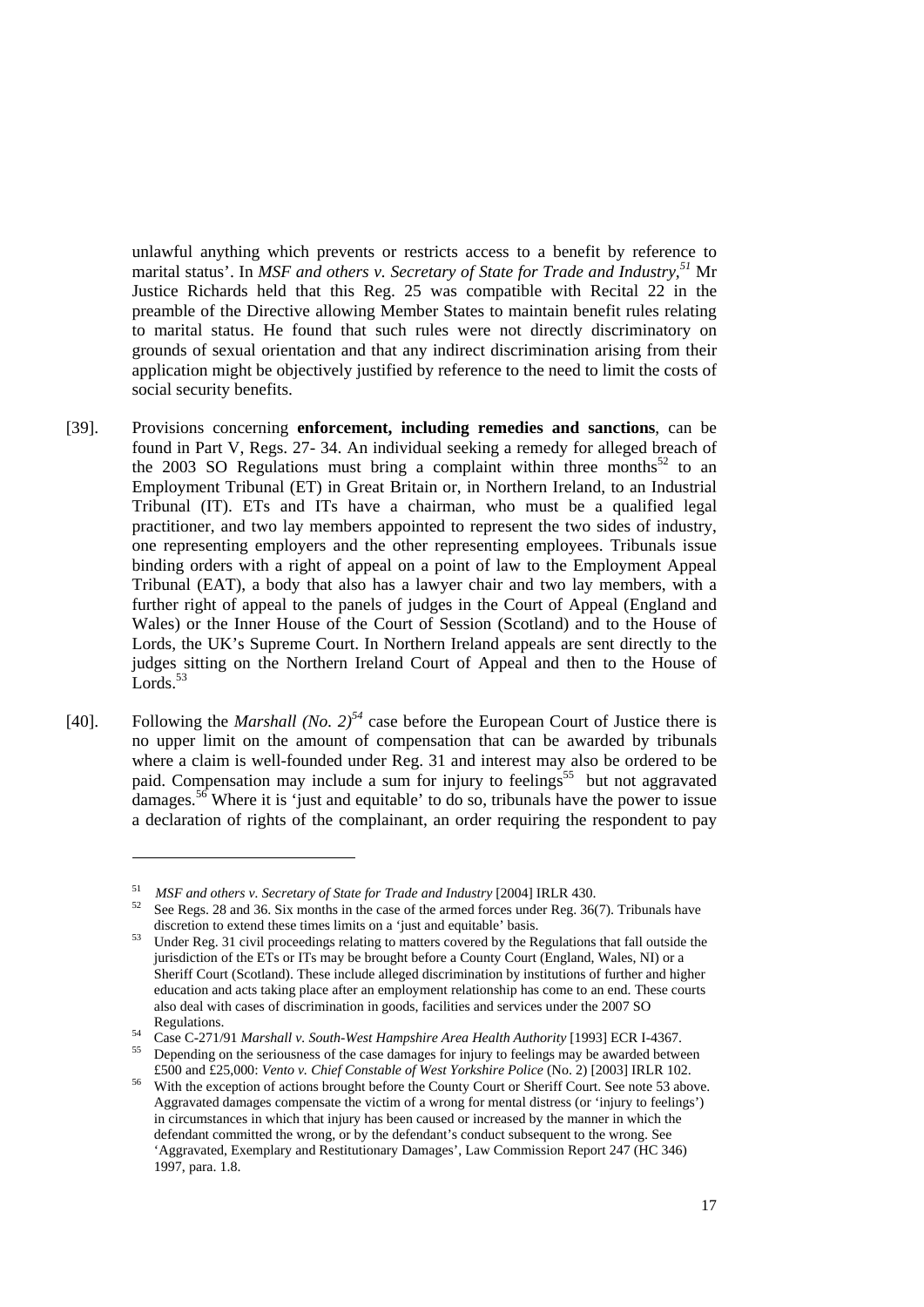compensation to the complainant and a recommendation that the respondent takes action to obviate or reduce the adverse effect on the complainant of any act of discrimination or harassment to which the complaint relates. Failure to comply with a recommendation may lead to an increase in the amount of compensation awarded. This adds a 'dissuasive' element but there is no power for tribunals to reinstate the complainant or to require the respondent to hire or promote the complainant.

- [41]. The Regulations do not expressly provide for standing for interest groups under Art. 9(2) of Directive 2000/78. However, the UK courts are receptive to any organisation seeking to offer support to complainants or to intervene in a case. In Great Britain the statutory equalities body, the Commission for Equality and Human Rights (CEHR) has powers to assist an individual who is, or may become a party to, legal proceedings.57 These include legal advice and representation in court, providing facilities for the settlement of a dispute and any other form of assistance. Trade unions frequently provide advice and representation as do voluntary or charitable bodies such as Citizens Advice Bureau or specialist organisations in the area of sexual orientation discrimination, such as Stonewall. No procedural restrictions are placed on these bodies. Third parties may bring an action for judicial review to challenge the legality of legislation or the acts of any public authority but may not submit a case directly in place of a complainant. 'Associational standing' is not recognized, so that an interest group is not authorized to file an action against discrimination that group has not been subjected to directly. However, the CEHR has a grants programme of up to £10 million in 2008/09 for grassroots organisations in all areas of equality including those dealing with sexual orientation discrimination cases. This enables organisations such as Stonewall to provide legal advice and representation.
- [42]. The UK does not have a specialised ombudsman or equality body dealing with sexual orientation discrimination issues but it does have statutory bodies that have a general duty to promote equality and specific powers to monitor the effectiveness of equalities legislation and bring enforcement proceedings. In Great Britain this function is the responsibility of the CEHR, established under the *Equality Act 2006* to replace specialised bodies concerning race, sex and disability discrimination with one generic equality body covering all heads of unlawful discrimination. The CEHR monitors the law, advises government and undertakes research, including monitoring of the compliance of public bodies with the ECHR under the *Human Rights Act 1998*. In addition to its powers of legal advice and representation described above, the CEHR has enforcement powers to conduct inquiries and investigations into organisations where discrimination may be occurring<sup>58</sup> and to issue an 'unlawful act' notice to an organisation where it considers an act of discrimination has occurred and can apply to a court or tribunal to enforce that notice.<sup>59</sup> The CEHR seeks to challenge

<sup>&</sup>lt;sup>57</sup> Under the Equality Act, s. 28(4) the Equality Commission for Northern Ireland has similar powers.<br><sup>58</sup> See UK/ Equality Act 2006 c.3 (16.02.2006), s16 and s20, available at:

http://www.opsi.gov.uk/acts/acts2006/ukpga\_20060003\_en\_1.htm (15.02.2008). UK/ Equality Act 2006 c.3 (16.02.2006), s21, available at:

http://www.opsi.gov.uk/acts/acts2006/ukpga\_20060003\_en\_1.htm (15.02.2008).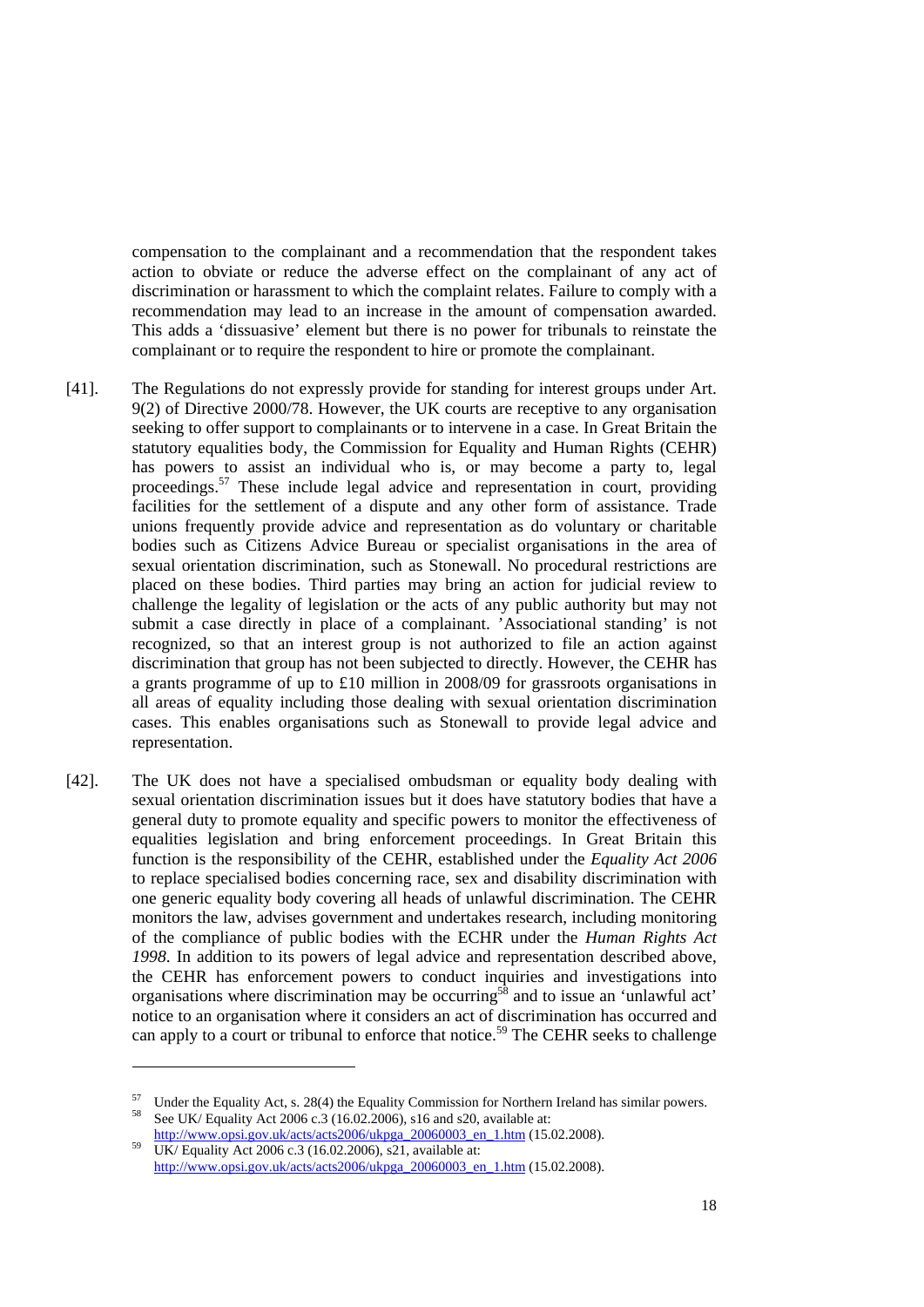endemic and institutional discrimination through its investigatory powers without the need for individual litigation. As the CEHR has had responsibility for addressing sexual orientation discrimination for a short period there have only been a relatively small number of cases in which the CEHR have been involved to date.<sup>60</sup> In Northern Ireland similar responsibilities fall within the remit of the Equality Commission for Northern Ireland (ECNI) which has had powers to oversee sexual orientation discrimination issues from the time when the Regulations were adopted and has been involved in providing support in a number of recent cases.<sup>61</sup>

<sup>&</sup>lt;sup>60</sup> The CEHR's mandate to address issues relating to sexual orientation discrimination only began in October 2007, and so far only two applications for legal assistance in cases of discrimination on the grounds of sexual orientation have been made to the Commission.The authors are grateful to Peter Reading of the CEHR for providing background information.<br><sup>61</sup> For a full analysis see the joint report of the ECNI and the Equality Authority of the Republic of

Ireland: J. Walsh, C. Conlon, B. Fitzpatrick and U. Hansson (2007) *Enabling Lesbians, Gay and Bisexual Individuals to Access their Rights under Equality Law*, November 2007, available at: http://www.equalityni.org (11.02.2008). For information on recent cases see Equality Commission for Northern Ireland 'Decision and Settlement Review 2005-2006' and 'Decision and Settlement Review 2006-2007', available at: http://www.equalityni.org/sections/publist.asp?secid=8 (11.02.2008). The authors are grateful to Anne McKernan of the ECNI for providing background information.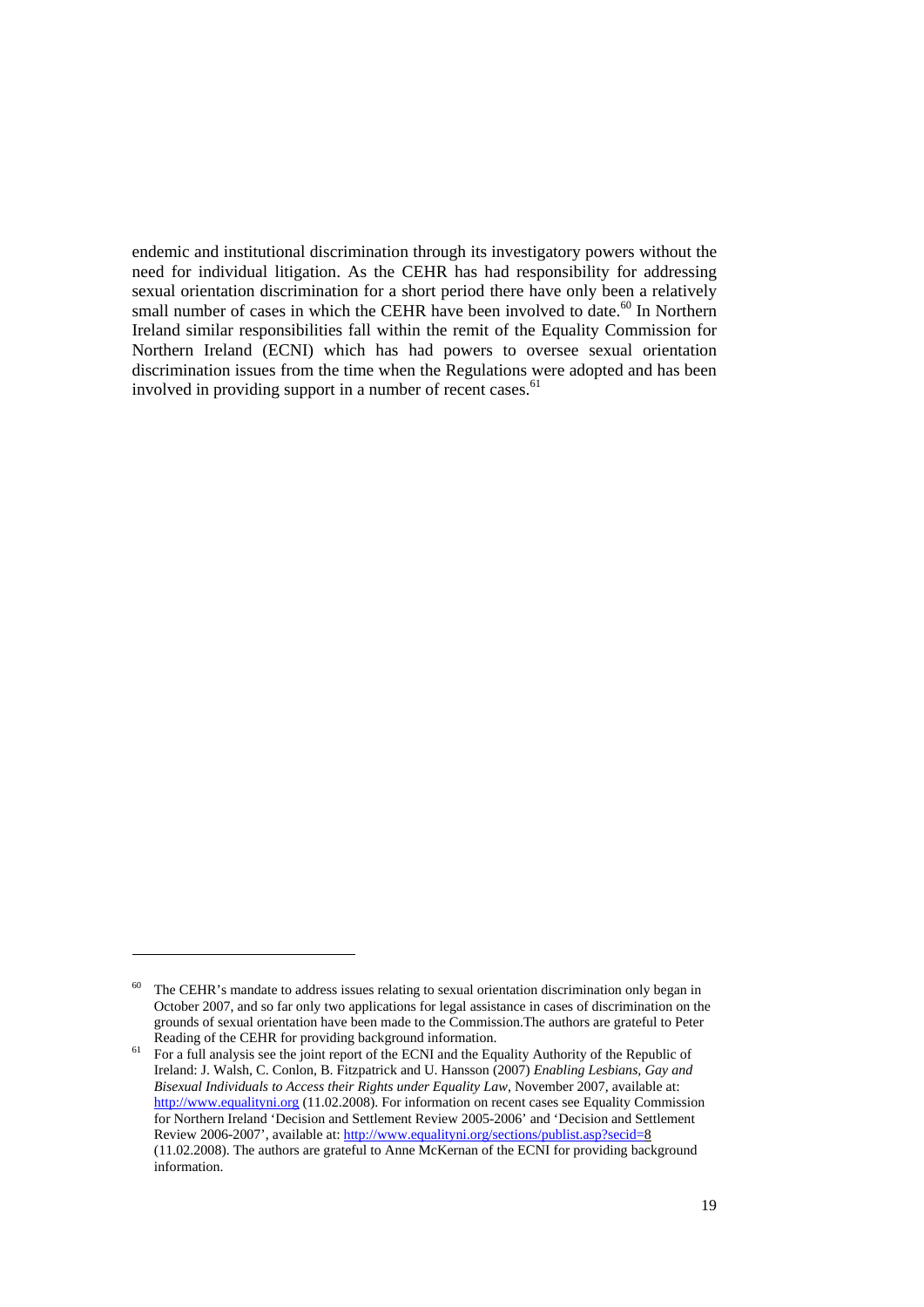# B. Freedom of movement

- [43]. The rights of family members of EU citizens and other European Economic Area (EEA) and Swiss nationals to enter, reside and remain in the UK under Directive 2004/38 (29.04.2004)62 have been implemented by the *Immigration (European Economic Area) Regulations 2006*, 63 effective from the date of entry into force of the Directive, 30 April 2006. For the purpose of this part of the study the term EU citizen is taken also to include nationals of other EEA countries and Swiss nationals. The following paragraphs briefly outline the relevant provisions in these Regulations and related legislation.
- [44]. To place the Regulations in context it should be noted that under the *Civil Partnership Act 200464* same-sex couples are able to obtain legal recognition of their relationship by forming a civil partnership. They may do so by registering as civil partners of each other provided:
	- they are of the same sex;
	- they are not already in a civil partnership or lawfully married;
	- they are not within the prohibited degrees of relationship;
	- they are both aged sixteen or over (and, if either of them is under 18 and the registration is to take place in England and Wales or Northern Ireland, the consent of the appropriate people or bodies has been obtained).
- [45]. Although a civil partnership is not defined as a marriage, the legal consequences of forming a civil partnership and the rights and responsibilities of civil partners are comparable under UK law with those under a marriage between persons of the opposite sex. Therefore entering into a civil partnership under UK law enables LGBT partners of UK nationals to benefit from freedom of movement in another Member State of the EU in accordance with Art.  $2(2)(b)$  subject to the recognition of the host State in question.
- [46]. In addition to assisting LGB same-sex couples this legislation also applies to persons who have undergone gender reassignment who wish to form a civil partnership, or have formed a civil partnership, with a person of their acquired gender. This has been made possible by the *Gender Recognition Act 2004* <sup>65</sup> under which transgendered persons are entitled to a new birth certificate reflecting their acquired gender. It

 $^{62}$  OJ 2004, L 158/77.

UK/ The Immigration (European Economic Area) Regulations 2006, Statutory Instrument 2006<br>No.1003 (30.03.2006), available at: http://www.opsi.gov.uk/si/si2006/20061003.htm (15.02.2008).

 $W$ <sup>64</sup> UK/The Civil Partnership Act 2004  $\overline{c.33}$  (18.11.2004), available at: http://www.opsi.gov.uk/acts/acts2004/ukpga\_20040033\_en\_1.htm (11.02.2008). The act applies to England and Wales. Similar provisions have been introduced in Scotland and Northern Ireland. UK/ Gender Recognition Act 2004 c.7 (01.07.2004), available at:

http://www.opsi.gov.uk/acts/acts2004/ukpga\_20040007\_en\_1.htm (11.02.2008).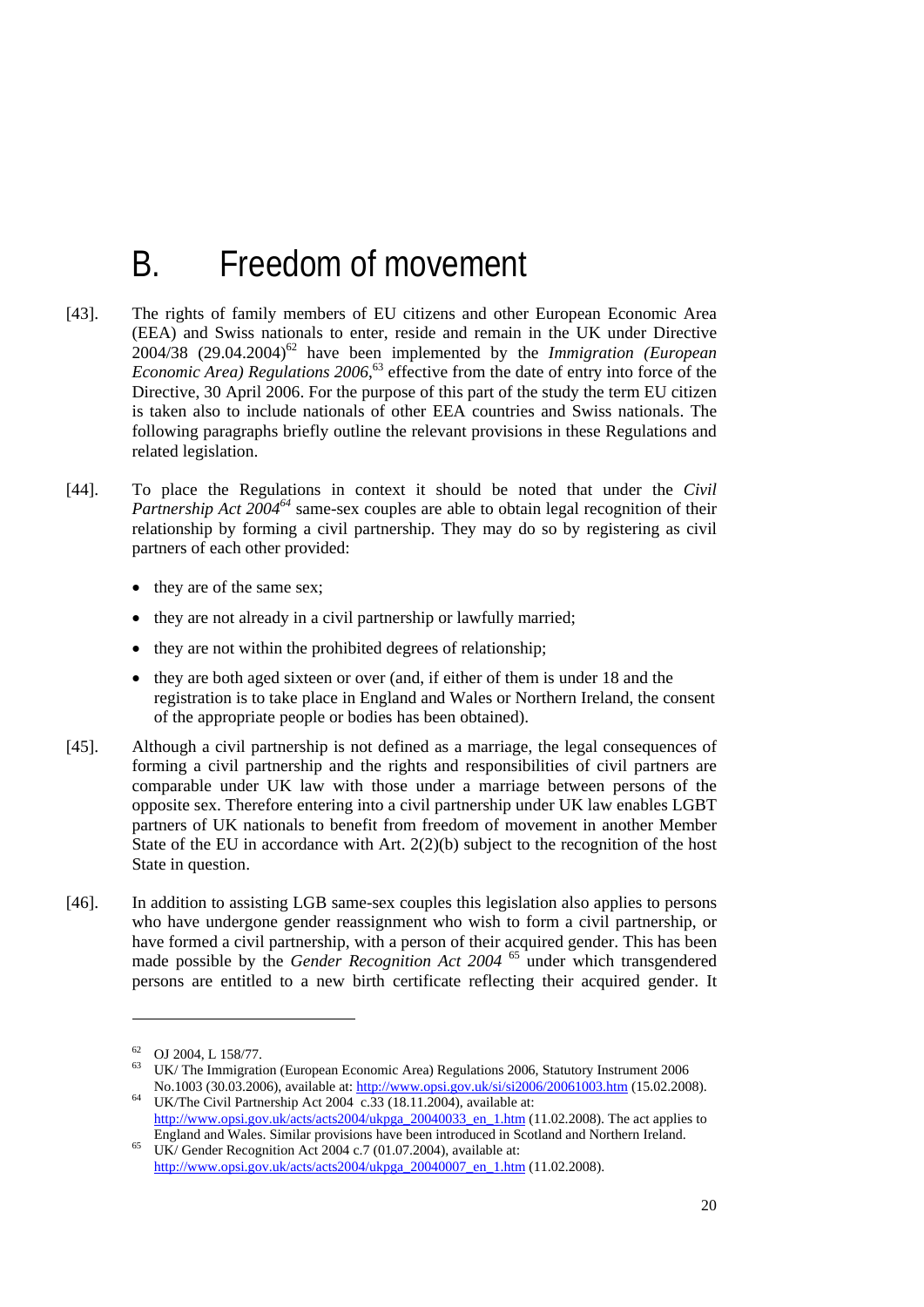should be noted also that transgendered persons are also able to marry someone of the opposite gender to his or her acquired gender and have that marriage recognised and hence be treated as a 'spouse' of an EU citizen for the purpose of Directive 2004/38 and Reg. 7(1)(a) of the *Immigration (EEA) Regulations 2006.*

- [47]. Reg. 7 of the 2006 Regulations is almost identical to Article 2(2) of Directive 2004/38. Under Reg. 7 a 'family member' is defined in relation to an EU citizen as:
	- his spouse or civil partner;
	- direct descendant of his, his spouse or his civil partner who are:
		- under 21; or
		- dependants of his, his spouse or his civil partner;
	- dependant direct relatives in his ascending line or that of his spouse or civil partner;
	- a person who is [an extended family member of an EU citizen or his/her spouse or civil partner] and has been issued with an EEA family permit, a registration certificate or residence card [so long as he/she continues to satisfy the residence conditions applying to extended family members] and the permit, certificate or card has not ceased to be valid or been revoked.
- [48]. This definition would include the LGBT partners of EU citizens who are in a samesex civil partnership or marriage that is legally recognised in another Member State consistent with Art. 2(2)(b) of Directive 2004/38. Children and family members of LGBT partners falling within this definition would also be included. The definition of civil partner is the same as applies under the *Civil Partnership Act*. It specifically excludes 'a civil partnership of convenience'.<sup>66</sup> This exclusion puts into effect the provision on 'abuse of rights' arising from such marriages of civil partnerships 'of convenience' as set out in Art. 35 of Directive 2004/38. Neither the Directive nor the Regulations define this term.
- [49]. Reg. 8 is intended to put into effect the rights of 'beneficiaries' under Article 3(2) of Directive 2004/38 although it does not apply to EU citizens who are students. Under Reg. 8 an 'extended family member' might include family members such as brothers, sisters, aunts, uncles or cousins and any such person who has serious health problems which strictly require the personal care of the EU citizen. Extended family members do not have an automatic right to live in the UK but, to be considered under this category, they must be able to demonstrate that they are dependant on the EU citizen. In the case of partners who are not married or in a civil partnership with an EU citizen they must be able to show that they are in a 'durable relationship' with each other.<sup>67</sup>

 $66$  Reg. 2(1).

See the guidance issued by the UK Home Office Border and Immigration Agency, available at: http://www.bia.homeoffice.gov.uk/eucitizens (15.02.2008).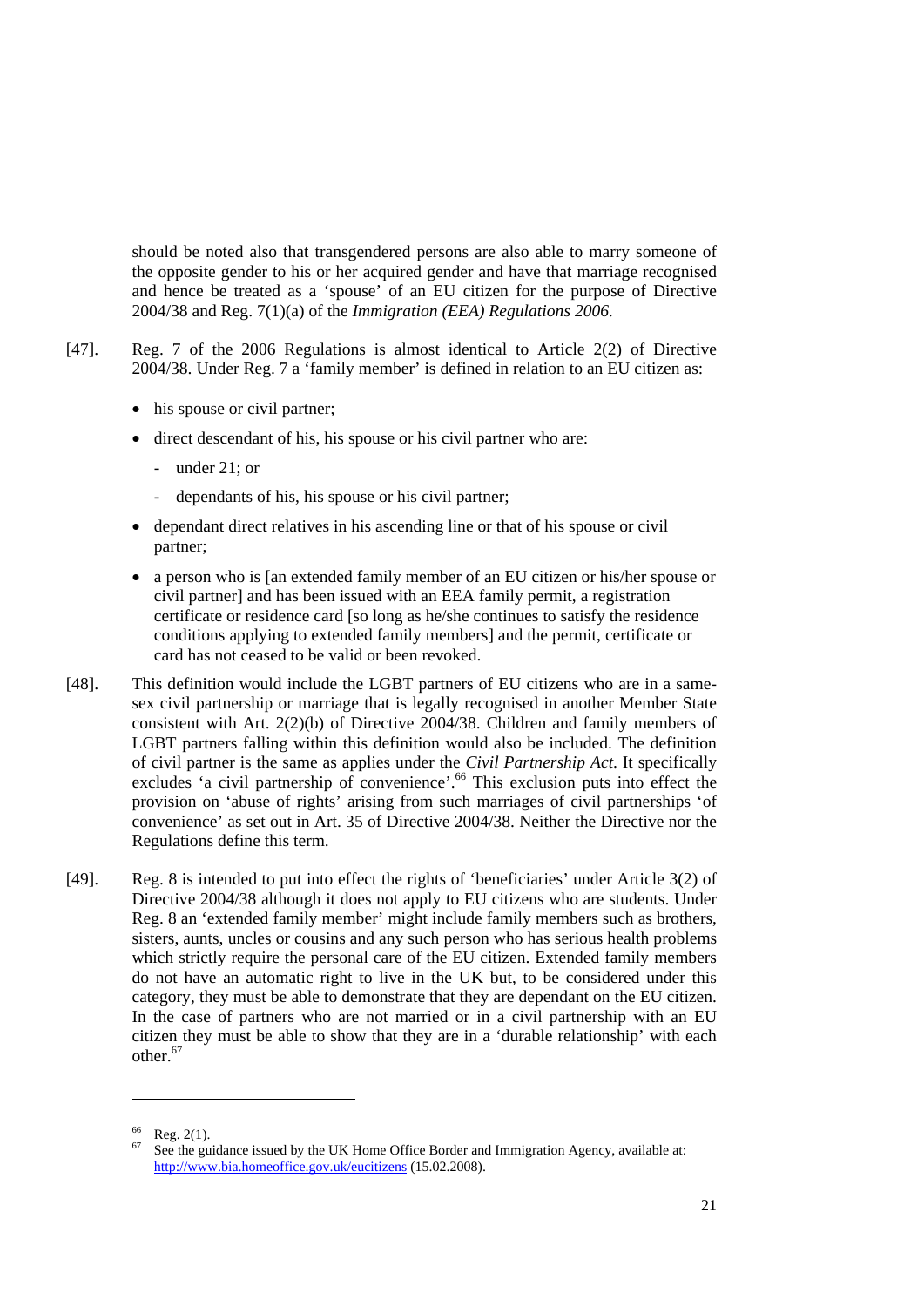- [50]. The rights of third country national LGBT partners who are family members of the EU citizen under the Regulations and their children and other family members are set out in Regs.11-15. Third country national family members accompanying or joining the EU citizen must be admitted to the UK if he/she produces on arrival a valid passport and an EEA family permit, a residence card or permanent residence card. If the person is a family member falling within the definition in the Regulations they must be issued with an EEA family permit. Residence cards are issued to third country national family members confirming their rights of residence under EU law. Third country nationals meeting these requirements will not need to apply for a work permit and are entitled to: 68
	- accept offers of work;

- work (whether as an employee or in self-employment)
- set up a business or manage a company.
- [51]. Once a third country LBGT partner who is a family member of an EU citizen has lived in the UK for a continuous period of five years he/she is entitled to acquire permanent residence in accordance with Art 18 of Directive 2004/38. Family members who have retained a right of residence on the death of the EU citizen or divorce or dissolution of a civil partnership can also acquire permanent residence.

See the guidance issued by the UK Home Office Border and Immigration Agency, available at: http://www.bia.homeoffice.gov.uk/eucitizens (15.02.2008).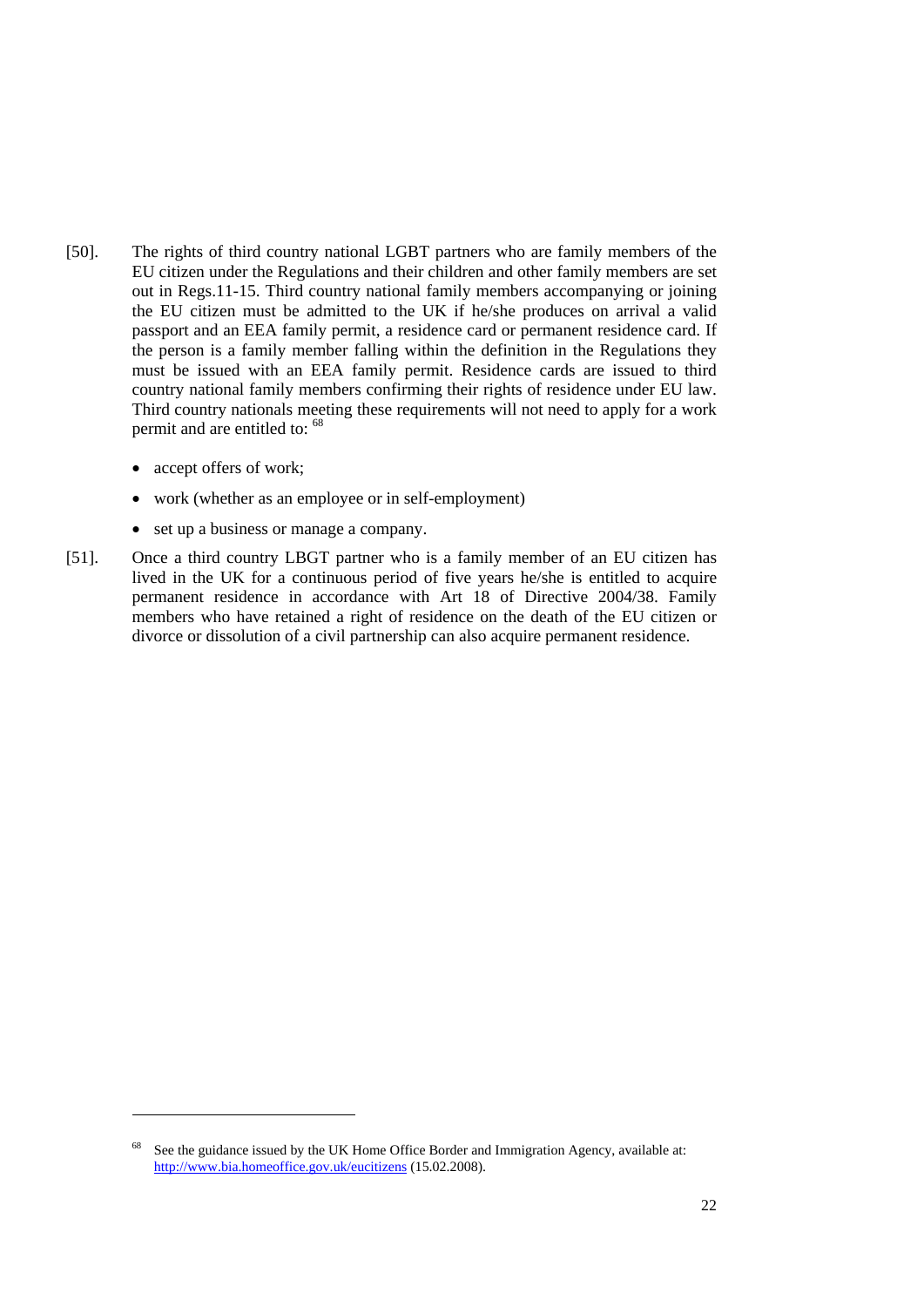# C. Asylum and subsidiary protection

- [52]. Asylum claims on the basis of sexuality have had some success in UK courts. There is no UK legislation at present which explicitly states that lesbian, gay, bisexual or transgender (LGBT) persons are entitled to protection under the asylum system. LGBT claims for asylum have been incorporated into existing immigration and asylum legislation.<sup>69</sup> This legislation relies on the following definition of a refugee, found in Art 1A(2) of the *1951 Convention on the Status of Refugees*, to which the UK is a party. By this a refugee is a person who:
- [53]. 'Owing to well founded fear of being persecuted for reasons of race, religion, nationality, membership of a particular social group or political opinion, is outside the country of his nationality and is unable or, owing to such fear, unwilling to avail himself of the protection of that country; or who, not having a nationality and being outside the country of his former habitual residence, is unable or unwilling to return to it.'
- [54]. In addition to this legislation, since the enactment of the UK *Human Rights Act 1998* the ECHR can be relied on by individuals in UK courts to challenge UK legislation. Furthermore the 1998 Act renders it unlawful for a public authority to act in a way incompatible with a right arising under the ECHR.
- [55]. Under the definition of the *Convention on the Status of Refugees*, LGBT individuals claiming asylum are classified as members of a 'particular social group'. This was first established in the foundational case of *Shah and Islam*. <sup>70</sup> *Shah and Islam* concerned the position of two Pakistani women accused of adultery and subject to domestic abuse by their partners. Lord Justice Steyn, in discussing the linkage between abused women as a social group and 'homosexuals', notes:

'The unifying characteristics of gender, suspicion of adultery, and lack of protection, do not involve an assertion of persecution. The cases under consideration can be compared with a more narrowly defined group of homosexuals, namely practising homosexuals who are unprotected by the state. Conceptually such a group does not in a relevant sense depend for its existence on persecution.<sup>71</sup>

<sup>69</sup> UK/ Immigration Act 1971 c.77 (28.10.1971)*;* UK/ Immigration Act 1988 c.14 (10.05.1988); UK/ Asylum and Immigration Appeals Act 1993 c.23 (01.07.1993); UK/ Immigration and Asylum Act 1999 c.33 (11.11.1999); UK/ Nationality, Asylum and Immigration Act 2002 c.41 (07.11.2002); UK/ Asylum and Immigration (Treatment of Claimants, etc) Act 2004 c.19 (22.07.2004)*;* UK/

Islam v Secretary of State for the Home Department; Regina v Immigration Appeal Tribunal and <sup>70</sup> *Islam v Secretary of State for the Home Department*; *Regina v Immigration Appeal Tribunal and* 

*Another, Ex parte Shah* [1999] 2 WLR 1015, [1999] 2 AC 629.<br><sup>71</sup> Lord Steyn at 645. In his judgement at 643 Lord Steyn also notes 'drawing on the case law and practice in Germany, The Netherlands, Sweden, Denmark, Canada, Australia and the USA, the refugee status authority concluded in an impressive judgement that depending on the evidence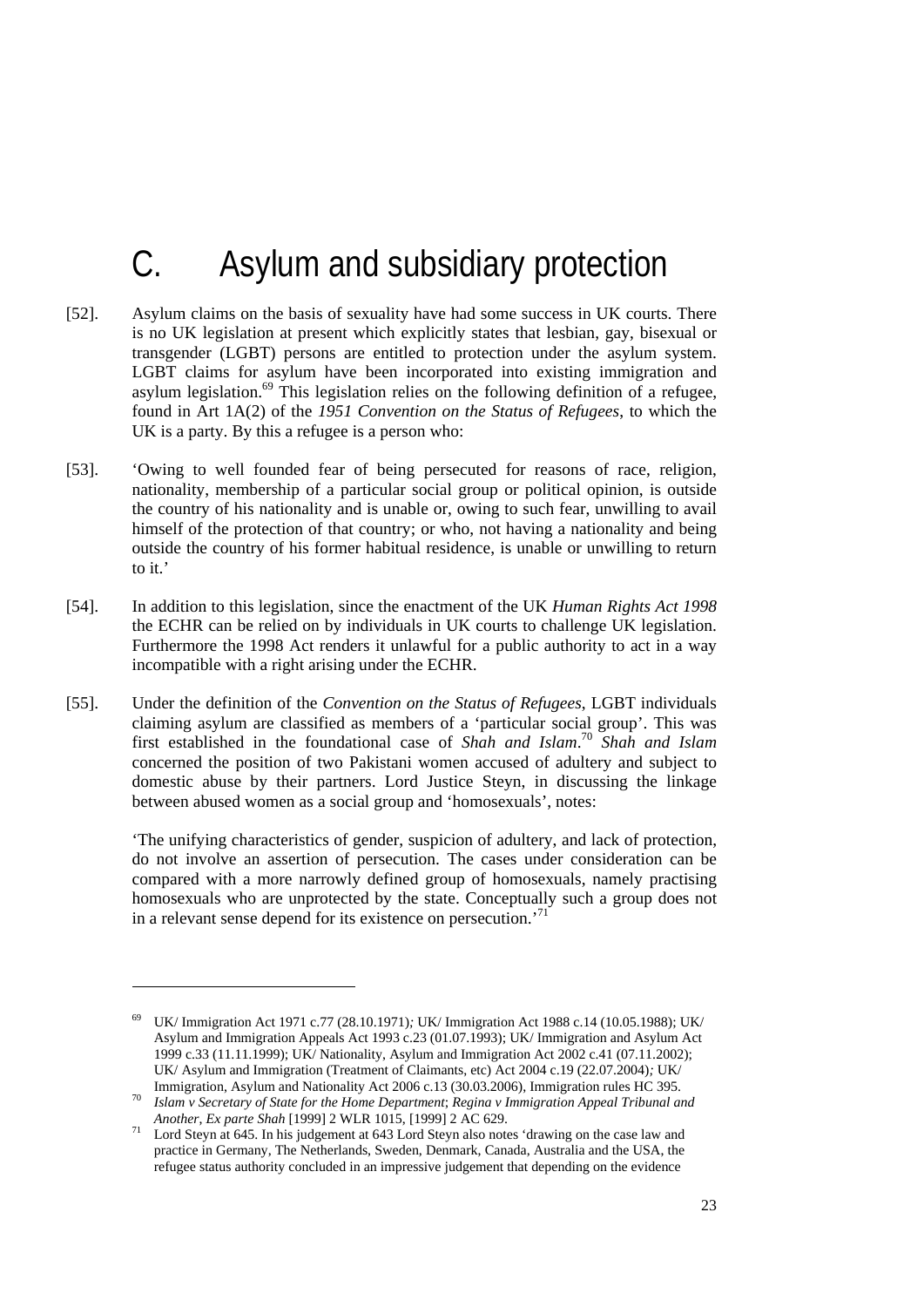[56]. This line of reasoning drew upon much of the established case law of the USA, $^{72}$ Australia<sup>73</sup> and Canada.<sup>74</sup> Following the decision that lesbians and gay men could be members of a 'particular social group' numerous other questions then arose navigating the new territory of sexuality based asylum claims. Some of the issues raised for discussion in court regarded proof of sexuality, $\frac{75}{15}$  concepts of identity versus activity,<sup>76</sup> the imposition of discretion upon same-sex relationships<sup>77</sup> (e.g. closeting), unacceptable internal relocation alternatives<sup>78</sup> and access to health care.

#### C.1. Subsidiary Protection

[57]. Subsidiary protection is brought into effect in circumstances where the individual claiming subsidiary protection does not fall under the provisions of the *Convention on the Status of Refugees* or when a claim for refugee status has been rejected. In the UK subsidiary protection now takes the form of Humanitarian Protection and Discretionary Leave to Remain. These forms of protection were incorporated into UK policy on 1 April 2003, following the abolition of the Exceptional Leave to Remain provisions on 31 March 2003. Further amendments were made to the humanitarian provisions in 2005 following Council Directive 2004/83 on 'minimum standards for the qualification and status of third country nationals or stateless persons as refugees or as persons who otherwise need international protection and the content of the protection granted' which came into effect October 2006. Directive 2004/83 was intended to establish 'common European qualifying standards for refugees…[and] define a category of persons eligible for subsidiary protection'.79 The scope of subsidiary protection is located in chapters five and six of the Directive.

# C.2. Humanitarian Protection

- [58]. Paragraphs 339C and D of the *Immigration Rules* outline the qualifying criteria for eligibility for the granting of Humanitarian Protection. An individual will be granted Humanitarian Protection if:
	- the individual is in the  $UK$ ;

homosexuals are capable of constituting a particular social group... [t]his view is consistent with the

language and purpose of Art 1A(2).'<br>  $^{72}$  Acosta (1985) 19 I and n211, US Board of Immigration Appeals.

<sup>&</sup>lt;sup>73</sup> Appellant S395/2002 v Minister for Immigration and Multicultural affairs (2003) 203 ALR 112.)<br><sup>74</sup> Attorney General for Canada v Ward (1993) 2 SCR 689.<br><sup>75</sup> R v Secretary of State for the Home Department ex. parte Vr

http://www.bia.homeoffice.gov.uk/sitecontent/documents/policyandlaw/asylumpolicyinstructions/ ( 26.02.2008).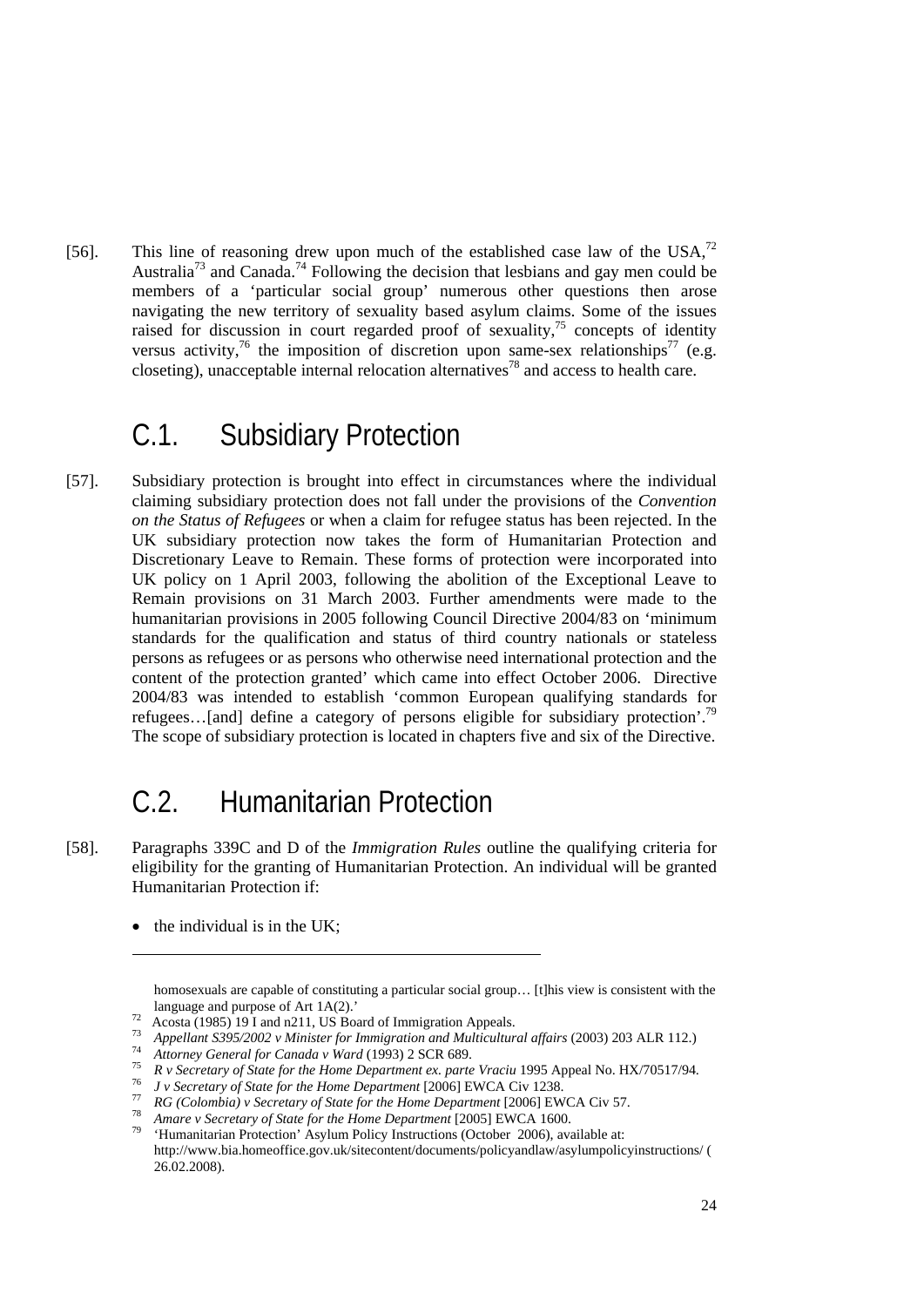- the individual does not qualify as a refugee as defined in regulation 2 of the *Refugee or Person in Need of International Protection (Qualification) Regulations 2006*; 80
- there are substantial grounds for believing that if returned to the country of return there would be a real risk that the individual would suffer 'serious harm';
- the individual cannot or will not obtain effective protection from the authorities.

Serious harm under paragraph 339C of the *Immigration Rules* consists of:

- the death penalty or execution.
- unlawful killing.

- torture or inhuman or degrading treatment or punishment.
- serious and individual threat to a civilian's life or person by reason of indiscriminate violence in situations of international or internal armed conflict.
- [59]. An individual can be excluded from the grant of Humanitarian Protection if one of the criteria of paragraph 339D apply to them. The criteria are:
	- the individual has committed a crime against peace, a war crime or a crime against humanity;
	- the individual is guilty of acts contrary to the purpose and principles of the United Nations;
	- the individual constitutes a danger to the community or the security of the UK;
	- prior to entering the UK the individual committed a crime that would be an imprisonable offence if committed in the UK or the individual has absconded from his country of origin in order to avoid sanctions for his or her crime.
- [60]. Upon the granting of Humanitarian Protection leave to enter or remain will be granted for five years. After the five years have expired an application can be made for Indefinite Leave to Remain if the 'circumstances which gave rise to the need for protection still exist'.<sup>81</sup>
- [61]. Humanitarian Protection can be revoked if one of the grounds of Paragraph 339G have been engaged as follows:
	- the circumstances which led to the granting of Humanitarian Protection have changed or no longer exist such that protection is no longer required.

<sup>&</sup>lt;sup>80</sup> UK/ The Refugee or Person in Need of International Protection (Qualification) Regulations 2006, Statutory Instrument 2006 No. 2525 (09.10.2006), available at:<br>http://www.opsi.gov.uk/si/si2006/20062525.htm (accessed 26 February 2008).

<sup>81</sup> Gina Clayton (2006) *Textbook on Immigration and Asylum Law*, 2nd Edition. Oxford: Oxford University Press, pp. 417-418.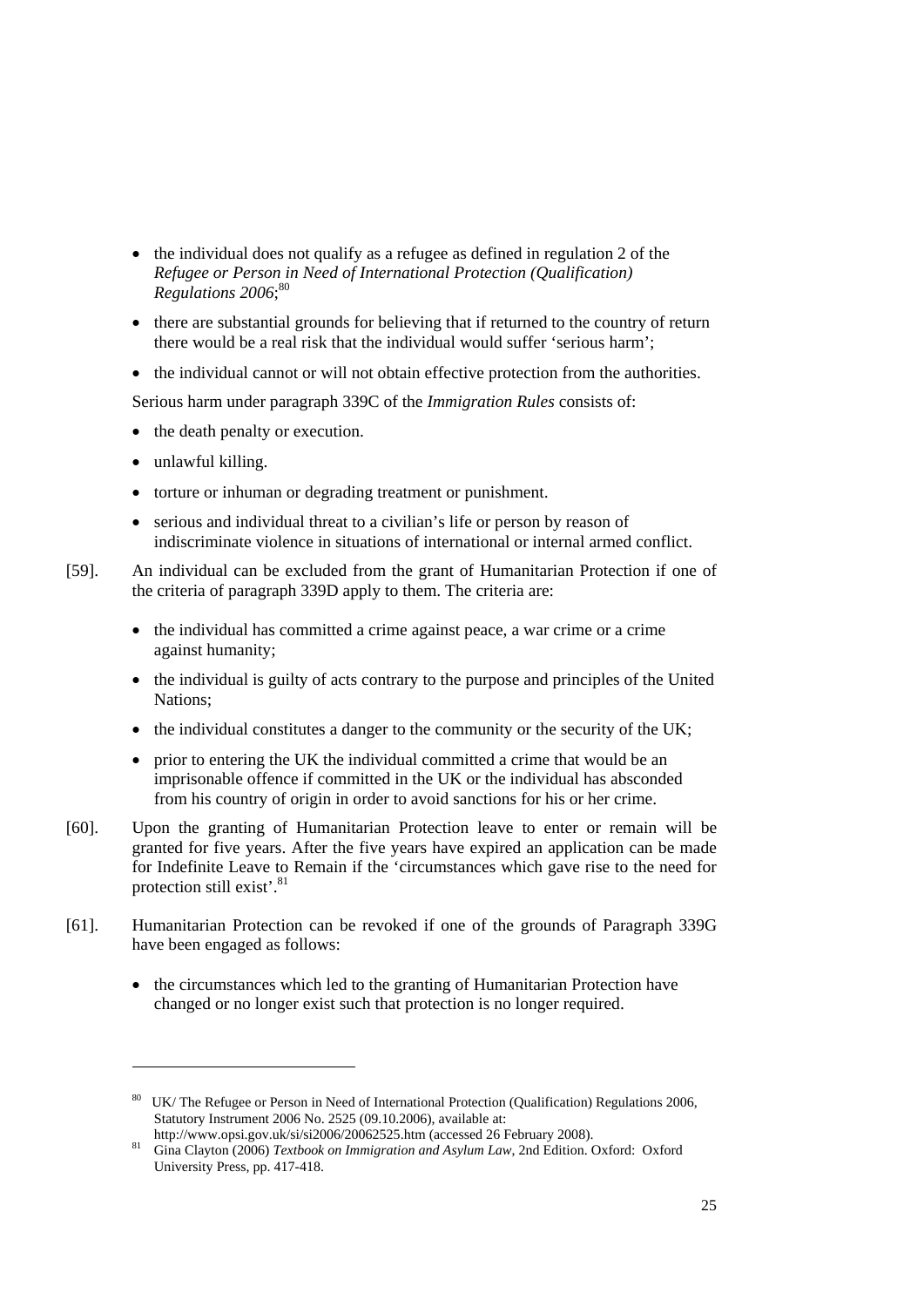- it has become apparent that the individual has engaged in crimes against humanity, peace and of war, and he or she has engaged in behaviour contrary to the principles of the United Nations.
- the individual constitutes a danger to community or the security of the UK.
- the individual misrepresented or omitted facts upon which the granting of protection was based.
- the individual has committed crimes in his or her state of origin which are punishable by imprisonment and for which he or she fled the country.

# C.3. Discretionary Leave

- [62]. An applicant who fails to qualify for asylum and Humanitarian Protection may be eligible for Discretionary Leave. Discretionary Leave is often invoked where cases would breach Article 3 (Prohibition of torture or inhuman and degrading treatment) and Article 8 (Right to respect for private and family life) of the ECHR if forced to return to their country of origin. If an individual is excluded from Humanitarian Protection he or she will usually be granted Discretionary Leave for six months. Discretionary Leave falls outside the boundaries of Immigration Law and the Secretary of State must be sure that enforced or voluntary return is not possible.
- [63]. The same grounds of exclusion for Humanitarian Protection apply for Discretionary Leave.
- [64]. Initial grants of leave are for no longer than three years. An individual is not eligible for settlement until he or she has completed six continuous years of Discretionary Leave. Prior to the expiration of this period, the individual must apply for an extension of Discretionary Leave. Extension requests are subject to review and factors such as why Discretionary Leave was granted in the first place, consideration of a family situation, conditions of the country of origin and whether there still exists a barrier to return the excluded individual will all be taken into account.<sup>82</sup>

<sup>&</sup>lt;sup>82</sup> For more see Border and Immigration Agency 'Discretionary Leave' Asylum Policy Instructions, available at: http://www.bia.homeoffice.gov.uk/sitecontent/documents/policyandlaw/asylumpolicyinstructions/ (26.02.2008).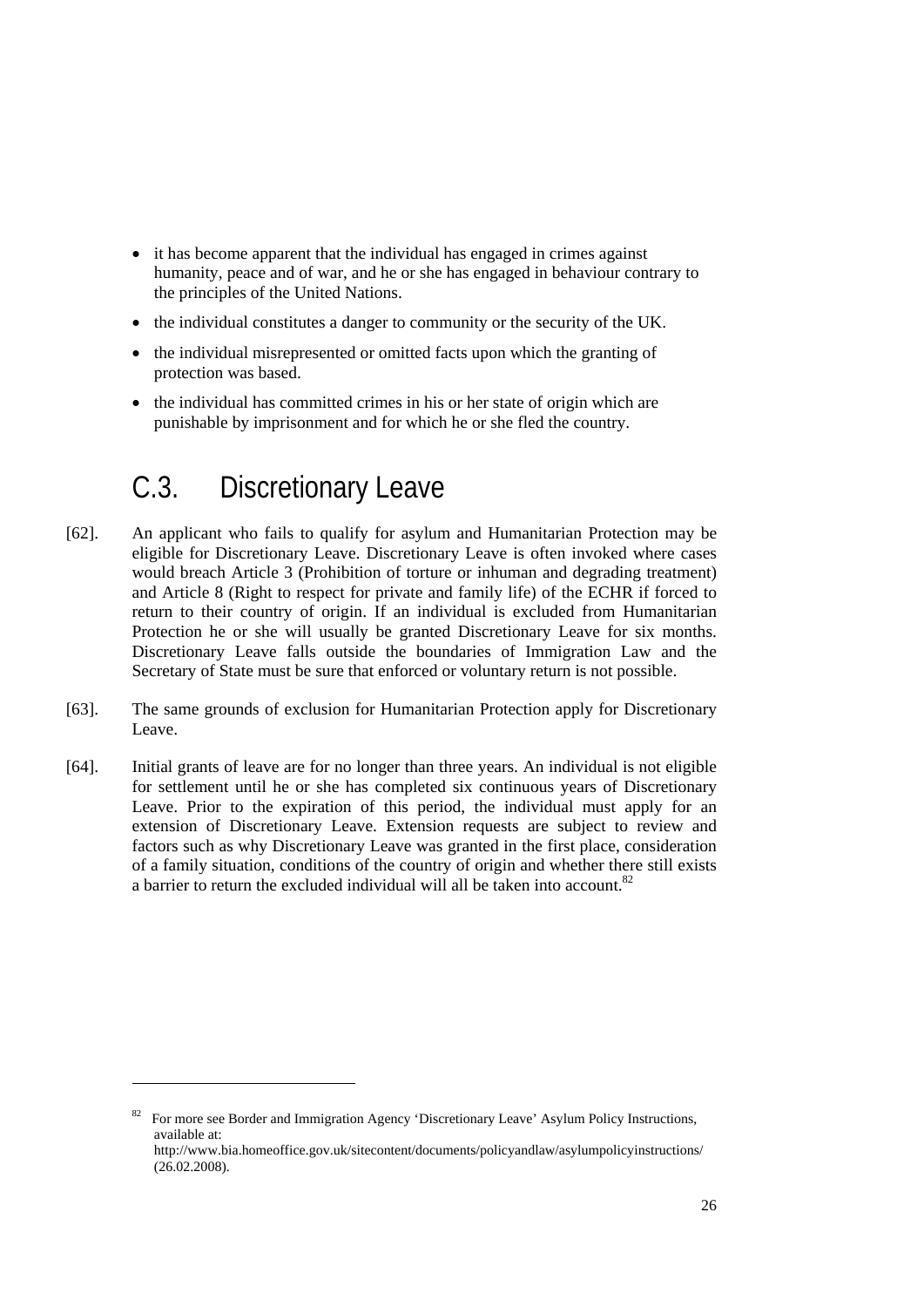# C.4. LGBT partners as family members in the asylum system

#### C.4.1. UK based partner has refugee status

- [65]. Immigration rules relating to the civil partner of an individual who has been granted refugee status can be found in Part 11, paragraph 352A, of the Immigration Rules HC 395. The requirements are:
	- the applicant is the civil partner of the person grated asylum.
	- the Asylee was civilly partnered prior to the claim for asylum.
	- the parties intend to live together permanently as civil partners.
	- the applicant holds a valid entry clearance visa.
- [66]. The rules relating to the unmarried partner or same-sex partner of a refugee are to be found in Part 11 of the *Immigration Rules HC 395*, paragraph 352AA.

The requirements to be met by unmarried or same-sex partner seeking leave to enter or remain the UK are:

- the applicant is the unmarried or same-sex partner of the refugee who was granted asylum in the UK on or after 9 October 2006.
- the parties have lived together in a relationship akin to marriage or a civil partnership for two or more years.
- the relationship existed prior to the person who sought asylum leaving the country.
- the parties intend to live with one another permanently and the relationship is still subsisting.
- the applicant holds a valid entry clearance visa for entry in this capacity.<sup>83</sup>
- [67]. Paragraph 339Q(i) to 339Q(iv) of the *Immigration Rules* notes that upon the granting of asylum or Humanitarian Protection a UK residence permit will be issued which is valid for five years. Additionally a UK residence permit can also be issued by the Secretary of State for a family member of the individual granted asylum or Humanitarian Protection if he or she does not qualify for such a status, his or her UK residence permit is again only valid for five years but can be renewed.

The Immigration Rules HC 395, Part 11, available at: http://www.bia.homeoffice.gov.uk/policyandlaw/immigrationlaw/immigrationrules/part11/ (15.02.2008).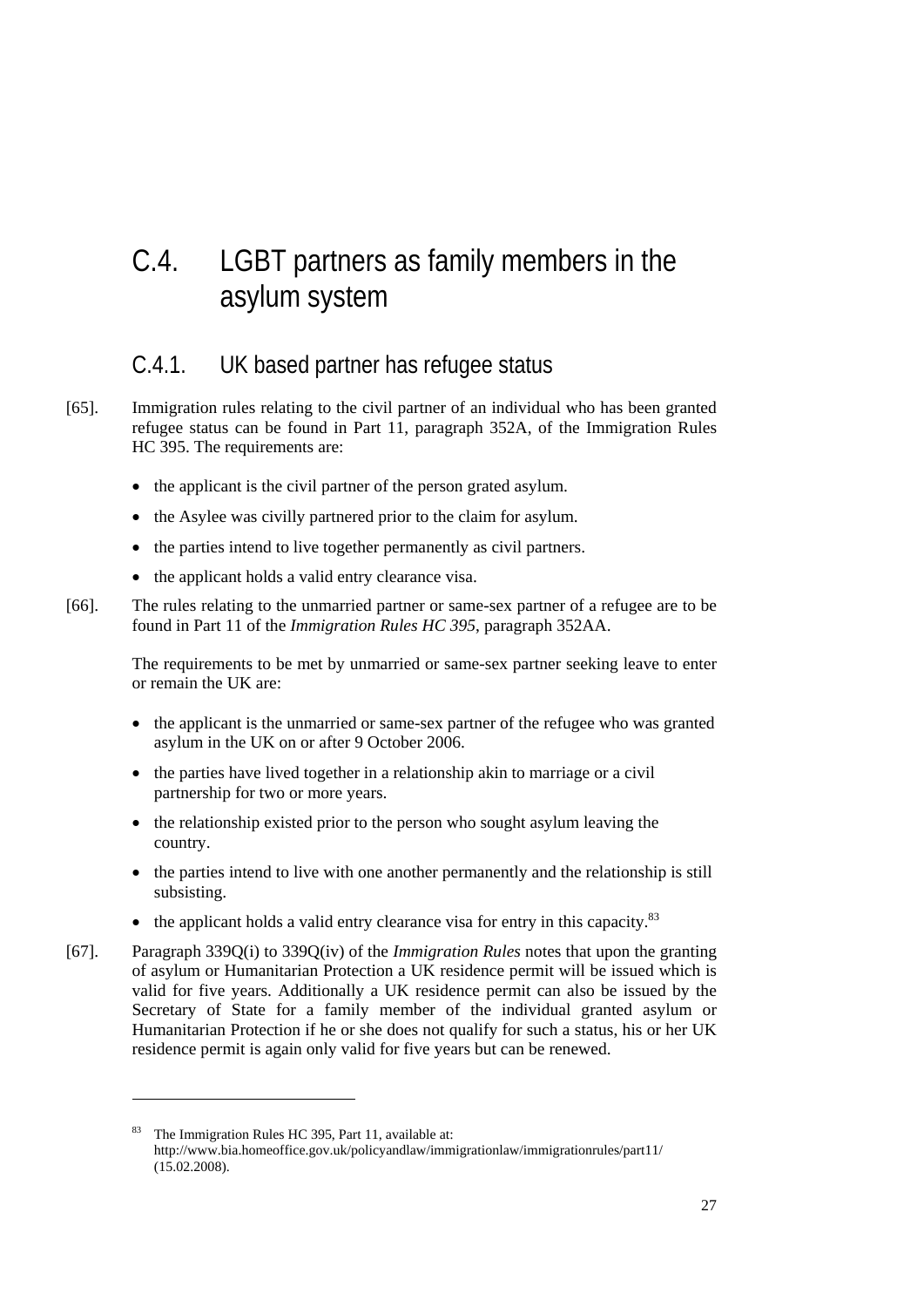[68]. According to the recently published *Statement of Changes in Immigration Rules* laid before Parliament 6 February 2008 under section 3(2) of the *Immigration Act 1971*, overstayers and illegal entrants who have remained in the UK exceeding their stay by more than 28 days will be subject to future entry restrictions. Sections 7.23-7.26 state that overstayers will be refused entry for a period of one year if they leave at their own expense; if the overstayer leaves voluntarily but at the expense of the taxpayer the period increase to 5 years. If the overstayer is deported at the expense of the tax payer the period of future non-admittance increases to ten years.<sup>84</sup>

#### C.4.2. UK based partner has limited leave to remain in the UK

The rules concerning the entry into the UK of the same-sex partner of a third country national with limited leave to enter or remain are to be found in the UK *Immigration Rules HC 395* Part 11 352FA. to 352FF, made under section 3(2) of the *Immigration Act 1971*.

The necessities to be met by an individual seeking leave to enter or remain in the UK as the spouse or civil partner of a person who has been granted Humanitarian Protection in the UK on or after 30 August 2005 are:

- the applicant is the civil partner of a person granted Humanitarian Protection.
- the marriage or civil partnership had occurred prior to the person granted Humanitarian Protection leaving his country of former residence.
- each of the parties intends to live permanently with the other as civil partners and the relationship is subsisting.
- the applicant holds a valid entry clearance visa.
- the applicant is not excluded by reasons outlined in paragraph  $339D^{85}$
- [69]. Under the *Immigration Rules HC 395* the requirements to be met by a person seeking leave to enter the UK as the unmarried or same-sex partner of a person who has been granted Humanitarian Protection in the UK are located in paragraph 352FD.
- [70]. The requirements are:

<sup>84</sup> The Statement of Changes in Immigration Rules as laid before Parliament on 6 February 2008 under section 3(2) of the Immigration Act 1971 is available at: http://www.bia.homeoffice.gov.uk/sitecontent/documents/policyandlaw/statementsofchanges/2008/

hc321.pdf?view=Binary (15.02.2008).<br><sup>85</sup> Paragraph 339D Exclusion from Humanitarian Protection. 1. The individual has committed a crime against peace, humanity or a war crime 2. The individual is guilty of acts contray to the purpose and principle of the United Nations 3. The individual constitutes a danger to the community or the security of the UK 4. Prior to admission to the UK the individual committed a crime that would be imprisonable if committed in the UK or the individual left in order to avoid penal sanctions.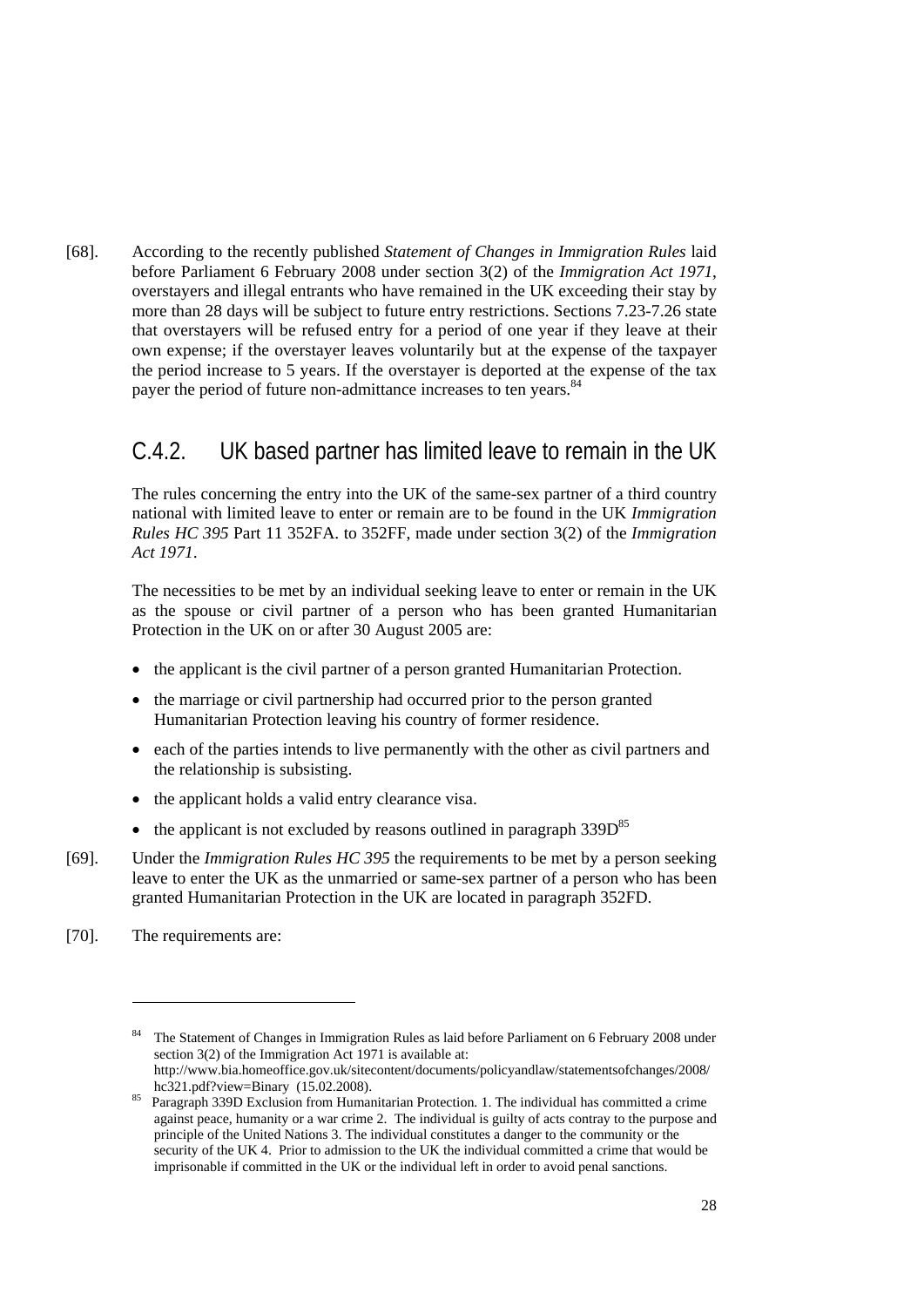- the applicant is the unmarried or same sex partner of the individual granted Humanitarian Protection on or after October 9 2006.
- the parties have been living together for two years or more in a relationship akin to marriage.
- the relationship existed before the individual granted Humanitarian Protection left the country of residence in order to seek asylum.
- each of the parties intends to live permanently with the other as his or her samesex partner.
- the applicant holds a valid UK entry clearance for entry in this capacity.<sup>86</sup>
- the applicant is not excluded for any of the reasons held in paragraph 339D.<sup>87</sup>
- [71]. The *Asylum and Immigration (Treatment of Claimants etc) Act 2004, in sections 19-*25 introduced regulations which affect the marriage of non-EEA nationals in the UK irrespective of their immigration status. Those subject to immigration control must give notice of their intent to marry at one of 76 specified registry offices with their partner. If the non-EEA national does not have entry clearance specifically for the purpose of marriage<sup>88</sup> he or she must obtain a Certificate of Approval from the Secretary of State at a cost of £135. The burdensome nature of these rules upon asylum seekers is particularly significant. Under the rules the Certificate of Approval requires that the applicant has three months leave to remain in the UK, the majority of asylum seekers do not have leave to remain. Home Office guidance on this subject is that 'where possible the asylum claim should be decided before a certificate of approval is given for marriage. Where the asylum claim is refused, the certificate of approval should be refused, even if an appeal is lodged. Contrariwise, if the decision or appeal has been outstanding for more than 18 months, then consideration may be given to granting a certificate of approval.<sup>89</sup>

<sup>86</sup> The Immigration Rules HC 395, Part 11, available at: http://www.bia.homeoffice.gov.uk/policyandlaw/immigrationlaw/immigrationrules/part11/

 $(15.02.2008)$ .<br>The Immigration Rules HC 395, Part 11, available at: http://www.bia.homeoffice.gov.uk/policyandlaw/immigrationlaw/immigrationrules/part11/

<sup>(15.02.2008). 88</sup> Asylum and Immigration (Treatment of Claimants etc) Act 2004, ss 19(3)a, 21(3)a, 23(3)a. 89 Gina Clayton (2006) *Textbook on Immigration and Asylum Law*, 2nd Edition. Oxford: Oxford University Press, p. 306.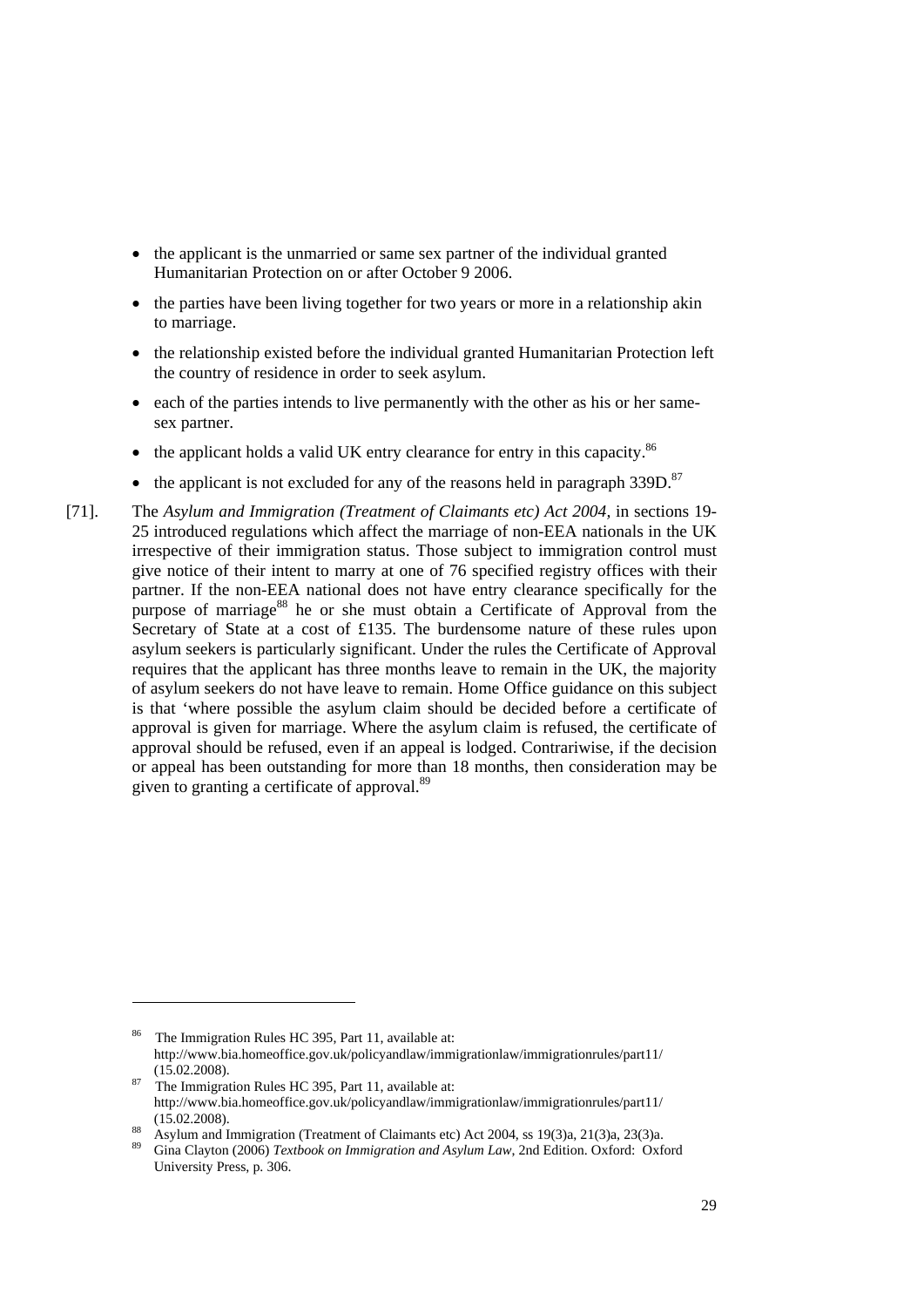# D. Family reunification

- [72]. Opportunities for the reunification of LGBT families is contained in the *Immigration*   $Rules$ , see paragraph 277 to 2950.<sup>90</sup> The immigration specifications contained in the *Civil Partnership Act 2004* have been incorporated into the *Immigration Rules*. 91 There are multiple requirements to be met in order to be granted leave to enter dependent upon immigration status.
- [73]. The immigration rules for spouses, civil partners and same-sex partners are found in Part 8 of the *Immigration Rules*, paragraphs 277 to 295. The complexity of this area of law relies on close attention to detail of the status of the relationship and its longevity.

### D.1. Entry as a civil partner

- [74]. In order for the civil partner of a person present and settled in the UK to be granted leave to enter the UK as the civil partner, the requirements to be met under paragraph 281 are:
	- the applicant is the civil partner of the person present and settled in the UK(paragraph  $281(i)(a)$ ); *or* the applicant is the civil partner of a person who has the right of abode in the UK or indefinite leave to enter or remain in the UK and is also seeking to enter the UK for settlement purposes and that the civil partnership was formed at least four years ago(paragraph  $281(i)(b)(i)$ ) since which the parties have been living together outside the UK. In addition that the applicant has sufficient knowledge of the English language and life in the UK (paragraph  $281(i)(b)(ii)$ ).
	- the parties have met and intend to live together and that the relationship is subsisting. They will have adequate accommodation which they will occupy exclusively; and they will be able to maintain themselves without recourse to public funds $92$  and the applicant holds a valid entry clearance for entry in this capacity.
- [75]. Applicants who fall within paragraph  $281(i)(a)$  will be admitted for a period of no more than two years; those who fall within  $281(i)(b)(i)$  will be granted indefinite leave to enter and those that fall within  $281(i)(b)(i)$  but fail  $281(i)(b)(ii)$  will be admitted for a period not exceeding two years.

<sup>90</sup> The Immigration Rules HC 395, Part 8, available at: http://www.bia.homeoffice.gov.uk/policyandlaw/immigrationlaw/immigrationrules/ (15.02.2008),

under section 3(2) of the Immigration Act 1971.<br><sup>91</sup> UK/ Civil Partnership Act 2004 c.33 (18.11.2004)

<sup>92</sup> Accommodation cases: [2004] UKIAT 00006, *S(Pakistan)* ILU vol. 7, no. 5.; *Sagir Ahmed* 8260; *Thompson v ECO Kingston* (17926). Third party support: *Ali* (19736) INLP vol 13(2) (1999); *Nasreen Akhtar v ECO Islamabad* [2002] UKIAT 02818.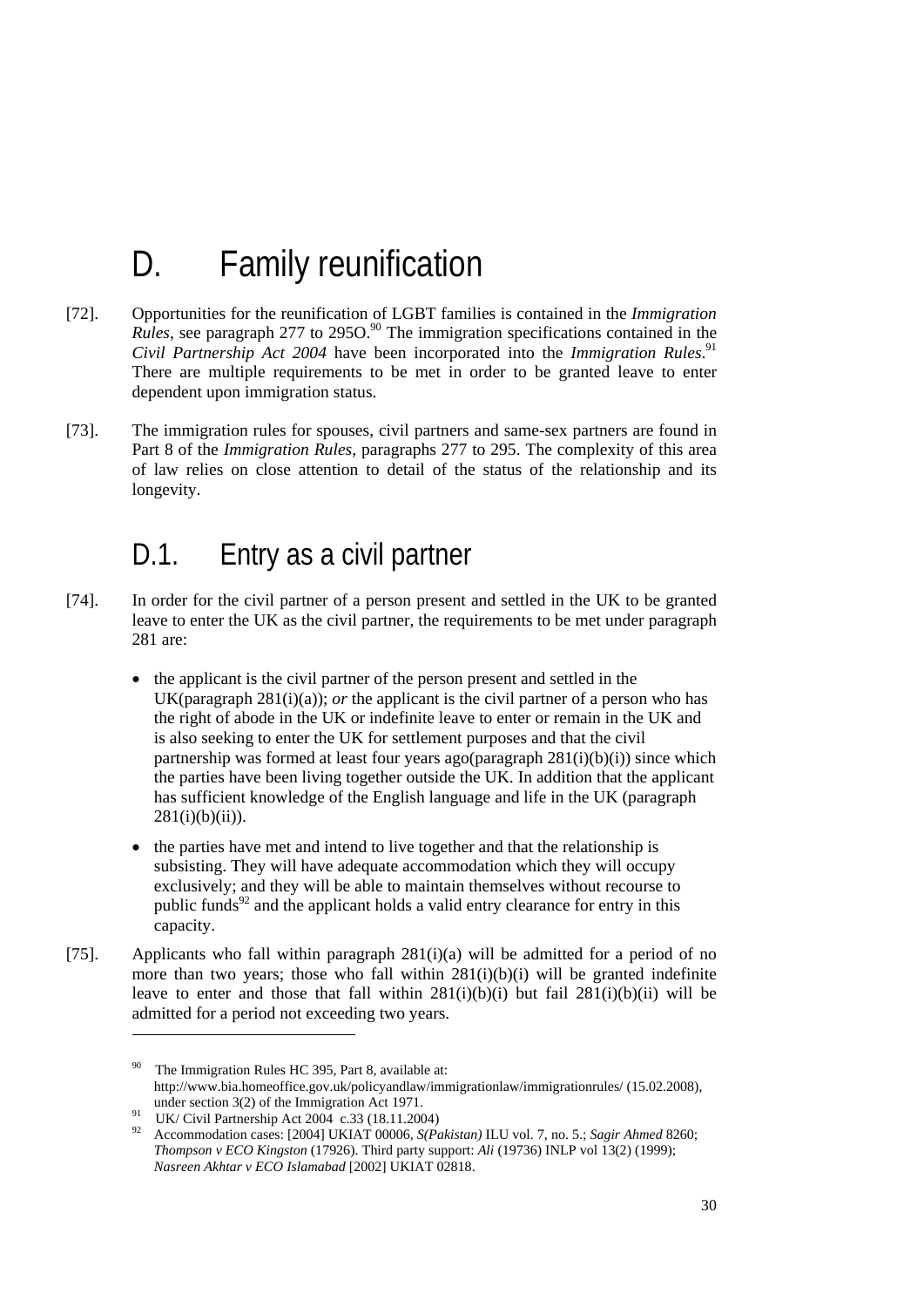- [76]. Extension of stay as the spouse or civil partner requires the affirmation of the initial grounds of entry and in addition that the applicant has not remained in the UK in breach of immigration laws and that the marriage has not taken place after a decision to deport the applicant had been made (paragraph 284). A further two year extension period can be granted so long as the relevant requirements of paragraph 284 are met.
- [77]. In order to be granted **indefinite** leave to remain in the UK as a civil partner the requirements are that the applicant was admitted or given an extension of stay for a period of two years as the civil partner of a person present and settled in the UK or that upon entry as a same-sex partner (paragraphs 295AA to 295F) has formed a civil partnership with that same person and has completed two years as the partner or spouse of the person present and settled in the UK; that the applicant is still the civil partner of the person present and settled in the UK and that their marriage is subsisting. Additionally it is required that the parties intend to live together permanently, that the accommodation is adequate and that they can maintain themselves without recourse to public funds. And finally that the applicant now has sufficient knowledge of the English language and of life in the UK.

### D.2. Entry as a proposed civil partner

- [78]. The requirements for entry as a proposed civil partner can be found in the *Immigration Rules HC 395*, paragraph 290.
- [79]. Entry clearance as a 'proposed civil partner' enables individuals to come to the UK in order to register their partnership, prior to changing to the 'civil partner' immigration category. Under this category of entrance there is no requirement for the partners to have lived together, but they must prove to the entry clearance officer that their relationship is genuine and subsisting. Each of the parties must intend to live with the other after the fulfilment of the civil partnership; there must be adequate maintenance and accommodation for the couple without recourse to public funds.
- [80]. Paragraph 290A highlights that an 'EEA national who possesses a registration certificate or document certifying permanent residence as issued under the 2006 EEA Regulations (including an EEA national who holds a residence permit issued under the *Immigration (European Economic area) Regulations 2000* which is treated as if it were such a certificate… by virtue of schedule 4 to the 2006 EEA Regulations) is to be regarded as present and settled in the UK'.
- [81]. The 'proposed civil partner' status entitles the overseas national to stay in the UK for six months, but they are not allowed to work until leave to remain is given after the civil partnership is granted following registration. If the EEA sponsor does not have permanent residence they must have a UK registration certificate prior to the civil partnership application being made.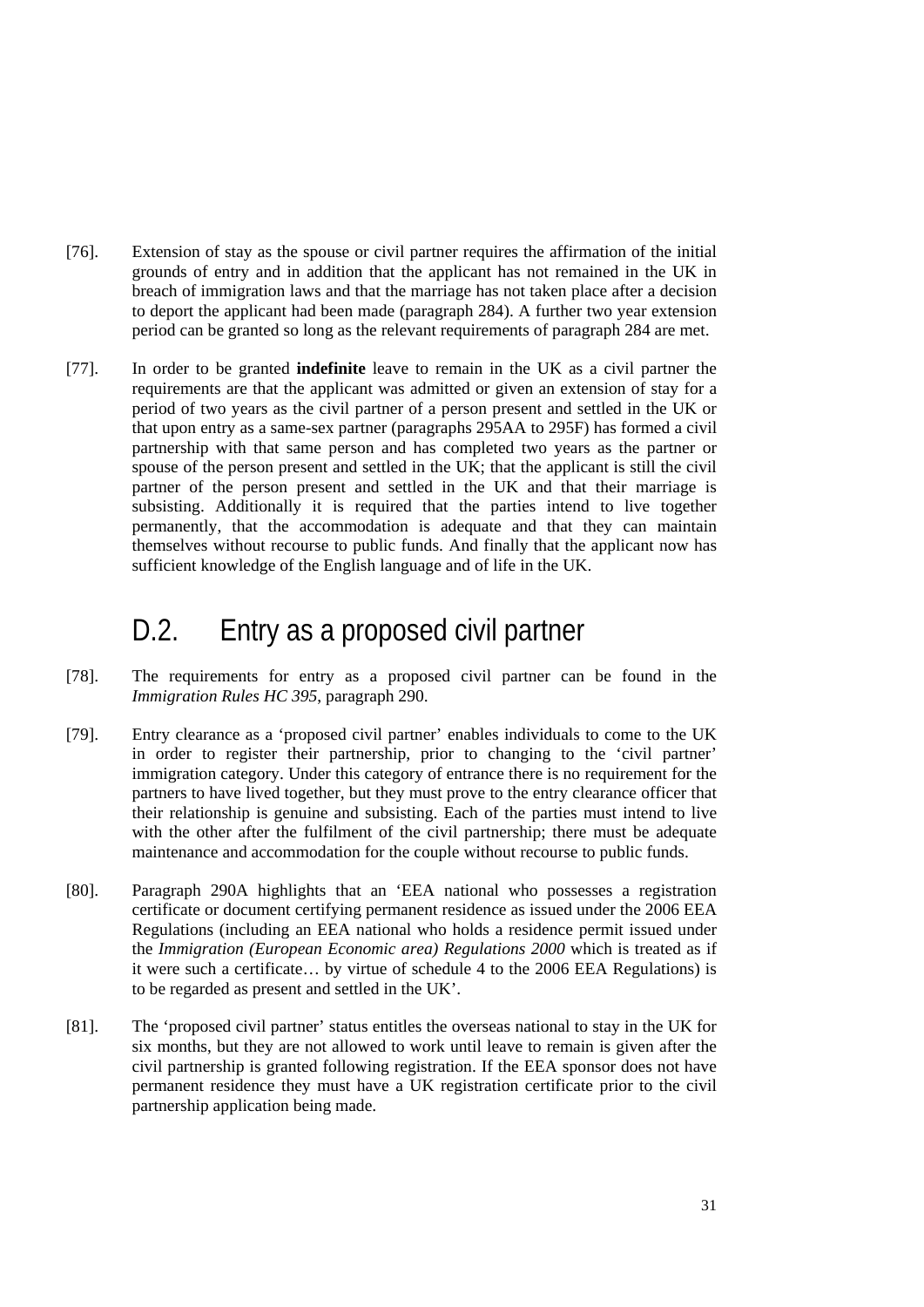### D.3. Civil partnership 'visit' visa

[82]. The civil partnership visit visa is used for the purpose of registering a civil partnership. The visitors' visa is issued for six months and provides permission for non-EEA individuals to enter into a civil partnership within that time frame. Neither couple in this instance needs to be a UK citizen, but entry clearance officers must be able to confirm that non-EEA nationals will leave at the end of the specified period. Legislation pertaining to the requirement can be found in paragraph 56D Part 2 of the *Immigration Rules HC 395*. 93

### D.4. Recognition of legal partnerships and same-sex marriages entered into abroad - Applicants applying from overseas

- [83]. UK visa regulations provide a list of countries where legal partnerships can be entered into. $94$
- [84]. Section 214 of the *Civil Partnership Act 2004* outlines the constituent elements of a valid civil partnership or its equivalent.<sup>95</sup>
- [85]. Irrespective of whether a civil partnership was entered into in the UK or abroad, the entry clearance officer must still be confident that the relationship is 'genuine and subsisting' and that there will be no reliance on public funds. There is no requirement for proof of previous cohabitation. If the sponsor is a UK citizen or permanent resident the visa will enable the applicant to reside in the UK for two years; after this period the applicant can apply for indefinite leave to remain. For the requirements of indefinite leave to remain see the *Immigration Rules HC 395,* paragraph 287.
- [86]. If an individual has lived with their partner for four years outside of the UK in a relationship akin to marriage he/she may be able to apply immediately for indefinite leave to remain so long as the 'Living in the UK Test' has been passed. If this test has not been passed, two years leave to remain can be granted. The 'Living in the

<sup>&</sup>lt;sup>93</sup> The Immigration Rules HC 395, Part 2, available at: http://www.bia.homeoffice.gov.uk/policyandlaw/immigrationlaw/immigrationrules/part2/ (15.02.2008).<br>See Entry Clearance Guidance, Volume 1 - General Instructions (15/08/07), Annex 13.6, Schedule

<sup>20 -</sup> a list of recognised overseas same sex relationships, available at: http://www.ukvisas.gov.uk/servlet/Front?pagename=OpenMarket/Xcelerate/ShowPage&c=Page&ci

<sup>&</sup>lt;sup>95</sup> UK/ Civil Partnership Act 2004 c.33 (18.11.2004)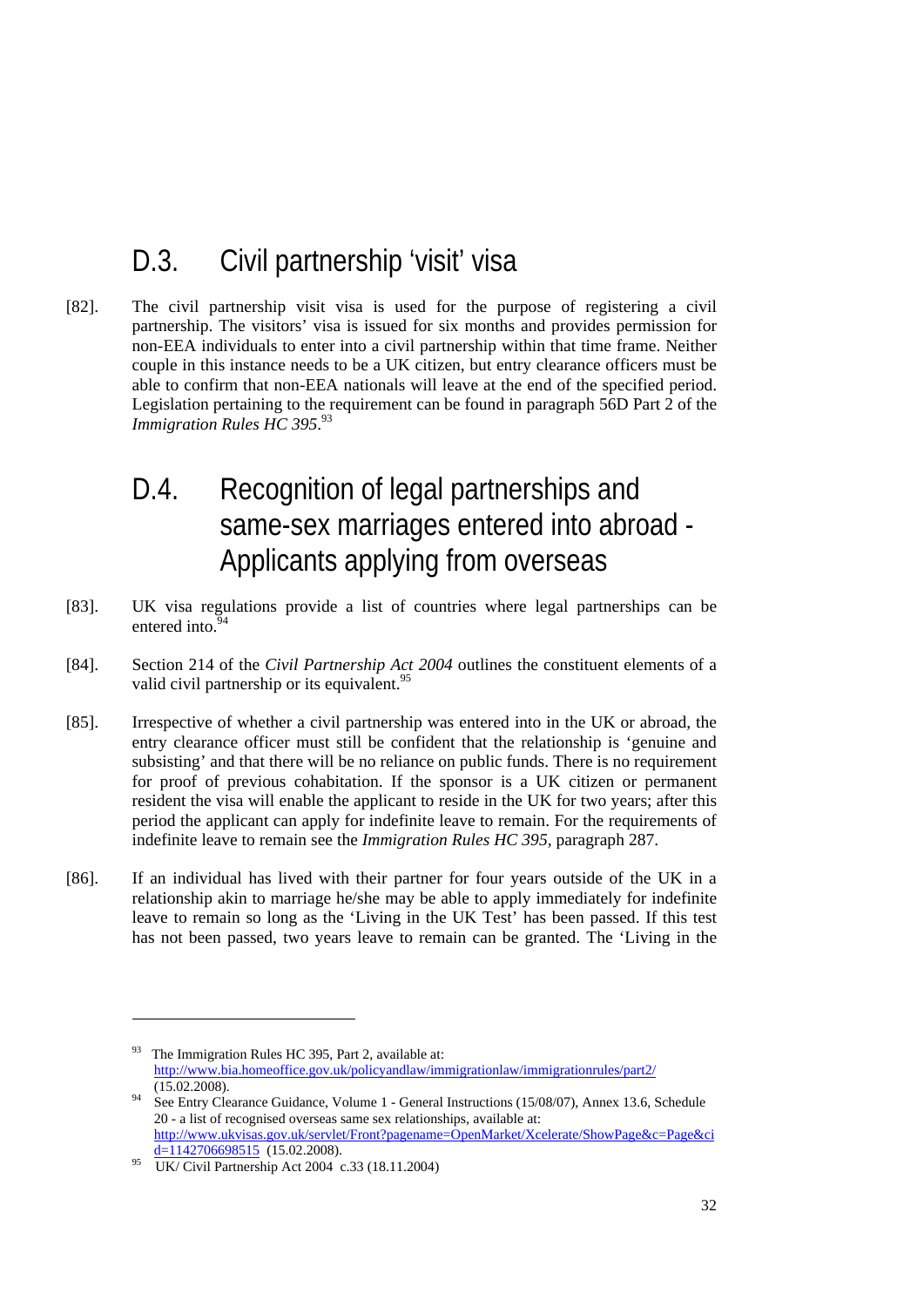UK' test can be taken at any point and when passed indefinite leave to remain can be applied for.  $96$ 

#### D.5. Applications for 'leave to remain' emanating from within the UK

[87]. If an applicant entered the UK as a proposed civil partner or has obtained a *Certificate of Approval*<sup>97</sup> he/she is entitled to apply for 'further leave to remain as a civil partner' following registration of the civil partnership ceremony. A '*Further Leave to Remain'* visa allows the applicant to reside in the UK for two more years. At the end of this period if the relationship is still subsisting then an application can be made for indefinite leave to remain. (See section 287(i)(b) of the *Immigration Rules HC 395*).

### D.6. Unmarried partners rule<sup>98</sup>

- [88]. Immigration Rule 295A (i)(a) allows the unmarried or same-sex partner to obtain leave to enter, as the 'unmarried' or same-sex partner of a person living in the UK if certain requirements are met. The requirements are :
	- the applicant's partner is present and settled in the UK or is also being admitted; and the parties have lived together for two years or more in a relationship akin to marriage (paragraph 295A(i)(a); or
	- if the applicants' partner has a right of abode in the UK or indefinite leave to enter or remain in the UK and is also seeking admission to the UK for the purpose of settlement the parties must have been living together for four years or more outside of the UK in a relationship akin to marriage (paragraph  $295A(i)(b)(i)$ ).
	- the applicant must have sufficient knowledge of English and life in the UK  $(paragnh 295A(i)(b)(ii)).$

<sup>&</sup>lt;sup>96</sup> http://www.lifeintheuktest.gov.uk/htmlsite/index.html (15.02.2008)<br><sup>97</sup> General information on Certificates of Approval can be found at

http://www.bia.homeoffice.gov.uk/visitingtheuk/gettingmarried/certificateofapproval/ (15.02.2008). If an individual entering the UK does not have settled status they will need to apply for a Certificate of Approval from the Home Office before being able to give a registrar notice to register the civil partnership. New guidance given by the Home Office regarding changes to the Certificate of Approval can be found at: http://www.bia.homeoffice.gov.uk/sitecontent/documents/visitingtheuk/coaguidance.pdf

<sup>(15.02.2008).</sup> Immigration Rules HC 395, Part 8, section 295A(i)(a), available at: http://www.bia.homeoffice.gov.uk/policyandlaw/immigrationlaw/immigrationrules/part8/ (15.02.2008).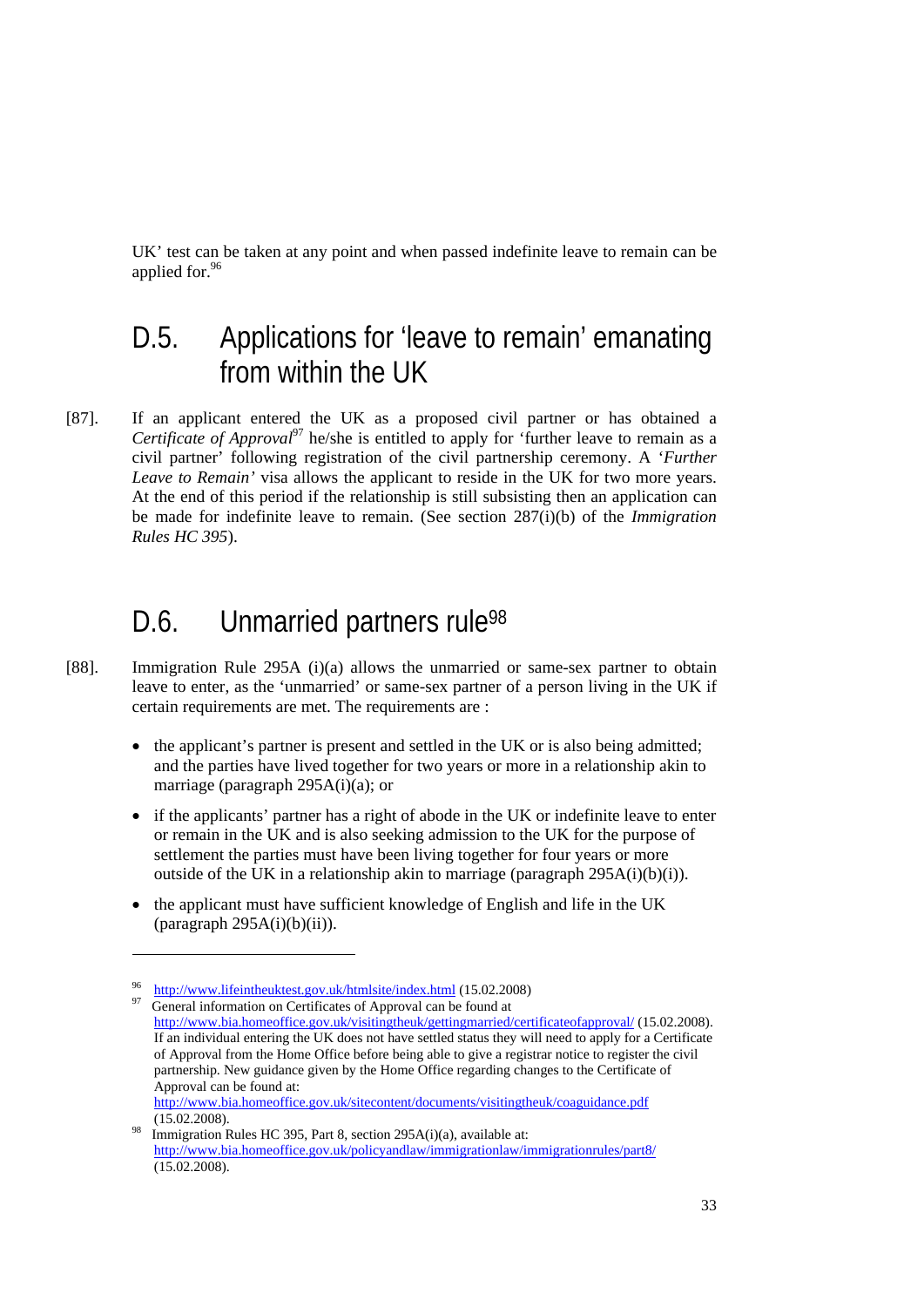- previous or similar relationships by either partner must have permanently broken down.
- the couple must intend to live together permanently in their own accommodation and will have no recourse to public funds.
- the parties are not involved in a consanguineous relationship.
- [89]. The applicant's *leave to enter* the UK is dependent upon the requirement outlined in 295A. If the applicant's partner is present and settled in the UK he or she will be admitted for a period of two years. If the applicant's partner is being admitted and meets the requirement of paragraph  $295A(i)(b)(i)$  he or she will be granted indefinite leave to remain. And finally, if he or she meets the requirement of  $295A(i)(b)(i)$  but not 295A(i)(b)(ii) then he or she will be granted entry for a period not exceeding two years.
- [90]. If the couple have been forced to live apart for various reasons proof must be shown that the relationship subsisted during this time and the reasons for the separation must be indicated.
- [91]. Leave to remain as the same-sex partner of a person present and settled in the UK can be granted for a period of two years. The requirements to be met are that any previous civil partnership has broken down and that the applicant is the same-sex partner of a person present and settled in the UK; that the applicant is not in breach of immigration laws; and that the relationship is not consanguineous. The parties must have been living together for two years or more and the relationship must predate any deportation order for the applicant. The final guidelines again repeat the requirement that there will be adequate accommodation that the couple will own or occupy exclusively; and that they will be able to maintain themselves without recourse to public funds and finally that they intend to live together permanently. The requirements for *indefinite leave* to remain will be granted by the Secretary of State under Paragraph 295H. Paragraph 295G outlines the requirements of *indefinite leave* to remain.
- [92]. Indefinite leave to remain as the same-sex partner present and settled in the UK requires that:
- [93]. The applicant was admitted to the UK or given an extension of his or her stay for a period of two years and has completed that period as the same-sex partner of an individual present and settled in the UK; or was admitted under the same criteria as outlined under paragraph 295B. The applicant is still the same-sex partner of the individual he or she was initially admitted as being in a relationship with and that this relationship is ongoing. Additionally, the grounds of intent to live together permanently, adequate accommodation and maintenance without recourse to public funds as well as sufficient knowledge of the English language and life in the UK must all be met.
- [94]. Indefinite leave to remain as the same-sex partner of an individual with limited leave to remain under paragraph 295J concerns immigration rules regarding reunification,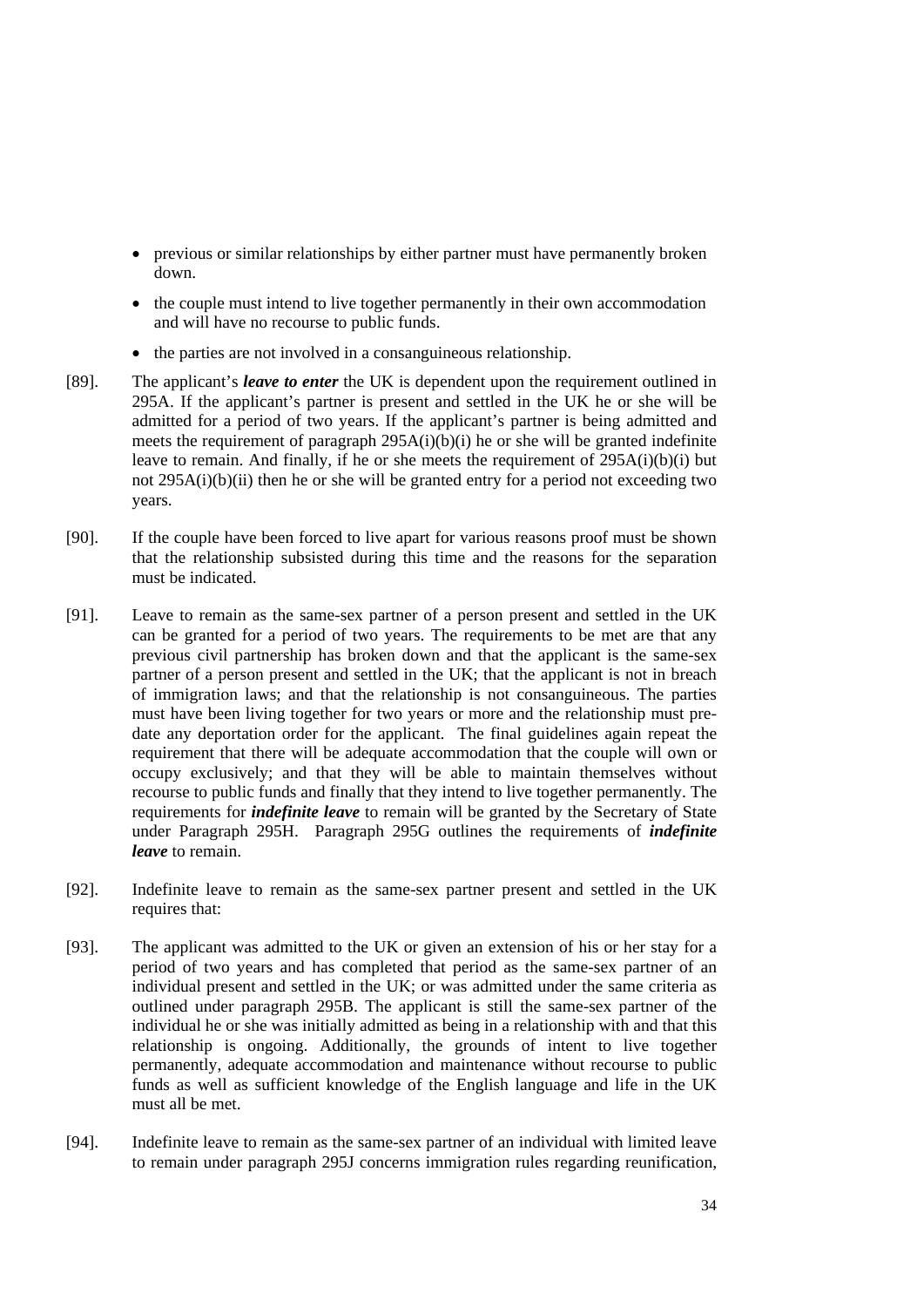employment and individuals of retirement age. The requirements of this category are that the applicant is the same-sex partner of the individual who has limited leave to enter or remain as pertaining to paragraphs 128-193; 200-239; or 263-270. The criteria that need to be fulfilled are that any other civil partnership or a relationship akin to this must have broken down; that the relationship is not consanguineous; that the parties have lived together for two or more years in a relationship akin to marriage; that the parties intend to live together; and that accommodation will be adequate and that the couple will be financially self-sustaining. And finally that the applicant does not intend to stay in the UK beyond the period of leave granted their partner and that they hold a valid entry clearance visa.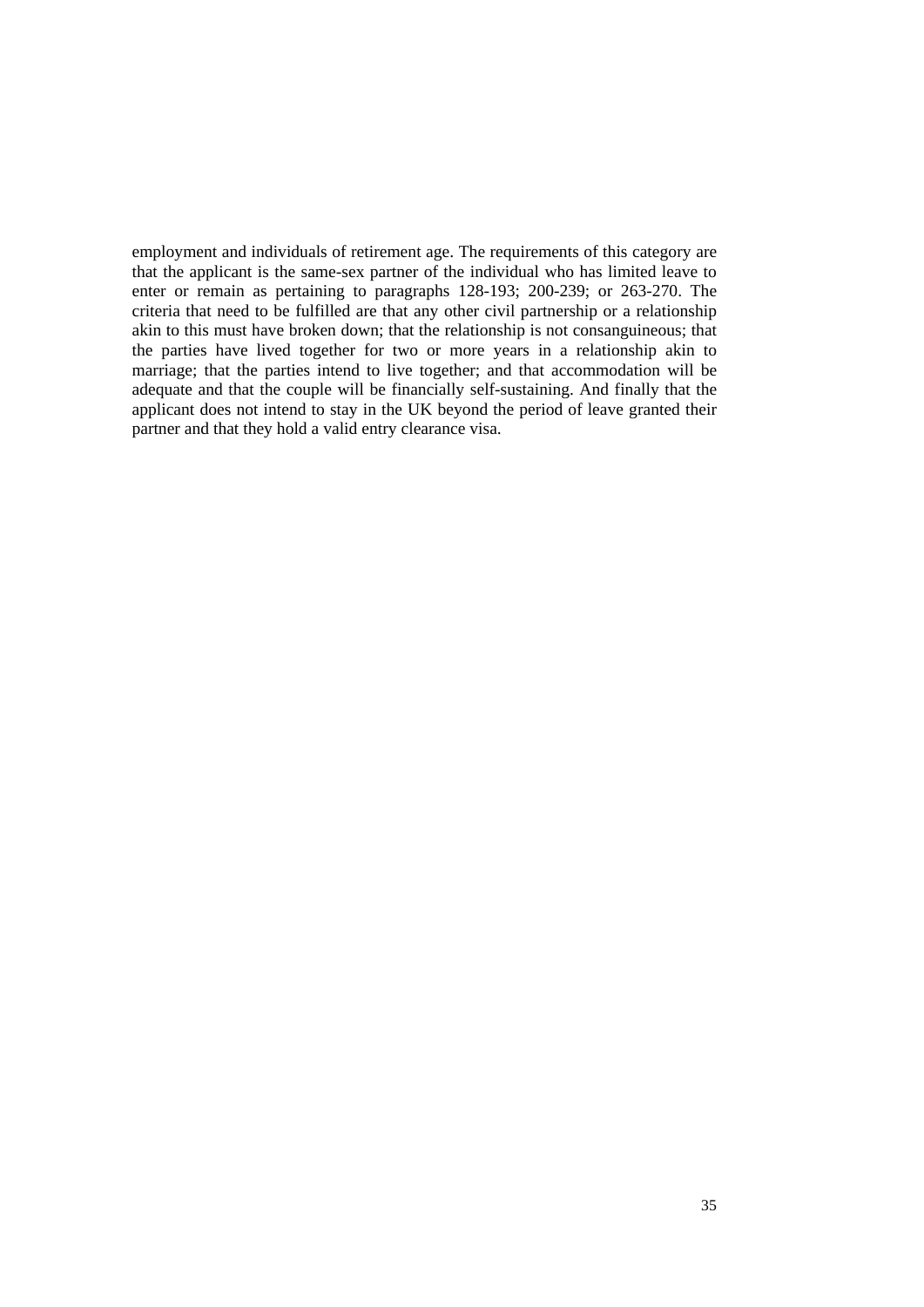# E. Freedom of assembly

- [95]. The ECHR has been incorporated into domestic law throughout the UK. Public authorities (including court and tribunals, and all bodies exercising a public function) have a duty to uphold Convention rights, including ECHR Arts 10 and 11.
- [96]. ECHR Art 11(1) recognises the right to peaceful assembly and imposes positive obligations on public authorities to take reasonable steps to enable individuals to exercise this right, providing protection against counter-demonstrations if necessary.<sup>99</sup> Interference with a peaceful assembly by the police has to be justified under the terms of ECHR Art  $11(2)$ .
- [97]. In line with ECHR Arts 10 and 11, lawful counter-demonstration or protest is permitted throughout the UK. ECHR Art 17 makes it clear, however, that ECHR Arts 10 and 11 cannot be invoked in support of an act or activity 'aimed at the destruction of any of the rights set forth [in the Convention] or at their limitation to a greater extent than is provided for in the Convention'. In addition, ECHR Art 14 prohibits discrimination in respect of Convention rights.
- [98]. The law in the UK contains a range of statutory public order offences, as well as powers to regulate and control public meetings and processions. These provisions and powers are not specific to gay pride parades or homophobic demonstrations; they are of general application.
- [99]. Throughout the UK, where an assembly is, or is likely to be, disrupted by one or more third parties, the police can use the common law power to prevent breaches of the peace. A breach of the peace consists of physical violence or the threat of violence. There must be either a breach of the peace in progress or a reasonable apprehension of an imminent breach of the peace before preventive powers can be used. In Northern Ireland, Part III of the *Public Order (Northern Ireland) Order 1987*, as amended by the *Criminal Justice No. 2 (Northern Ireland) Order 2004*, criminalises acts intended or likely to stir up hatred or arouse fear on grounds of sexual orientation. At the time of writing, no equivalent offences exist in Great Britain (i.e. England, Wales and Scotland).
- [100]. No information has been found on cases of refusals or bans, or on the exercise of duties of protection by the authorities in the context of pride marches or homophobic demonstrations. The information in paragraphs 82-84 below may help to provide an understanding of the current situation in respect of gay pride parades in the UK.
- [101]. The first UK Pride carnival and march through London were held 36 years ago, on 1 July 1972.<sup>100</sup> In recent years, very large numbers of people have turned out to enjoy

<sup>&</sup>lt;sup>99</sup> See, e.g., *Plattform 'Arzte fur das Leben' v. Austria* (1998) 13 EHRR 204.<br><sup>100</sup> http://www.pridelondon.org/parade/ (11.02.2008).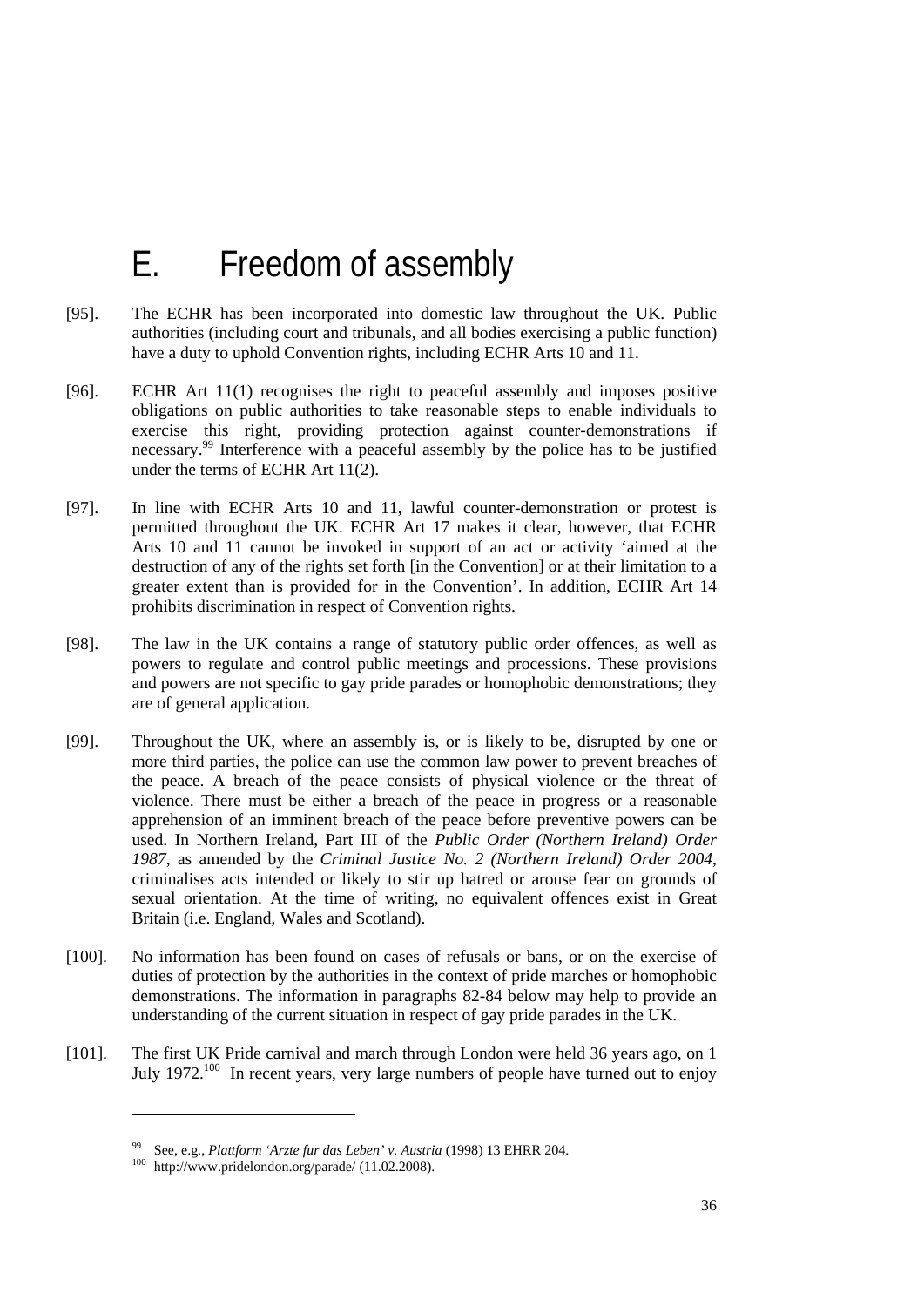Pride London: specifically, an estimated 600,000 people in 2006 and an estimated 460,000 people in 2007.

[102]. In 2008, Pride London will take place on 5 July. It will comprise a parade through central London, followed by a rally in Trafalgar Square, cabaret in Leicester Square and events throughout Soho. Pride London, a registered charity, works with the authorities, including the Metropolitan Police, Transport for London and the City of Westminster to ensure that the event is successful and minimally disruptive. As regards the latter, the website run by Pride London contains a special section for residents and businesses affected by the parade and associated celebrations. It explains that:

> 'As part of [Pride London's] commitment to ensure we inform residents and businesses affected by the celebrations, we have put together a small team of volunteers. They will undertake an information drop to homes and business premises and then maintain up to date information about the route via the website www.pridelondon.org. They will also deal with queries raised through resident and business associations.'<sup>101</sup>

[103]. Pride London is just one of a range of Pride marches, carnivals and events held on a regular basis in the UK. The website www.gaytoz.com lists ten other Pride events which will be held between February and September 2008.<sup>102</sup> These include Pride events in Newcastle, the Scottish Borders, Oxford, Manchester and Brighton, as well as the fourth LGBT History Month held throughout February, with sponsors including the Metropolitan Police, the Crown Prosecution Service (CPS), the Department of Health and the Ministry of Justice.<sup>103</sup>

<sup>101</sup> http://www.pridelondon.org/liaison/ (11.02.2008).<br>
102 http://www.gaytoz.com/united/prides.html (11.02.2008).<br>
103 http://www.lgbthistorymonth.org.uk/ (11.02.2008).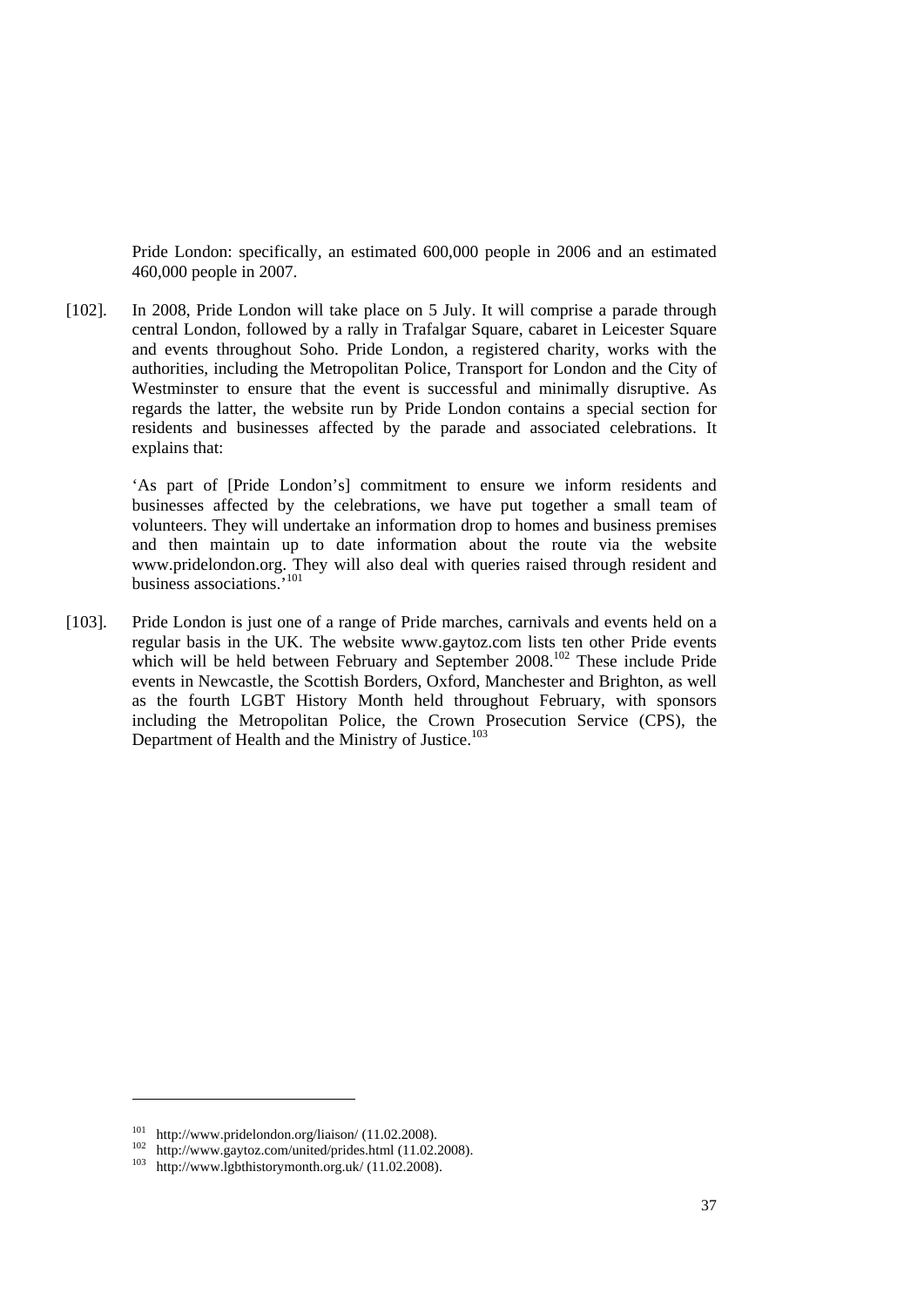## F. Criminal law

### F.1. Incitement to hatred

- [104]. Looking first at specific incitement to hatred offences, in Northern Ireland, Part III of the *Public Order (Northern Ireland) Order 1987*, as amended by the *Criminal Justice No. 2 (Northern Ireland) Order 2004*, criminalises acts intended or likely to stir up hatred or arouse fear on grounds of sexual orientation. The 2004 Order extended existing offences and penalties against the use of threatening, abusive or insulting words or behaviour, the display and distribution of written material, and related activities intended or likely to stir up hatred or arouse fear, to include groups defined by reference to sexual orientation or disability.
- [105]. At the time of writing, there is no offence of incitement to hatred on grounds of sexual orientation in Great Britain.
- [106]. However, as regards England and Wales, on 8 October 2007, Justice Minister Jack Straw announced the government's intention to create offences involving stirring up hatred on the grounds of sexual orientation. In order to give effect to the Government's intention, the *Criminal Justice and Immigration Bill*, which is currently working its way through the UK Parliament, has been amended to extend the existing offences of stirring up hatred against persons on religious grounds<sup>104</sup> to cover hatred on the grounds of sexual orientation.<sup>105</sup> The Bill received its third reading in the House of Commons on 9 January 2008 and is now in the House of Lords, the upper house of Parliament.
- [107]. The Bill provides that 'hatred on the grounds of sexual orientation' means hatred against a group of persons defined by reference to sexual orientation, whether persons of the opposite sex, the same sex or both (i.e., bisexual).
- [108]. The proposed offences involve the use of words or behaviour or display of written material, publishing or distributing written material, the public performance of a play, distributing, showing or playing a recording, broadcasting or including a programme in a programme service, and possession of inflammatory material. The offences apply only to threatening words, behaviour, etc., and they apply only if the accused intends to stir up hatred on the grounds of sexual orientation.<sup>106</sup>

<sup>&</sup>lt;sup>104</sup> UK/ ublic Order Act 1986 c.64 (07.11.1986), Part 3A.<br><sup>105</sup> UK/ Draft Criminal Justice and Immigration Bill, clause 126 and Schedule 26.<br><sup>106</sup> Cf. the wider protection in Northern Ireland under the Public Order (Nort as amended, and, for England and Wales, the offences of racial hatred in the Public Order Act 1986, Part 3, which apply to 'threatening, abusive or insulting' words or behaviour and extend to circumstances where racial hatred is likely to be stirred up.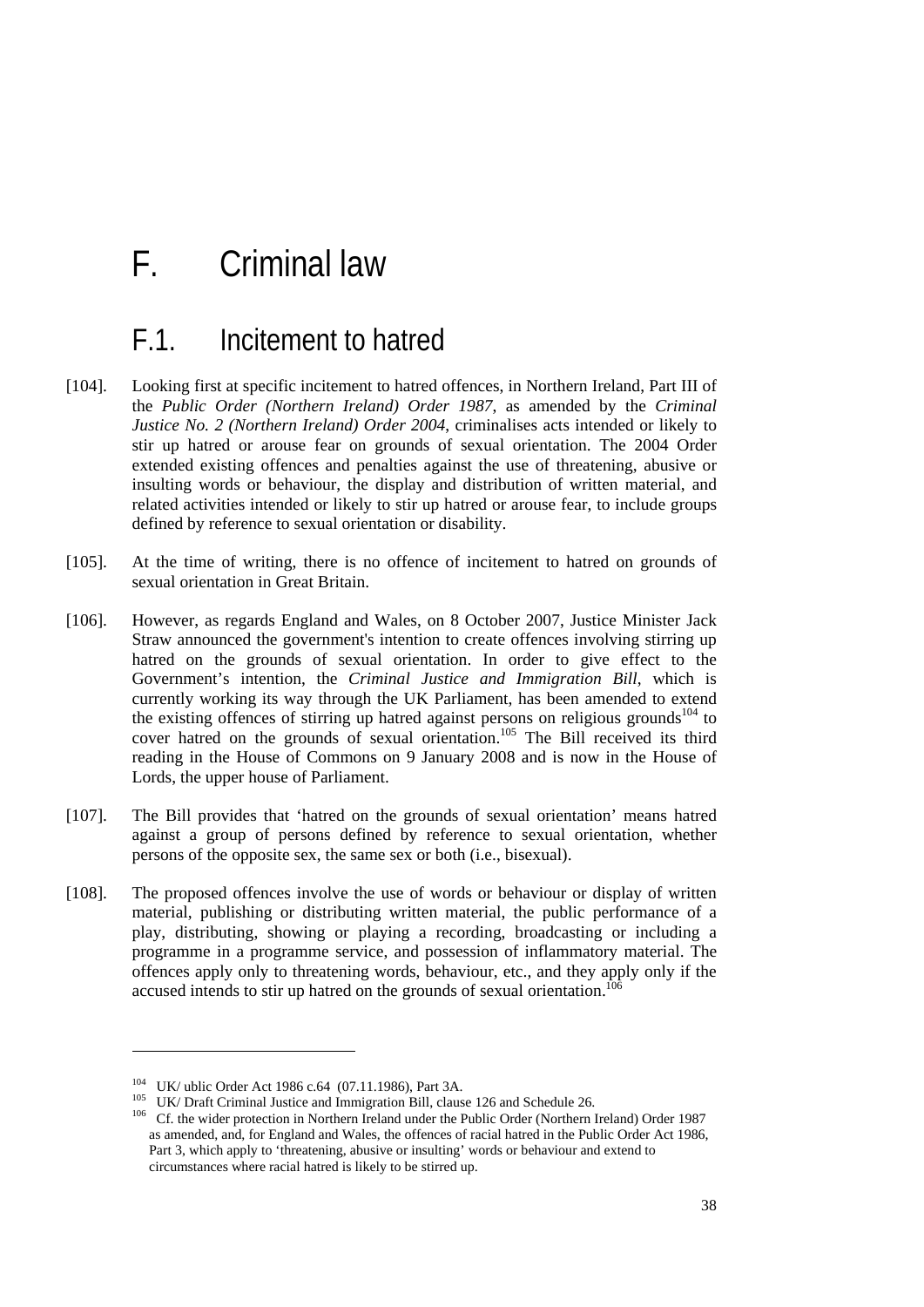[109]. Stonewall, a non-governmental organisation founded in 1989 which lobbies for LGB equality, reports on its website that there is 'widespread support' for this proposed change in the law in England and Wales:

> 'A YouGov poll of over 2000 electors, commissioned by Stonewall, demonstrates that an overwhelming majority of the public - **89 per cent** - is in favour of changing the law in this area to give gay people matching protections to those for race. The level of support remains almost unchanged among people of faith.'<sup>107</sup>

- [110]. Stonewall's website also notes that in Northern Ireland, 'it has been an offence since 2004 to incite hatred or arouse fear on grounds of sexual orientation. Those provisions have not proved controversial and they have not resulted in frivolous prosecutions'.<sup>108</sup>
- [111]. In Scotland, a 2002 survey of LGBT people found that nearly a quarter had been subjected to physical assault and over two-thirds to verbal abuse because they were  $LGBT$ <sup>109</sup> At the time of writing, there is no specific prohibition in Scotland on incitement to hatred on grounds of sexual orientation. However, attention is focused on *the Sentencing of Offences Aggravated by Prejudice (Scotland) Bill,* introduced by Green MSP110 Patrick Harvie. In January 2008, the Scottish Government indicated that it supports Harvie's Bill;<sup>111</sup> this greatly increases its chances of becoming law. As its title suggests, the Bill concerns aggravation rather than incitement to hatred. It deserves mention here however because aggravation could be used in association with the common law offence of breach of the peace in order to prosecute homophobic hate speech. Specifically, homophobic hate speech could be prosecuted as a breach of the peace aggravated by sexual orientation prejudice.
- [112]. There are also general provisions elsewhere in the law in the UK which could be invoked against homophobic hate speech. These include the common law offence of breach of the peace, as well as a range of statutory public order and harassment offences. In recent years, antisocial behaviour legislation has been introduced in England and Wales, Northern Ireland and Scotland.<sup>112</sup> In its 2004 report, the Hate Crime Working Group noted that the (previous) Scottish Executive recognised that 'groups who are subject to hate crime may also be more likely to experience the effects of antisocial behaviour'. It went on to emphasise that:

<sup>&</sup>lt;sup>107</sup> http://www.stonewall.org.uk/campaigns/1961.asp (13.02.2008).<br><sup>108</sup> http://www.stonewall.org.uk/campaigns/1961.asp (13.02.2008).<br><sup>109</sup> L. Morgan and N. Bell (2003) *First Out: Report of the findings of the Beyond Bar* 

*survey of LGBT people*, available at: http://www.stonewall.org.uk (12.02.2008).<br><sup>110</sup> Member of Scottish Parliament.<br><sup>111</sup> See comments of Justice Secretary Kenny MacAskill, available at: http://www.equalityhumanrights.com/en/newsandcomment/Pages/HatecrimelegislationinScotland.as px (12.02.2008).  $\overline{P}$ <br>
See, respectively, UK/Anti-Social Behaviour Act 2003 c.38 (20.11.2003); UK/ Anti-Social

Behaviour (Northern Ireland) Order 2004 (27.07.2004); and UK/Antisocial Behaviour etc. (Scotland) Act 2004 asp.8 (26.07.2004).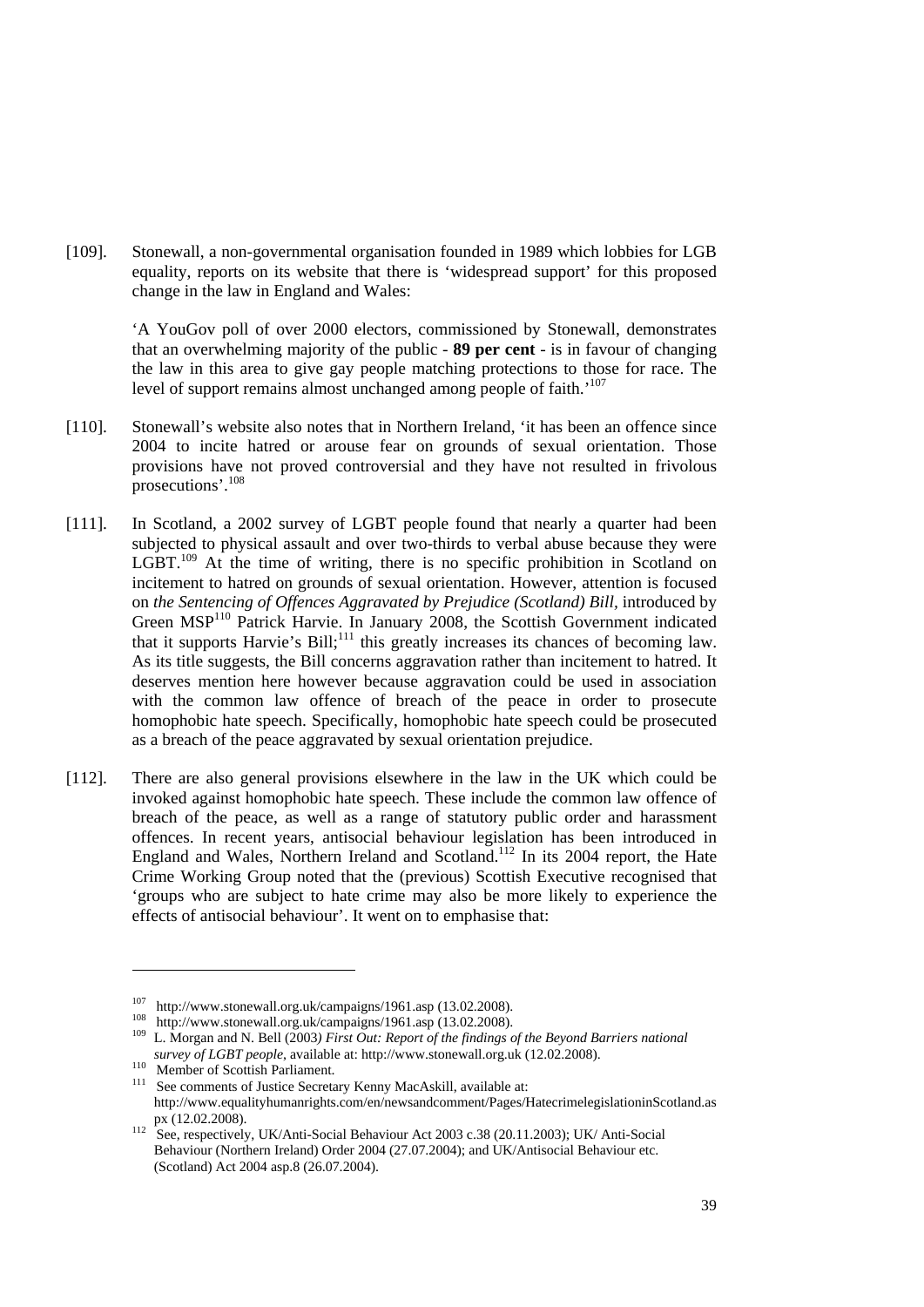'The antisocial behaviour legislation [would] complement work on hate crime as it provides additional tools to protect victims of antisocial conduct, which may involve incidents not sufficiently clear-cut to be prosecuted on a criminal basis.<sup> $113$ </sup>

[113]. Finally, ECHR Art 10 has been incorporated into the law throughout the UK. Art 10(2) permits restrictions on free speech on a range of grounds, including the prevention of crime and public disorder and the protection of the rights of others. ECHR Arts 14 and 17 are also incorporated throughout the UK.

### F.2. Homophobic motivation as an aggravating factor in a common crime

- [114]. In England and Wales, section 146 of the *Criminal Justice Act 2003* extended existing hate-crime statutory aggravations to include sexual orientation. This provision came into effect in April 2005. In Northern Ireland, Art 2 of the *Criminal Justice No. 2 (Northern Ireland) Order 2004*114 amended the *Public Order (NI) Order 1987* to similar effect.<sup>115</sup>
- [115]. The legislation imposes requirements on the court when it is considering the seriousness of an offence. Where an offence is aggravated by hostility, the court must treat that fact as a factor that increases the seriousness of the offence, and it must state in open court that the offence was so aggravated. An offence is aggravated by hostility if, either at the time of the offence, or immediately before or after its commission, the offender has demonstrated hostility towards the victim based on the actual or presumed<sup>116</sup> sexual orientation of the victim.<sup>117</sup> The legislation also encompasses offences motivated (wholly or partly) by hostility toward persons who

<sup>113</sup> Scottish Executive (2004) *Working Group on Hate Crime Report*, p. 9, available at:

 $\frac{\text{http://www.scotland.gov.uk/Publications/2004/10/20027/44264}}{\text{Criminal Justice No. 2 (Northern Ireland) Order 2004, No. 1991 (N.I. 15) (28.09.2004)}$ Authority (EA) in Ireland, describes Northern Ireland's homophobic hate-crime law as one of the 'notable legislative successes' that have resulted from the participatory model put in place by the statutory equality duty contained in section 75 of the Northern Ireland Act 1998. See J. Walsh, C. Conlon, B. Fitzpatrick and U. Hansson (2007) *Enabling Lesbian, Gay and Bisexual Individuals to Access their Rights under Equality* (A Report prepared for the ECNI and the EA), p. 85, available

at: http://www.equalityni.org (11.02.2008).<br>
<sup>116</sup> 'Presumed' membership means presumed by the offender.<br>
<sup>117</sup> See UK/ Criminal Justice Act 2003 c.44 (20.11.2003), s. 146(2)(a)(i). In Northern Ireland, Art.  $2(3)(a)(iii)$  refers to 'the victim's membership (or presumed membership) of a sexual orientation group'.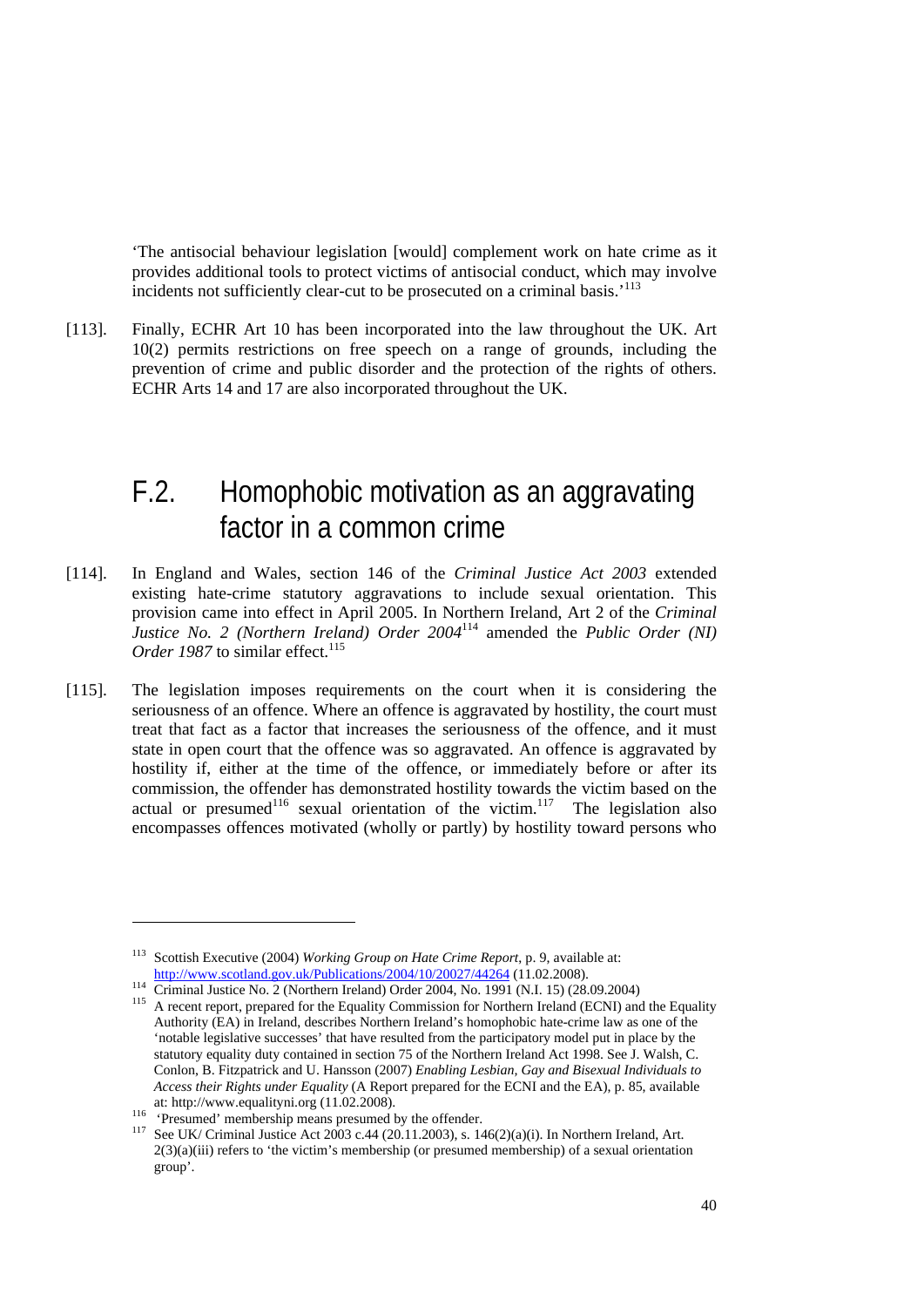are of a particular sexual orientation.<sup>118</sup> It is immaterial whether or not the offender's hostility is also based on other factors.<sup>119</sup>

- [116]. As mentioned above, in Scotland, Green MSP Patrick Harvie has recently proposed the *Sentencing of Offences Aggravated by Prejudice (Scotland) Bill*. This Handout Bill<sup>120</sup> is expected to be introduced in the Scottish Parliament during February 2008.
- [117]. Specifically, the proposal is for a bill 'to require the aggravation of an offence by prejudice on grounds of disability, sexual orientation or transgender identity to be taken into account in sentencing'. The Bill does not introduce any new criminal offences; it concerns the sentencing of existing offences where the accused is motivated by malice and ill-will against the victim, because of the victim's actual or presumed sexual orientation, transgender identity or disability or because of the victim's association with LGBT or disabled people. The proposed change to the law would ensure that where an offence is so motivated, and that is proved in court, the judge or sheriff must take the motivation into account as an aggravating factor in setting the sentence.
- [118]. The Bill seeks to implement the core recommendation of the previous Scottish Executive's Hate Crime Working Group. In 2004, the Group recommended that the current 'statutory aggravation', which applies when any criminal offence is motivated by malice and ill-will on grounds of race or religion, should be extended to cover offences motivated by malice and ill-will on grounds of disability, sexual orientation and transgender identity:

'It is of course the case that hate crimes are already covered under Scots law. In one sense, no matter what the motivation is, sentencers can already take any aggravating factor, including a motive of malice and ill-will towards a social group, into account when determining the sentence under common law. However, it is impossible to monitor the extent to which this is currently happening, as common law aggravations are not recorded either in terms of statistics or on the offender's criminal record. We consider that the introduction of new legislation on hate crime would not prevent sentencers from continuing to take into account other aggravating factors, such as vulnerability, under the common law. Whilst not the primary objective, we also felt that the creation of clear new legislation would have an impact on the negative social attitudes and prejudices that are often at the heart of hate-motivated crime.<sup>'121</sup>

-

<sup>&</sup>lt;sup>118</sup> See UK/ Criminal Justice Act 2003 c.44 (20.11.2003), s. 146(2)(b)(i). In Northern Ireland, Art.  $2(3)(b)(iii)$  refers to an offence motivated (wholly or partly) by hostility towards 'members of a sexual orientation group based on their membership of that group'. Art. 2(5) defines 'sexual

orientation group' as a group of persons defined by reference to sexual orientation.<br><sup>119</sup> See UK/ Criminal Justice Act 2003 c.44 (20.11.2003), s. 146(4). For Northern Ireland, see Art.

<sup>&</sup>lt;sup>2(4)</sup>. In Scotland, this is the name given to a member's bill which is sponsored and supported by the Government.<br><sup>121</sup> Scottish Executive (2004) *Working Group on Hate Crime Report*, p. 20, available at:

http://www.scotland.gov.uk/Publications/2004/10/20027/44264 (11.02.2008).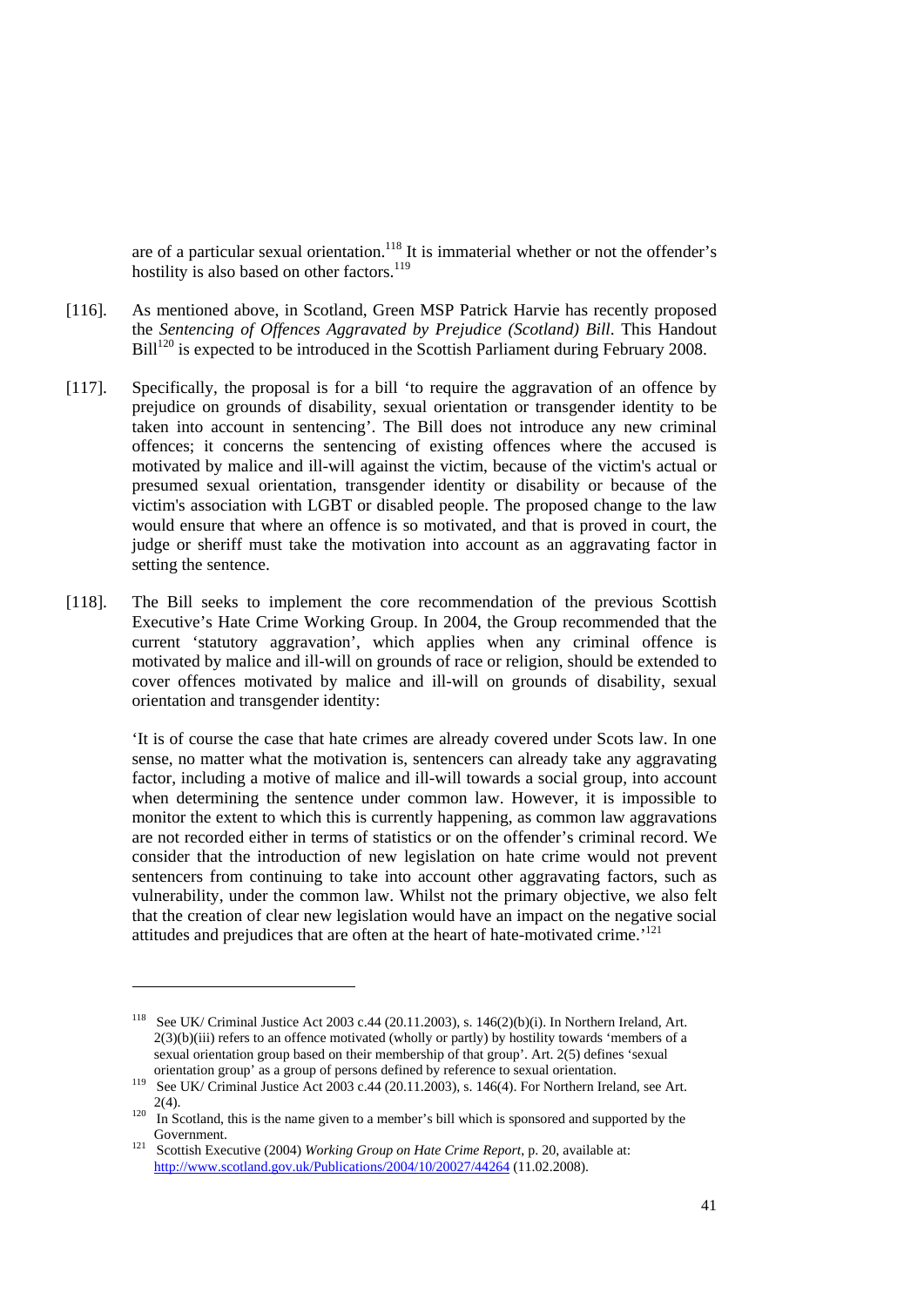## G. Transgender issues

[119]. In the UK discrimination in employment or training on grounds of gender reassignment is a form of sex discrimination. The legislation in question is outlined below.

## G.1. Discrimination against transgender people in employment, vocational training, and the provision of goods, facilities and services

- [120]. In the UK, it is unlawful to discriminate on grounds of gender reassignment in employment and vocational training. In Great Britain, the relevant provisions are contained in the *Sex Discrimination Act 1975* (SDA), as amended by the *Sex Discrimination (Gender Reassignment) Regulations 1999*. In Northern Ireland, protection is conferred by the *Sex Discrimination (NI) Order 1976* (SDO), as amended by the *Sex Discrimination (Gender Reassignment) Regulations (NI) 1999*. The decision of the ECJ in Case C-13/94, *P v. S and Cornwall County Council* was a central influence in this area.<sup>122</sup>
- [121]. The legislation permits differences in treatment on grounds of gender in a number of limited circumstances. First, if an employer can demonstrate that there is a genuine occupational qualification (GOQ) which means that the work has to be done by someone of a particular sex and that, as a result, it is reasonable to prevent a transgender person from doing the job. Second, if the work involves conducting intimate searches pursuant to statutory powers. Third, if the post involves working in a private home where there would be close physical or social contact, or knowledge of the intimate details of a person's life, and an employer can show that people would object. Finally, the legislation does not apply to employment for the purposes of an organised religion which, for religious reasons, is restricted to those who are not undergoing and have not undergone gender reassignment.
- [122]. However, where a person has a full *Gender Recognition Certificate* under the *Gender Recognition Act 2004* (GRA) it is not lawful to discriminate other than on grounds that would apply to anyone else of his or her acquired gender.<sup>123</sup> The GRA 2004 allows transgender people (who are able to satisfy the necessary evidential requirements) to apply for full legal recognition in their acquired gender. Following a successful application, the person will receive a full *Gender Recognition Certificate*

<sup>&</sup>lt;sup>122</sup> Case C-13/94 *P v. S and Cornwall County Council* [1996] ECR-I 2165.<br><sup>123</sup> There is one exception: it is possible for an organised religion to discriminate where there are genuine religious reasons to refuse to employ a transsexual person even if the person has a *Gender Recognition Certificate*.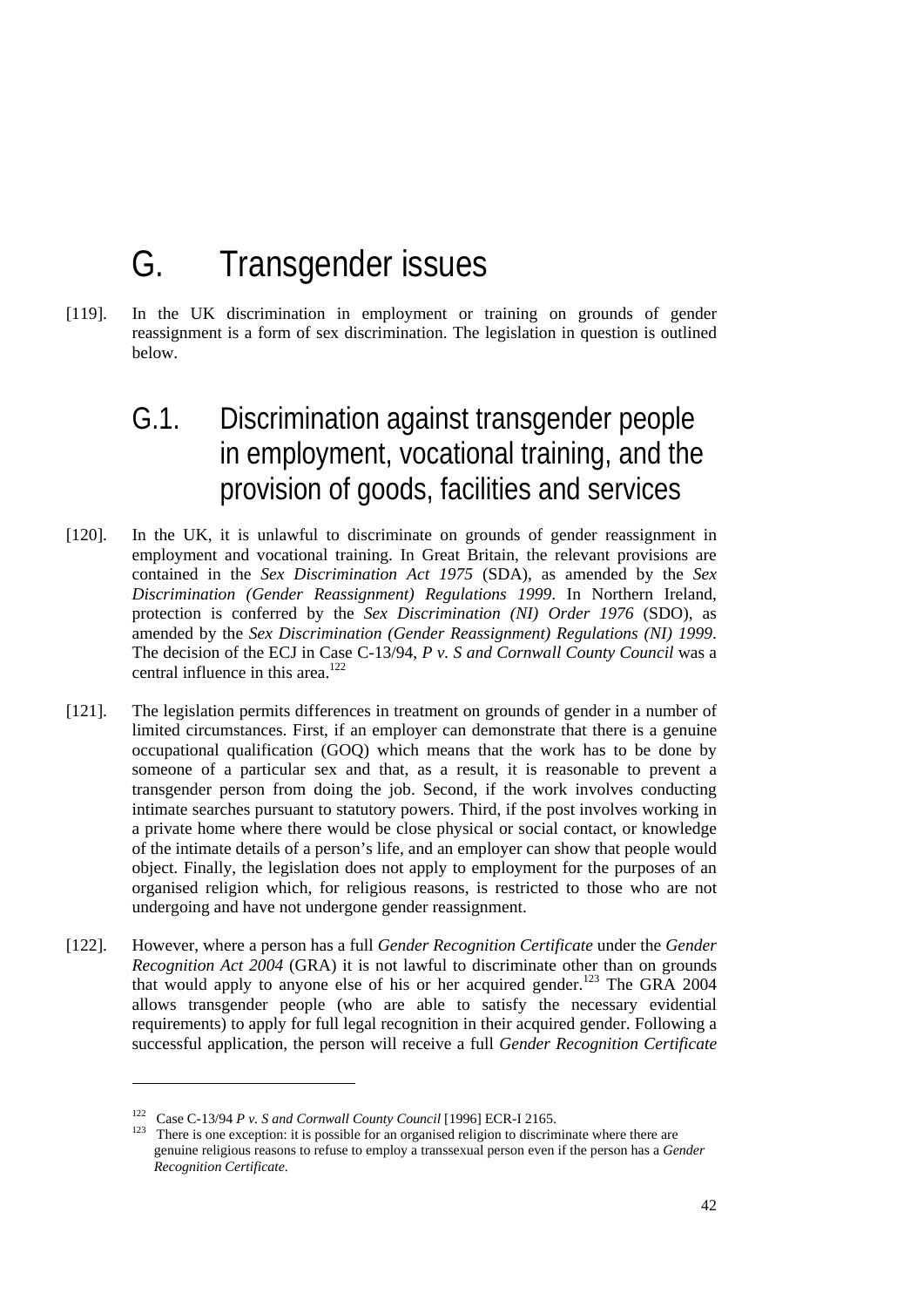and the law regards that person, for all purposes, as being of his or her acquired gender.

- [123]. A gender equality duty applies in Great Britain. The duty was introduced by the *Equality Act 2006*, which amended the SDA. It places an obligation on public authorities to promote gender equality and eliminate sex discrimination; crucially, instead of relying on individuals making complaints of sex discrimination, the duty requires public authorities to demonstrate that they treat women and men fairly.<sup>124</sup>
- [124]. The Equality Commission for Northern Ireland (ECNI) has called on the Office of the First Minister and Deputy First Minister (OFMDFM) to 'prohibit sex discrimination and discrimination on the grounds of a person's gender reassignment (both indirect and direct), and harassment, in the exercise of public functions' in Northern Ireland, and asked for clarification from the OFMDFM as to the timescale for implementing this duty.<sup>125</sup>
- [125]. At the time of writing, the UK does not prohibit discrimination against transgender people in the provision of goods, facilities and services.
- [126]. The *Equal Treatment Directive 2004/113/EC* banning gender discrimination in the area of goods, facilities and services had a UK implementation deadline of 21 December 2007. Draft Regulations, laid before the UK Parliament in November 2007, were intended to give effect to the Directive in Great Britain; in Northern Ireland, a consultation took place in the summer of 2007 on draft Regulations issued by the OFMDFM.<sup>126</sup>
- [127]. However, as of February 2008, the Directive has not been implemented. The Government Equalities Office website reports that the Government is considering whether 'laying draft UK-wide Regulations before Parliament would be a more effective way of ensuring that the UK meets its European obligations'.<sup>127</sup> It also reports that there is a commitment to 'ensuring that the UK complies with its European law obligations as quickly as possible. Work is well advanced to ensure that this happens early [in 2008], keeping delay in implementation in the UK to a minimum'.
- [128]. At the time of writing, a key issue concerning discrimination against transgender people in employment and vocational training (and the proposed extension to goods, facilities and services) is the limited nature of the protection under the law. The legislation provides that it is unlawful to discriminate against a person because he/she intends to undergo, are undergoing, or have undergone, gender reassignment.

<sup>&</sup>lt;sup>124</sup> The duties differ as between England, Scotland and Wales.<br><sup>125</sup> ECNI (2007) *Commission Response to OFMDFM's Consultation 'Implementing EU Equality Obligations in Northern Ireland: The Gender Goods and Services Directive'*, p. 5, available at:

http://www.equalityni.org (12.02.2008). 126 OFMDFM (2007) *Consultation on 'Implementing EU Equality Obligations in Northern Ireland:* 

*The Gender Goods & Services Directive'*, available at: http://www.ofmdfmni.gov.uk (12.02.2008).<br><sup>127</sup> http://www.equalities.gov.uk (12.02.2008).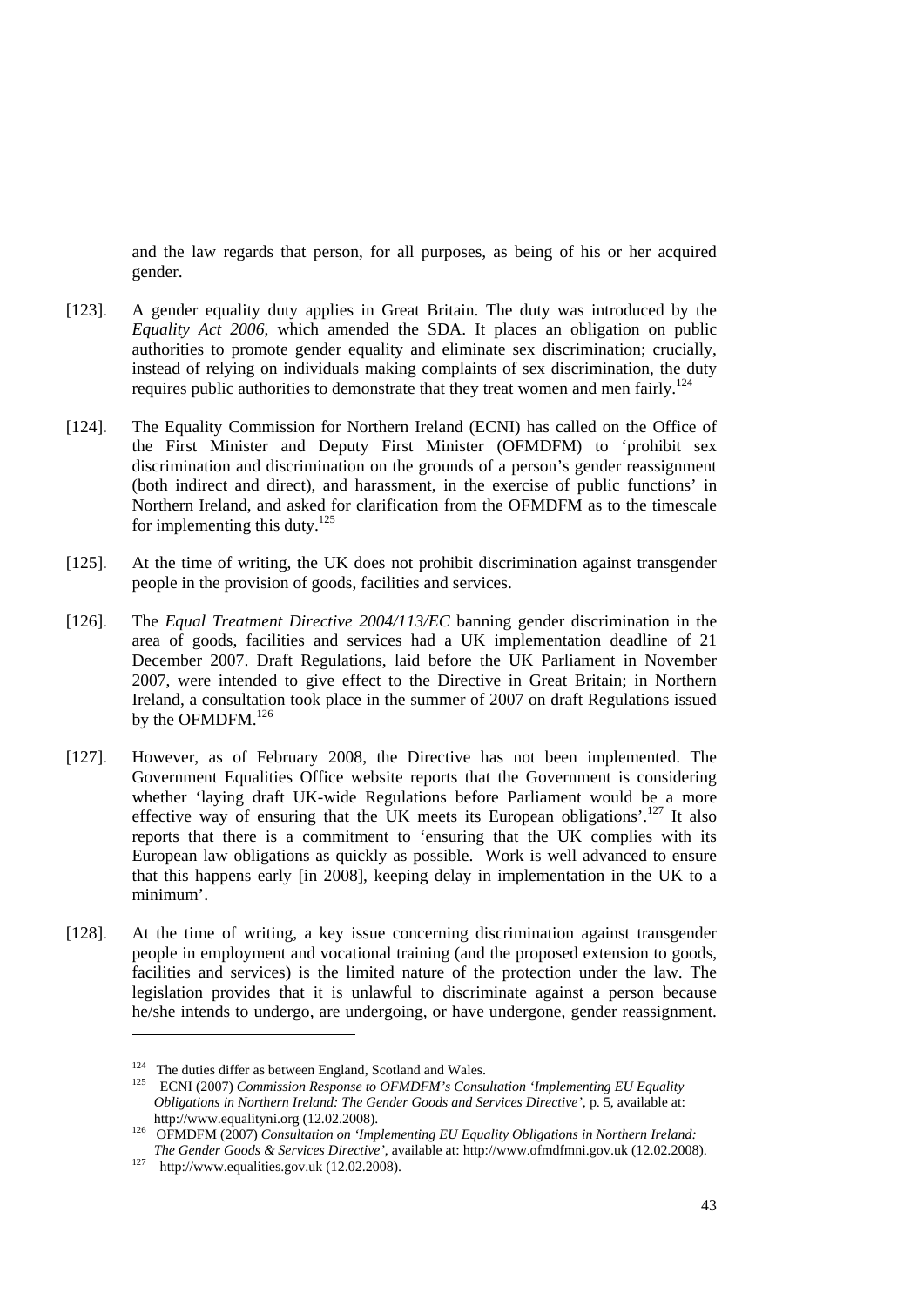In Great Britain, section 82 of the SDA defines 'gender reassignment' as: 'a process which is undertaken under medical supervision for the purpose of reassigning a person's sex by changing physiological or other characteristics of sex, and includes any part of such a process'. The same definition is used in the SDO in Northern Ireland. This definition means that anti-discrimination legislation does not afford protection to individuals who identify as transgender or some other gender identity, and who have no intention to undergo any medical supervision related to their gender presentation, whether or not they permanently live in their preferred gender role. In other words, as Whittle, Turner and Al-Alami point out in a research project commissioned by the independent Equalities Review  $(ER)$ :<sup>128</sup>

'a large majority of trans people are caught outside of the narrow protection of the legislation; cross dressers, and transvestites, people who live permanently in the gender 'opposite' to that on their birth certificate without any medical intervention and all those people who simply wish to present their gender differently.<sup>'129</sup>

- [129]. Whittle et al. recommend that: 'the legal limitations defined under statutory law should be revised so as not to be as definitive or exclusionary, and should be extended to protect many more trans people including those not intending to undergo gender reassignment surgery'.130 The ECNI has made a similar recommendation for Northern Ireland in its response to a consultation document issued by the OFMDFM on the draft *Sex Discrimination Order 1976 (Amendment) Regulations (NI) 2007*, designed to implement the Equal Treatment Directive 2004/113/EC. In particular, the ECNI has recommended:
	- an extended definition of gender to include 'gender identity';

- subject to narrowly construed and justifiable exceptions, that the scope of protection from gender discrimination is extended in its entirety to those who are transsexual; and
- that discrimination on the grounds of perception and association should be unlawful on the grounds of sex, and a person's gender reassignment.<sup>131</sup>

 $128$  The ER ran alongside the UK Government's Discrimination Law Review (DLR). It was tasked with examining the underlying societal and cultural causes of disadvantage and inequality: see http://www.theequalitiesreview.org.uk (12.02.2008).

http://www.theedualitiesreview.org.uk (12007). 129 S. Whittle, L. Turner and M. Al-Alami (2007*) Engendered Penalties: Transgender and Transsexual People's Experiences of Inequality and Discrimination* (A Research Project and Report commissioned by the Equalities Review), p. 74, available at: http://www.theequalitiesreview.org.uk

<sup>(12.02.2008). 130</sup> S. Whittle, L. Turner and M. Al-Alami (2007) *Engendered Penalties: Transgender and Transsexual People's Experiences of Inequality and Discrimination* (A Research Project and Report commissioned by the Equalities Review), p. 74, available at: http://www.theequalitiesreview.org.uk

<sup>(12.02.2008). 131</sup> ECNI (2007) *Commission Response to OFMDFM's Consultation 'Implementing EU Equality Obligations in Northern Ireland: The Gender Goods and Services Directive'*, p. 5, available at: http://www.equalityni.org (12.02.2008).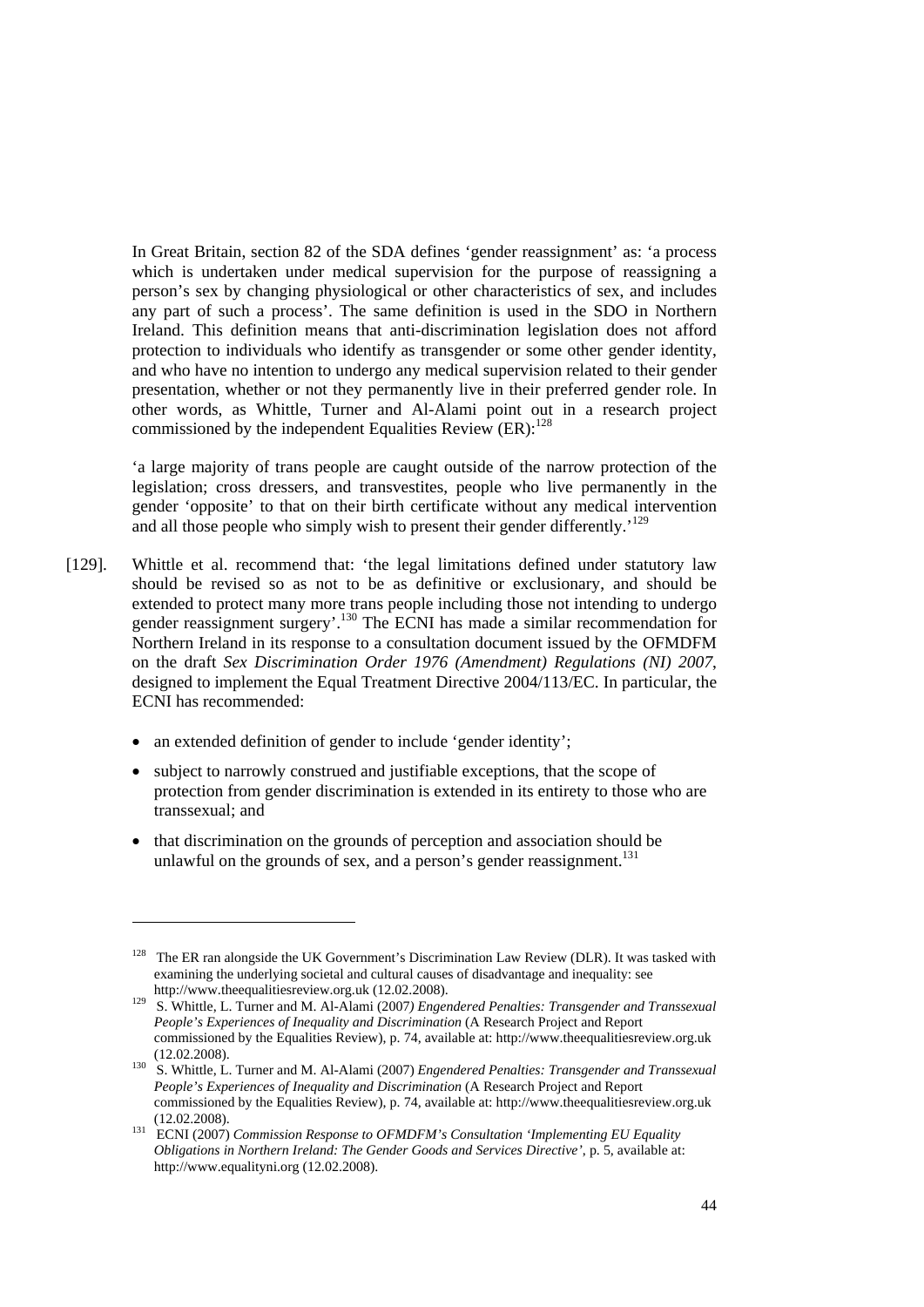## G.2. Freedom of Movement, Asylum and Subsidiary Protection, and Family Reunification

[130]. In line with the guidelines provided by the FRA, chapters B, C and D, above, outline the applicability of the legislation they discuss in the context of transgender people.

## G.3. Freedom of Assembly

[131]. In the UK there are no laws dealing specifically with transgender pride parades, or transphobic demonstrations.

## G.4. Criminal Law

1

- [132]. There is currently no offence of incitement to hatred on grounds of transgender identity in any part of the UK. It is possible however that, in England and Wales, the *Criminal Justice and Immigration Bill's* proposed extension of the religious hatred offences to cover incitement to hatred on the grounds of sexual orientation might be extended, in addition, to cover transphobic hatred.
- [133]. During the third reading of the *Criminal Justice and Immigration Bill* in the House of Commons on 9 January 2008, the Government spokesperson indicated that the Government would be happy to discuss extension of the proposed new offence to cover transphobic hatred.<sup>132</sup> The legal committee of the CEHR has supported such an extension and is consulting with gender identity organisations to ascertain what action would be most appropriate.<sup>133</sup>
- [134]. In the UK, there is currently no specific provision for taking into account if a common crime was committed with a transphobic motivation.
- [135]. However, as noted above, in Scotland, Green MSP Patrick Harvie's *Sentencing of Offences Aggravated by Prejudice (Scotland) Bill* addresses, inter alia, the sentencing of existing offences where the accused is motivated by malice or ill-will against the

http://services.parliament.uk/bills/2007-08/criminaljusticeandimmigration.html (12.02.2008). 133 Commission for Equality and Human Rights, Press release, 08.01.2008, available at: http://www.equalityhumanrights.com/en/newsandcomment/Pages/hatecrimelegislation.aspx

<sup>132</sup> *Hansard* (House of Commons), 9.01.2008, column 485, available at:

<sup>(12.02.2008).</sup> The CEHR was created by the EA 2006. It opened on 1 October 2007, taking on the role and functions of the Commission for Racial Equality (CRE), the Disability Rights Commission (DRC) and the Equal Opportunities Commission (EOC), with new responsibilities for sexual orientation, age, religion and belief, and human rights.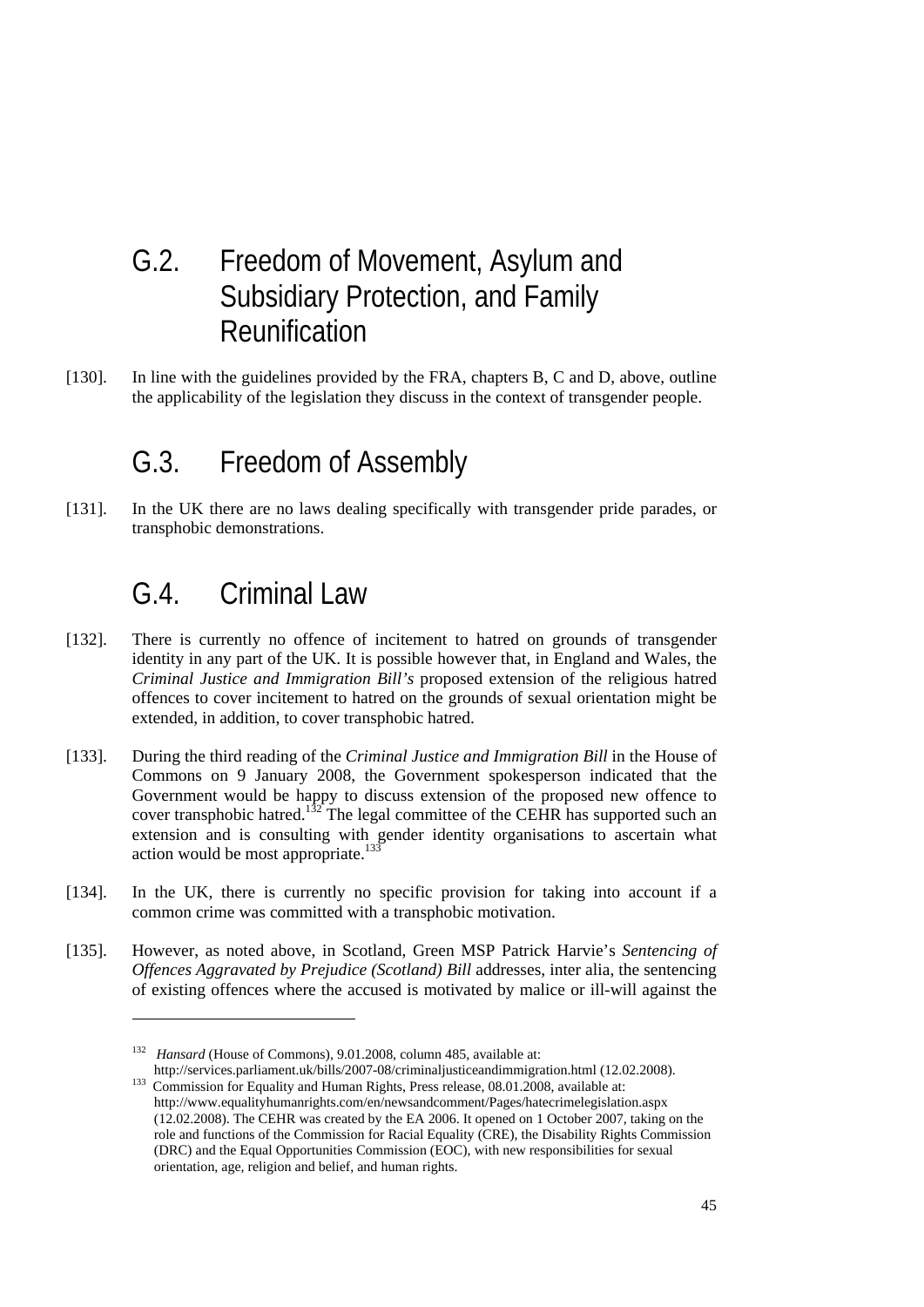victim because of the victim's actual or presumed transgender identity. In addition, throughout the UK, transphobia is recognised by the police as a factor in hate crimes and hate incidents, and reporting is encouraged (including by means of 'assisted' or third-party reporting).<sup>134</sup> For instance, the Police Service of Northern Ireland (PSNI) defines a transphobic incident to be '[a]ny incident which is perceived to be transphobic by the victim or any other person', and it has been recording transphobic incidents since March 2006.<sup>135</sup>

## G.5. Legislation regarding names and changes of names for transgender people

- [136]. In the UK, there is no requirement to carry an identity card or other form of identification displaying one's name. In addition, individuals are free to use a name of their own choosing. No surgery is needed in order to change one's name or to change it on statutory documents such as a driving licence or a passport.
- [137]. There are two principal ways of changing one's name:<sup>136</sup> first, to have a 'Change of Name by Deed Poll' executed by a solicitor;<sup>137</sup> and second, to complete a '*Statutory Declaration of Change of Name'*. 138 The latter states the name by which an individual wishes to be known, and is witnessed by a solicitor, justice's clerk at a magistrate's court or other authorised officer of the court. It is sent with a copy of the individual's birth certificate and a doctor's or psychiatrist's letter to allow the individual's name to be changed on statutory documents.
- [138]. Under the *Gender Recognition Act 2004* (GRA),<sup>139</sup> which came into force in April 2005 and applies throughout the UK, an individual who is successful in applying for a full *Gender Recognition Certificate* (GRC) can obtain a new birth certificate.
- [139]. In 2007, a report commissioned by the Equalities Review, recommended that 'a government resource be made easily accessible to trans people and others, which stipulates the legitimate protocol for name and gender changes and the legal consequences for failing to comply'.<sup>140</sup> It emphasised that:

<sup>&</sup>lt;sup>134</sup> See, below, *Good Practice*.<br>
http://www.psni.police.uk/index/hate\_crimes/transphobic\_incidents.htm (13.02.2008).<br>
<sup>136</sup> See generally, Gender Trust, *Information Sheet: Changing Your Name and Documents*, available

http://gendertrust.org.uk (12.02.2008).<br>
<sup>137</sup> UK/ Enrolment of Deeds (Change of Name) Regulations 1994 (01.04.1994).<br>
<sup>138</sup> UK/Statutory Declarations Act 1835 c.62 (09.09.1835).<br>
<sup>139</sup> The cases of *Goodwin v. The United* (ECtHR) and *Bellinger v. Bellinger* [2003] 2 All ER 593 (UK House of Lords) demonstrated the

need for legislation. 140 S. Whittle, L. Turner and M. Al-Alami (2007) *Engendered Penalties: Transgender and Transsexual People's Experiences of Inequality and Discrimination* (A Research Project and Report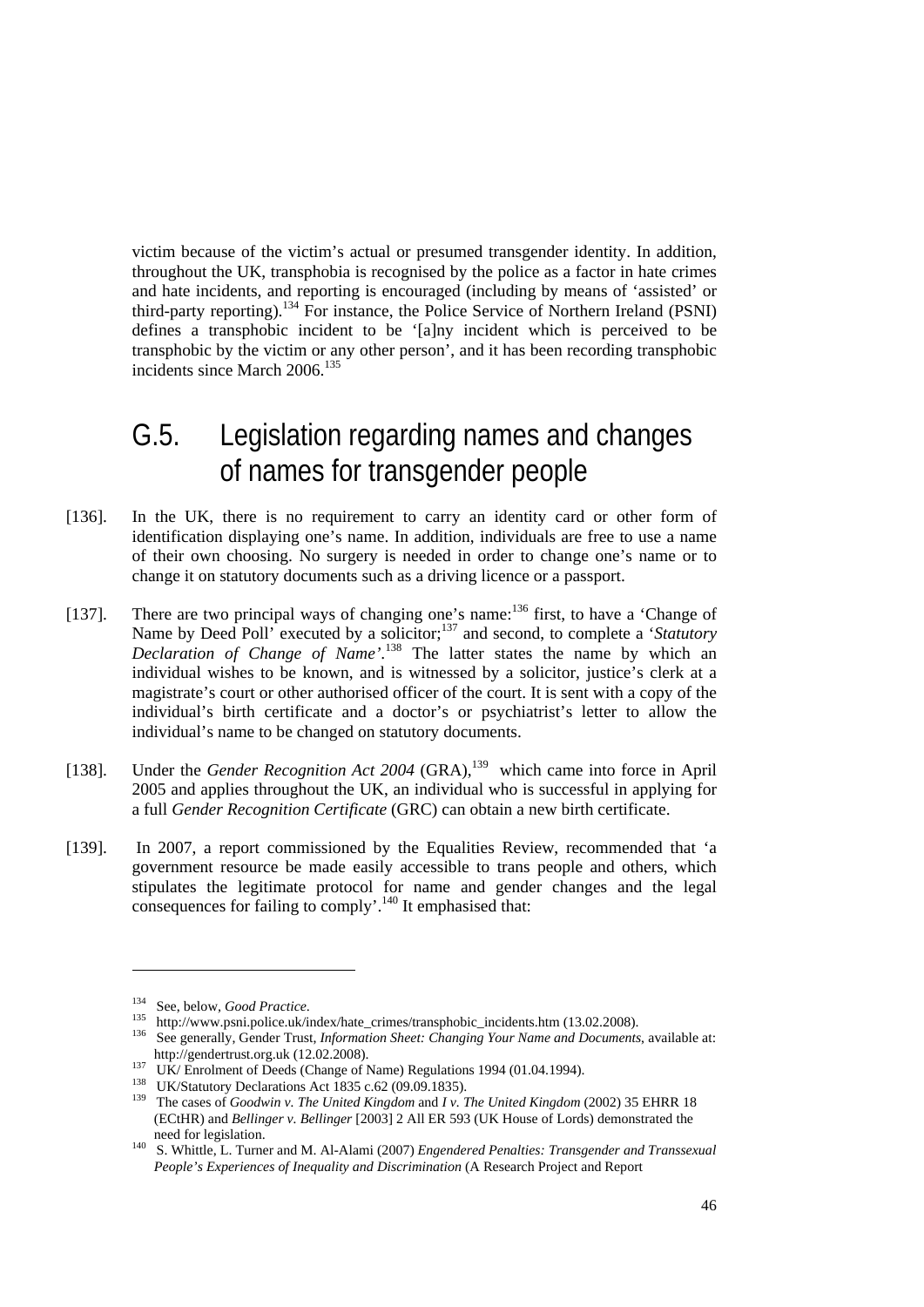'The arrival of the Gender Recognition Act [2004] and certificate has added another layer of complication. For many years a whole range of institutions have routinely changed people's details on production of a doctor's note and a formal change of name. The Gender Recognition Act has confused this process. Many organisations, including universities, the police and health authorities now falsely claim that no change of name, gender or pronouns can be made without a gender recognition certificate. There is a real need for government to provide an easily accessible point of information for employers and others to reinstate a simple process which had been in existence for many years.'<sup>141</sup>

## G.6. Legislation regarding change of gender/sex

- [140]. Under the GRA, which came into force in April 2005 and applies throughout the UK, there is no requirement to undergo hormonal treatment or surgery of any kind.
- [141]. Under the Act, UK citizens who satisfy certain criteria are able to apply to a Gender Recognition Panel (GRP) for a *Gender Recognition Certificate* (GRC).<sup>142</sup> The GRP came into existence on 4 April 2005 and certificates were able to be issued from that date. The GRP consists of a president, a deputy, three legal members and six medical members.
- [142]. Applicants for a GRC must be able to demonstrate the following to the GRP: (a) that they are at least 18 years of age at the date of application; (b) that they have, or have had, gender dysphoria; (c) that they have lived in their acquired gender for two years before the date of application; and (d) that they intend to do so until death.
- [143]. From the date of the grant of a full GRC, an individual is afforded legal recognition in their acquired gender. The individual can obtain a new birth certificate which does not disclose the fact that they changed gender. The individual will also be entered automatically on the Register of Transsexual People,<sup>143</sup> held by the Registrar General, and their original birth register entry will be marked to indicate that they are transsexual. Section 22 of the Act provides that it is a criminal offence for a person in an official capacity to disclose information he/she may acquire during their work with a transgender person having a GRC, applying for a GRC or anything about their previous gender to any other person.

-

commissioned by the Equalities Review), p. 18, available at: http://www.theequalitiesreview.org.uk

<sup>(12.02.2008). 141</sup> S. Whittle, L. Turner and M. Al-Alami (2007) *Engendered Penalties: Transgender and Transsexual People's Experiences of Inequality and Discrimination* (A Research Project and Report commissioned by the Equalities Review), p. 15, available at: http://www.theequalitiesreview.org.uk

 $(12.02.2008)$ .<br><sup>142</sup> If the applicant has been recognised under the law of another country or territory as having changed gender, the GRP need only be satisfied that the country or territory in question is on an approved

list.  $\frac{143}{143}$  The Register is not open to search by the public.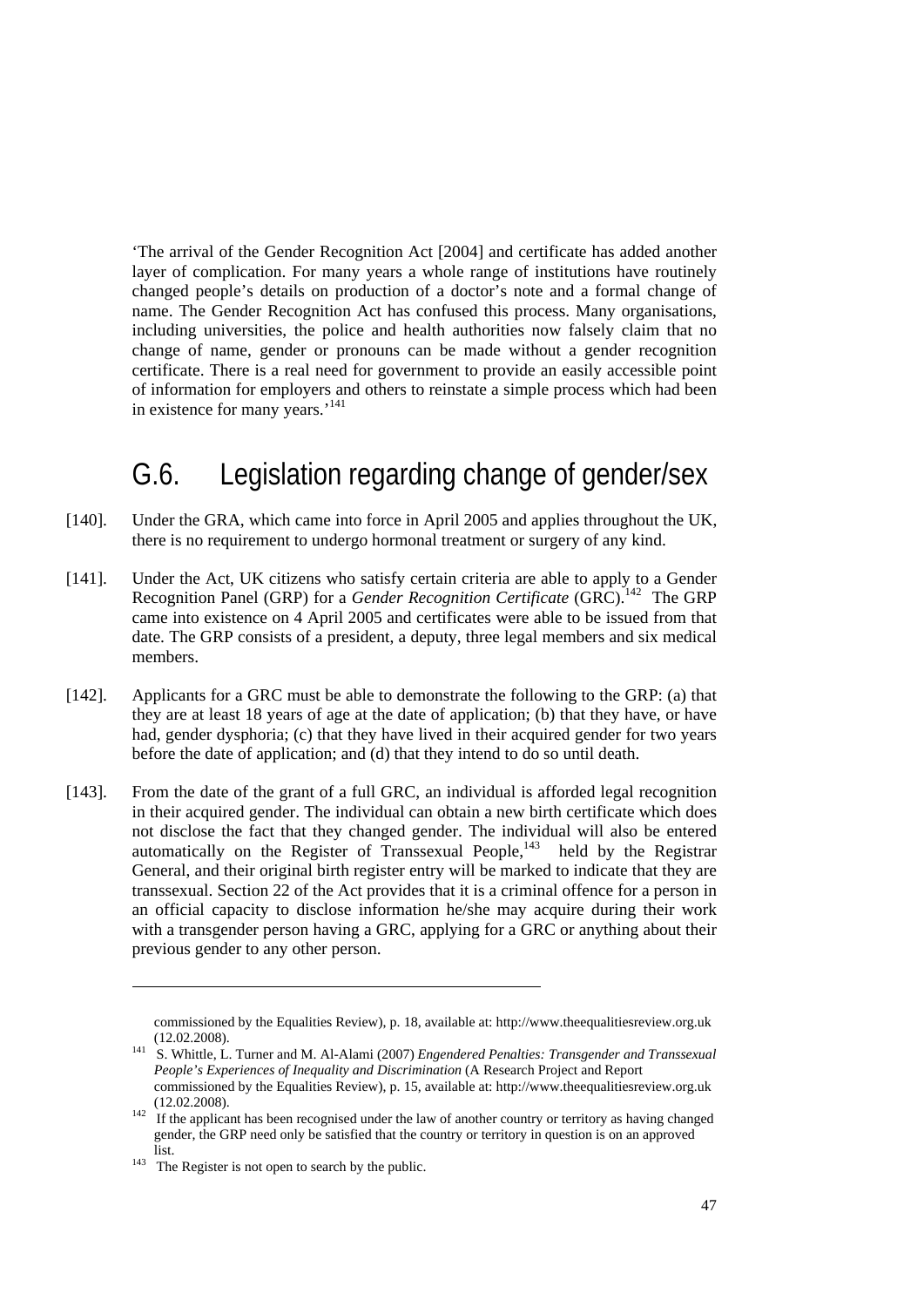[144]. The rules differ as between applicants who are single and those who are married. An unmarried or single transgender person who is successful in applying for gender recognition will be given a full GRC. However, a transgender person who is married cannot receive a full GRC because, in the UK, marriage is not permitted between two members of the same sex.<sup>144</sup> A transgender person who is married will be issued with an interim GRC (IGRC). This enables them to obtain a full GRC via a simplified procedure if they annul<sup>145</sup> their marriage or their spouse dies.

## G.7. Other relevant legislation

[145]. Under the *Civil Partnership Act 2004*, where a transgender person with a partner of the same gender enters into a civil partnership, the partner is entitled to benefit from company or private pension schemes. The Act also enables those who are in a preexisting marriage to carry over their marital benefits on gender recognition by entering a civil partnership.

<sup>144</sup> This was held not to be in breach of the ECHR in the case of *Parry v UK* (2006) (App No.42971/05).<br><sup>145</sup> In Scotland, the grant of an IGRC provides a ground for divorce rather than making the marriage

voidable; in the rest of the UK, an IGRC is a ground for marriage being voidable.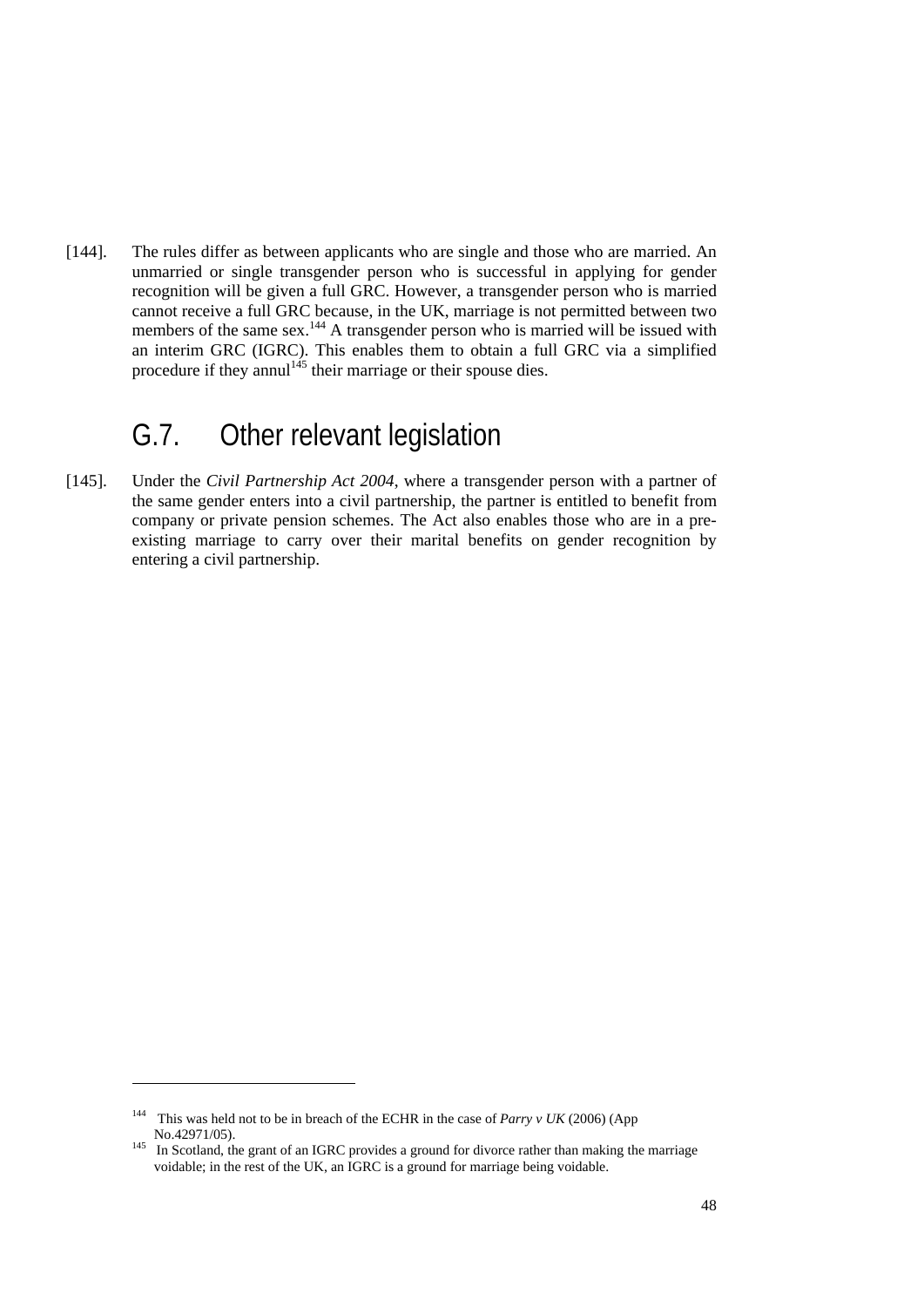# H. Miscellaneous

[146]. No information available.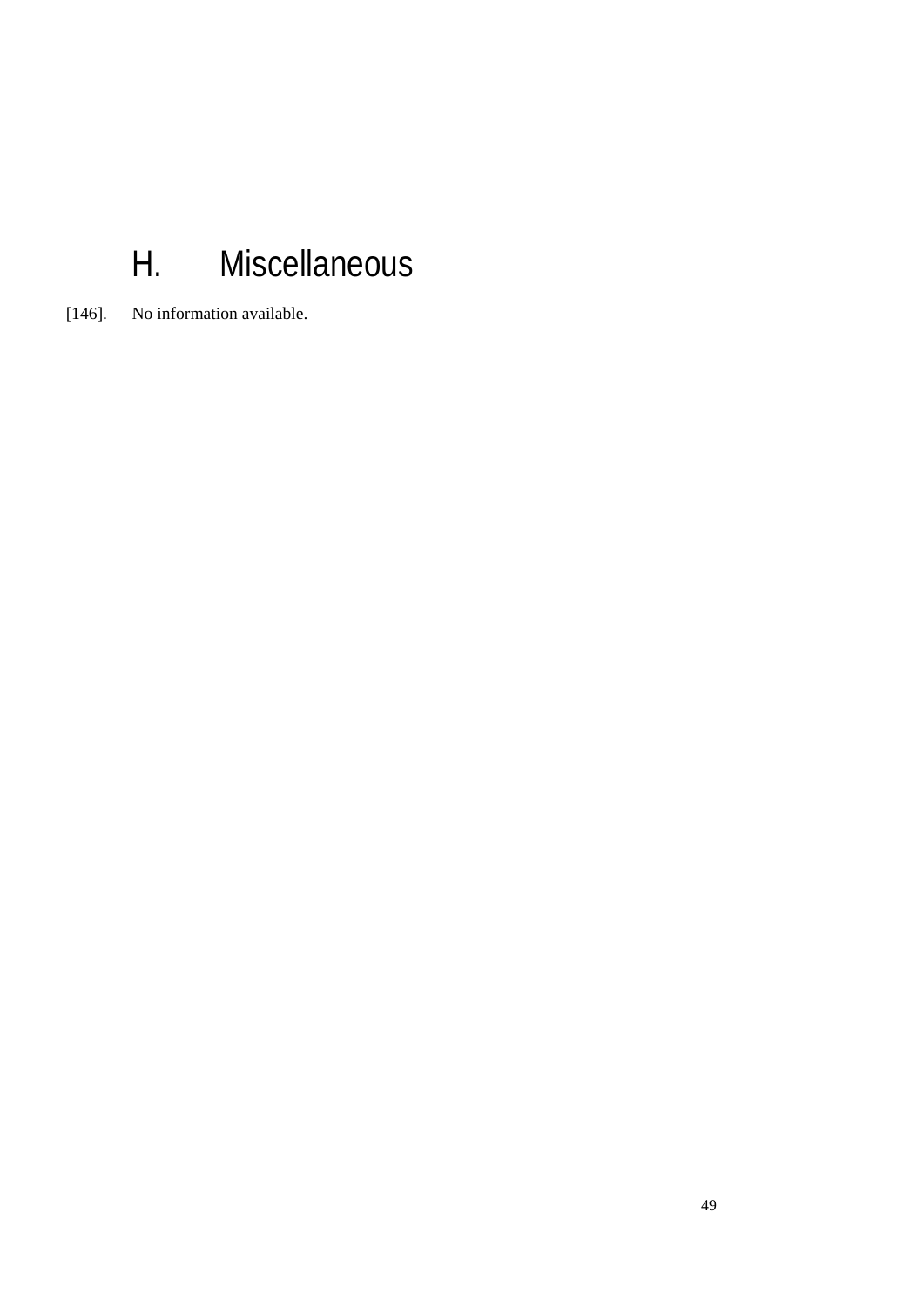# I. Good practices

[147]. Four good practices are nominated. The first two concern the reporting of homophobic and transphobic crimes; the latter two concern transgender people and employment practices.

## I.1. Criminal law: homophobic and transphobic crimes

### I.1.1. Assisted or third party reporting of homophobic and transphobic crimes

[148]. This service seeks to address the problem that victims of homophobic and transphobic crimes may be unwilling to approach the police. It allows for reporting to a named third party, typically an LGBT organisation. The service is available in various parts of the UK, including Greater London and Northern Ireland, and is advertised to the public. $146$ 

### I.1.2. LGBT/minority liaison officers

[149]. Many police forces in the UK have LGBT or minority liaison officers in every borough or police district. These officers have been specially trained to support victims of homophobic and transphobic incidents. They may also have an additional responsibility to engage with individuals and groups who support victims.<sup>147</sup>

## I.2. Transgender People and Employment

### I.2.1. Job Applications and Criminal Record Information

[150]. The Criminal Records Bureau (CRB) provides access to criminal record information in order to help employers in the public, private and voluntary sectors to identify job applicants who may be unsuitable for certain work, especially positions that involve

<sup>&</sup>lt;sup>146</sup> For Greater London, the police work with Galop, an LGBT community safety charity: details

available at: http://www.galop.org.uk (11.02.2008).<br>
See, e.g., http://www.met.police.uk/contacts/LGBT.htm (11.02.2008).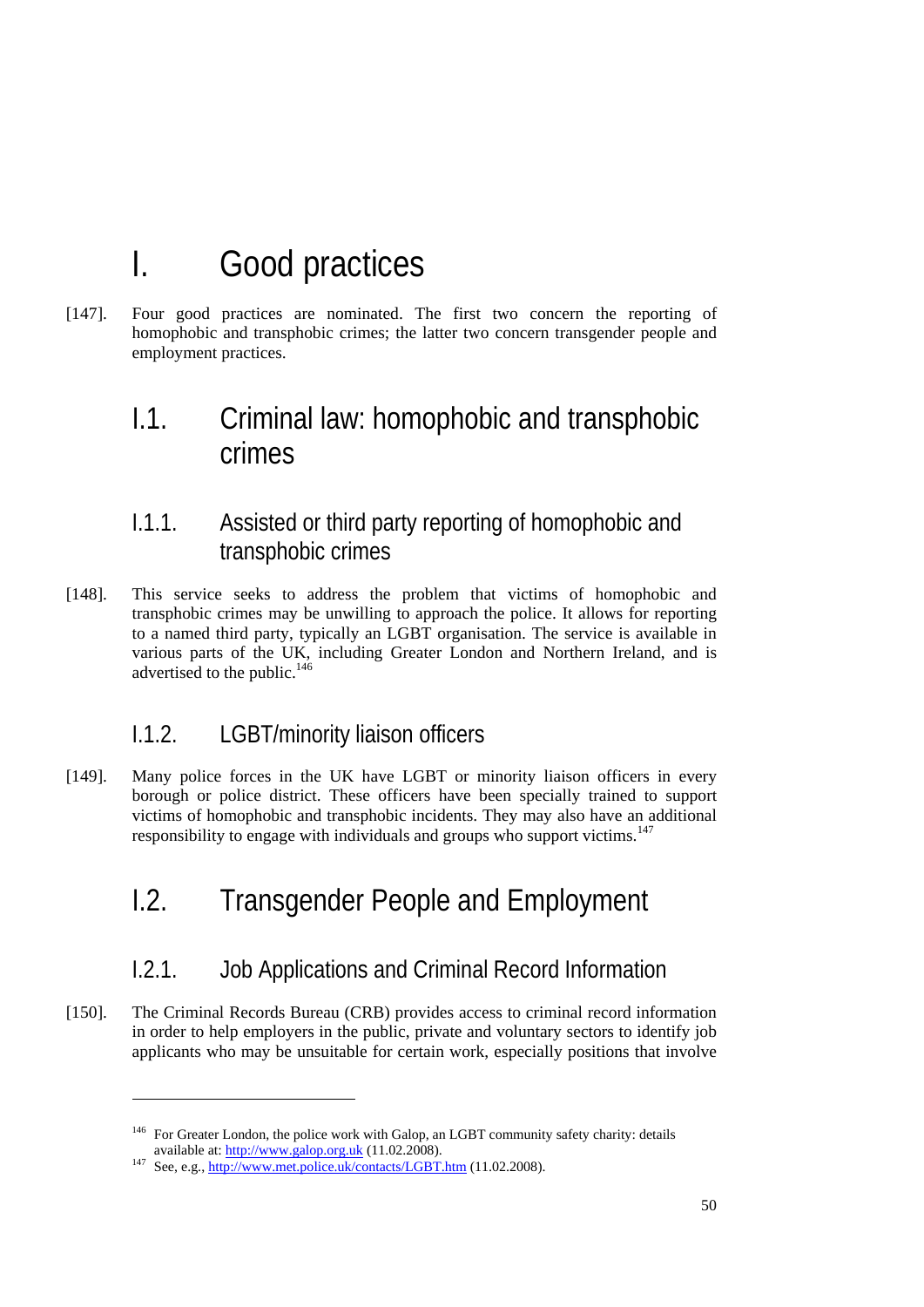contact with children or other vulnerable members of society.<sup>148</sup> To perform this role, the CRB has to be aware of any previous names and/or gender of job applicants. However, the CRB has created a separate application procedure which allows transgender applicants to exclude previous names from the disclosure application form. Applicants are still required to send details of their previous identity in a separate letter directly to the Sensitive Casework Manager within the CRB. The CRB then checks the data sources held against both current and previous names. This procedure avoids the need for disclosure of former name or gender history to the employer at the application stage, whilst allowing the CRB to carry out the requisite checks against any previously-held identities.

### I.2.2. 'Gender Reassignment: A Guide for Employers'

[151]. The Department of Trade and Industry funded this workplace good practice guide for employers, reflecting the changes introduced by the *Gender Recognition Act 2004* and making clear the responsibilities for employers and their staff.<sup>149</sup>

-

<sup>&</sup>lt;sup>148</sup> See http://www.crb.gov.uk (11.02.2008). For Scotland, see the Scottish Criminal Records Office, available at: http://disclosurescotland.gov.uk (11.02.2008).<br><sup>149</sup> The Guide is available at:

http://www.womenandequalityunit.gov.uk/publications/gender\_reassignment\_guide05.pdf (14.02.2008).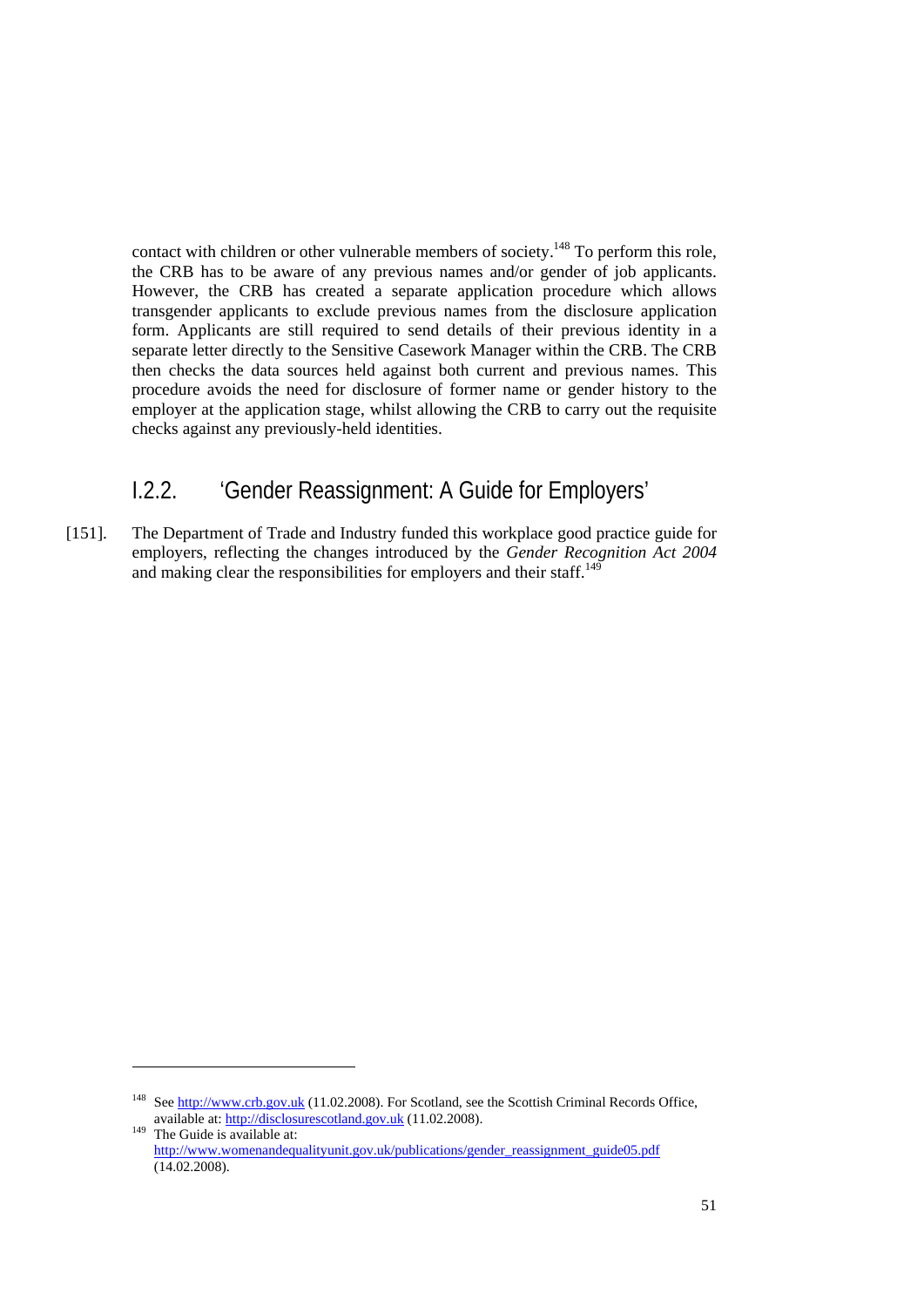## Annex 1 – Case law

#### **Chapter A, the interpretation and/or implementation of Employment Equality Directive 2000/78/EC, case 1**

| Case title<br>Decision date<br>Reference details (type and<br>title of court/body; in original<br>language and English [official | Re Christian Institute and others' application for judicial review<br>[2007] NIQB 66; [2008] IRLR 36<br>11 September 2007<br>High Court of Northern Ireland, Queen's Bench Division                                                                                                                                                                                                                                                                                                                                                                                                                                                                                                                                                                                                                                                                                                                                                                                                                                                                                                                                                                                                                                                                                                                                                                                                                                                                                                                                                  |
|----------------------------------------------------------------------------------------------------------------------------------|--------------------------------------------------------------------------------------------------------------------------------------------------------------------------------------------------------------------------------------------------------------------------------------------------------------------------------------------------------------------------------------------------------------------------------------------------------------------------------------------------------------------------------------------------------------------------------------------------------------------------------------------------------------------------------------------------------------------------------------------------------------------------------------------------------------------------------------------------------------------------------------------------------------------------------------------------------------------------------------------------------------------------------------------------------------------------------------------------------------------------------------------------------------------------------------------------------------------------------------------------------------------------------------------------------------------------------------------------------------------------------------------------------------------------------------------------------------------------------------------------------------------------------------|
| translation, if available])<br>Key facts of the case<br>$(max. 500 \text{ chars})$                                               | The applicants, a number of religious organisations and a group of archbishops who represented the Catholic<br>Church, sought judicial review of the Equality Act (Sexual Orientation) Regulations (Northern Ireland) 2006. Their<br>general position was that the orthodox position of Christians was that homosexual practice was sinful, and that the<br>2006 Regulations imposed on those who hold such orthodox beliefs certain duties which were inconsistent with the<br>practice of their religious beliefs. They were not opposed to the principle of equality legislation relating to sexual<br>orientation but objected to many aspects of the content of the legislation adopted. In essence they contended that<br>there had not been equality of treatment between the anti-discrimination measures on the grounds of sexual<br>orientation on the one hand and orthodox Christian beliefs on the other. The applicants also claimed that there had<br>not been proper consultation.<br>The Office of the First Minister and Deputy First Minister (OFMDFM), supported by the Northern Ireland Human<br>Rights Commission, the Equality Commission for Northern Ireland and the Coalition on Sexual Orientation,<br>argued that the 2006 Regulations were designed to fill a significant and unsupportable gap in the framework of<br>equality legislation and that the exemptions from the Regulations which had been introduced for all religious<br>groups achieved a fair balance between the competing interests. |

DISCLAIMER: This study has been commissioned as background material for a comparative report on homophobia and discrimination on grounds of sexual orientation by the European Union Agency for Fundamental Rights. The views expressed here do not necessarily reflect the views or the official position of the FRA. The study is made publicly available for information purposes only and does not constitute legal advice or legal opinion.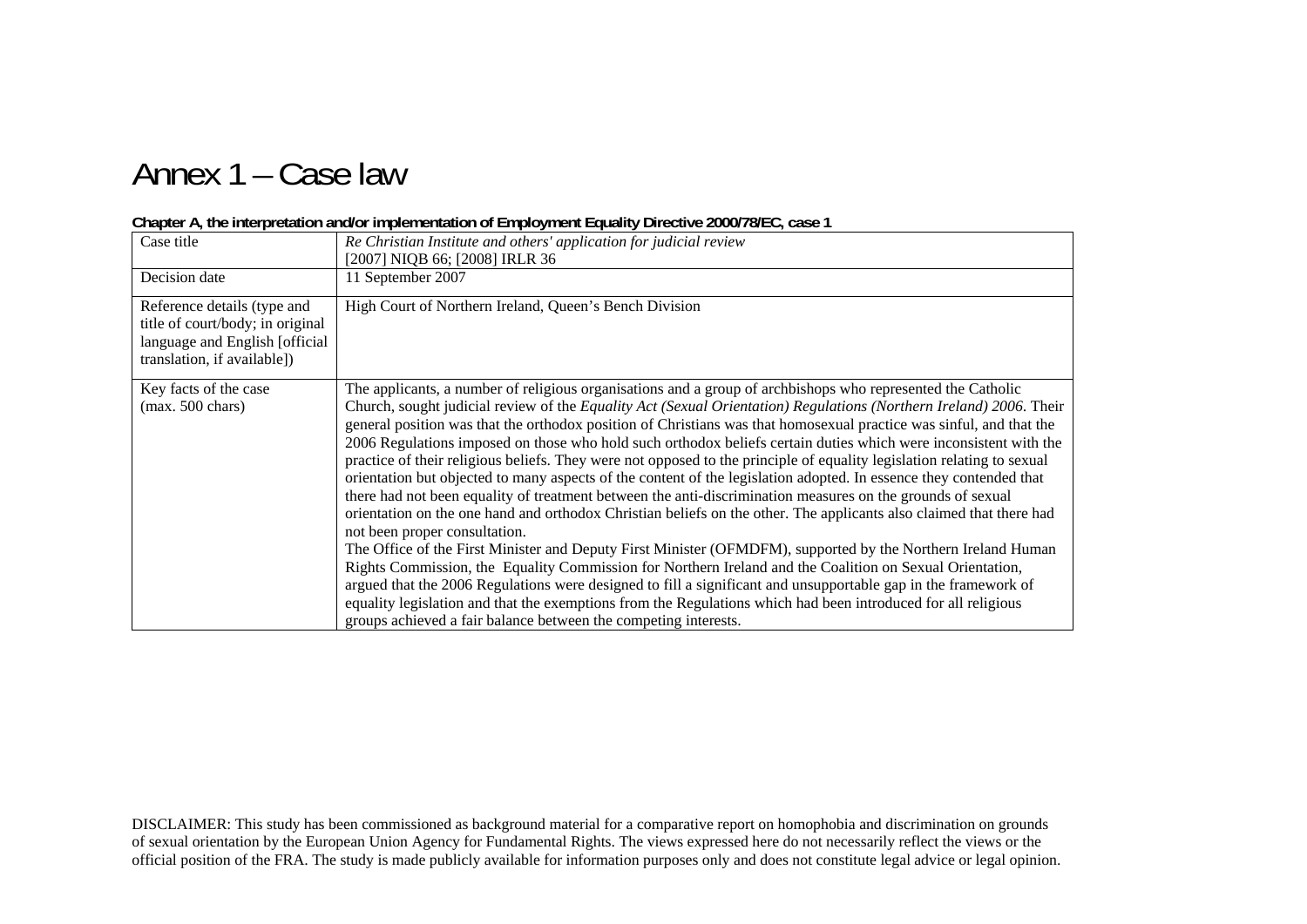| Main<br>reasoning/argumentation<br>$(max. 500 \text{ chars})$                               | The High Court considered whether the harassment provisions in the Equality Act (Sexual Orientation) Regulations<br>(Northern Ireland) 2006 relating to access to goods, facilities and services should be struck down in respect both of<br>their content and of a lack of proper consultation prior to implementation.                                                                                                                                                                                                                                                                                                                                                                                                                                                                                                                                                                                                     |  |  |  |
|---------------------------------------------------------------------------------------------|------------------------------------------------------------------------------------------------------------------------------------------------------------------------------------------------------------------------------------------------------------------------------------------------------------------------------------------------------------------------------------------------------------------------------------------------------------------------------------------------------------------------------------------------------------------------------------------------------------------------------------------------------------------------------------------------------------------------------------------------------------------------------------------------------------------------------------------------------------------------------------------------------------------------------|--|--|--|
| Key issues (concepts,<br>interpretations) clarified by<br>the case (max. 500 chars)         | In making the Equality Act (Sexual Orientation) Regulations (Northern Ireland) 2006 the OFMDFM fell into<br>1.<br>error in relation both to consultation and to the substance of the harassment provisions. There was an absence<br>of proper consultation in relation to the harassment provisions and the Regulations were fundamentally<br>different from the scheme of the consultation paper.<br>As to the substance of the Regulations, whereas the outlawing of harassment in relation to race, religion and<br>gender involves interference with freedom of speech, outlawing harassment on the ground of sexual<br>orientation, involves not only the competing right to freedom of speech but also the right to manifest a<br>religious belief. This had not been properly taken into account.<br>The definition of harassment contained in the Regulations went beyond that contained in Directive 2000/78.<br>3. |  |  |  |
| Results (sanctions) and key<br>consequences or implications<br>of the case (max. 500 chars) | The High Court allowed the application in part and set aside the harassment provisions in the 2006 Regulations.                                                                                                                                                                                                                                                                                                                                                                                                                                                                                                                                                                                                                                                                                                                                                                                                              |  |  |  |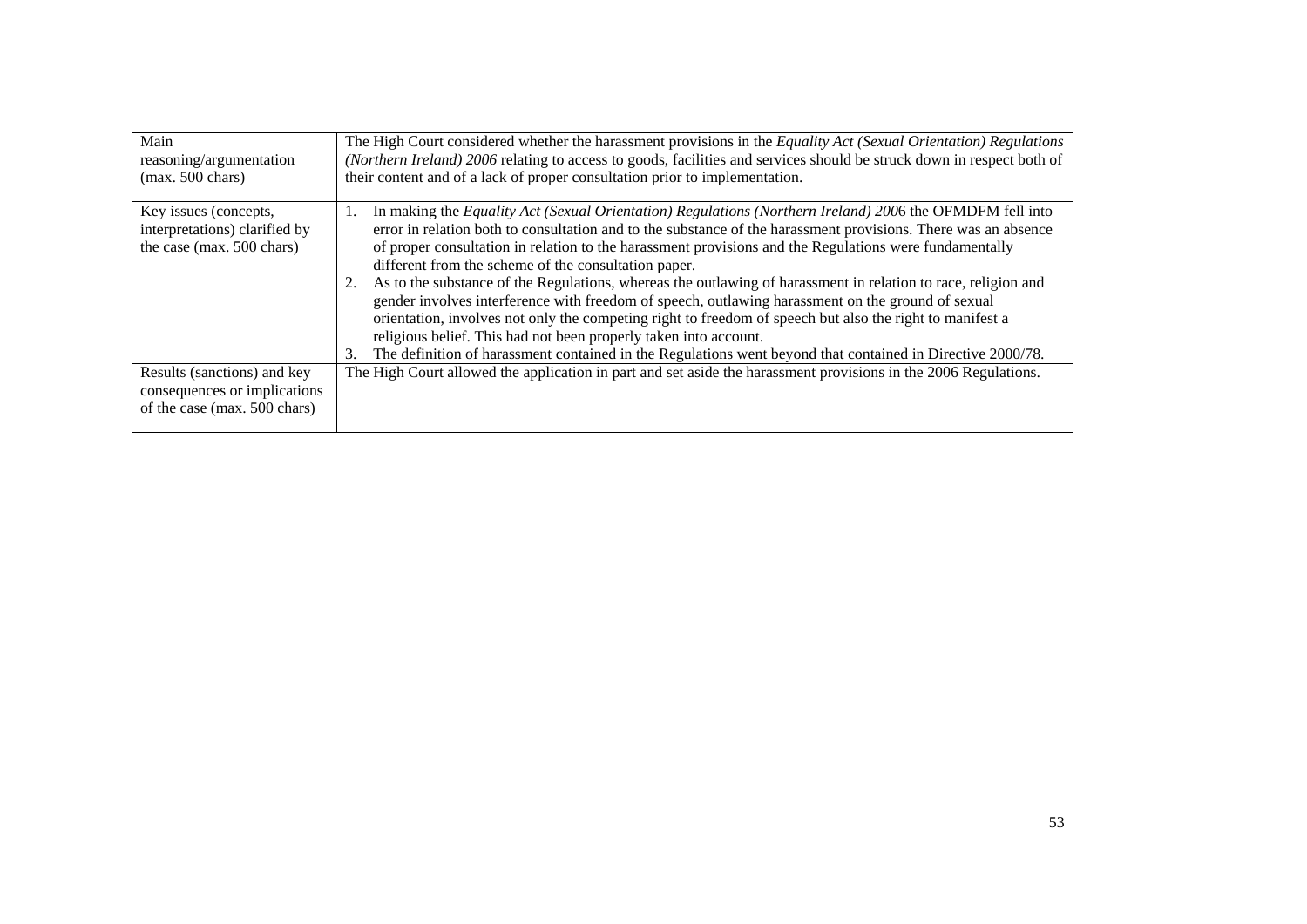| Case title                                                                                                                       | R (on the application of Amicus - MSF section and others) v. Secretary of State for Trade and Industry<br>[2004] EWHC 860 (Admin); [2004] ELR 311; [2004] IRLR 430; [2004] Pens. LR 261; [2007] ICR 1176                                                                                                                                                                                                                                                                                                                                                                                                                                                                                                                                                                                                                                                                                                                   |  |  |  |  |
|----------------------------------------------------------------------------------------------------------------------------------|----------------------------------------------------------------------------------------------------------------------------------------------------------------------------------------------------------------------------------------------------------------------------------------------------------------------------------------------------------------------------------------------------------------------------------------------------------------------------------------------------------------------------------------------------------------------------------------------------------------------------------------------------------------------------------------------------------------------------------------------------------------------------------------------------------------------------------------------------------------------------------------------------------------------------|--|--|--|--|
| Decision date                                                                                                                    | 26 April 2004                                                                                                                                                                                                                                                                                                                                                                                                                                                                                                                                                                                                                                                                                                                                                                                                                                                                                                              |  |  |  |  |
| Reference details (type and<br>title of court/body; in original<br>language and English [official<br>translation, if available]) | Queen's Bench Division (Administrative Court)                                                                                                                                                                                                                                                                                                                                                                                                                                                                                                                                                                                                                                                                                                                                                                                                                                                                              |  |  |  |  |
| Key facts of the case<br>$(max. 500 \text{ chars})$                                                                              | The claimants, trade unions covering a wide range of occupational sectors, sought the annulment of certain of the<br>exceptions to the prohibition of discrimination on grounds of sexual orientation in the fields of employment and<br>vocational training in the <i>Employment Equality</i> (Sexual Orientation) Regulations 2003. The Regulations were<br>made for the purpose of implementing Council Directive 2000/78/EC establishing a general framework for equal<br>treatment in employment and occupation so far as it related to discrimination on grounds of sexual orientation,<br>which Directive contained a derogation in Art. 4 for the purposes of occupational requirements. The claimants<br>challenged the validity of the exceptions in regulations $7(2)$ and $(3)$ and $20(3)$ on the grounds that they were<br>incompatible with Directive 2000/78/EC and with Arts 8 and 14 of the ECHR.        |  |  |  |  |
| Main<br>reasoning/argumentation<br>$(max. 500 \text{ chars})$                                                                    | The Administrative Court considered whether the above exceptions in the <i>Employment Equality (Sexual</i> )<br>Orientation) Regulations 2003 were compatible with the above Directive 2000/78/EC and whether they were<br>compatible with the ECHR.                                                                                                                                                                                                                                                                                                                                                                                                                                                                                                                                                                                                                                                                       |  |  |  |  |
| Key issues (concepts,<br>interpretations) clarified by<br>the case (max. 500 chars)                                              | The Employment Equality (Sexual Orientation) Regulations 2003 should be purposively construed so as to<br>1)<br>conform so far as possible with Directive 2000/78;<br>The exception in regulation $7(2)$ in respect of discrimination where sexual orientation was a genuine and<br>2)<br>determining occupational requirement was intended to implement Art 4(1) of Directive 2000/78;<br>The further specific exception in regulation $7(3)$ where the employment was for the purposes of an organised<br>3)<br>religion also formed part of the implementation of Art $4(1)$ of Directive 2000/78; it was clear from<br>parliamentary material that the exception was intended to be very narrow, and, as a derogation from the<br>principle of equal treatment, it had to be construed strictly;<br>The exception in regulation $20(3)$ with respect to discrimination in training referred to training directed<br>4) |  |  |  |  |

**Chapter A, interpretation and/or implementation of Employment Equality Directive 2000/78/EC, case 2**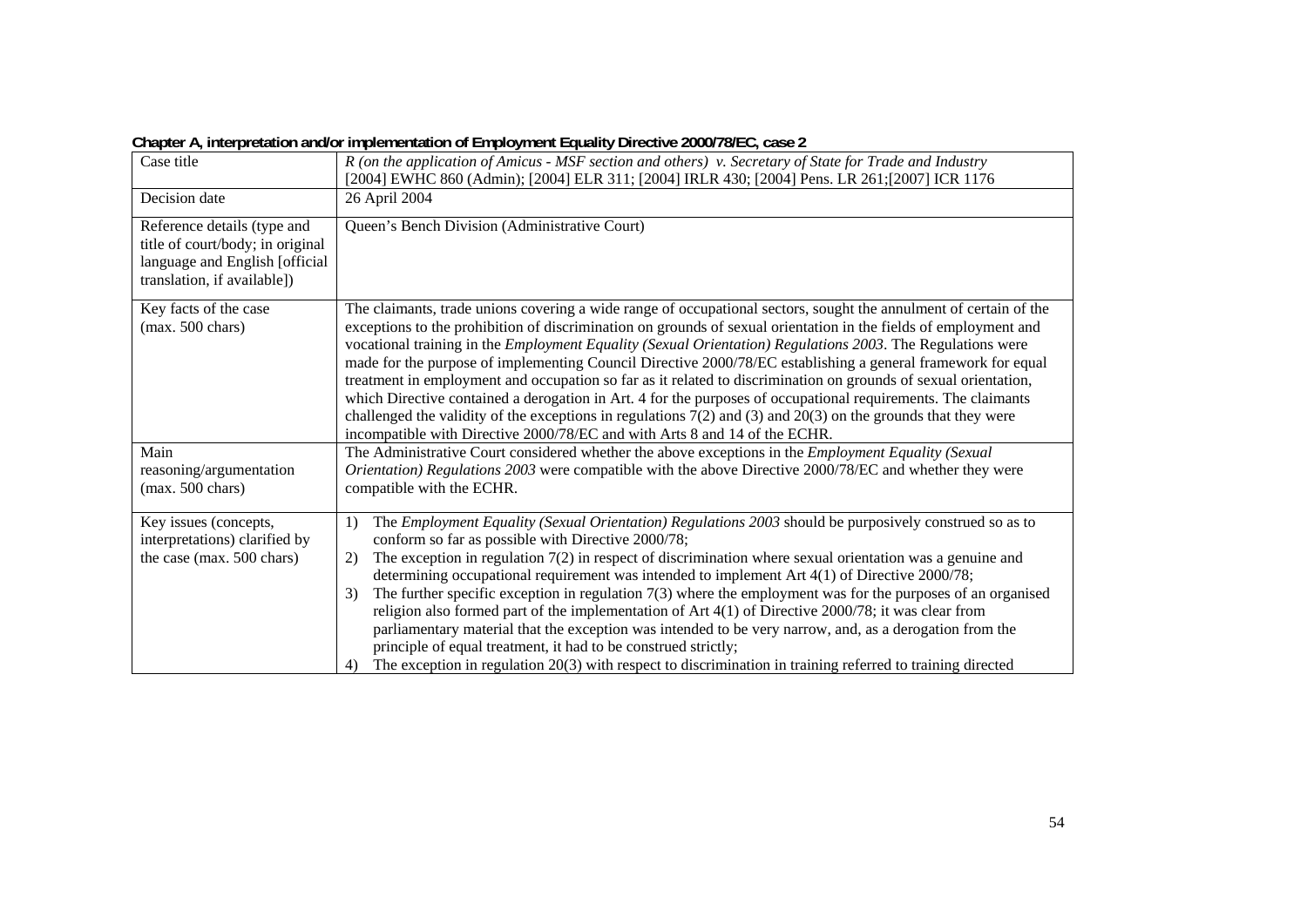|                                                                                             | specifically and solely for employment to which an occupational requirement could lawfully be applied under<br>regulation 7; it referred to vocational training rather than to training of a more general nature;<br>The Regulations did not interfere with rights under Art $8(1)$ of the ECHR since they added to existing rights<br>5)<br>and they also did not produce any difference of treatment in the enjoyment of rights falling within the ambit of<br>the Convention which might give rise to a breach of Art 14. |
|---------------------------------------------------------------------------------------------|------------------------------------------------------------------------------------------------------------------------------------------------------------------------------------------------------------------------------------------------------------------------------------------------------------------------------------------------------------------------------------------------------------------------------------------------------------------------------------------------------------------------------|
| Results (sanctions) and key<br>consequences or implications<br>of the case (max. 500 chars) | Application dismissed.                                                                                                                                                                                                                                                                                                                                                                                                                                                                                                       |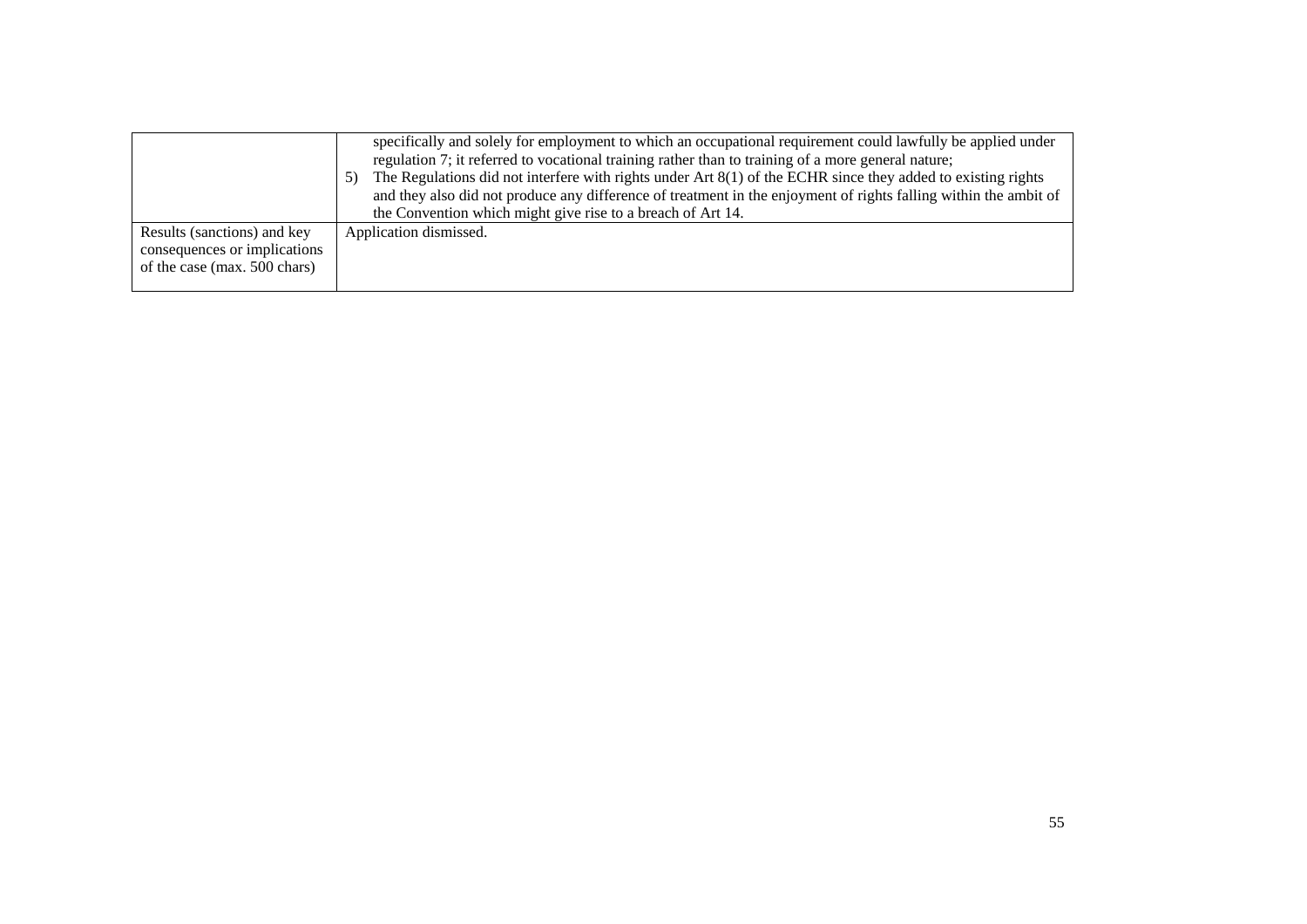|                                  | $\sim$ . The protection and or impromotion of Employment Equality Biroom $\sim$ Ecoen of Eq. (650)                         |
|----------------------------------|----------------------------------------------------------------------------------------------------------------------------|
| Case title                       | Lacey v University of Ulster and Davidson                                                                                  |
|                                  | Case Ref: 970/05                                                                                                           |
| Decision date                    | 27 October 2006                                                                                                            |
| Reference details (type and      | Industrial tribunal                                                                                                        |
| title of court/body; in original | (Decision on Pre-hearing Review)                                                                                           |
| language and English [official   |                                                                                                                            |
| translation, if available])      |                                                                                                                            |
| Key facts of the case            | The appellant, a homosexual, unsuccessfully applied for an academic post with the respondent, the University of            |
| $(max. 500 \text{ chars})$       | Ulster. He lodged proceedings at an industrial tribunal, claiming discrimination on grounds of sexual orientation          |
|                                  | contrary to the <i>Employment Equality</i> (Sexual Orientation) Regulations (Northern Ireland) 2003. He sought             |
|                                  | assistance and advice from the Equality Commission for Northern Ireland and was asked to fill out a claim form. In         |
|                                  | this form, he suggested that his research interest in the history of homosexuality may have been the reason for            |
|                                  | discrimination, but did not state that he believed that he had been rejected because of his own sexual orientation.        |
|                                  | The Respondent denied discrimination, relying on the wording of the appellant's claim form.                                |
| Main                             | What is the correct interpretation of the coverage of the <i>Employment Equality (Sexual Orientation) Regulations</i>      |
| reasoning/argumentation          | (Northern Ireland) 2003? Does the alleged act of discrimination have to be as a result of one's own sexual<br>orientation? |
| $(max. 500 \text{ chars})$       |                                                                                                                            |
| Key issues (concepts,            | The tribunal concluded that the 2003 Regulations do not require the alleged act of discrimination to have been as a        |
| interpretations) clarified by    | result of one's own sexual orientation; they also cover situations where the alleged less favourable treatment is on       |
| the case (max. 500 chars)        | the grounds of another person's sexual orientation.                                                                        |
| Results (sanctions) and key      | The tribunal held directed that the matter proceed to a full hearing on the merits.                                        |
| consequences or implications     |                                                                                                                            |
| of the case (max. 500 chars)     |                                                                                                                            |
|                                  |                                                                                                                            |

**Chapter A, interpretation and/or implementation of Employment Equality Directive 2000/78/EC, case 3**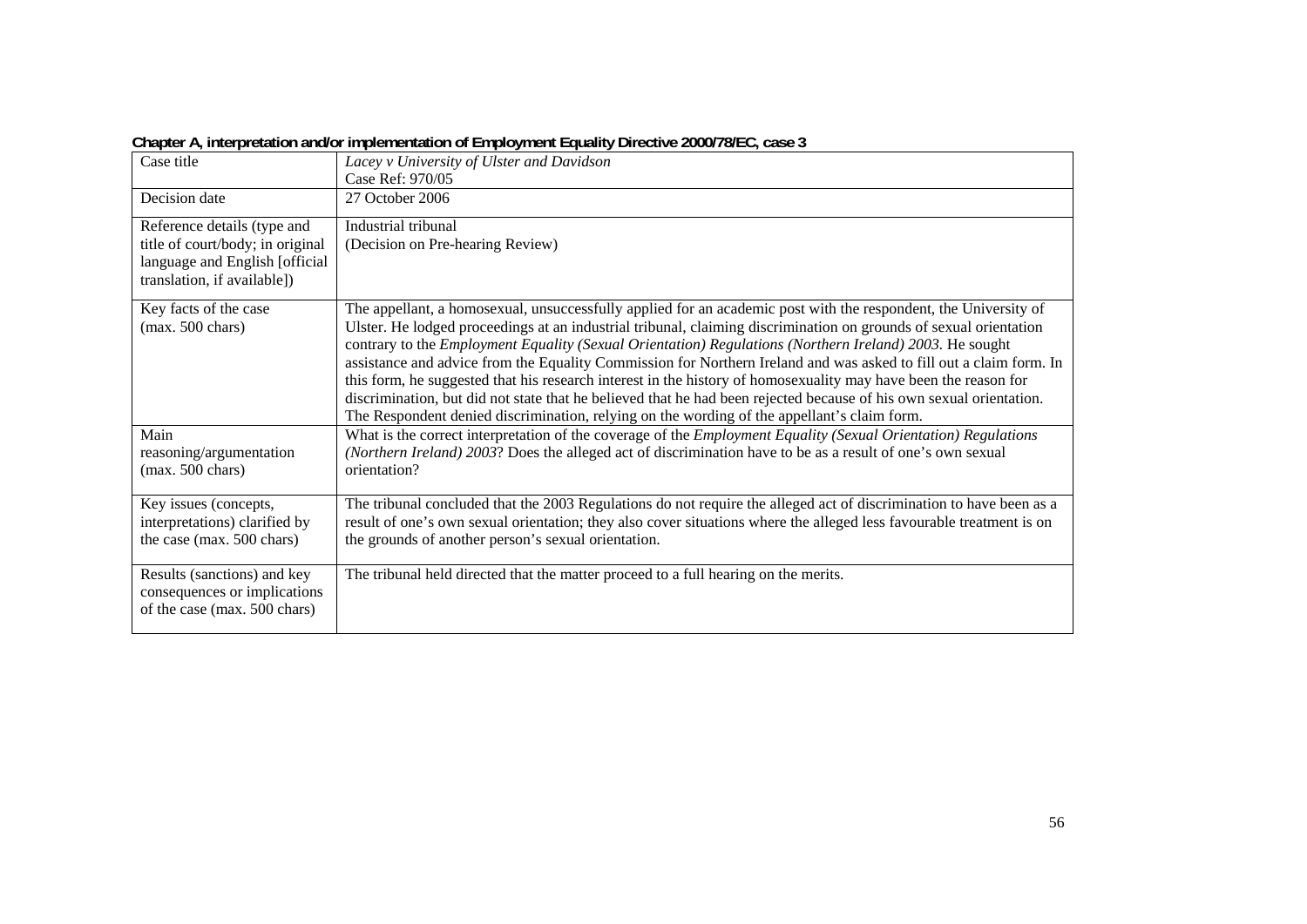| Case title                                                                                                                       | Smith v Gardner Merchant Ltd<br>[1998] 3 All ER 852; [1999] ICR 134; [1998] IRLR 510; (1998) 95 (32) LSG 29; (1998) 142 SJLB 244                                                                                                                                                                                                                                                                                                                                                                                                                                                                                                                                                                                                                                                                                                                                                                                                                                                                                                                                                                                                                                                                                                                                                                                                                                                                                                                                                                                                                                     |
|----------------------------------------------------------------------------------------------------------------------------------|----------------------------------------------------------------------------------------------------------------------------------------------------------------------------------------------------------------------------------------------------------------------------------------------------------------------------------------------------------------------------------------------------------------------------------------------------------------------------------------------------------------------------------------------------------------------------------------------------------------------------------------------------------------------------------------------------------------------------------------------------------------------------------------------------------------------------------------------------------------------------------------------------------------------------------------------------------------------------------------------------------------------------------------------------------------------------------------------------------------------------------------------------------------------------------------------------------------------------------------------------------------------------------------------------------------------------------------------------------------------------------------------------------------------------------------------------------------------------------------------------------------------------------------------------------------------|
| Decision date                                                                                                                    | 14 July 1998                                                                                                                                                                                                                                                                                                                                                                                                                                                                                                                                                                                                                                                                                                                                                                                                                                                                                                                                                                                                                                                                                                                                                                                                                                                                                                                                                                                                                                                                                                                                                         |
| Reference details (type and<br>title of court/body; in original<br>language and English [official<br>translation, if available]) | Court of Appeal (Civil Division)                                                                                                                                                                                                                                                                                                                                                                                                                                                                                                                                                                                                                                                                                                                                                                                                                                                                                                                                                                                                                                                                                                                                                                                                                                                                                                                                                                                                                                                                                                                                     |
| Key facts of the case<br>$(max. 500 \text{ chars})$                                                                              | The applicant, a homosexual, was employed as a barman. After complaints about his conduct by a fellow<br>employee, T, he was suspended from work and was subsequently dismissed on the grounds of threatening and<br>aggressive behaviour, which was considered by his employer to constitute gross misconduct. T alleged that the<br>applicant had been abusive and threatening towards her, that he had flirted with male customers, and that he had<br>insisted on talking in detail about his love life. The applicant denied the allegations and claimed that T disliked<br>him because he was homosexual and that she had constantly made offensive remarks about his homosexuality.<br>Following his dismissal, the applicant complained that he had been subjected to unlawful sex discrimination<br>contrary to section $1(1)(a)$ and section $6(2)(b)$ of the <i>Sex Discrimination Act 1975</i> (SDA) in that (a) T's allegations<br>would not have been made against a homosexual woman and (b) in conducting the disciplinary process and in<br>making the decision to dismiss the applicant rather than T, the employers had treated the applicant less favourably<br>than they had treated her.<br>Both the industrial tribunal and the Employment Appeal Tribunal concluded that the applicant's claim of<br>discrimination on the ground of homosexuality was discrimination on the ground of sexual orientation rather than<br>on the ground of sex and therefore did not fall within the 1975 Act. Therefore the applicant's claim was dismissed. |
| Main<br>reasoning/argumentation<br>$(max. 500 \text{ chars})$                                                                    | The Court of Appeal considered whether discrimination against the appellant on the ground of his homosexuality<br>might not also be discrimination against him on the ground of his sex.                                                                                                                                                                                                                                                                                                                                                                                                                                                                                                                                                                                                                                                                                                                                                                                                                                                                                                                                                                                                                                                                                                                                                                                                                                                                                                                                                                             |
| Key issues (concepts,<br>interpretations) clarified by<br>the case (max. 500 chars)                                              | Although discrimination on grounds of sexual orientation did not itself fall within the SDA, under section<br>1)<br>$1(1)(a)$ of the Act discrimination against a male homosexual based on his homosexuality could also be<br>discrimination against him as a man;<br>In determining whether that was the case, the industrial tribunal had to decide what was the treatment the man<br>2)                                                                                                                                                                                                                                                                                                                                                                                                                                                                                                                                                                                                                                                                                                                                                                                                                                                                                                                                                                                                                                                                                                                                                                           |
|                                                                                                                                  |                                                                                                                                                                                                                                                                                                                                                                                                                                                                                                                                                                                                                                                                                                                                                                                                                                                                                                                                                                                                                                                                                                                                                                                                                                                                                                                                                                                                                                                                                                                                                                      |

**Chapter A, interpretation and/or implementation of Employment Equality Directive 2000/78/EC, case 4**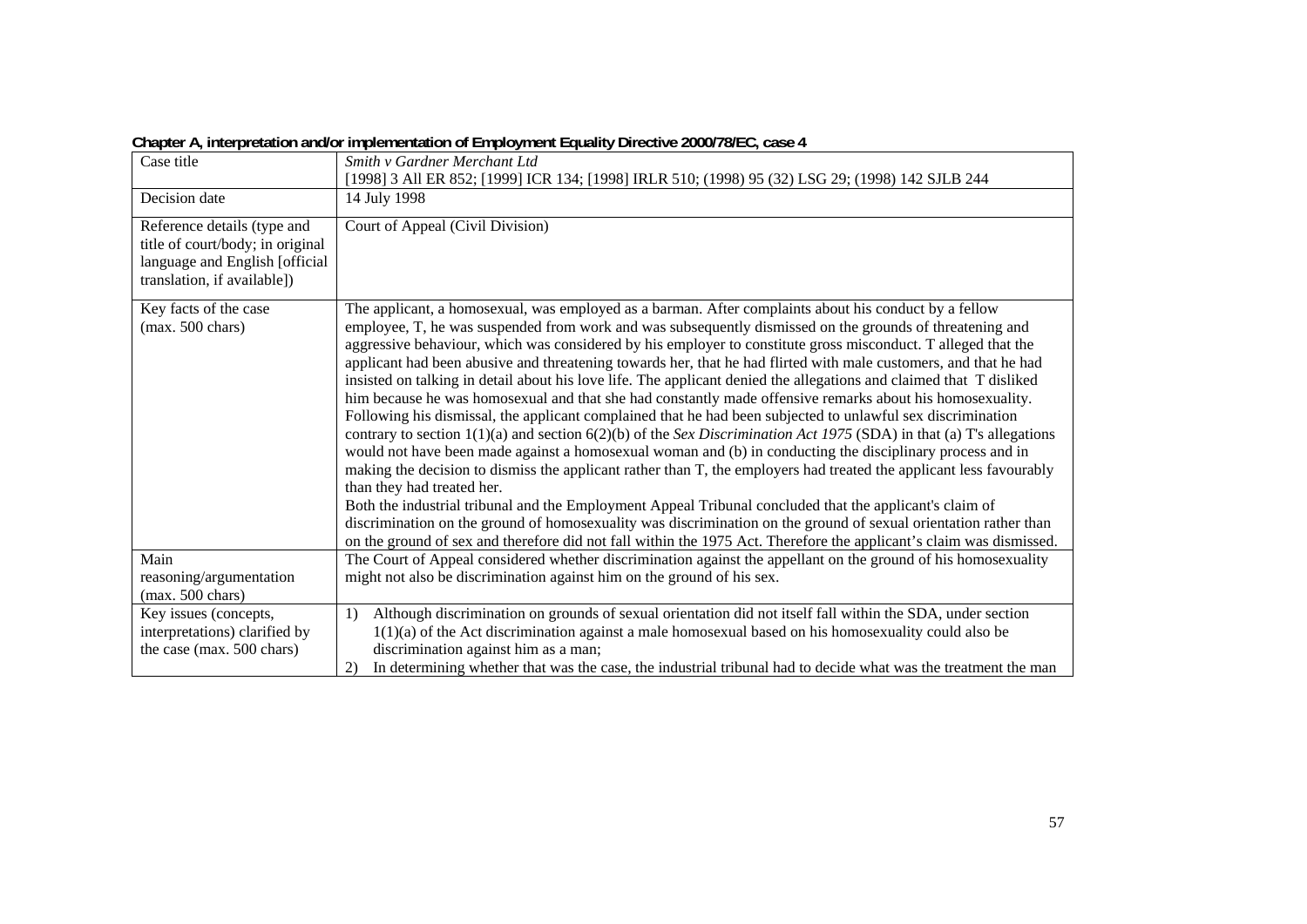|                                                                                             | had received, whether he was treated less favourably than the woman with whom he fell to be compared and<br>whether he would have been so treated but for his sex;<br>The appropriate comparator was dependent on 'the relevant circumstances': the appropriate comparator with<br>3)<br>regard to the applicant's first complaint, about the treatment he received from the female complainant, was a<br>homosexual woman; the appropriate comparator with regard to the applicant's complaint about the employer's<br>handling of the disciplinary proceedings was the female complainant herself. |
|---------------------------------------------------------------------------------------------|------------------------------------------------------------------------------------------------------------------------------------------------------------------------------------------------------------------------------------------------------------------------------------------------------------------------------------------------------------------------------------------------------------------------------------------------------------------------------------------------------------------------------------------------------------------------------------------------------|
| Results (sanctions) and key<br>consequences or implications<br>of the case (max. 500 chars) | The appeal was allowed and the case was remitted to the industrial tribunal for determination of the facts.                                                                                                                                                                                                                                                                                                                                                                                                                                                                                          |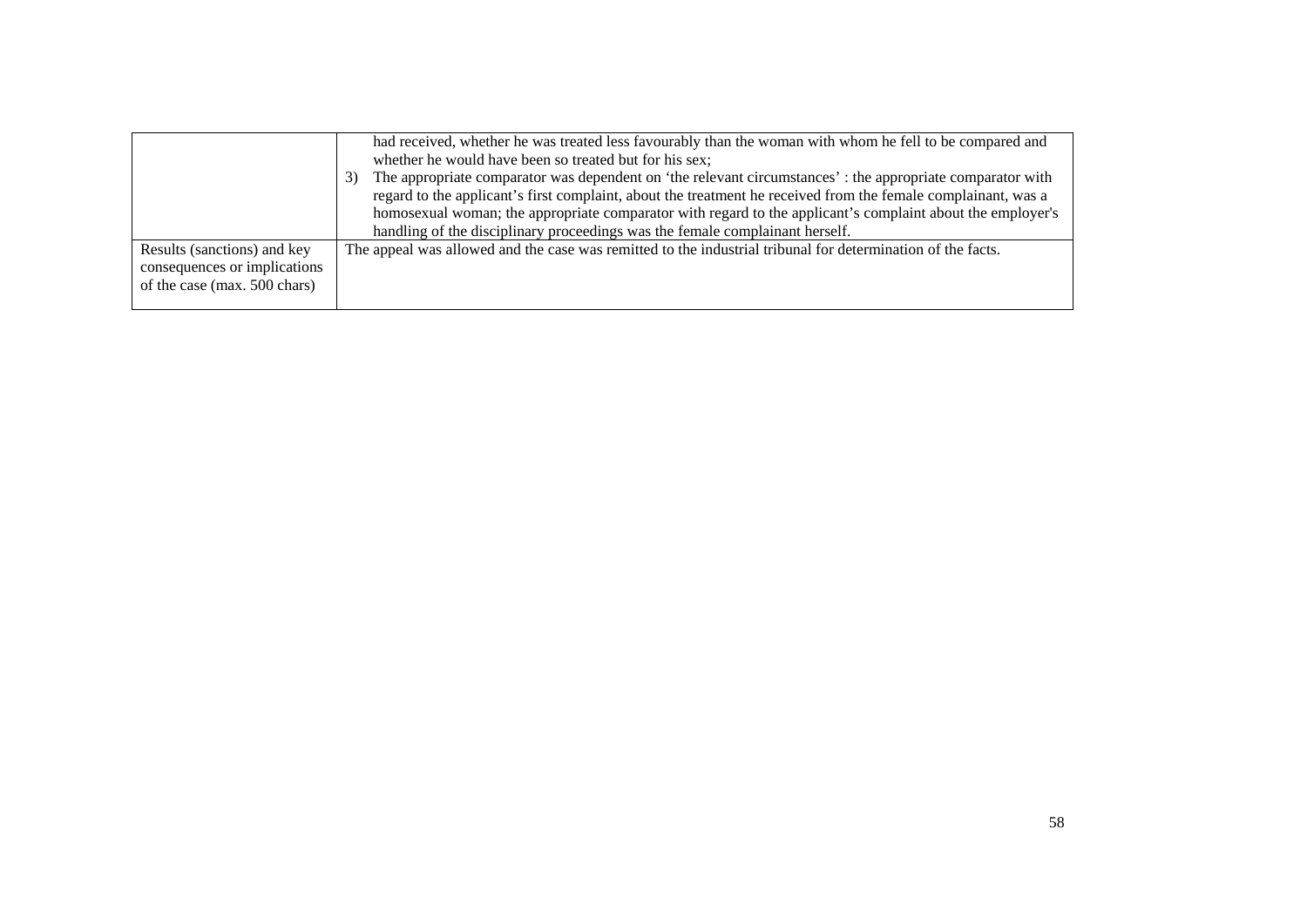|  | Chapter A, interpretation and/or implementation of Employment Equality Directive 2000/78/EC, case 5 |
|--|-----------------------------------------------------------------------------------------------------|
|  |                                                                                                     |

| Case title                                                                                                                       | Pearce v Governing Body of Mayfield School<br>[2003] UKHL 34; [2004] 1 All ER 339; [2003] ICR 937; [2003] IRLR 512                                                                                                                                                                                                                                                                                                                                                                                                                                                                                                                                                                                                                                                                                                                                                                                               |
|----------------------------------------------------------------------------------------------------------------------------------|------------------------------------------------------------------------------------------------------------------------------------------------------------------------------------------------------------------------------------------------------------------------------------------------------------------------------------------------------------------------------------------------------------------------------------------------------------------------------------------------------------------------------------------------------------------------------------------------------------------------------------------------------------------------------------------------------------------------------------------------------------------------------------------------------------------------------------------------------------------------------------------------------------------|
| Decision date                                                                                                                    | 19 June 2003                                                                                                                                                                                                                                                                                                                                                                                                                                                                                                                                                                                                                                                                                                                                                                                                                                                                                                     |
| Reference details (type and<br>title of court/body; in original<br>language and English [official<br>translation, if available]) | House of Lords                                                                                                                                                                                                                                                                                                                                                                                                                                                                                                                                                                                                                                                                                                                                                                                                                                                                                                   |
| Key facts of the case<br>$(max. 500 \text{ chars})$                                                                              | The appellant was subjected to a sustained campaign of verbal abuse and harassment from pupils at the school<br>where she was a teacher because she was a lesbian. She eventually applied for ill health retirement.<br>She claimed before a tribunal that that treatment comprised 'direct' sex discrimination, as defined in section $1(1)(a)$<br>of the Sex Discrimination Act 1975 (SDA), namely that a person discriminates against a woman if 'on the ground<br>of her sex he treats her less favourably than he treats or would treat a man'. She contended that, on the ground of<br>sex, her employers treated her less favourably than they would have treated a man. She also contended that she had<br>been subjected to harassment of a gender specific character, in having been subjected by pupils at her school to<br>insults of a sexually explicit character.                                 |
| Main<br>reasoning/argumentation<br>$(max. 500 \text{ chars})$                                                                    | The House of Lords considered the scope of the wording 'on the ground of her sex' in section $(1)(1)(a)$ of the SDA,<br>and discussed the appropriate comparator for making the 'less favourable treatment' comparison.<br>The applicant contended that the SDA envisaged a simple comparison of how the claimant was treated and how a<br>person of the opposite sex would have been treated. Had the claimant in the appeal been a man, he would not have<br>been dismissed; she was dismissed because she was sexually attracted to women; a man in her position, sexually<br>attracted to women, would not have been dismissed; therefore she was less favourably treated than a man in her<br>position would have been, and she received that treatment because she was a woman. The opposing arguments<br>focused on the need for a 'like with like' comparison, as underlined by section 5(3) of the SDA. |
| Key issues (concepts,<br>interpretations) clarified by<br>the case (max. 500 chars)                                              | $(1)$ Section $1(1)(a)$ of the SDA was not to be interpreted expansively so as to include cases of discrimination solely<br>on the ground of sexual orientation. In the context of s 1 'sex' meant gender and did not include sexual orientation.<br>The way the claimant was treated by some of her pupils at the school was because of her sexual orientation, not her<br>sex. In her case the appropriate comparator was a homosexual man. The school would not have treated a male                                                                                                                                                                                                                                                                                                                                                                                                                           |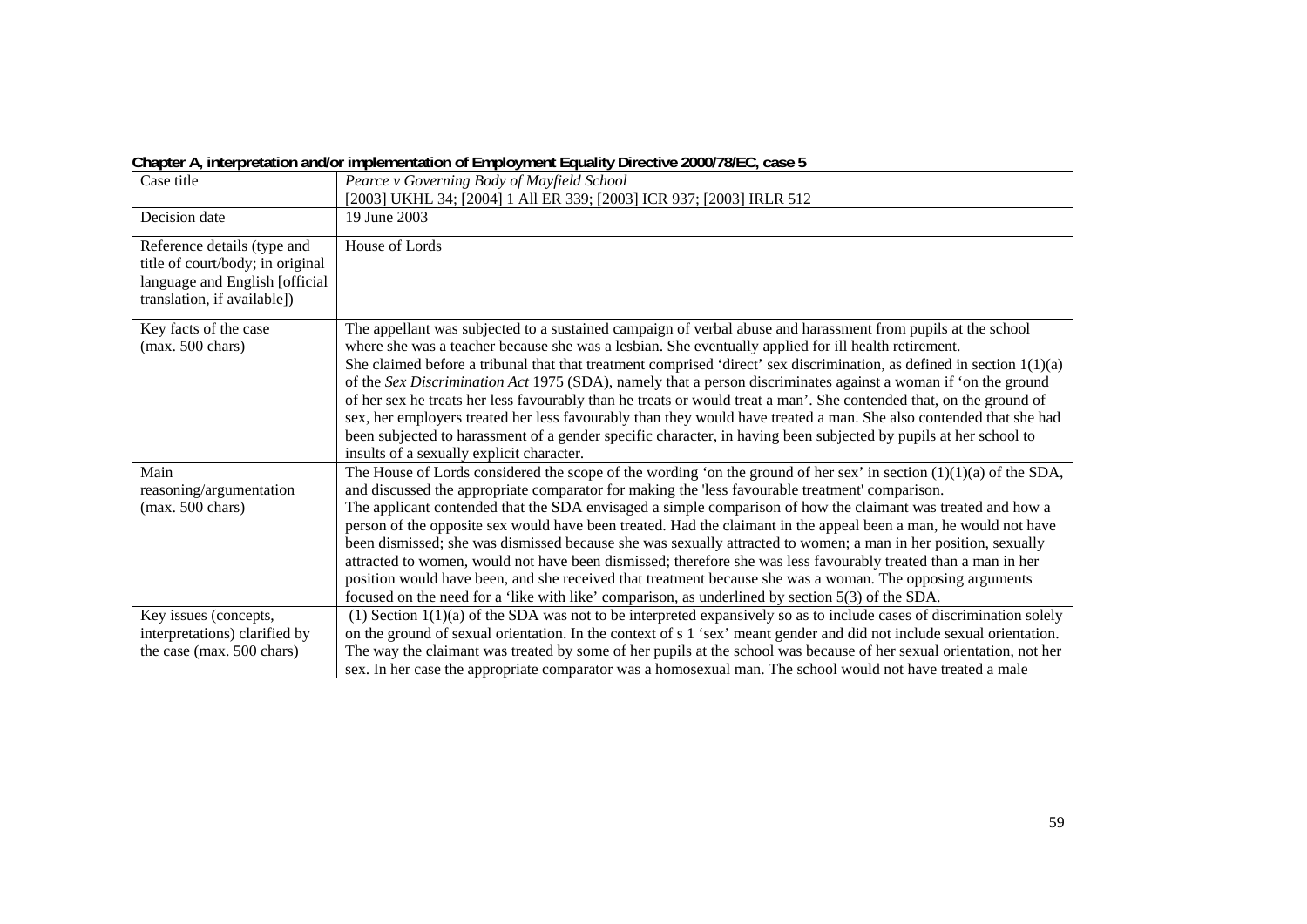|                                                                                             | homosexual teacher who had been subjected to homophobic abuse by his pupils any differently from the way it had<br>treated the claimant.                                                                                                                                                                      |  |  |  |
|---------------------------------------------------------------------------------------------|---------------------------------------------------------------------------------------------------------------------------------------------------------------------------------------------------------------------------------------------------------------------------------------------------------------|--|--|--|
|                                                                                             | (2) The fact that harassment was gender specific in form could not be regarded as of itself establishing conclusively<br>that the reason for harassment was gender based on the ground of her sex. The words 'less favourable treatment' in<br>section $1(1)(a)$ rendered the need for comparison inevitable. |  |  |  |
| Results (sanctions) and key<br>consequences or implications<br>of the case (max. 500 chars) | It was held that the applicant had not been discriminated against on the ground of her sex under the SDA and her<br>appeal was dismissed.                                                                                                                                                                     |  |  |  |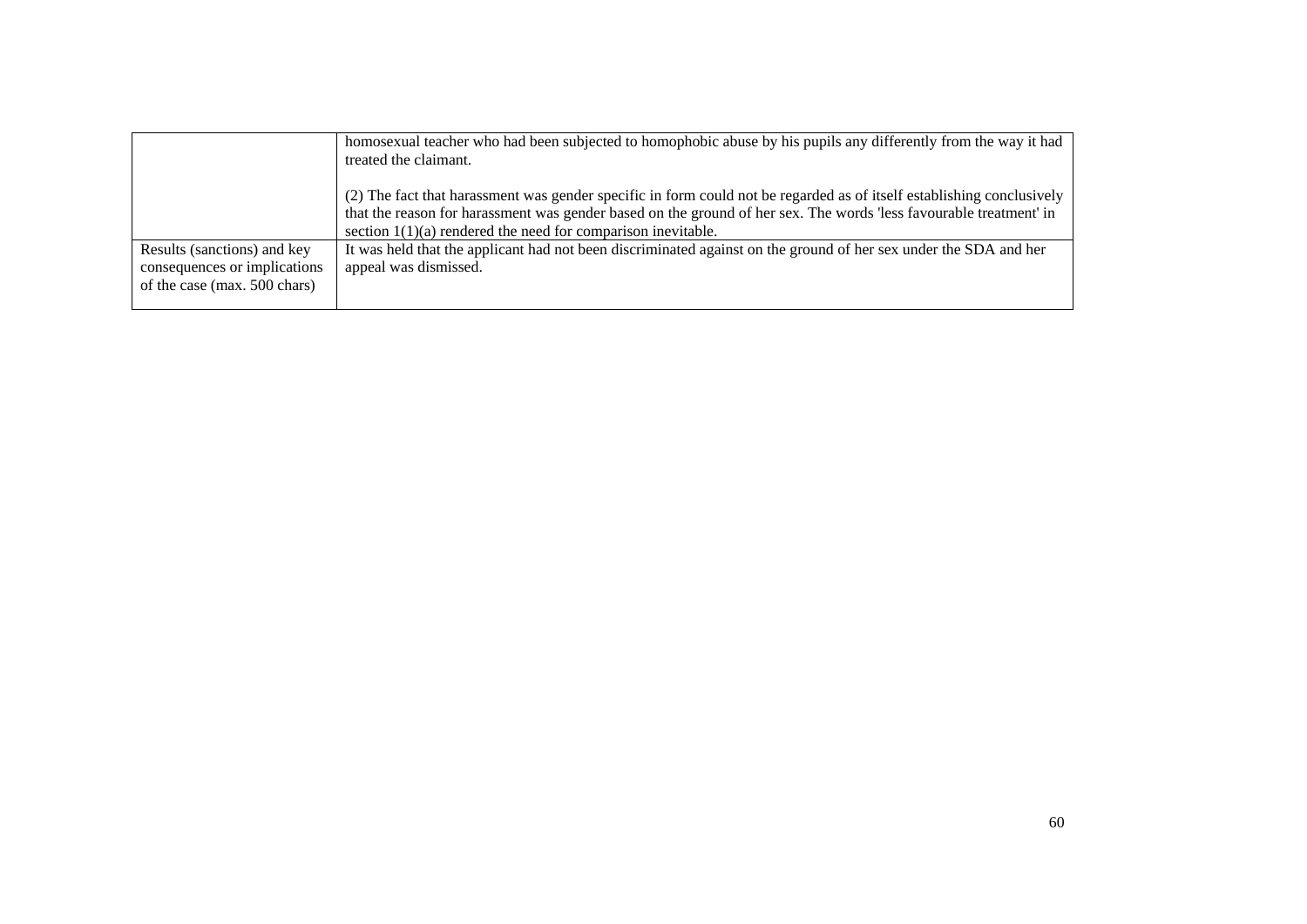**Chapter B, Freedom of movement, case law relevant to Directive 2004/38/EC150** No relevant case law available.

|                                                                                                                                  | onapici o <sub>r</sub> no jiam ana babbiaia y protoction, cabo iaw roiovant to art forma or obanch bircotivo zoomobizo, cabo i                                                                                                                                                                                                                                                                                                                                                                                                                                                                                                                                                                    |
|----------------------------------------------------------------------------------------------------------------------------------|---------------------------------------------------------------------------------------------------------------------------------------------------------------------------------------------------------------------------------------------------------------------------------------------------------------------------------------------------------------------------------------------------------------------------------------------------------------------------------------------------------------------------------------------------------------------------------------------------------------------------------------------------------------------------------------------------|
| Case title                                                                                                                       | Islam v Secretary of State for the Home Department; Regina v Immigration Appeal Tribunal and Another, Ex parte<br>Shah                                                                                                                                                                                                                                                                                                                                                                                                                                                                                                                                                                            |
|                                                                                                                                  | [1999] 2 WLR 1015; [1999] 2 AC 629                                                                                                                                                                                                                                                                                                                                                                                                                                                                                                                                                                                                                                                                |
| Decision date                                                                                                                    | 25 March 1999                                                                                                                                                                                                                                                                                                                                                                                                                                                                                                                                                                                                                                                                                     |
| Reference details (type and<br>title of court/body; in original<br>language and English [official<br>translation, if available]) | House of Lords                                                                                                                                                                                                                                                                                                                                                                                                                                                                                                                                                                                                                                                                                    |
| Key facts of the case<br>$(max. 500 \text{ chars})$                                                                              | Islam and Shah were Pakistani citizens who had been forced out of their marital homes by their husbands after<br>being falsely accused of adultery. Both women had formerly been subjected to domestic abuse and following the<br>allegations were subjected to the violence and social disapprobation of the community. Both women came to the<br>UK independently on visitors visas and subsequently claimed asylum. The women feared that if returned to<br>Pakistan they would be persecuted through physical and mental abuse, would be ostracised in their communities,<br>would be unprotected by state authorities and might be liable to death by stoning in accordance with Sharia law. |
| Main<br>reasoning/argumentation<br>$(max. 500 \text{ chars})$                                                                    | Did the appellants, as women, qualify as members of a 'particular social group' in the sense of the Refugee<br>Convention 1951 so that they were entitled to asylum if subject to a well-founded fear of persecution?                                                                                                                                                                                                                                                                                                                                                                                                                                                                             |
| Key issues (concepts,<br>interpretations) clarified by<br>the case (max. 500 chars)                                              | A 'particular social group' within the meaning of Art 1A(2) of the Refugee Convention had to exist independently<br>of the persecution to which its members were subject, but that cohesiveness as a group was not an essential<br>requirement. In the present case, because women in Pakistan were discriminated against as a group in matters of<br>fundamental human rights, and the state gave them no protection because they were not being perceived as entitled                                                                                                                                                                                                                           |

| Chapter C, Asylum and subsidiary protection, case law relevant to art 10/1/d of Council Directive 2004/83/EC, case 1 |  |  |  |  |
|----------------------------------------------------------------------------------------------------------------------|--|--|--|--|
|----------------------------------------------------------------------------------------------------------------------|--|--|--|--|

<sup>&</sup>lt;sup>150</sup> A comprehensive keyword-based search of the main legal databases, conducted on 08.02.2008, did not yield any case law that would be relevant in this context.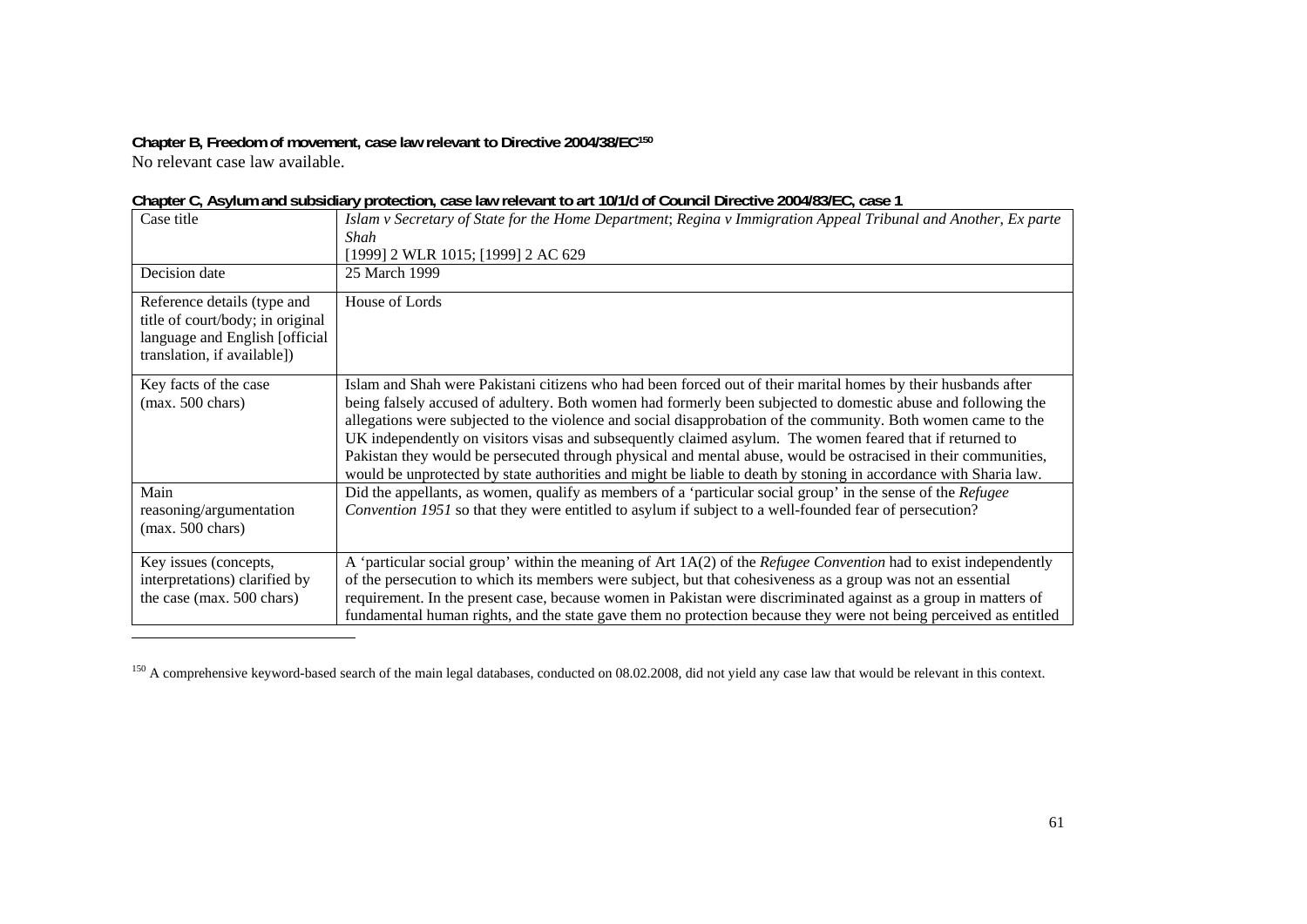|                                                                                             | to the same human rights as men, women in Pakistan were a 'particular social group' under the Refugee<br>Convention.   |
|---------------------------------------------------------------------------------------------|------------------------------------------------------------------------------------------------------------------------|
| Results (sanctions) and key<br>consequences or implications<br>of the case (max. 500 chars) | The appellants' appeals were allowed and their asylum claims were referred back to the Immigration Appeal<br>Tribunal. |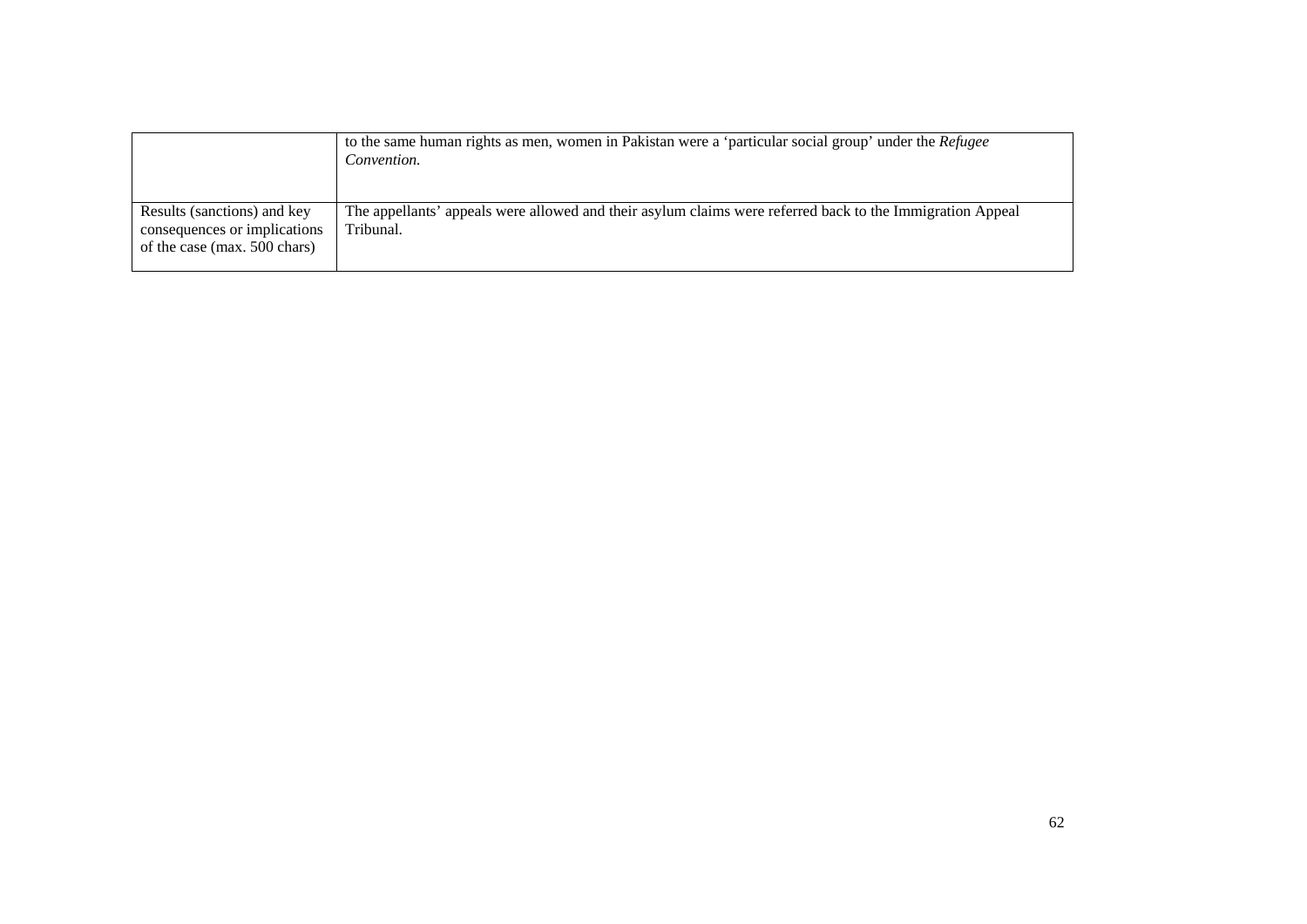|  |  |  | Chapter C, Asylum and subsidiary protection, case law relevant to art 10/1/d of Council Directive 2004/83/EC, case 2 |  |
|--|--|--|----------------------------------------------------------------------------------------------------------------------|--|
|--|--|--|----------------------------------------------------------------------------------------------------------------------|--|

| Case title                                                                                                                       | Amare v Secretary of State for the Home Department<br>[2005] EWCA Civ 1600                                                                                                                                                                                                                                                                                                                                                                                                                                                                                                                                                                                                                |
|----------------------------------------------------------------------------------------------------------------------------------|-------------------------------------------------------------------------------------------------------------------------------------------------------------------------------------------------------------------------------------------------------------------------------------------------------------------------------------------------------------------------------------------------------------------------------------------------------------------------------------------------------------------------------------------------------------------------------------------------------------------------------------------------------------------------------------------|
| Decision date                                                                                                                    | 20 December 2005                                                                                                                                                                                                                                                                                                                                                                                                                                                                                                                                                                                                                                                                          |
| Reference details (type and<br>title of court/body; in original<br>language and English [official<br>translation, if available]) | Court of Appeal (Civil Division)                                                                                                                                                                                                                                                                                                                                                                                                                                                                                                                                                                                                                                                          |
| Key facts of the case<br>$(max. 500 \text{ chars})$                                                                              | The appellant, an Ethiopian national, was a homosexual. She claimed asylum, inter alia, because of her<br>homosexuality. She had had a homosexual relationship with another woman in the UK in part of the period during<br>which her application for asylum was under consideration. Homosexuality is illegal in Ethiopia with penalties of<br>imprisonment ranging from ten days to three years according to Art 600 of the Ethiopian Penal Code. The appellant<br>had had a partner in Ethiopia, but this relationship ended because of fear of discovery. She feared that if returned<br>she would be persecuted because of her sexuality and be forced into a heterosexual marriage. |
| Main<br>reasoning/argumentation<br>$(max. 500 \text{ chars})$                                                                    | The appellant argued that there had been an error of law by the adjudicator because he had acted on the basis that<br>the appellant had no well-founded fear of persecution so as to qualify for asylum under the Refugee Convention<br>because the applicant had earlier managed to have a homosexual relationship in Ethiopia in secret without detection<br>and had given no indication that her homosexual identity required her to adopt an overt style of homosexual<br>behaviour in the future. She also argued that her removal from the UK would be a breach of the right to privacy in<br>Art 8 ECHR.                                                                           |
| Key issues (concepts,<br>interpretations) clarified by<br>the case (max. 500 chars)                                              | The key issue under the <i>Refugee Convention</i> was whether the adjudicator had applied the law correctly. The issue<br>under the ECHR was whether the removal of the appellant would be a disproportionate restriction on her right to<br>privacy.                                                                                                                                                                                                                                                                                                                                                                                                                                     |
| Results (sanctions) and key<br>consequences or implications<br>of the case (max. 500 chars)                                      | It was held that the adjudicator had not erred in law. As to the Refugee Convention, the test that he applied was the<br>correct one. This was that a person cannot be refused asylum on the basis that he/she could avoid persecution by<br>modifying his or her behaviour, at least if the required modification was sufficiently significant in itself to place<br>him or her in a situation of persecution, e.g. by requiring a person to conceal his or her homosexuality when<br>openness was essential to his or her identity.                                                                                                                                                     |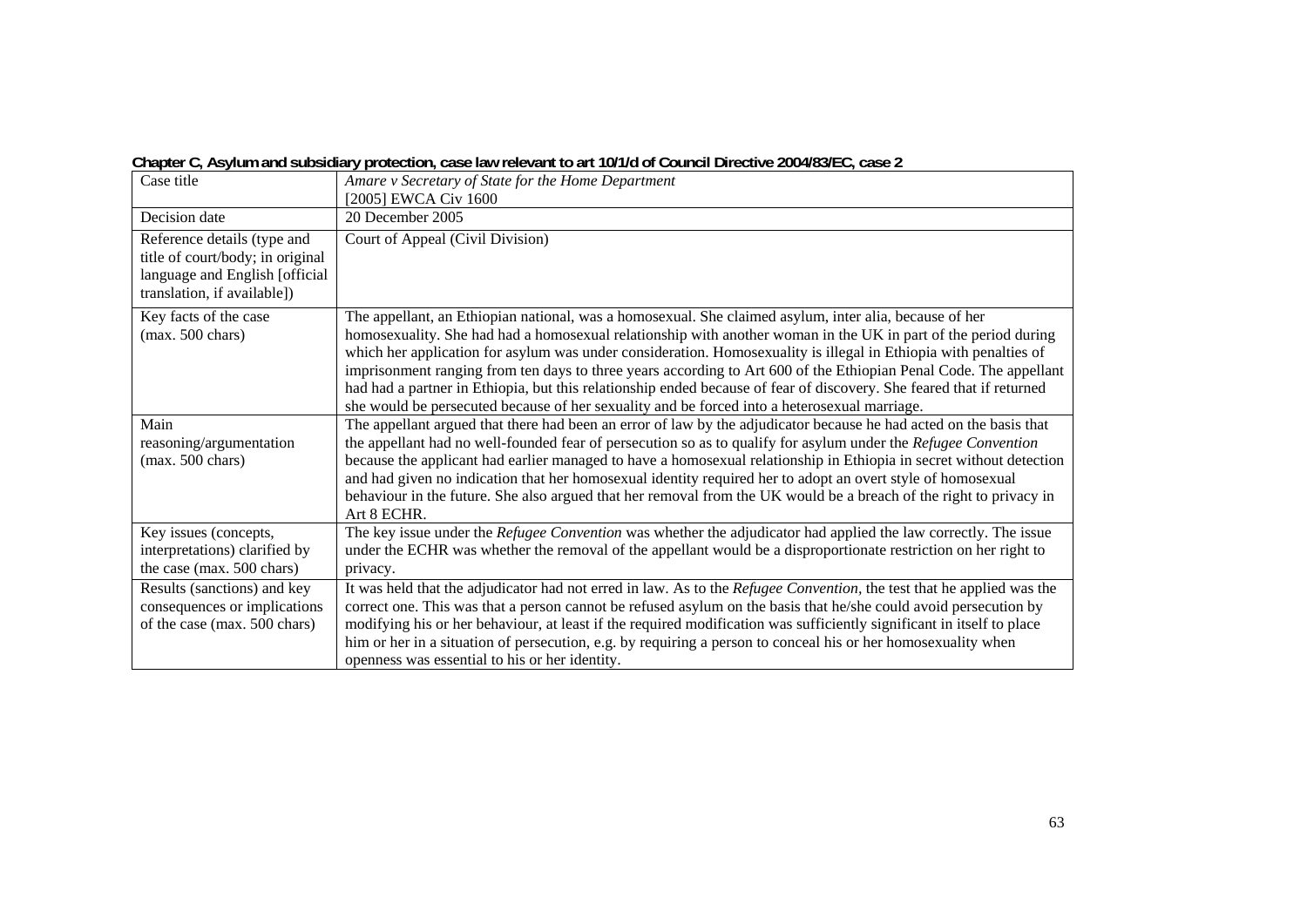| Chapter C, Asylum and subsidiary protection, case law relevant to art 10/1/d of Council Directive 2004/83EC, case 3 |  |  |  |
|---------------------------------------------------------------------------------------------------------------------|--|--|--|
|---------------------------------------------------------------------------------------------------------------------|--|--|--|

| Case title                                                                                                                       | RG (Colombia) v Secretary of State for the Home Department<br>[2006] EWCA Civ 57; 2006 WL 63658                                                                                                                                                                                                                                                                                                                                                                                                                                                                                                                                                                                                                                                                                                                                                                                                                                                                                                                                                                                                                              |
|----------------------------------------------------------------------------------------------------------------------------------|------------------------------------------------------------------------------------------------------------------------------------------------------------------------------------------------------------------------------------------------------------------------------------------------------------------------------------------------------------------------------------------------------------------------------------------------------------------------------------------------------------------------------------------------------------------------------------------------------------------------------------------------------------------------------------------------------------------------------------------------------------------------------------------------------------------------------------------------------------------------------------------------------------------------------------------------------------------------------------------------------------------------------------------------------------------------------------------------------------------------------|
| Decision date                                                                                                                    | 20 January 2006                                                                                                                                                                                                                                                                                                                                                                                                                                                                                                                                                                                                                                                                                                                                                                                                                                                                                                                                                                                                                                                                                                              |
| Reference details (type and<br>title of court/body; in original<br>language and English [official<br>translation, if available]) | Court of Appeal (Civil Division)                                                                                                                                                                                                                                                                                                                                                                                                                                                                                                                                                                                                                                                                                                                                                                                                                                                                                                                                                                                                                                                                                             |
| Key facts of the case<br>$(max. 500 \text{ chars})$                                                                              | The appellant, RG, a gay, HIV positive Colombian, appealed against the rejection of his asylum claim. Before an<br>adjudicator, RG claimed that he feared persecution in Colombia by death squads on account of his sexual<br>orientation and HIV status. Moreover, RG claimed that since his mannerisms had become more overt since living<br>in the UK he would be more likely to be identified as homosexual and face an increased risk of persecution. The<br>adjudicator found that, in Colombia, RG had never experienced any violence or hatred on account of his<br>homosexuality because he had kept it secret. In these circumstances, the adjudicator held that RG had not left<br>Colombia as a result of any persecution connected to his homosexuality. Instead, he was found to have left<br>Colombia in order to receive free antiretroviral treatment in the UK. The adjudicator found that RG's concerns<br>regarding his mannerisms were excessive and concluded that he faced no real risk of persecution as he would<br>modify his behaviour so as not to draw attention to himself.                    |
| Main<br>reasoning/argumentation<br>$(max. 500 \text{ chars})$                                                                    | The Court of Appeal's first and most significant reason was that the alleged persecution was not sufficiently serious<br>or life threatening, since RG had not suffered actual physical violence throughout the 13 years that he had lived as a<br>closeted gay man in Colombia. Secondly, the court considered the real reason for RG's asylum claim was his desire<br>to access free health care in order to treat his HIV infection. His allegations of persecution on the grounds of<br>sexuality were viewed as a sham.<br>The Court determined (1) whether RG was indeed being required to modify his behaviour and (2) whether that<br>modification would place RG in a situation of persecution. The Court found that RG failed to satisfy the first part<br>of the test as the adjudicator had not found, and RG was not specific in his evidence, that the threat from death<br>squads was the reason why the pattern of behaviour forced on him whilst living in Colombia was different from<br>that which he would otherwise have adopted. With regard to the second question, the adjudicator had been entitled |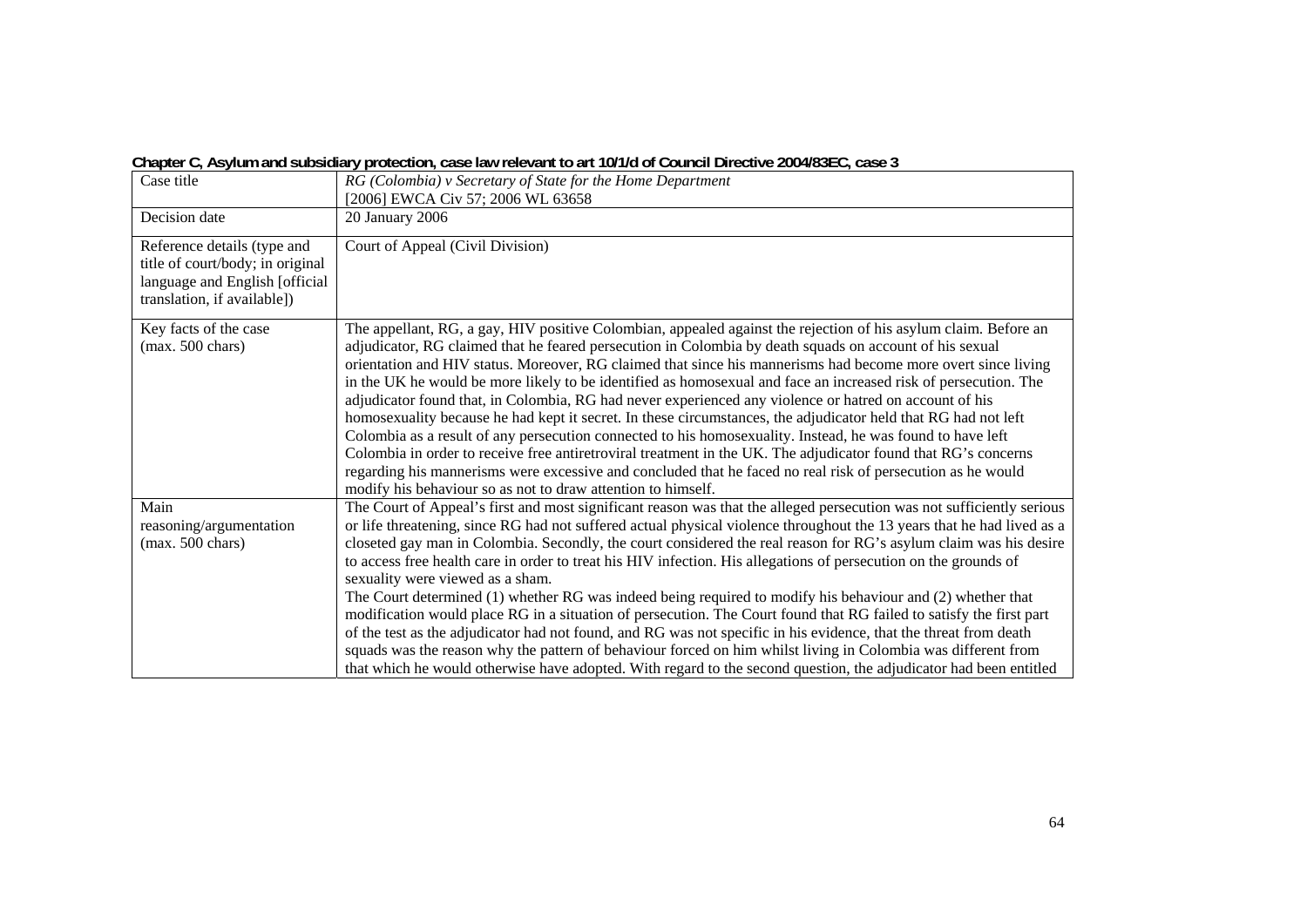|                               | to find that RG would not behave, on return, significantly differently from his behaviour during the time when he<br>lived in Colombia. Moreover, the Court's view that RG had travelled to the UK in order to get free medical<br>treatment strongly militated against a conclusion that he had been in a situation of persecution in Colombia or<br>would be if he was returned. |
|-------------------------------|------------------------------------------------------------------------------------------------------------------------------------------------------------------------------------------------------------------------------------------------------------------------------------------------------------------------------------------------------------------------------------|
| Key issues (concepts,         | The case confirmed the high level of distress that must be reached before a denial of freedom can be said to qualify                                                                                                                                                                                                                                                               |
| interpretations) clarified by | as persecutory. The requirement that RG be returned and continue living discreetly was deemed not to be a                                                                                                                                                                                                                                                                          |
| the case (max. 500 chars)     | persecutory burden. Behaviour regulation is valid so long as it is not excessively burdensome. Changes of                                                                                                                                                                                                                                                                          |
|                               | behaviour upon residence in the UK would be masked upon return with no detrimental effect. RG's real purpose                                                                                                                                                                                                                                                                       |
|                               | for claiming asylum was to access free health care to manage his HIV status. As to health care, reference was made                                                                                                                                                                                                                                                                 |
|                               | to the cases of N v SSHD [2005] UKHL 31 and SN v SSHD [2005] EWCA Civ 168. A high level of distress must                                                                                                                                                                                                                                                                           |
|                               | be reached before a finding of persecution can be made. The breaching of Convention rights cannot in itself                                                                                                                                                                                                                                                                        |
|                               | amount to persecution.                                                                                                                                                                                                                                                                                                                                                             |
| Results (sanctions) and key   | The appeal was dismissed.                                                                                                                                                                                                                                                                                                                                                          |
| consequences or implications  |                                                                                                                                                                                                                                                                                                                                                                                    |
| of the case (max. 500 chars)  |                                                                                                                                                                                                                                                                                                                                                                                    |
|                               |                                                                                                                                                                                                                                                                                                                                                                                    |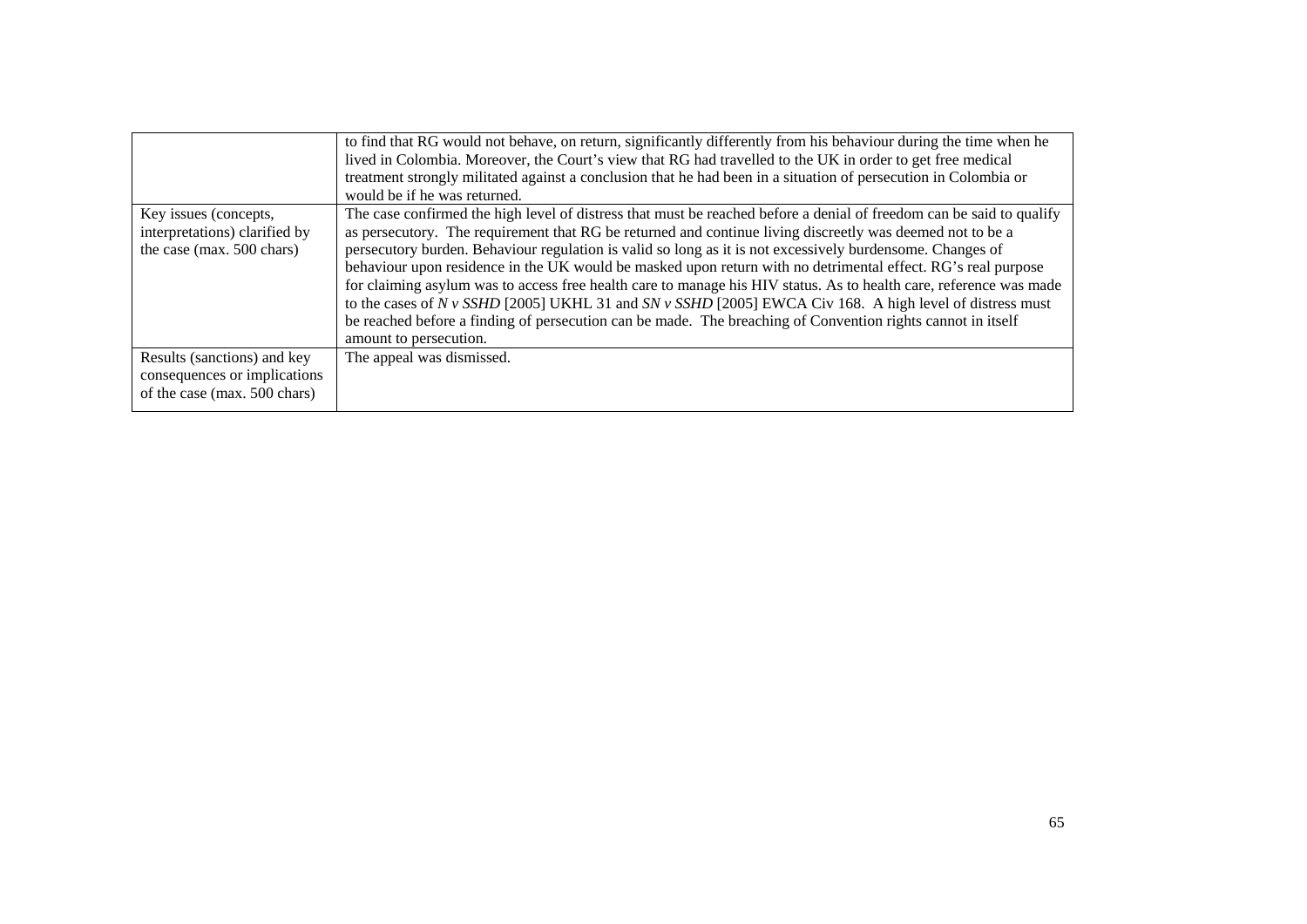|  |  |  | Chapter C, Asylum and subsidiary protection, case law relevant to art 10/1/d of Council Directive 2004/83EC, case 4 |
|--|--|--|---------------------------------------------------------------------------------------------------------------------|
|--|--|--|---------------------------------------------------------------------------------------------------------------------|

| Case title                       | Sahm Sunder Jain v Secretary of State for the Home Department                                                        |
|----------------------------------|----------------------------------------------------------------------------------------------------------------------|
|                                  | [1999] WL 1071267                                                                                                    |
| Decision date                    | 6 October 1999                                                                                                       |
| Reference details (type and      | Court of Appeal (Civil Division)                                                                                     |
| title of court/body; in original |                                                                                                                      |
| language and English [official   |                                                                                                                      |
| translation, if available])      |                                                                                                                      |
| Key facts of the case            | The appellant came to the UK aged 23. At the time of his appeal he was 32 and had become a practising                |
| $(max. 500 \text{ chars})$       | homosexual since his arrival in the UK. The appellant feared that if he was returned to India he would be unable to  |
|                                  | live openly in a homosexual relationship, would be forced into an arranged marriage and would incur the wrath of     |
|                                  | the local community if his sexuality was discovered and would be unable to benefit from police protection.           |
| Main                             | Did the appellant have a well-founded fear of persecution? He feared that the illegal status of practising           |
| reasoning/argumentation          | homosexuality in India would lead to his criminal conviction if caught; in addition the ability to form long lasting |
| $(max. 500 \text{ chars})$       | relationships would be hampered. The appellant would be expected to enter into an arranged marriage. He had not      |
|                                  | previously been persecuted and therefore might not be upon his return.                                               |
| Key issues (concepts,            | Whether the applicant had a well-founded fear of persecution because of his sexuality. Which standard of             |
| interpretations) clarified by    | persecution was to be used, that in the UK or country of origin law or that in international law? Whether            |
| the case (max. 500 chars)        | homosexuals were a 'particular social group'.                                                                        |
| Results (sanctions) and key      | The Court of Appeal dismissed the appellant's appeal against the tribunal's decision not to grant him asylum.        |
| consequences or implications     | Whereas homosexuals were a social group entitled to asylum under the Refugee Convention if they were subject to      |
| of the case (max. 500 chars)     | a well-founded fear of persecution, the appellant was subject to no such fear on the facts if returned to India. The |
|                                  | occasional interference with the exercise of a human right does not constitute persecution; nor by itself does the   |
|                                  | presence of restrictive penal legislation or social disapprobation.                                                  |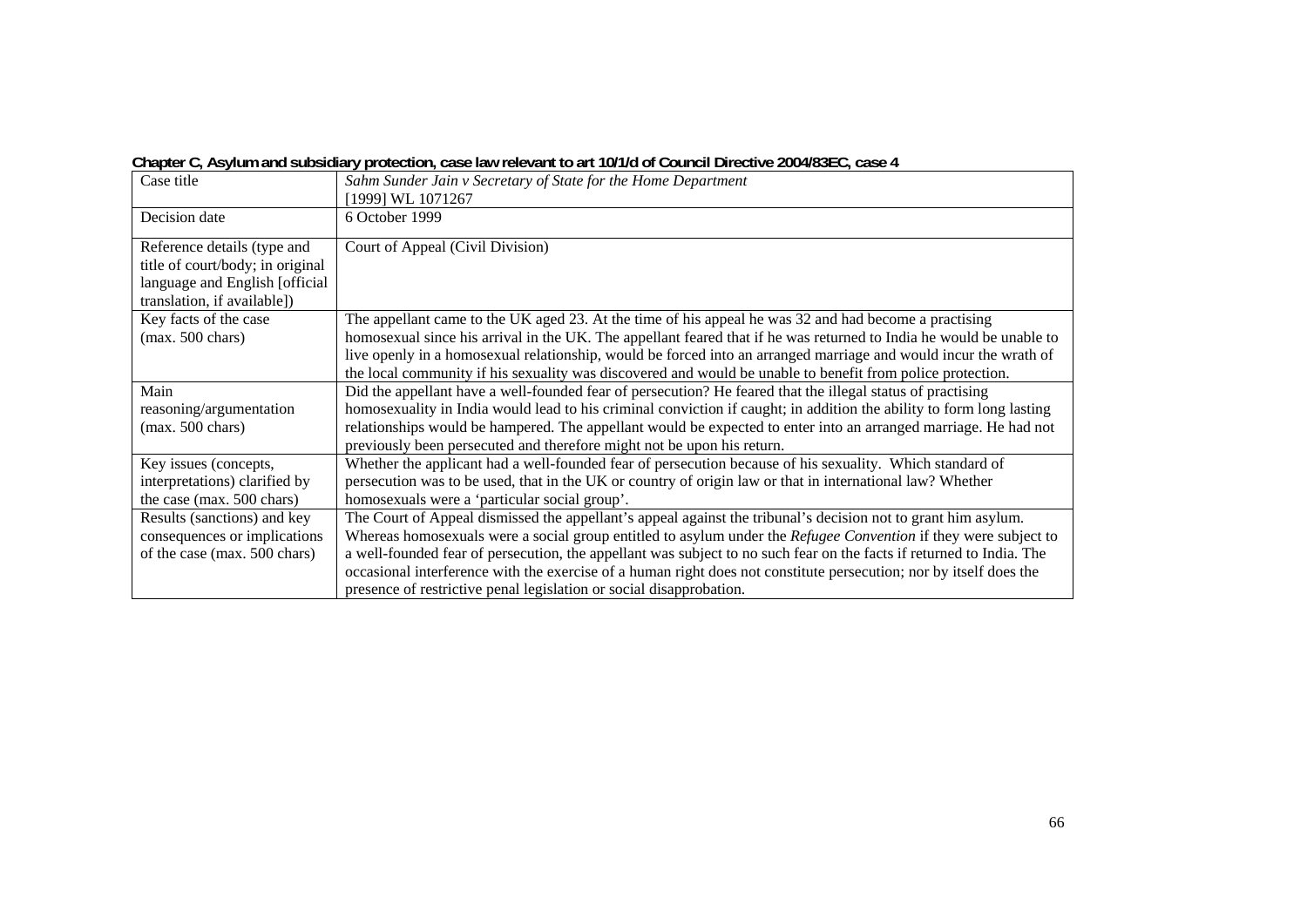#### **Chapter C, Asylum and subsidiary protection, case law relevant to art 10/1/d of Council Directive 2004/83/EC, case 5**

| Case title                                                                                                                       | J v Secretary of State for the Home Department<br>[2006] EWCA Civ 1238                                                                                                                                                                                                                                                                                                                                                                                                                                                                                                                                                                                                                                                                          |
|----------------------------------------------------------------------------------------------------------------------------------|-------------------------------------------------------------------------------------------------------------------------------------------------------------------------------------------------------------------------------------------------------------------------------------------------------------------------------------------------------------------------------------------------------------------------------------------------------------------------------------------------------------------------------------------------------------------------------------------------------------------------------------------------------------------------------------------------------------------------------------------------|
| Decision date                                                                                                                    | 26 July 2006                                                                                                                                                                                                                                                                                                                                                                                                                                                                                                                                                                                                                                                                                                                                    |
| Reference details (type and<br>title of court/body; in original<br>language and English [official<br>translation, if available]) | Court of Appeal (Civil Division)                                                                                                                                                                                                                                                                                                                                                                                                                                                                                                                                                                                                                                                                                                                |
| Key facts of the case<br>$(max. 500 \text{ chars})$                                                                              | J was an Iranian nation who sought asylum in the United Kingdom on the ground that, as a homosexual, he was a<br>member of a 'particular social group' for the purposes of the Refugee Convention 1951 and as such would be<br>subject to persecution in Iran. He had not been the subject of sanctions in Iran before his arrival in the UK only<br>because he had conducted his homosexual relations discreetly. He was refused asylum on the ground that he would<br>not be persecuted in Iran if he continued to act discreetly.                                                                                                                                                                                                            |
| Main<br>reasoning/argumentation<br>$(max. 500 \text{ chars})$                                                                    | The appellant argued that there was a well founded fear of persecution in the sense of the Refugee Convention, so<br>that he was entitled to asylum, if he would be persecuted if he openly acted in accordance with his sexual identity.                                                                                                                                                                                                                                                                                                                                                                                                                                                                                                       |
| Key issues (concepts,<br>interpretations) clarified by<br>the case (max. 500 chars)                                              | The key issue was whether a homosexual who could avoid persecution by acting discreetly should be expected to<br>act in this way.                                                                                                                                                                                                                                                                                                                                                                                                                                                                                                                                                                                                               |
| Results (sanctions) and key<br>consequences or implications<br>of the case (max. 500 chars)                                      | It was first confirmed that homosexuals were members of a 'particular social group' qualifying for asylum under<br>the Refugee Convention in case of a well-founded fear of persecution. It was held that a person cannot be refused<br>asylum on the basis that he could avoid persecution by modifying his conduct if that modification, by reason of its<br>intensity or duration, cannot reasonably be expected to be tolerated. It was a question of fact in each case whether<br>this was so for the homosexual concerned, as it might well be in the case of a homosexual in a stable relationship<br>with a homosexual partner. The case was referred back to the tribunal to re-consider on its facts in the light of this<br>holding. |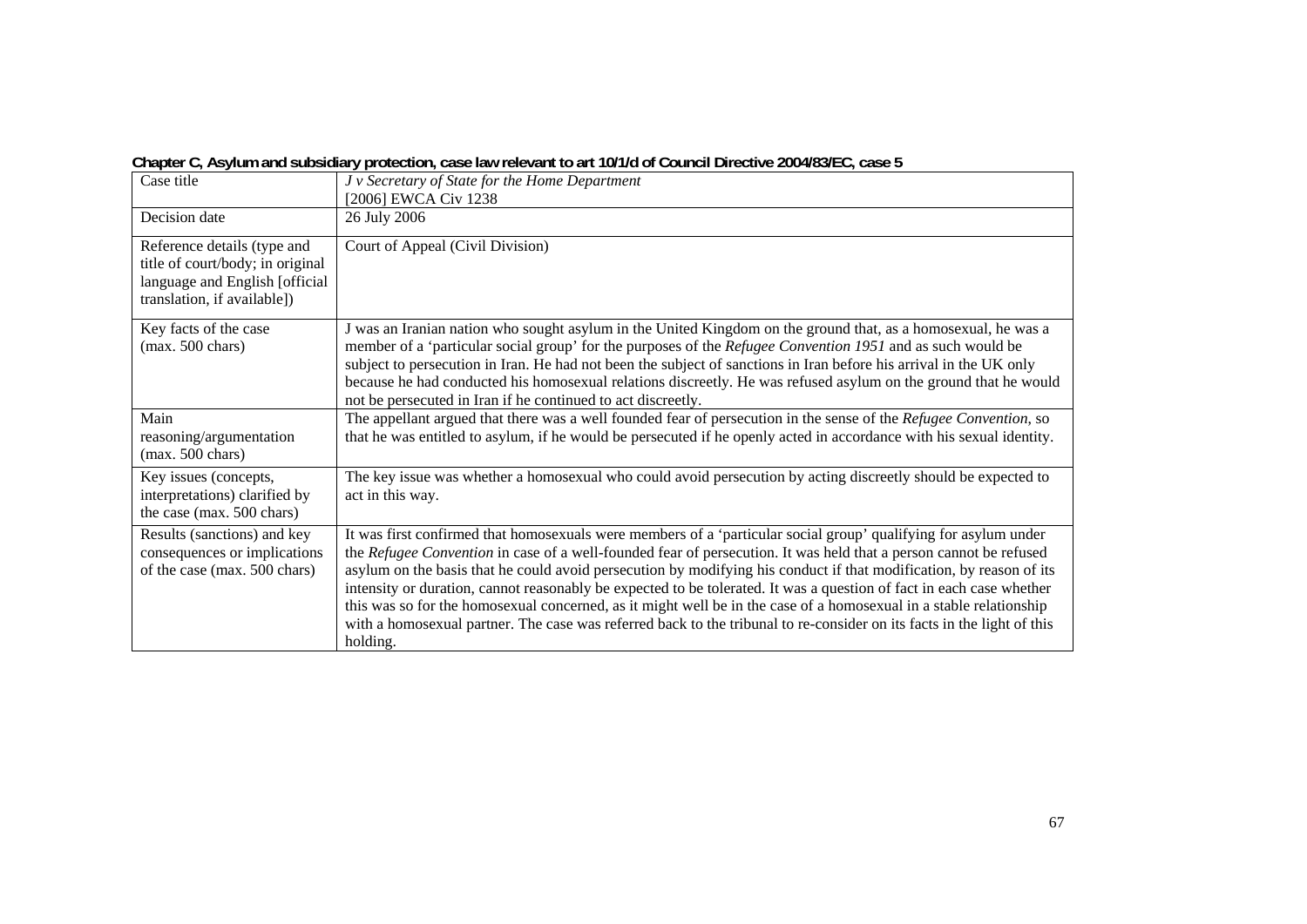**Chapter C, Asylum and subsidiary protection, case law relevant to art 2/h of Council Directive 2004/83/EC151** No relevant case law available.

**Chapter D, Family reunification, case law relevant to art 4/3 of the Council Directive 2003/86/EC152** No relevant case law available.

**Chapter E, Freedom of assembly153** No relevant case law available.

**Chapter F, Hate speech154.**  No relevant case law available.

<sup>&</sup>lt;sup>151</sup> A comprehensive keyword-based search of the main legal databases, conducted on 08.02.2008, did not yield any case law that would be relevant in this context.

<sup>&</sup>lt;sup>152</sup> A comprehensive keyword-based search of the main legal databases, conducted on 08.02.2008, did not yield any case law that would be relevant in this context.

<sup>&</sup>lt;sup>153</sup> None of the consulted government agencies (CEHR, NI Equality Commission, UK Government Equalities Office) and civil society organisations (Stonewall, Equality Network) had knowledge of pertinent case law. Moreover, a comprehensive keyword-based search of the main legal databases, conducted on 08.02.2008, did not yield any case law that would be relevant in this context.

<sup>&</sup>lt;sup>154</sup> At the time of writing, there is no offence of incitement to hatred on grounds of sexual orientation in Great Britain and Northern Ireland..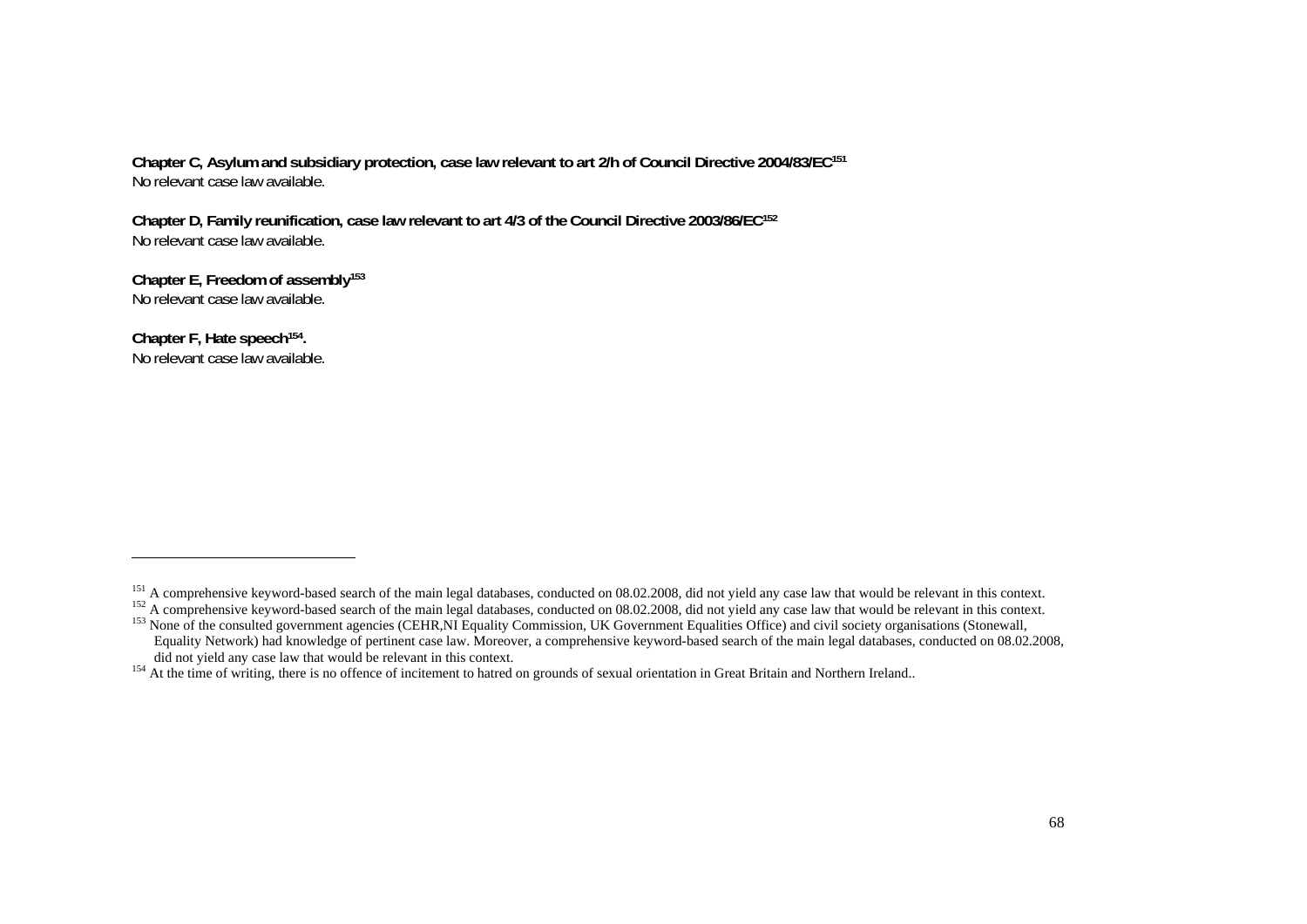|  | Chapter F, Hate crimes, case 1 |  |
|--|--------------------------------|--|
|--|--------------------------------|--|

| Case title                                                                                                                       | $R \vee Pickford$ and Walker <sup>155</sup>                                                                                                                                                                                                                                                                                                                                                                                                                                                                                                                                       |
|----------------------------------------------------------------------------------------------------------------------------------|-----------------------------------------------------------------------------------------------------------------------------------------------------------------------------------------------------------------------------------------------------------------------------------------------------------------------------------------------------------------------------------------------------------------------------------------------------------------------------------------------------------------------------------------------------------------------------------|
| Decision date                                                                                                                    | 16 June 2006                                                                                                                                                                                                                                                                                                                                                                                                                                                                                                                                                                      |
| Reference details (type and<br>title of court/body; in original<br>language and English [official<br>translation, if available]) | <b>Central Criminal Court London</b>                                                                                                                                                                                                                                                                                                                                                                                                                                                                                                                                              |
| Key facts of the case<br>$(max. 500 \text{ chars})$                                                                              | Mr Dobrowski, a 24 year old gay bar manager, was brutally attacked by the defendants. Mr Dobrowski's head,<br>neck and body were punched, kicked and stamped on. Witnesses saw and heard the sustained assault, and one who<br>tried to intervene was warned off by the defendants. Mr. Dobrowski was punched and kicked so viciously that he<br>died ten hours later in hospital — his face so battered that it was unrecognisable, even to his family. He had to be<br>identified by fingerprints.<br>The defendants were charged with murder aggravated by sexual orientation. |
| Main<br>reasoning/argumentation<br>$(max. 500 \text{ chars})$                                                                    | The Prosecutor said the defendants were involved in a 'premeditated plan to attack a gay man' and 'shared an<br>intent to kill', from the nature of the assault and the evidence of an eyewitness. The defendants were heard by<br>witnesses screaming anti-gay insults as they beat the barman to death.                                                                                                                                                                                                                                                                         |
| Key issues (concepts,<br>interpretations) clarified by<br>the case (max. 500 chars)                                              | The question was whether this was a murder aggravated by sexual orientation, referring to section 146 of the<br>Criminal Justice Act 2003.                                                                                                                                                                                                                                                                                                                                                                                                                                        |

<sup>&</sup>lt;sup>155</sup> The case has not been reported. For further information see 'Two face 30 years in jail for homophobic murder', *The Times*, 13 May 2006, available at http://www.timesonline.co.uk/tol/news/uk/crime/article717120.ece, and 'CPS determined to tackle homophobic crime', *CPS Press Release*, 16 June 2006, available at: http://www.cps.gov.uk/news/pressreleases/archive/2006/134\_06.html (14.02.2008).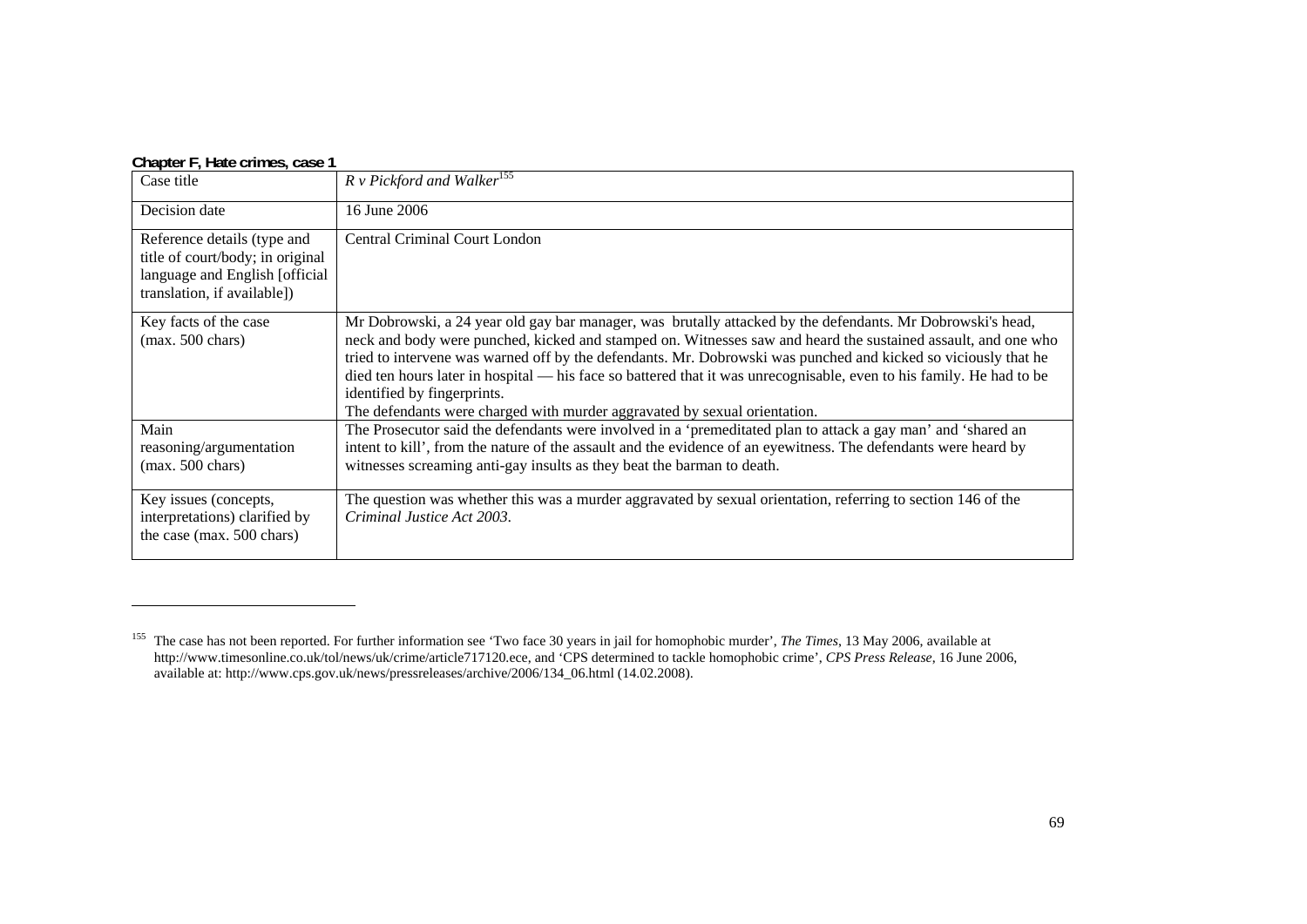| Results (sanctions) and key  | The defendants were sentenced to life imprisonment with a minimum tariff of 28 years for the murder Mr                    |
|------------------------------|---------------------------------------------------------------------------------------------------------------------------|
| consequences or implications | Dobrowski.                                                                                                                |
| of the case (max. 500 chars) | This was the most prominent case since the <i>Criminal Justice Act 2003</i> came into effect in 2005, requiring courts to |
|                              | treat 'hostility based on sexual orientation' as an aggravating factor. It is believed to be the first instance that a    |
|                              | judge has been able to use motivation on the basis of sexual orientation as an aggravating feature when sentencing        |
|                              | for murder.                                                                                                               |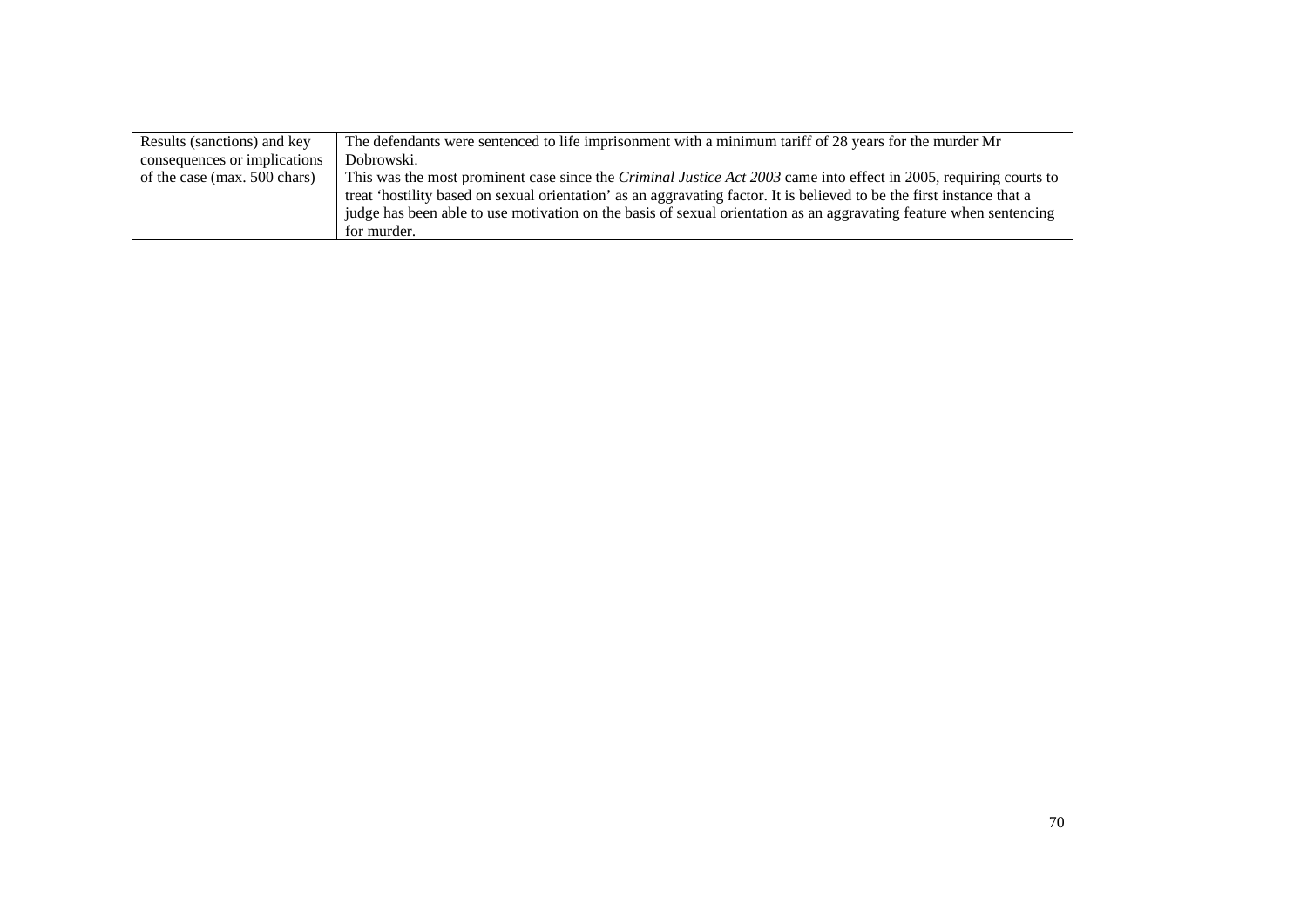#### **Chapter G, Applicability of legislation on trans gender issues, case 1**

| Case title                                                                                                                       | J v C (Void Marriage: Status of Children)                                                                                                                                                                                                                                                                                                                                                                                                                                                                                                                                                                                                                                                                                                                                                                                                                                                                                                                                                                                                                                                                                                                                                                                                                                                                                                  |
|----------------------------------------------------------------------------------------------------------------------------------|--------------------------------------------------------------------------------------------------------------------------------------------------------------------------------------------------------------------------------------------------------------------------------------------------------------------------------------------------------------------------------------------------------------------------------------------------------------------------------------------------------------------------------------------------------------------------------------------------------------------------------------------------------------------------------------------------------------------------------------------------------------------------------------------------------------------------------------------------------------------------------------------------------------------------------------------------------------------------------------------------------------------------------------------------------------------------------------------------------------------------------------------------------------------------------------------------------------------------------------------------------------------------------------------------------------------------------------------|
|                                                                                                                                  | [2006] EWCA Civ 551; [2006] 2 FLR 1098                                                                                                                                                                                                                                                                                                                                                                                                                                                                                                                                                                                                                                                                                                                                                                                                                                                                                                                                                                                                                                                                                                                                                                                                                                                                                                     |
| Decision date                                                                                                                    | 15 May 2006                                                                                                                                                                                                                                                                                                                                                                                                                                                                                                                                                                                                                                                                                                                                                                                                                                                                                                                                                                                                                                                                                                                                                                                                                                                                                                                                |
| Reference details (type and<br>title of court/body; in original<br>language and English [official<br>translation, if available]) | Court of Appeal (Civil Division)                                                                                                                                                                                                                                                                                                                                                                                                                                                                                                                                                                                                                                                                                                                                                                                                                                                                                                                                                                                                                                                                                                                                                                                                                                                                                                           |
| Key facts of the case<br>$(max. 500 \text{ chars})$                                                                              | The applicant, Mr. J, had been born female, but lived as a male. In 1977 he purported to marry the respondent, Mrs<br>C, without informing her that he was a transsexual. The couple lived together as husband and wife for many years,<br>with the respondent remaining in ignorance of the fact that the applicant was a woman. Two children were<br>conceived by means of artificial insemination by donor. The applicant did not disclose to anyone involved in the<br>process the true reason for the failure to conceive. Only after the breakdown of the marriage, during the process of<br>obtaining a divorce, did the respondent discover the applicant's birth certificate and realise that the applicant was a<br>woman. Mrs C. was granted a decree of nullity on the ground that the parties were not respectively male and<br>female, and the marriage was declared void.<br>In 2000 the applicant, pursuant to section 8 of the Children Act 1989, sought a prohibited steps order to ensure that<br>the children were not informed of their parentage and the reasons for the breakdown of the relationship with the<br>mother, in particular the gender issue, until such time as a named expert advised it was appropriate to do so, and a<br>specific issue order that the mother seek the advice of the named expert. |
| Main<br>reasoning/argumentation<br>$(max. 500 \text{ chars})$                                                                    | The Court of Appeal held that under section 27 of the Family Law Reform Act 1987 (FLRA), which was the<br>applicable law in this case, in order to be a parent of a child born through artificial insemination by a donor, the<br>mother's partner had to be 'the other party' to a marriage with the mother. Since marriage in English law is<br>exclusively the union of a man and a woman 'the other party to the marriage' must be a man in order for there to be<br>a marriage. If that other party is not a man, there is no marriage. At the relevant time, the applicant was a woman,<br>and, as such, could not be a party to a marriage with another woman. Therefore, he could not be the parent of the<br>child.<br>The Court acknowledged that the appellant had duly obtained a Gender Recognition Certificate under the Gender                                                                                                                                                                                                                                                                                                                                                                                                                                                                                              |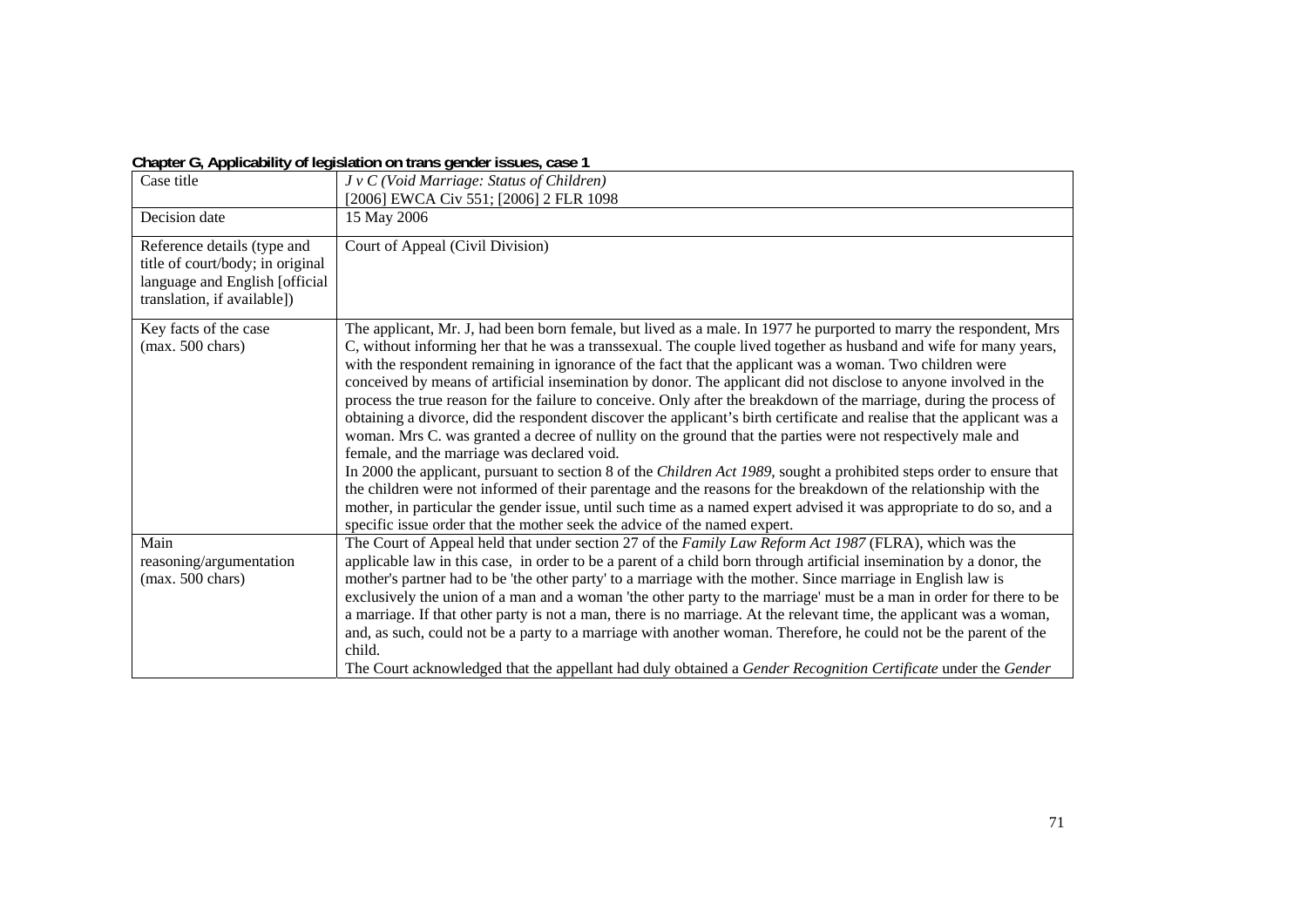|                               | Recognition Act 2004 (GRA), which makes him a man for all relevant purposes as from the date stated in his<br>Certificate. However, this does not change the fact that he was not a woman on the day he entered into the<br>ceremony of marriage with the respondent. The recognition of the appellant's male gender under the GRA does not<br>have retrospective effect.<br>As a consequence, the appellant's claim that a lack of recognition of his acquired gender through failure to accord<br>him the status of parent under the FLRA would violate his right to respect for private life under Art. 8 of the ECHR<br>was not accepted. The Court determined that 'to give effect to the undoubted fact that he did not have the male<br>gender at the relevant time cannot possibly involve a lack of respect for his male gender as subsequently acquired.'<br>Moreover, the appellant's submission that to deny the status of parent infringes his right to respect for family life<br>under Art. 8, was dismissed because in the Court's view there was no family life as the appellant had not seen the<br>child for many years and had never been married to the respondent. |
|-------------------------------|------------------------------------------------------------------------------------------------------------------------------------------------------------------------------------------------------------------------------------------------------------------------------------------------------------------------------------------------------------------------------------------------------------------------------------------------------------------------------------------------------------------------------------------------------------------------------------------------------------------------------------------------------------------------------------------------------------------------------------------------------------------------------------------------------------------------------------------------------------------------------------------------------------------------------------------------------------------------------------------------------------------------------------------------------------------------------------------------------------------------------------------------------------------------------------------|
| Key issues (concepts,         | The Court of Appeal agreed with the ruling in Corbett v Corbett [1971] where it was held that a matrimonial                                                                                                                                                                                                                                                                                                                                                                                                                                                                                                                                                                                                                                                                                                                                                                                                                                                                                                                                                                                                                                                                              |
| interpretations) clarified by | relationship between parties to a marriage who were of the same sex was 'a legal impossibility at all times and in                                                                                                                                                                                                                                                                                                                                                                                                                                                                                                                                                                                                                                                                                                                                                                                                                                                                                                                                                                                                                                                                       |
| the case (max. 500 chars)     | all circumstances', and therefore to be declared void.                                                                                                                                                                                                                                                                                                                                                                                                                                                                                                                                                                                                                                                                                                                                                                                                                                                                                                                                                                                                                                                                                                                                   |
|                               |                                                                                                                                                                                                                                                                                                                                                                                                                                                                                                                                                                                                                                                                                                                                                                                                                                                                                                                                                                                                                                                                                                                                                                                          |
|                               | A Gender Recognition Certificate granted under the GRA enables a fresh birth certificate to be obtained and thus                                                                                                                                                                                                                                                                                                                                                                                                                                                                                                                                                                                                                                                                                                                                                                                                                                                                                                                                                                                                                                                                         |
|                               | indicates that the person's sex at birth was their more recently acquired gender. However, gender recognition does                                                                                                                                                                                                                                                                                                                                                                                                                                                                                                                                                                                                                                                                                                                                                                                                                                                                                                                                                                                                                                                                       |
|                               | not operate retrospectively.                                                                                                                                                                                                                                                                                                                                                                                                                                                                                                                                                                                                                                                                                                                                                                                                                                                                                                                                                                                                                                                                                                                                                             |
| Results (sanctions) and key   | Appeal dismissed.                                                                                                                                                                                                                                                                                                                                                                                                                                                                                                                                                                                                                                                                                                                                                                                                                                                                                                                                                                                                                                                                                                                                                                        |
| consequences or implications  |                                                                                                                                                                                                                                                                                                                                                                                                                                                                                                                                                                                                                                                                                                                                                                                                                                                                                                                                                                                                                                                                                                                                                                                          |
| of the case (max. 500 chars)  |                                                                                                                                                                                                                                                                                                                                                                                                                                                                                                                                                                                                                                                                                                                                                                                                                                                                                                                                                                                                                                                                                                                                                                                          |
|                               |                                                                                                                                                                                                                                                                                                                                                                                                                                                                                                                                                                                                                                                                                                                                                                                                                                                                                                                                                                                                                                                                                                                                                                                          |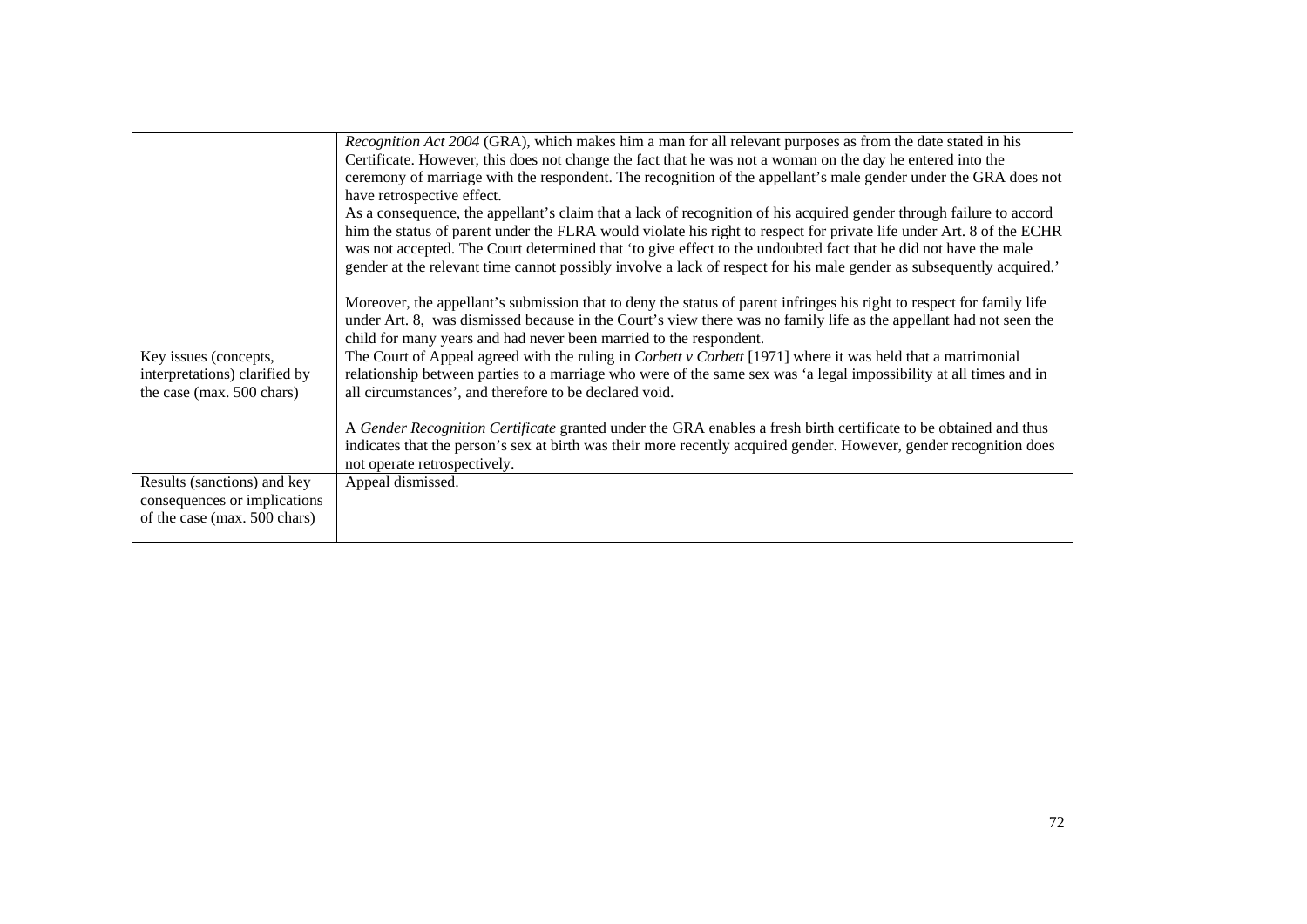**Chapter G, Applicability of legislation on trans gender issues, case 2** 

| Case title                                                                                                                       | Bellinger v Bellinger<br>[2003] UKHL 21; [2003] 2 AC 467; [2003] 2 WLR 1174; [2003] 2 All ER 593                                                                                                                                                                                                                                                                                                                                                                                                                                                                                                                                                                                                                                                                                                                                                                                                                                                                                                                                                                                                                                                                                                                                     |
|----------------------------------------------------------------------------------------------------------------------------------|--------------------------------------------------------------------------------------------------------------------------------------------------------------------------------------------------------------------------------------------------------------------------------------------------------------------------------------------------------------------------------------------------------------------------------------------------------------------------------------------------------------------------------------------------------------------------------------------------------------------------------------------------------------------------------------------------------------------------------------------------------------------------------------------------------------------------------------------------------------------------------------------------------------------------------------------------------------------------------------------------------------------------------------------------------------------------------------------------------------------------------------------------------------------------------------------------------------------------------------|
| Decision date                                                                                                                    | 10 April 2003                                                                                                                                                                                                                                                                                                                                                                                                                                                                                                                                                                                                                                                                                                                                                                                                                                                                                                                                                                                                                                                                                                                                                                                                                        |
| Reference details (type and<br>title of court/body; in original<br>language and English [official<br>translation, if available]) | House of Lords                                                                                                                                                                                                                                                                                                                                                                                                                                                                                                                                                                                                                                                                                                                                                                                                                                                                                                                                                                                                                                                                                                                                                                                                                       |
| Key facts of the case<br>$(max. 500 \text{ chars})$                                                                              | Mrs Bellinger was correctly recorded at birth as a male. Following gender reassignment therapy and subsequent<br>surgery, she has presented herself as a female. In 1981 she went through a ceremony of marriage with a man. The<br>couple thereafter lived together as husband and wife, although section $11(c)$ of the <i>Matrimonial Causes Act 1973</i><br>(MCA) provides that a marriage is void unless the parties are 'respectively male and female'.<br>Mrs Bellinger wished to have her marriage declared valid or, failing that, for domestic legislation to be declared<br>incompatible with the right to respect for private life under art 8 and the right to marry under Art. 12 of the ECHR.<br>She contended that, at the time of the marriage, she had been 'female' within the meaning of section $11(c)$ of the<br>MCA. Both the trial judge and the Court of Appeal rejected that contention, holding on the basis of the decision in<br>Corbett v Corbett, that a person's sex at birth, as determined by the chromosomal, gonadal and genital tests, could<br>not subsequently be changed for the purposes of section 11(c). Mrs Bellinger challenged that conclusion on her<br>appeal to the House of Lords. |
| Main<br>reasoning/argumentation<br>$(max. 500 \text{ chars})$                                                                    | The case dealt with the recognition of gender reassignment for the purposes of marriage. Since in British law a<br>marriage is void unless the parties are 'respectively male and female', the House of Lords discussed whether, at the<br>time of the marriage, Mrs Bellinger was 'female' within the meaning of that expression in section $11(c)$ of the<br>MCA, and therefore validly married to Mr Bellinger.<br>It also considered whether section $11(c)$ was a continuing obstacle to the petitioner entering into a valid marriage<br>with a man and was therefore incompatible with her right to respect for her private and family life and with her<br>right to marry pursuant to Arts 8 and 12 of the ECHR.                                                                                                                                                                                                                                                                                                                                                                                                                                                                                                             |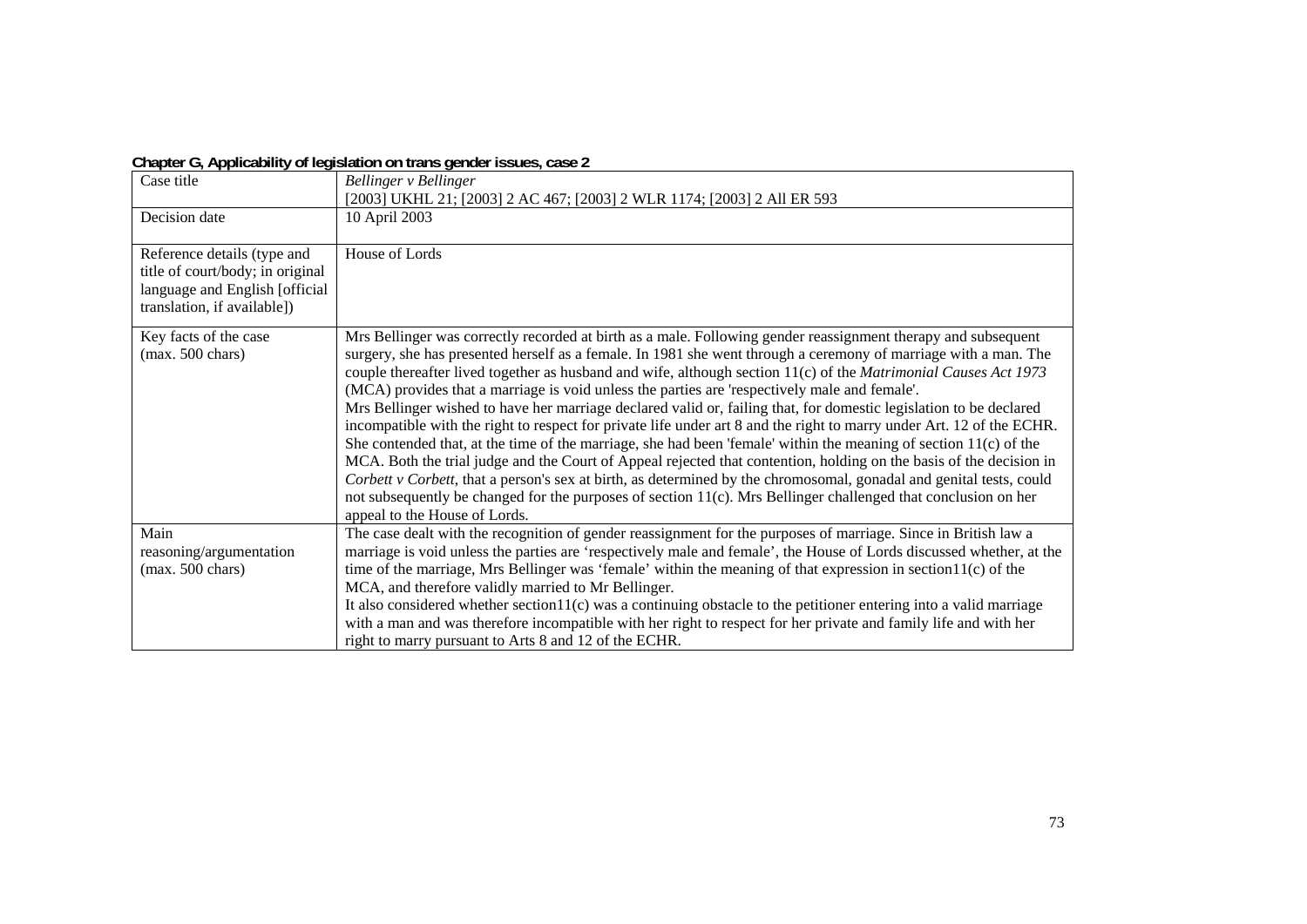| Key issues (concepts,         | It was held that 'male' and 'female' in section $11(c)$ of the 1973 Act were to be given their ordinary meaning and        |  |  |
|-------------------------------|----------------------------------------------------------------------------------------------------------------------------|--|--|
| interpretations) clarified by | referred to a person's biological gender as determined at birth, so that, for the purposes of marriage, a person born      |  |  |
| the case (max. 500 chars)     | with one sex could not later become a person of the opposite sex. English law did not recognise a marriage between         |  |  |
|                               | two people who were of the same gender at birth, even if one of them had undergone gender reassignment                     |  |  |
|                               | treatment which altered the anatomical features of the body to give the appearance of those of the opposite gender.        |  |  |
|                               | A conclusion to the contrary would represent a major change in the law, having far-reaching ramifications. It raised       |  |  |
|                               | issues which were matters for Parliament to decide after careful deliberation rather than by judicial intervention.        |  |  |
|                               | It followed that Mrs Bellinger, having been born male, could not be regarded as female as a result of her gender           |  |  |
|                               | reassignment treatment and that therefore the marriage ceremony had not been valid.                                        |  |  |
|                               | (2) The non-recognition of gender reassignment for the purposes of marriage was not compatible with Arts 8 and             |  |  |
|                               | 12 of the ECHR, and a declaration of incompatibility was granted.                                                          |  |  |
| Results (sanctions) and key   | In the case of Bellinger v. Bellinger the House of Lords exercised its power to make a declaration of                      |  |  |
| consequences or implications  | incompatibility under section 4 of the <i>Human Rights Act 1998</i> , finding that the non-recognition of change of gender |  |  |
| of the case (max. 500 chars)  | for the purposes of marriage in section $11(c)$ of the MCA was in breach of Arts 8 and 12 of the ECHR.                     |  |  |
|                               | But the House of Lords did not consider that the issues raised in the case were suitable for determination by courts       |  |  |
|                               | and left the matter for Parliament, which has subsequently enacted the Gender Recognition Act 2004 which enables           |  |  |
|                               | transsexual people to be legally recognised in their acquired gender, and also to marry in that gender.                    |  |  |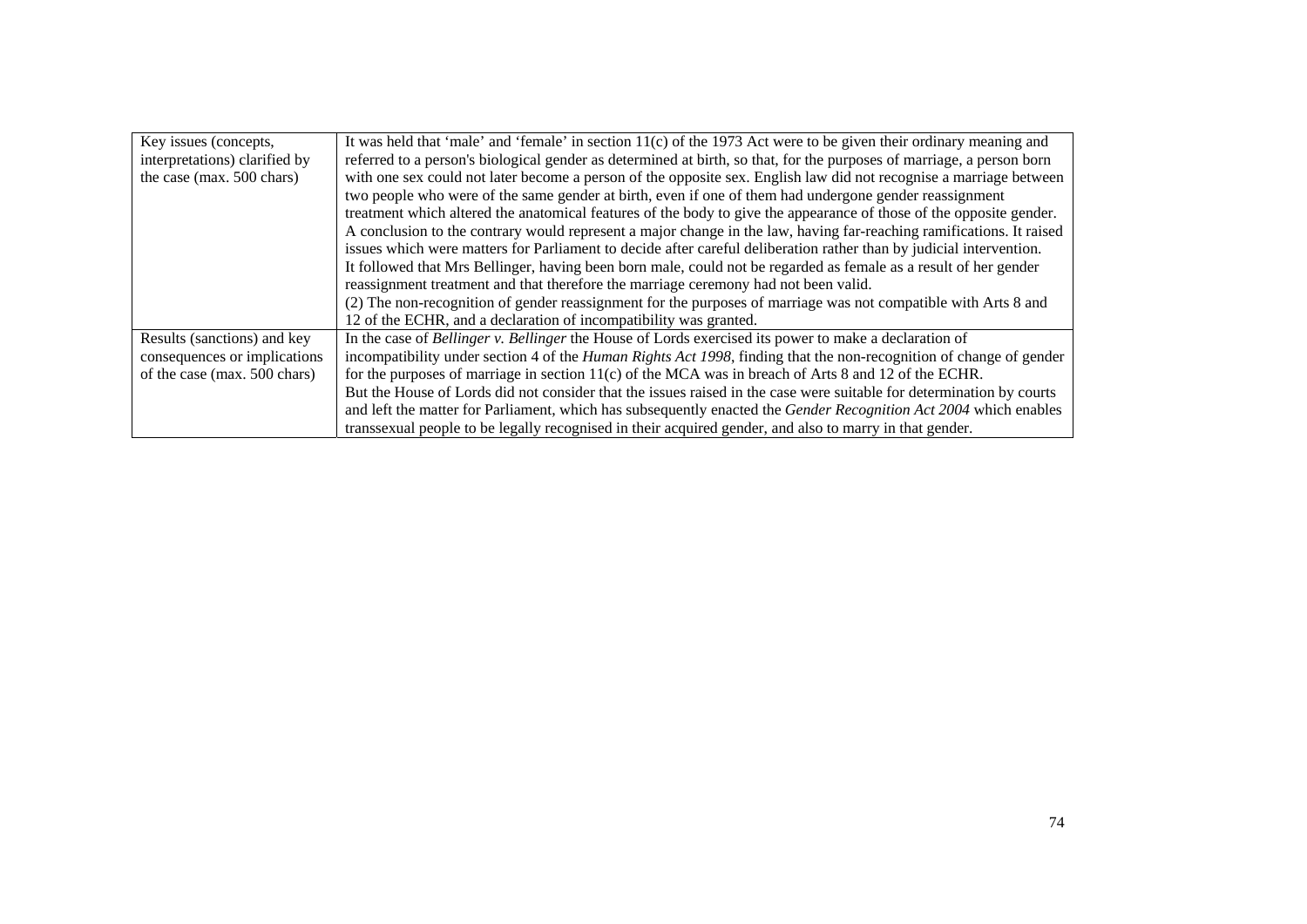# **Chapter G, Applicability of legislation on trans gender issues, case 3**

| Case title                                                                                                                       | Corbett v Corbett<br>[1970] 2 WLR 1306; [1971] P 83                                                                                                                                                                                                                                                                                                                                                                                                                                                                                                                                                                                                                |
|----------------------------------------------------------------------------------------------------------------------------------|--------------------------------------------------------------------------------------------------------------------------------------------------------------------------------------------------------------------------------------------------------------------------------------------------------------------------------------------------------------------------------------------------------------------------------------------------------------------------------------------------------------------------------------------------------------------------------------------------------------------------------------------------------------------|
| Decision date                                                                                                                    | 2 February 1970                                                                                                                                                                                                                                                                                                                                                                                                                                                                                                                                                                                                                                                    |
| Reference details (type and<br>title of court/body; in original<br>language and English [official<br>translation, if available]) | Probate, Divorce & Admiralty Division of the High Court                                                                                                                                                                                                                                                                                                                                                                                                                                                                                                                                                                                                            |
| Key facts of the case<br>$(max. 500 \text{ chars})$                                                                              | In September 1963, C, a male, and A went through a ceremony of marriage. C knew that A had been registered at<br>birth as a male and had, in 1960, undergone a sex-change operation and had since then lived as a woman. In<br>December 1963 C petitioned for a declaration that the marriage was null and void because A, at the time of the<br>ceremony, was a person of the male sex.                                                                                                                                                                                                                                                                           |
| Main<br>reasoning/argumentation<br>(max. 500 chars)                                                                              | The case concerned the gender of a male to female transsexual in the context of the validity of a marriage. It was<br>discussed whether A should be legally seen as male or female.                                                                                                                                                                                                                                                                                                                                                                                                                                                                                |
| Key issues (concepts,<br>interpretations) clarified by<br>the case (max. 500 chars)                                              | It was held that marriage was essentially a relationship between man and woman and that to determine a person's<br>sex for the purpose of marriage the law should adopt the chromosomal, gonadal and genital tests, and if all three<br>were congruent, determine the sex accordingly. Any operative intervention should be ignored. The biological<br>sexual constitution of an individual is fixed at birth, at the latest, and cannot be changed either by the natural<br>development of organs of the opposite sex or by medical or surgical means.                                                                                                            |
| Results (sanctions) and key<br>consequences or implications<br>of the case (max. 500 chars)                                      | Applying the Corbett test, A was held not to be a woman for the purposes of marriage but was from birth and had<br>remained at all times a biological male. Therefore the marriage was declared void.<br>The Corbett v Corbett decision set a legal precedent regarding the status of transsexuals in the UK. The Corbett test<br>was used to define the sex of transsexual people for many purposes until the introduction of the Gender<br>Recognition Act 2004 which ultimately defined the sex of transsexual people as whatever is stated on their birth<br>certificate, until such point as a Gender Recognition Certificate corrects the birth certificate. |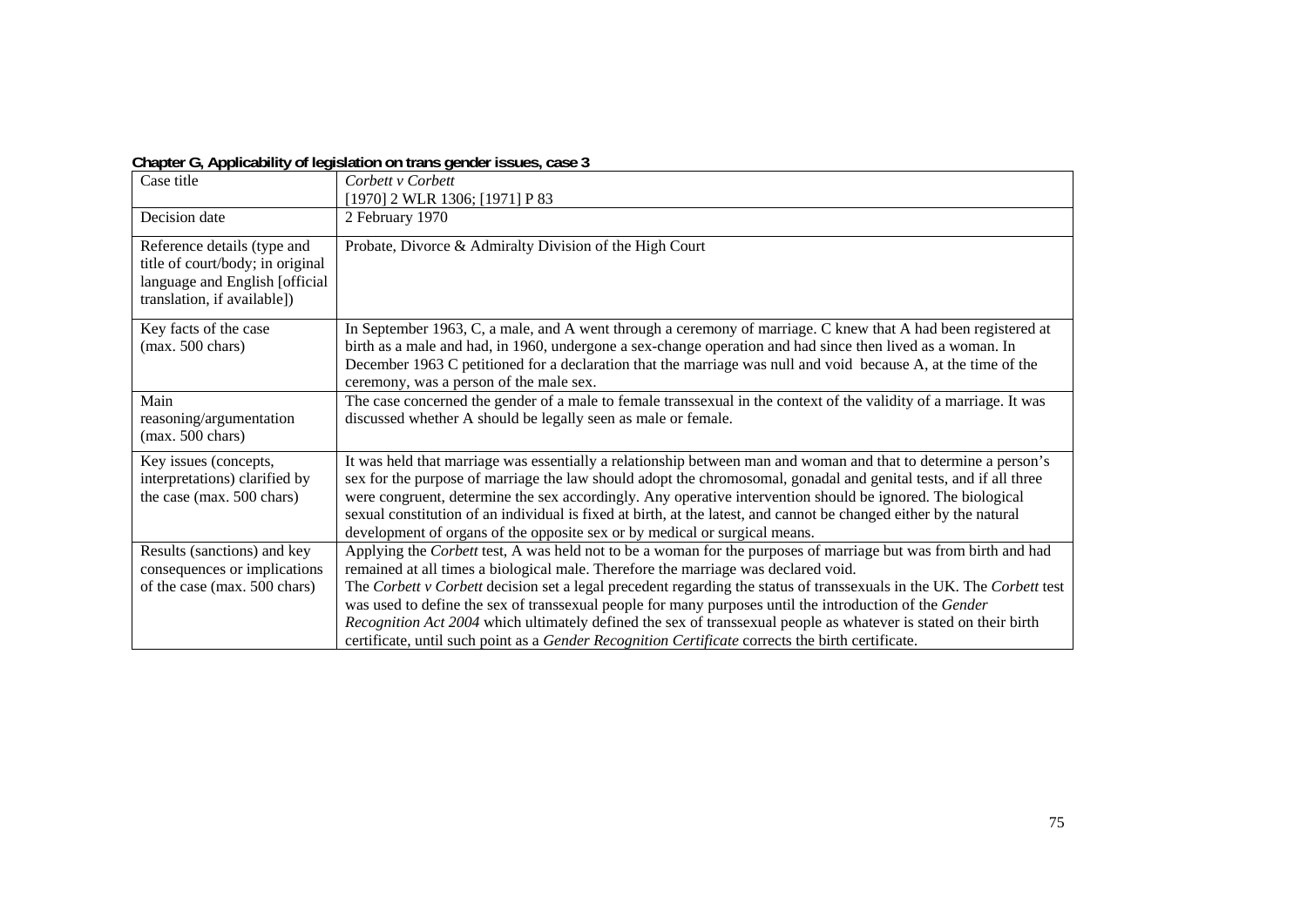| Case title                                                                                                                        | $\frac{1}{2}$<br>X v Brighton and Hove City Council <sup>156</sup>                                                                                                                                                                                                                                                                                                                                                                                                                                                                                                                                                                                                                                                                                                                                                                                                                                                                                                                                                                                                                                                                                                                                                                                                                                                                                                                                                                                                                |
|-----------------------------------------------------------------------------------------------------------------------------------|-----------------------------------------------------------------------------------------------------------------------------------------------------------------------------------------------------------------------------------------------------------------------------------------------------------------------------------------------------------------------------------------------------------------------------------------------------------------------------------------------------------------------------------------------------------------------------------------------------------------------------------------------------------------------------------------------------------------------------------------------------------------------------------------------------------------------------------------------------------------------------------------------------------------------------------------------------------------------------------------------------------------------------------------------------------------------------------------------------------------------------------------------------------------------------------------------------------------------------------------------------------------------------------------------------------------------------------------------------------------------------------------------------------------------------------------------------------------------------------|
| Decision date                                                                                                                     | June 2007                                                                                                                                                                                                                                                                                                                                                                                                                                                                                                                                                                                                                                                                                                                                                                                                                                                                                                                                                                                                                                                                                                                                                                                                                                                                                                                                                                                                                                                                         |
| Reference details (type and<br>title of court/body; in original<br>language and English [official]<br>translation, if available]) | <b>Brighton Employment Tribunal</b>                                                                                                                                                                                                                                                                                                                                                                                                                                                                                                                                                                                                                                                                                                                                                                                                                                                                                                                                                                                                                                                                                                                                                                                                                                                                                                                                                                                                                                               |
| Key facts of the case<br>$(max. 500 \text{ chars})$                                                                               | A teacher who had undergone a process of gender reassignment registered with a teacher requirement agency in<br>order to seek work and sought a reference from her previous manager at the Council. The manager initially delayed<br>responding to the request for a reference. When he did respond, he faxed a secret side memo that disclosed her<br>former name, stated her previous gender, although the appellant had requested that this should not be disclosed. He<br>also referred to her as both 'he or she', 'him' and 'her'. In the side memo the manager also revealed that the<br>appellant had previously initiated proceedings alleging discrimination and offered to have further telephone<br>conversations with agency staff. It was only after the teacher had contacted the agency directly some months later,<br>because the agency had refused to provide her with any work, that she discovered the existence of the secret fax.<br>The defendant had failed to reveal its existence when originally asked.<br>In 2005, in the absence of having received any employment, the teacher approached her previous manager for a<br>reference again but was refused.<br>The employment tribunal confirmed the claimant's claim of discrimination on grounds of transsexualism.<br>Although the defendant applied for a review of the employment tribunal's findings of discrimination and<br>victimisation, and then lodged an Appeal, both were unsuccessful. |

**Chapter G, Name change and/or sex change of trans gender people, relevant case law, case 1** 

<sup>&</sup>lt;sup>156</sup> This case has not been reported. Information can be found on the website of the former Equal Opportunities Commission at http://83.137.212.42/sitearchive/eoc/Defaulta83c.html?page=19826 (14.02.2008).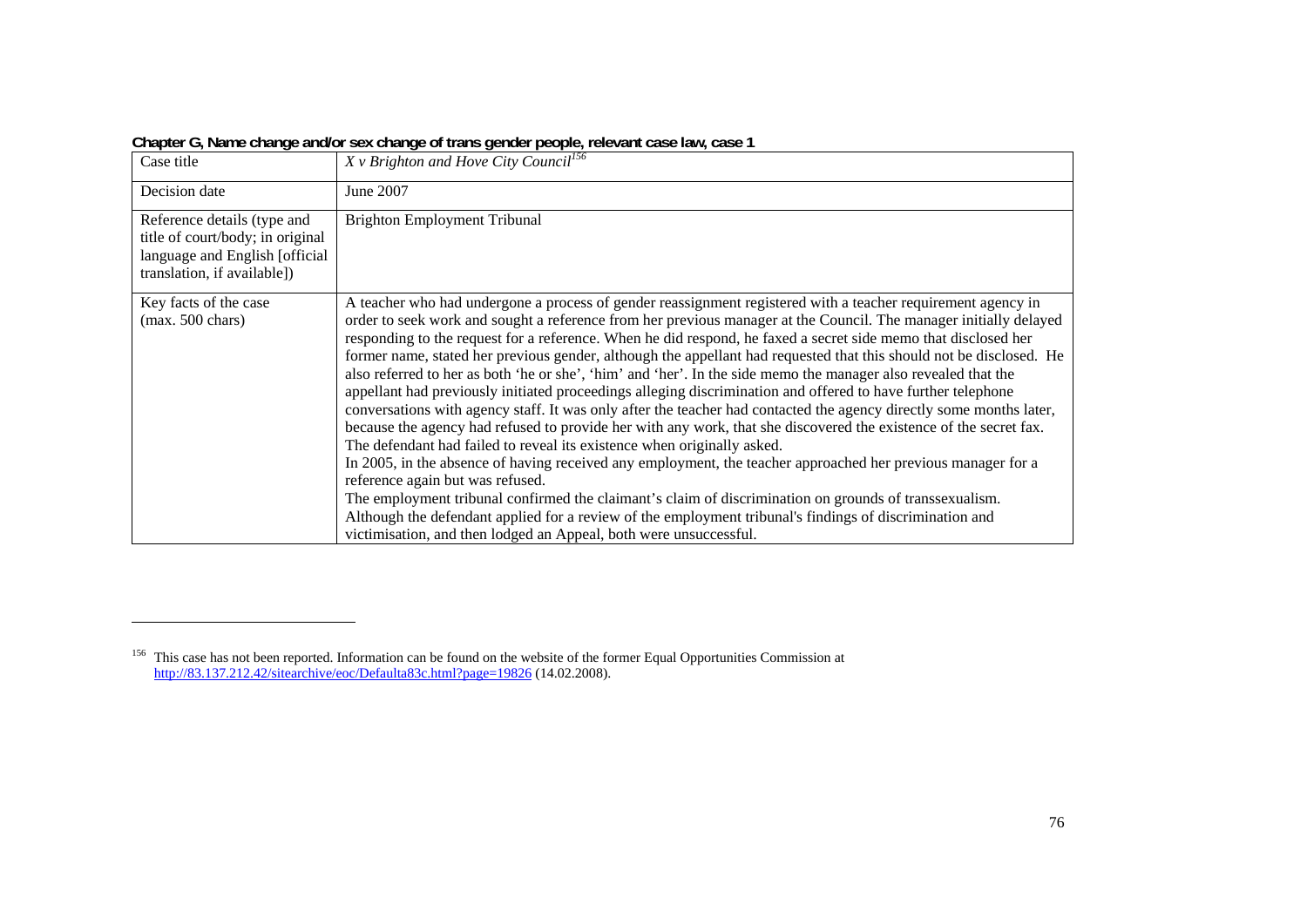| Main                          | The tribunal found that the manager's treatment of her request amounted to discrimination and victimisation of the |  |  |
|-------------------------------|--------------------------------------------------------------------------------------------------------------------|--|--|
| reasoning/argumentation       | teacher, for which the defendant and her previous manager were liable.                                             |  |  |
| $(max. 500 \text{ chars})$    | The tribunal also found that both the defendant and the manager had further discriminated against and victimised   |  |  |
|                               | the teacher by refusing the second reference request and by refusing to hear her grievance over the refusal. The   |  |  |
|                               | defendant also failed to adopt existing Criminal Records Bureau procedures for transgender people, and ignored     |  |  |
|                               | guidance by the Equal Opportunities Commission on the employment of transgender people.                            |  |  |
| Key issues (concepts,         | The key issue was whether the defendant's treatment of the teacher was discrimination on grounds of                |  |  |
| interpretations) clarified by | transsexualism.                                                                                                    |  |  |
| the case (max. 500 chars)     |                                                                                                                    |  |  |
| Results (sanctions) and key   | The employment tribunal ordered the defendant to pay compensation of £34,765.18 to the claimant. The               |  |  |
| consequences or implications  | compensation order followed the decision of the tribunal in November 2006 that the defendant, and one of its       |  |  |
| of the case (max. 500 chars)  | senior managers, had discriminated against and victimised the former teacher on grounds of gender reassignment.    |  |  |
|                               | The tribunal also made a recommendation that the defendant provide any prospective employer or employment          |  |  |
|                               | agency with a non-discriminatory reference.                                                                        |  |  |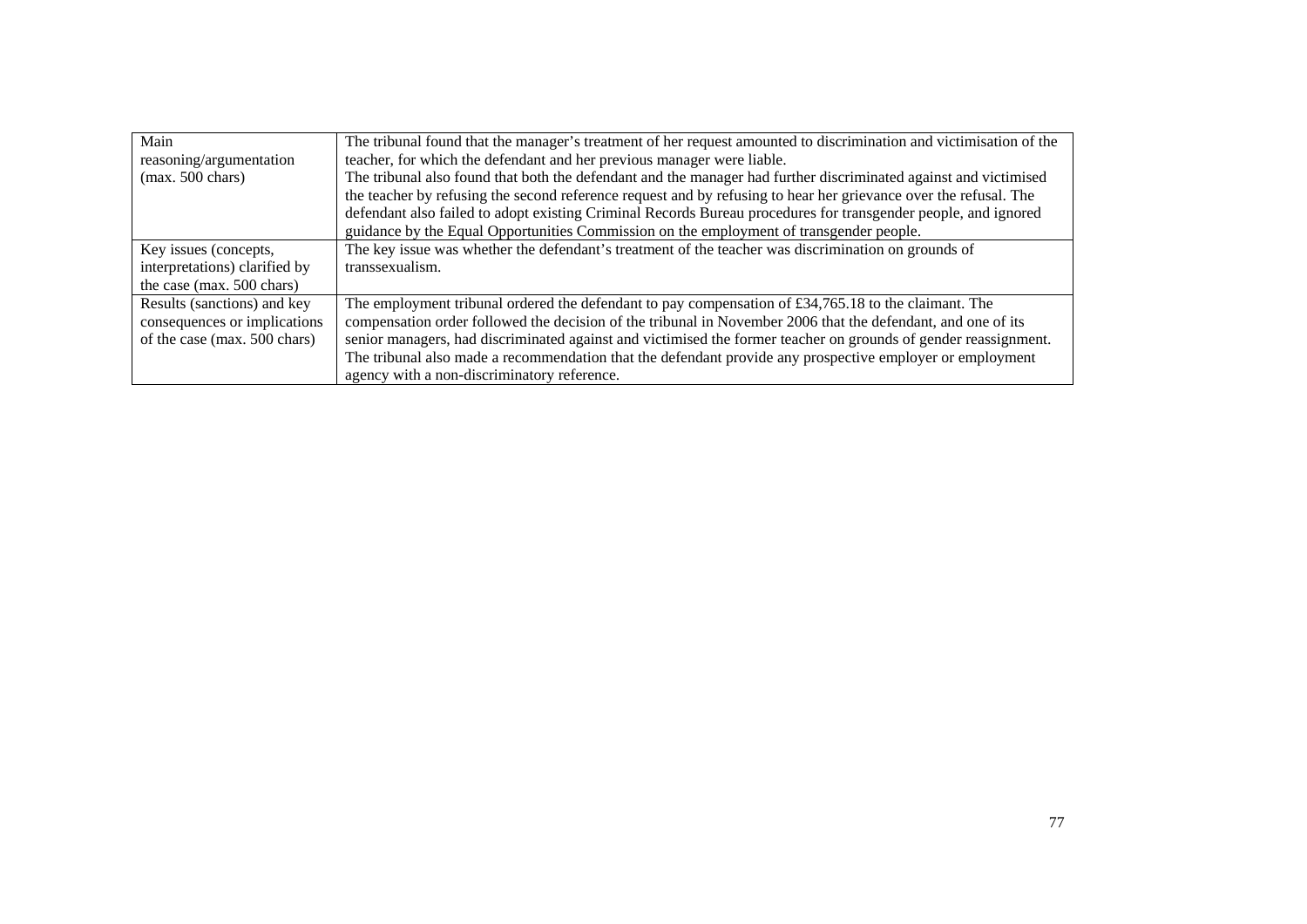|  | Chapter G, Name change and/or sex change of trans gender people, relevant case law, case 2 |  |  |
|--|--------------------------------------------------------------------------------------------|--|--|
|  |                                                                                            |  |  |

| Case title                                                                                                                       | A v Chief Constable of West Yorkshire<br>[2004] UKHL 21; [2005] 1 AC 51; [2004] 2 WLR 1209; [2004] 3 All ER 145                                                                                                                                                                                                                                                                                                                                                                                                                                                                                                                                                                                                                                                                                                                                                                                                                                                                                                                                                                                                                                                                                                                                                                                                                                                                                                                                                                                                                                                                                                                                                                                                         |  |
|----------------------------------------------------------------------------------------------------------------------------------|-------------------------------------------------------------------------------------------------------------------------------------------------------------------------------------------------------------------------------------------------------------------------------------------------------------------------------------------------------------------------------------------------------------------------------------------------------------------------------------------------------------------------------------------------------------------------------------------------------------------------------------------------------------------------------------------------------------------------------------------------------------------------------------------------------------------------------------------------------------------------------------------------------------------------------------------------------------------------------------------------------------------------------------------------------------------------------------------------------------------------------------------------------------------------------------------------------------------------------------------------------------------------------------------------------------------------------------------------------------------------------------------------------------------------------------------------------------------------------------------------------------------------------------------------------------------------------------------------------------------------------------------------------------------------------------------------------------------------|--|
| Decision date                                                                                                                    | 6 May 2004                                                                                                                                                                                                                                                                                                                                                                                                                                                                                                                                                                                                                                                                                                                                                                                                                                                                                                                                                                                                                                                                                                                                                                                                                                                                                                                                                                                                                                                                                                                                                                                                                                                                                                              |  |
| Reference details (type and<br>title of court/body; in original<br>language and English [official<br>translation, if available]) | House of Lords                                                                                                                                                                                                                                                                                                                                                                                                                                                                                                                                                                                                                                                                                                                                                                                                                                                                                                                                                                                                                                                                                                                                                                                                                                                                                                                                                                                                                                                                                                                                                                                                                                                                                                          |  |
| Key facts of the case<br>$(max. 500 \text{ chars})$                                                                              | A was a post operative male to female transsexual. Her application to join the police force as a woman was rejected<br>by the Chief Constable in March 1998 on the ground that she could not perform the full searching duties required<br>of a constable pursuant to the Police and Criminal Evidence Act 1984 (PCEA) section 54(9) which provides that a<br>search of persons who have been arrested or are in custody has to be carried out by a constable of the same sex as<br>the person searched. The Chief Constable maintained that it was a genuine occupational qualification, within the<br>meaning of section 7 of the Sex Discrimination Act 1975 (SDA), for a constable to be capable of searching men and<br>women, and that A could search neither given that under domestic law she was a man, but was otherwise, for all<br>intents and purposes, a woman. A relied on the prohibition on any discrimination on grounds of sex in the Equal<br>Treatment Directive 76/207 Art.2(1).<br>By the time the case reached the Court of Appeal, the European Court of Human Rights had decided in Goodwin v<br>UK that the refusal of English law to recognise a person's gender reassignment was in breach of that person's rights<br>under Arts 8 and 12 of the ECHR. The Court of Appeal, therefore, allowed A's appeal on the basis that the<br>Convention jurisprudence was read into domestic law and that the Chief Constable was obliged to treat the<br>complainant as a female and that it was not open to him to discriminate against her on the basis that she was a<br>transsexual and that no possibility of invoking section 7 of the SDA 1975 could arise. The Chief Constable<br>appealed. |  |
| Main                                                                                                                             | Was the rejection of A's application unlawful discrimination on the ground of sex? Is being a man, as opposed to a                                                                                                                                                                                                                                                                                                                                                                                                                                                                                                                                                                                                                                                                                                                                                                                                                                                                                                                                                                                                                                                                                                                                                                                                                                                                                                                                                                                                                                                                                                                                                                                                      |  |
| reasoning/argumentation                                                                                                          | woman, or vice versa, a genuine occupational qualification for the job of police officer in terms of section $7(2)(b)$                                                                                                                                                                                                                                                                                                                                                                                                                                                                                                                                                                                                                                                                                                                                                                                                                                                                                                                                                                                                                                                                                                                                                                                                                                                                                                                                                                                                                                                                                                                                                                                                  |  |
| $(max. 500 \text{ chars})$                                                                                                       | of the SDA? Does the wording 'same sex' in section 54(9) of the PCEA and the references to 'woman' and 'man'                                                                                                                                                                                                                                                                                                                                                                                                                                                                                                                                                                                                                                                                                                                                                                                                                                                                                                                                                                                                                                                                                                                                                                                                                                                                                                                                                                                                                                                                                                                                                                                                            |  |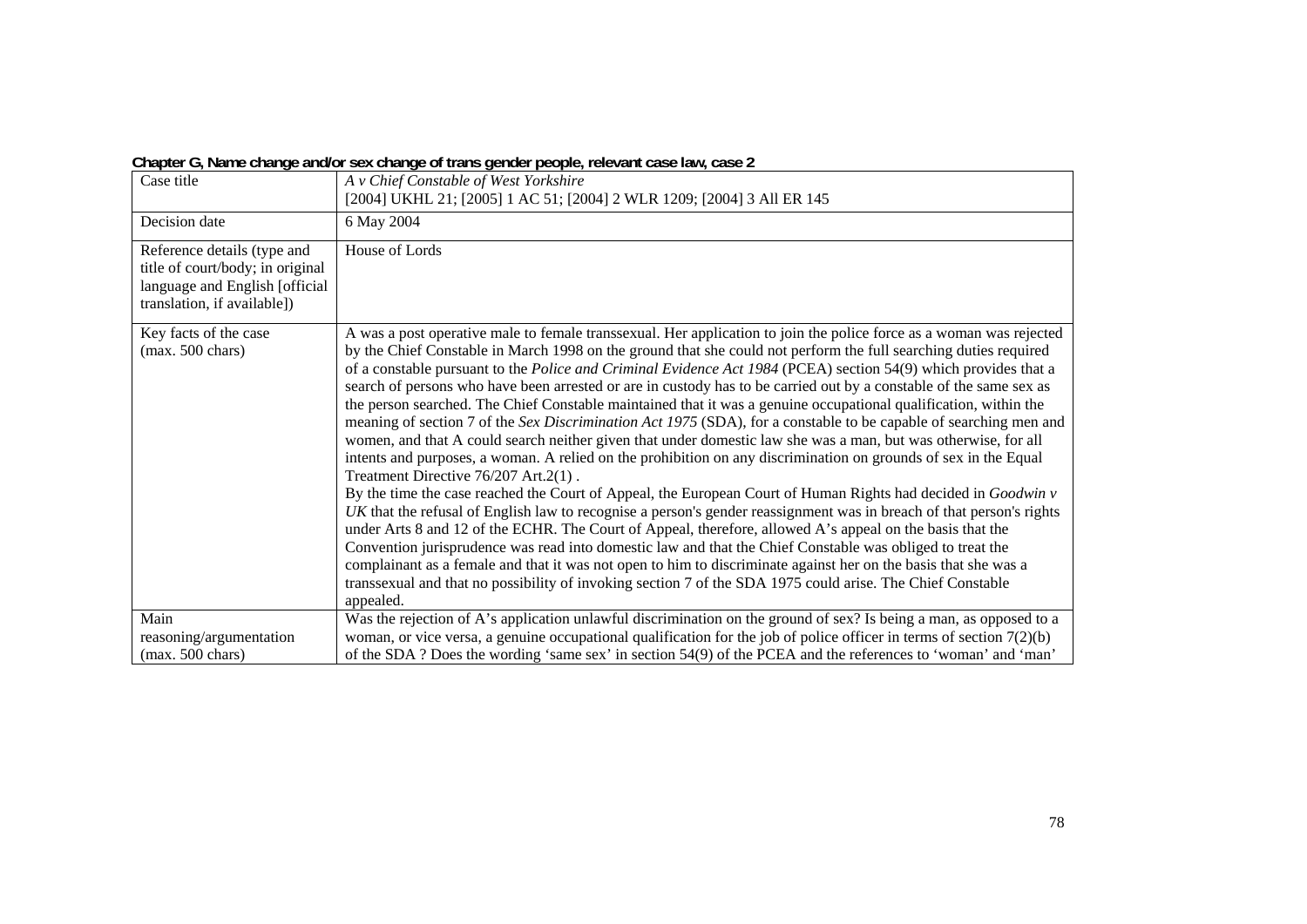|                                                                                     | in the SDA refer to a transsexual person in his or her reassigned gender?                                                                                                                                                                                                                                                                                                                                                                                                                                                                      |
|-------------------------------------------------------------------------------------|------------------------------------------------------------------------------------------------------------------------------------------------------------------------------------------------------------------------------------------------------------------------------------------------------------------------------------------------------------------------------------------------------------------------------------------------------------------------------------------------------------------------------------------------|
| Key issues (concepts,<br>interpretations) clarified by<br>the case (max. 500 chars) | It was agreed that the appeal had to turn on the rights of a transsexual under the Directive at the date when C<br>refused to offer A employment, rather than on domestic law or the impact of the <i>Goodwin</i> decision.<br>To give effect to the clear thrust of EC law, section 54(9) of the PCEA and section 7 of the SDA had to be<br>interpreted as referring to the acquired gender of a post operative transsexual who was visually and for all practical<br>purposes indistinguishable from non transsexual members of that gender. |
| Results (sanctions) and key                                                         | House of Lords, dismissing the Chief Constable's appeal, held that to refuse A's application was contrary to the                                                                                                                                                                                                                                                                                                                                                                                                                               |
| consequences or implications<br>of the case (max. 500 chars)                        | SDA.                                                                                                                                                                                                                                                                                                                                                                                                                                                                                                                                           |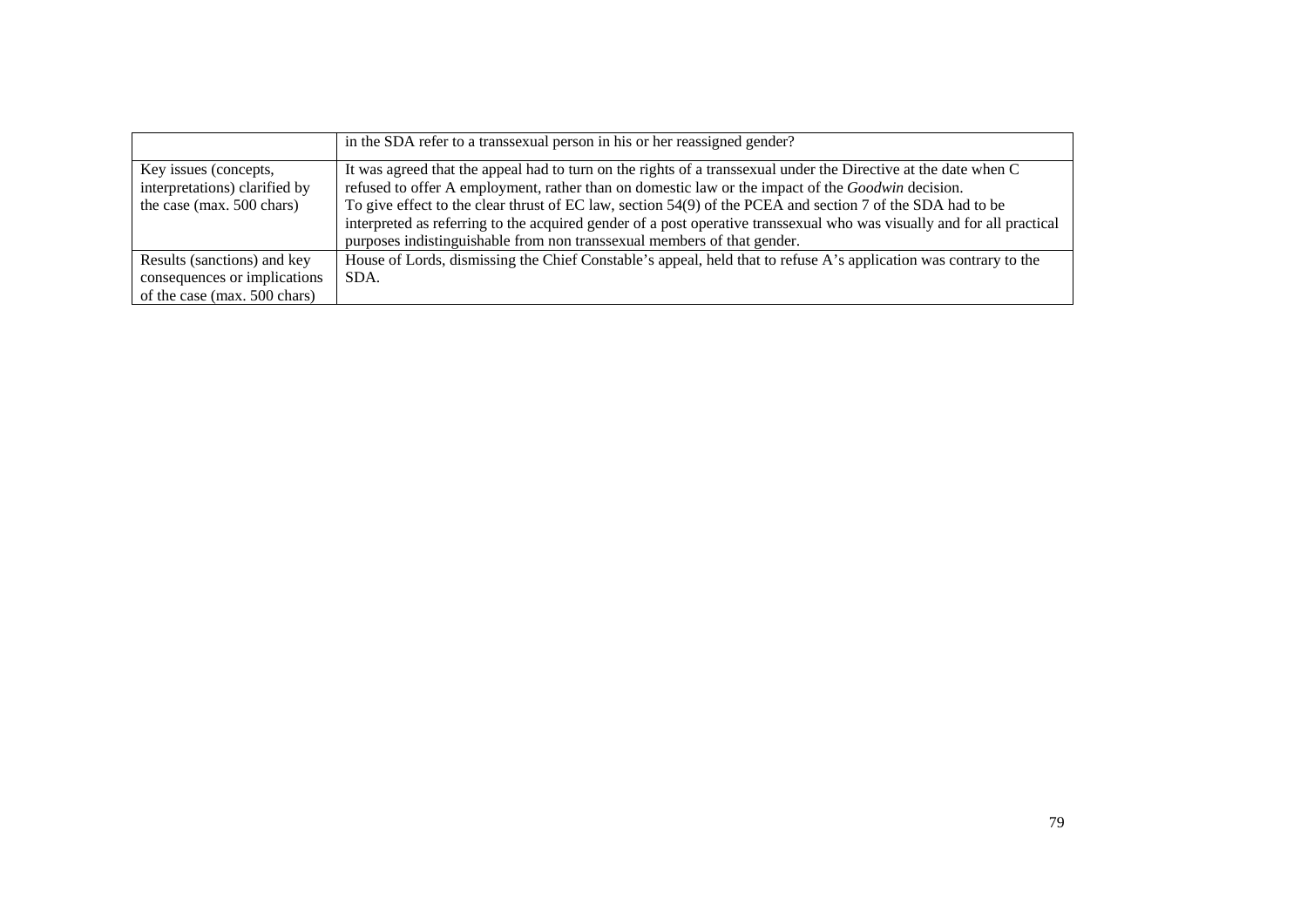| Case title                                                                                                                       | Croft v Royal Mail Group plc<br>[2003] EWCA Civ 1045; [2003] IRLR 592                                                                                                                                                                                                                                                                                                                                                                                                                                                                                                                                                                                                                                                                                                                                                                                                                                                                                                                                                                                                                                                                                                                                                                                                                                                                                                                                                                                                                                                                                                                                                                                                                                                                                                                                                                                                                              |
|----------------------------------------------------------------------------------------------------------------------------------|----------------------------------------------------------------------------------------------------------------------------------------------------------------------------------------------------------------------------------------------------------------------------------------------------------------------------------------------------------------------------------------------------------------------------------------------------------------------------------------------------------------------------------------------------------------------------------------------------------------------------------------------------------------------------------------------------------------------------------------------------------------------------------------------------------------------------------------------------------------------------------------------------------------------------------------------------------------------------------------------------------------------------------------------------------------------------------------------------------------------------------------------------------------------------------------------------------------------------------------------------------------------------------------------------------------------------------------------------------------------------------------------------------------------------------------------------------------------------------------------------------------------------------------------------------------------------------------------------------------------------------------------------------------------------------------------------------------------------------------------------------------------------------------------------------------------------------------------------------------------------------------------------|
| Decision date                                                                                                                    | 18 July 2003                                                                                                                                                                                                                                                                                                                                                                                                                                                                                                                                                                                                                                                                                                                                                                                                                                                                                                                                                                                                                                                                                                                                                                                                                                                                                                                                                                                                                                                                                                                                                                                                                                                                                                                                                                                                                                                                                       |
| Reference details (type and<br>title of court/body; in original<br>language and English [official<br>translation, if available]) | Court of Appeal (Civil Division)                                                                                                                                                                                                                                                                                                                                                                                                                                                                                                                                                                                                                                                                                                                                                                                                                                                                                                                                                                                                                                                                                                                                                                                                                                                                                                                                                                                                                                                                                                                                                                                                                                                                                                                                                                                                                                                                   |
| Key facts of the case<br>$(max. 500 \text{ chars})$                                                                              | The appellant began her employment with the Post Office in March 1987, as a man. In 1997, after consultations<br>with a medical specialist, she decided to change her gender role, started taking feminising hormones and planned<br>gender reassignment surgery. In August 1998, having discussed the matter with her employer, she attended work<br>dressed as a woman. Problems arose about which toilets the appellant should use. She wished to use the female<br>toilets, but female members of staff objected, and the appellant agreed initially to use the unisex disabled toilet. The<br>employer agreed that the appellant would eventually be able to use the female toilets, but declined to give a firm<br>date on which she could do so.<br>The appellant resigned on 4 June, asserting that she had been discriminated against by some colleagues and by<br>management. She stated that she had accepted the employer's repudiatory breach of contract and considered herself<br>to have been constructively dismissed. She presented a complaint of sex discrimination and unfair dismissal to the<br>employment tribunal contending that it was unlawful for an employer to refuse to allow a pre-operative transsexual<br>to the female sex, who presented with a female gender, to use the female toilets, or alternatively to require her to<br>use only a unisex toilet. The appellant referred to section $2A(1)(c)$ of the Sex Discrimination Act 1975 (SDA)<br>which provides that a person discriminates against another person if he treats that person less favourably than he<br>would treat other persons, and does so on the ground that that person intends to undergo, is undergoing, or has<br>undergone gender reassignment.<br>The claim was dismissed, as was her appeal to the Employment Appeal Tribunal. The appellant appealed to the<br>Court of Appeal. |

### **Chapter G, Name change and/or sex change of trans gender people, relevant case law, case 3**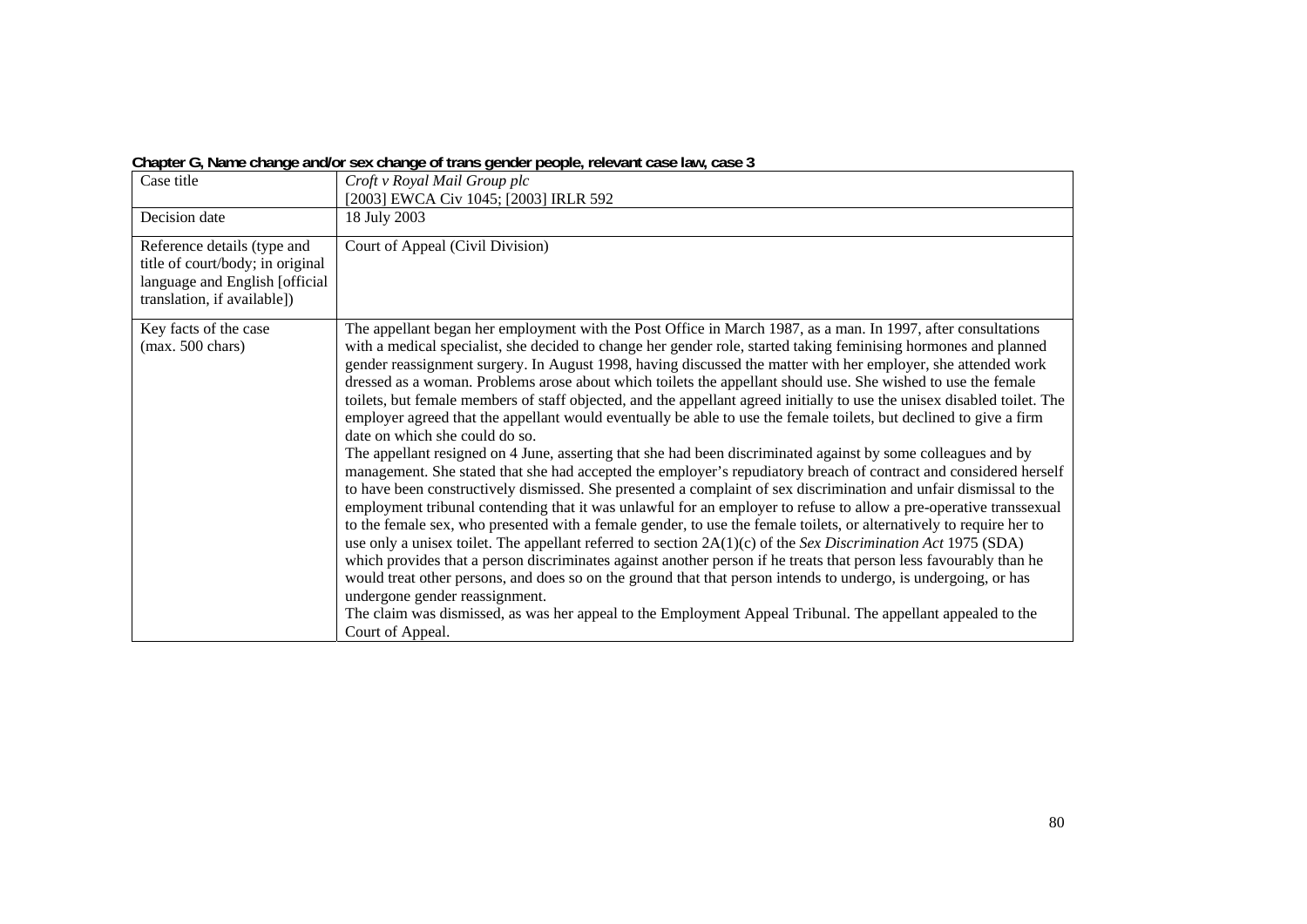| Main                          | The Court of Appeal found that at the material time the appellant was a transsexual and was in good faith in           |
|-------------------------------|------------------------------------------------------------------------------------------------------------------------|
| reasoning/argumentation       | wishing to become female. She had reached the stage of gender reassignment where she had begun, but not long           |
| $(max. 500 \text{ chars})$    | begun, to present as a woman attempting a 'real life test'.                                                            |
|                               | The Court determined whether A's treatment amounted to less favourable treatment on the ground she was                 |
|                               | undergoing gender reassignment. It held that the SDA, in section 2A, provides for a category of persons who are        |
|                               | not to be discriminated against. It acknowledged that by virtue of the definition in section 82 of the SDA, this       |
|                               | category includes persons at all stages of gender reassignment under medical supervision, thereby covering pre-        |
|                               | operative transsexuals. However, in considering what amounts to less favourable treatment on grounds of gender         |
|                               | reassignment, it does not follow that all such persons are entitled immediately to be treated as members of the sex    |
|                               | to which they aspire.                                                                                                  |
|                               | The Court held that a formerly male employee could not, by presenting as a female, necessarily and immediately         |
|                               | assert the right to use female toilets. The status of transsexual did not automatically entitle the employee to be     |
|                               | treated as a woman with respect to toilet facilities. The right does not arise automatically but is acquired by making |
|                               | progress in the gender reassignment procedure.                                                                         |
|                               | On the other hand, a permanent refusal of the choice of toilets to someone presenting as a woman could be an act of    |
|                               | discrimination even if the person has not undergone the final surgical intervention.                                   |
|                               | The Court of Appeal found that the employer was not guilty of direct discrimination against the appellant. The         |
|                               | measures taken by the employer were appropriate in the circumstances. He was entitled, for a period of time, to        |
|                               | rely on the unisex disabled toilet as being a sufficient facility.                                                     |
| Key issues (concepts,         | The moment at which a person at the 'real life test' stage is entitled to use female toilets depends on all the        |
| interpretations) clarified by | circumstances. The employer must take into account the stage reached in treatment, including the employee's own        |
| the case (max. 500 chars)     | assessment and presentation, although the employer is not bound by the employee's self-definition when making a        |
|                               | judgment as to when the changes occurred. The employer is also entitled to take into account, though not to be         |
|                               | governed by, the susceptibilities of other members of the workforce.                                                   |
|                               | The employer is thus given a discretionary range and time scale, especially where there is objection from other        |
|                               | employees. The problem is to define or delimit it.                                                                     |
| Results (sanctions) and key   | The Court of Appeal agreed with the Employment Appeal Tribunal in finding that the employers did not                   |
| consequences or implications  | discriminate on grounds of sex against the applicant pre-operative transsexual by not allowing her to use a female     |
| of the case (max. 500 chars)  | toilet and dismissed the appeal.                                                                                       |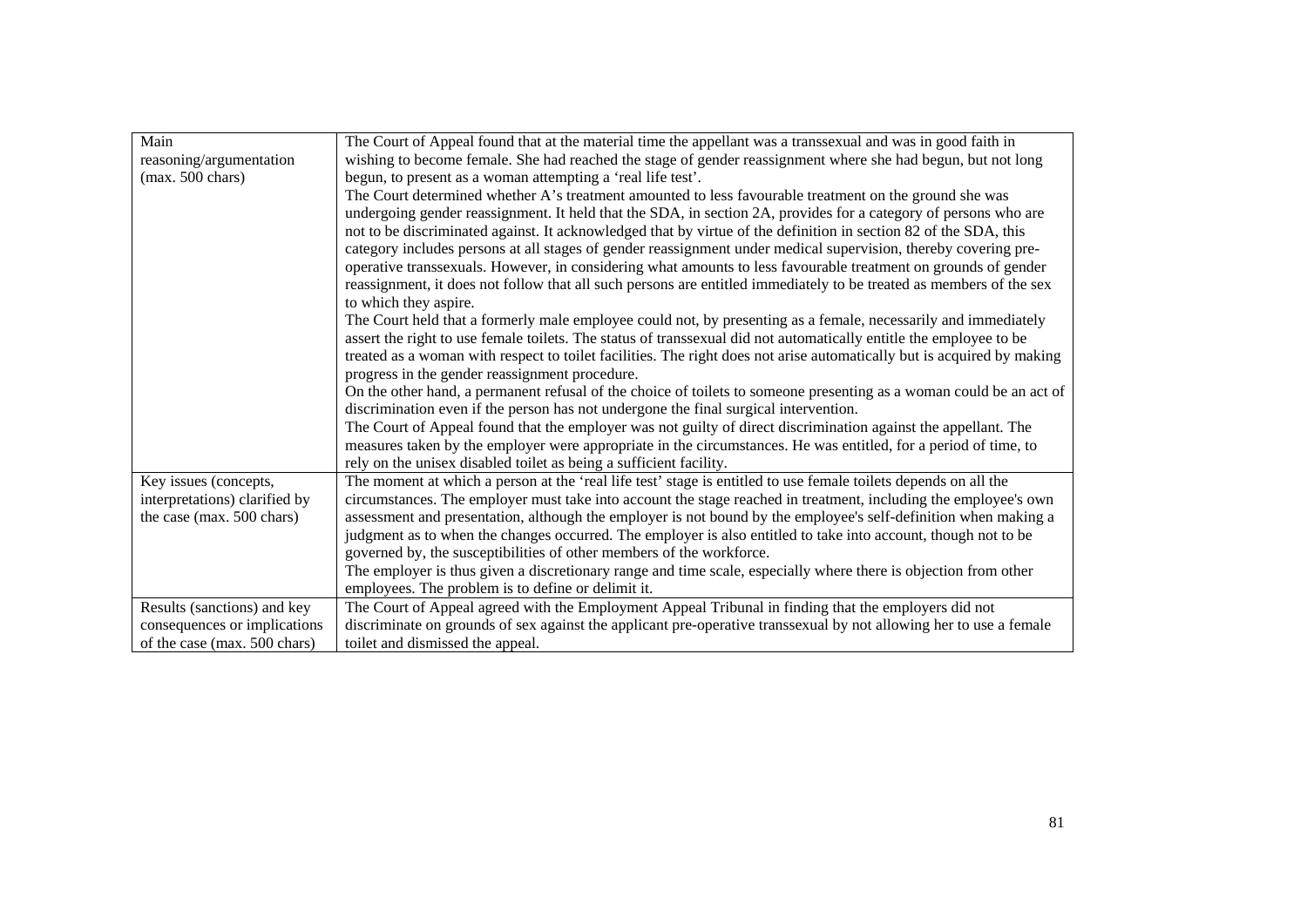|  |  |  | Chapter G, Name change and/or sex change of trans gender people, relevant case law, case 4 |
|--|--|--|--------------------------------------------------------------------------------------------|
|  |  |  |                                                                                            |

|                               | Case title                                                                                                                        | Chessington World of Adventures Ltd v Reed                                                                                                                                                                                                                                                                                                                                                                                                                                                                                                                                                                                                                                                                                                                                                                                                                                                                                                                                                                                                                                                                                                                                         |
|-------------------------------|-----------------------------------------------------------------------------------------------------------------------------------|------------------------------------------------------------------------------------------------------------------------------------------------------------------------------------------------------------------------------------------------------------------------------------------------------------------------------------------------------------------------------------------------------------------------------------------------------------------------------------------------------------------------------------------------------------------------------------------------------------------------------------------------------------------------------------------------------------------------------------------------------------------------------------------------------------------------------------------------------------------------------------------------------------------------------------------------------------------------------------------------------------------------------------------------------------------------------------------------------------------------------------------------------------------------------------|
|                               |                                                                                                                                   | [1998] ICR 97; [1997] IRLR 556                                                                                                                                                                                                                                                                                                                                                                                                                                                                                                                                                                                                                                                                                                                                                                                                                                                                                                                                                                                                                                                                                                                                                     |
|                               | Decision date                                                                                                                     | 27 June 1997                                                                                                                                                                                                                                                                                                                                                                                                                                                                                                                                                                                                                                                                                                                                                                                                                                                                                                                                                                                                                                                                                                                                                                       |
|                               | Reference details (type and<br>title of court/body; in original<br>language and English [official]<br>translation, if available]) | <b>Employment Appeal Tribunal</b>                                                                                                                                                                                                                                                                                                                                                                                                                                                                                                                                                                                                                                                                                                                                                                                                                                                                                                                                                                                                                                                                                                                                                  |
|                               | Key facts of the case<br>$(max. 500 \text{ chars})$                                                                               | In 1987, R, a biological male, was employed by CW as a rides technician. In July 1991, R announced her change of<br>gender identity from male to female, following which she suffered prolonged and serious harassment by a minority<br>of her male colleagues. R went on sick leave in March 1994 and was dismissed on grounds on incapability in July<br>1994. No real investigation was carried out into R's difficulties and no significant steps were taken to protect her or<br>prevent the continuation of the harassment, in spite of complaints made by R. No disciplinary action was taken<br>against those responsible for the harassment. On her complaint to an industrial tribunal that she had been<br>unlawfully discriminated against on the ground of her sex, contrary to sections $1(1)(a)$ and $6(2)(b)$ of the Sex<br>Discrimination Act 1975 (SDA), the tribunal found that the employers had known that a concerted course of<br>harassment had taken place but had failed to act on that knowledge and that that constituted a continuous detriment<br>amounting to direct discrimination, for which the employers were directly liable to the applicant. |
|                               | Main<br>reasoning/argumentation                                                                                                   | The principal question considered was whether the SDA applies in a case where the complainant relies upon less<br>favourable treatment following notice of intention to undergo gender reassignment.                                                                                                                                                                                                                                                                                                                                                                                                                                                                                                                                                                                                                                                                                                                                                                                                                                                                                                                                                                               |
| $(max. 500 \text{ chars})$    |                                                                                                                                   |                                                                                                                                                                                                                                                                                                                                                                                                                                                                                                                                                                                                                                                                                                                                                                                                                                                                                                                                                                                                                                                                                                                                                                                    |
|                               | Key issues (concepts,                                                                                                             | Interpreting the SDA consistently with the ruling of the ECJ in $P$ v $S$ and Cornwall County Council [1996] IRLR                                                                                                                                                                                                                                                                                                                                                                                                                                                                                                                                                                                                                                                                                                                                                                                                                                                                                                                                                                                                                                                                  |
| interpretations) clarified by |                                                                                                                                   | 347, it was held that the scope of the Act also extended to discrimination arising from gender reassignment and                                                                                                                                                                                                                                                                                                                                                                                                                                                                                                                                                                                                                                                                                                                                                                                                                                                                                                                                                                                                                                                                    |
|                               | the case (max. 500 chars)                                                                                                         | that there was no requirement for a male/female comparison where the reason for the less favourable treatment was                                                                                                                                                                                                                                                                                                                                                                                                                                                                                                                                                                                                                                                                                                                                                                                                                                                                                                                                                                                                                                                                  |
|                               |                                                                                                                                   | the applicant's intention to undergo gender reassignment.                                                                                                                                                                                                                                                                                                                                                                                                                                                                                                                                                                                                                                                                                                                                                                                                                                                                                                                                                                                                                                                                                                                          |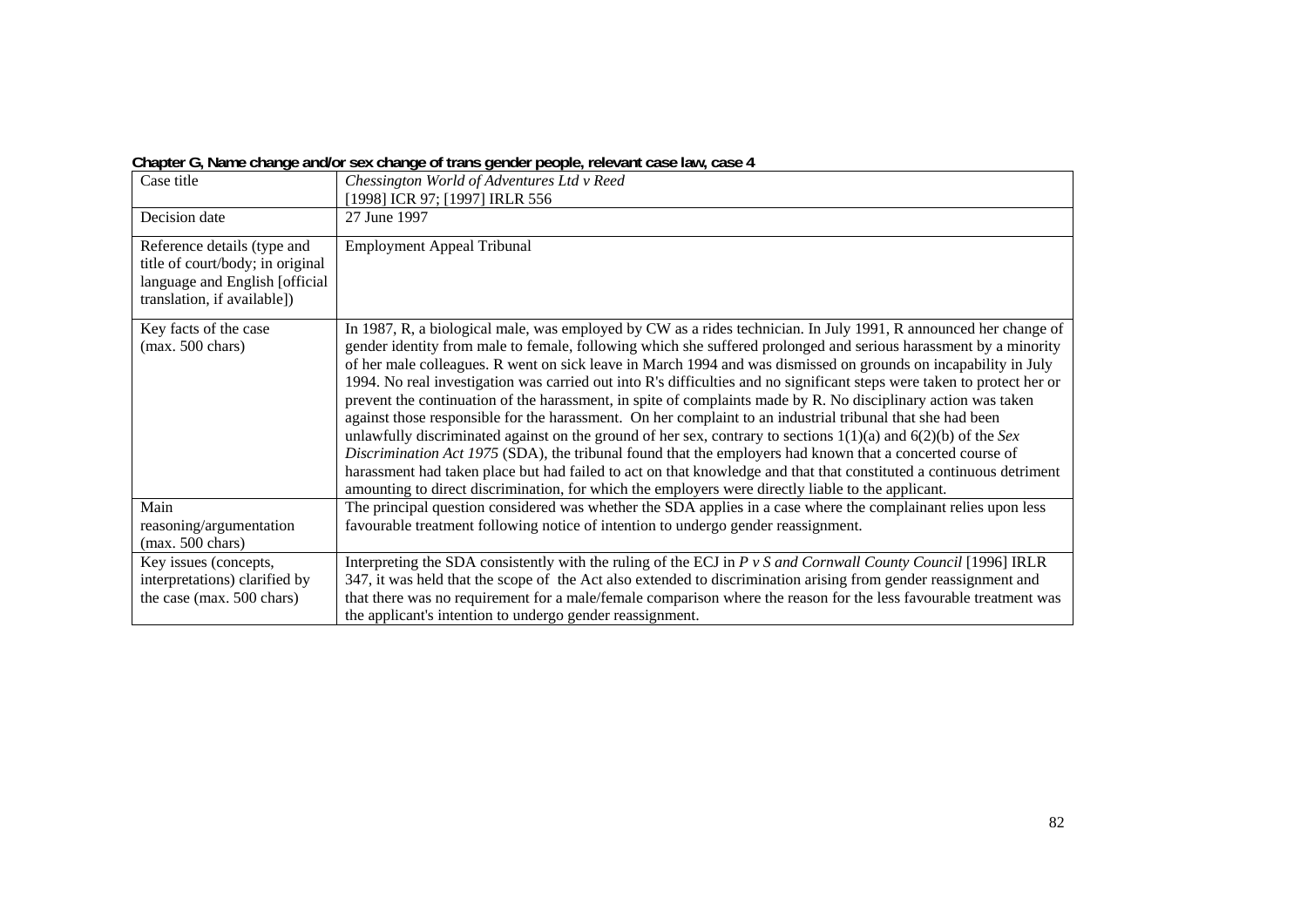| Results (sanctions) and key  | The tribunal applied the decision of the European Court of Justice in $P \nu S$ and Cornwall County Council that |
|------------------------------|------------------------------------------------------------------------------------------------------------------|
| consequences or implications | discrimination arising from gender reassignment constituted discrimination on grounds of sex under Art 5(1) of   |
| of the case (max. 500 chars) | Council Directive (EEC) 76/207 (on the implementation of the principle of equal treatment for men and women as   |
|                              | regards access to employment, vocational training and promotion and working conditions), and therefore precluded |
|                              | dismissal of a transsexual for a reason related to a gender re-assignment. The ECJ held that: 'Where a person is |
|                              | dismissed on the ground that he/she intends to undergo, or has undergone, gender reassignment, he/she is treated |
|                              | unfavourably by comparison with persons of the sex to which he/she was deemed to belong before undergoing        |
|                              | gender reassignment.'                                                                                            |
|                              | Following the $P \nu S$ and Cornwall County Council judgment, the UK adopted the Sex Discrimination (Gender      |
|                              | Reassignment) Regulations 1999 which amended the SDA to explicitly protect transsexual people from               |
|                              | discrimination in employment.                                                                                    |

**Chapter I, Case law relevant to the impact of good practices on homophobia and/or discrimination on the ground of sexual orientation**  No relevant case law available.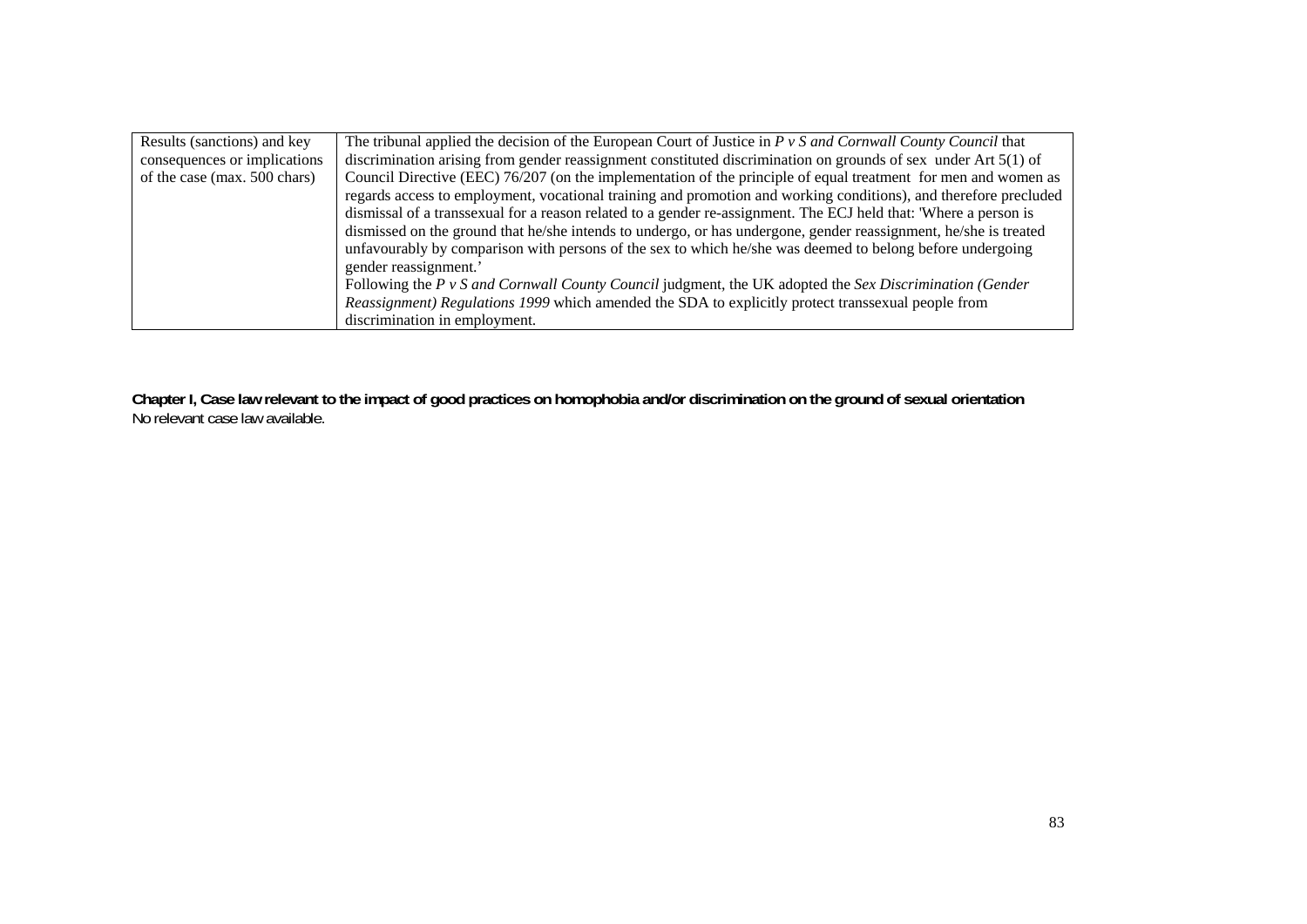# Annex 2 – Statistics

|                                                                        | 2000                | 2001 | 2002 | 2003 | 2004           | 2005         | 2006         | 2007     |
|------------------------------------------------------------------------|---------------------|------|------|------|----------------|--------------|--------------|----------|
| Total complaints of discrimination on the ground of sexual orientation |                     |      |      |      |                |              |              |          |
| A) Employment                                                          | n.a. <sup>157</sup> | n.a. | n.a. | 61   | 367            | 406          | 490          | n.a.     |
| England, Wales and Scotland <sup>158</sup><br>$\bullet$                | n.a.                | n.a. | n.a. | 61   | 349            | 395          | 470          | n.a.     |
| Northern Ireland <sup>159</sup><br>$\bullet$                           | n.a.                | n.a. | n.a. | n.a. | 18             | 11           | 20           | n.a.     |
| B) Goods and Services <sup>160</sup>                                   | n.a.                | n.a. | n.a. | n.a. | n.a.           | n.a.         | n.a.         | $\Omega$ |
| Total finding of Discrimination confirmed                              | n.a.                | n.a. | n.a. | n.a. | $\Omega$       | 14           | 21           | n.a.     |
| Employment Tribunal (for England, Wales and Scotland)<br>$\bullet$     | n.a.                | n.a. | n.a. | n.a. | $\Omega$       | 14           | 21           | n.a.     |
| Industrial Tribunal (for Northern Ireland)<br>$\bullet$                | n.a.                | n.a. | n.a. | n.a. | $\overline{0}$ | $\mathbf{0}$ | $\mathbf{0}$ | n.a.     |

#### **Chapter A, Implementation of Employment Directive 2000/78/EC in relation to sexual orientation**

<sup>&</sup>lt;sup>157</sup> N.a. = not available.

<sup>&</sup>lt;sup>158</sup> The Employment Equality (Sexual Orientation) Regulations 2003 came into force in December 2003. The statistical information is collected according to the employment tribunal's financial year, which starts in April and finishes in March of the following year. The latest statistics for the period from April 2007 to March 2008 are not yet available. See Employment Tribunals Service, Annual Report for 2005- 06, p.28, available at: http://www.employmenttribunals.gov.uk/publications/documents/annual\_reports/ETSAR05-06.pdf (14.02.2008).

<sup>&</sup>lt;sup>159</sup> The Employment Equality (Sexual Orientation) Regulations (Northern Ireland) 2003 came into force in December 2003. The statistical information is collected according to the industrial tribunal's financial year, which starts in April and finishes in March of the following year. The latest statistics for the period from April 2007 to March 2008 are not yet available.

<sup>&</sup>lt;sup>160</sup> The Equality Act (Sexual Orientation) Regulations 2007 prohibiting discrimination on grounds of sexual orientation in goods and services came into force in April 2007 and so far no complaints have been lodged under these Regulations.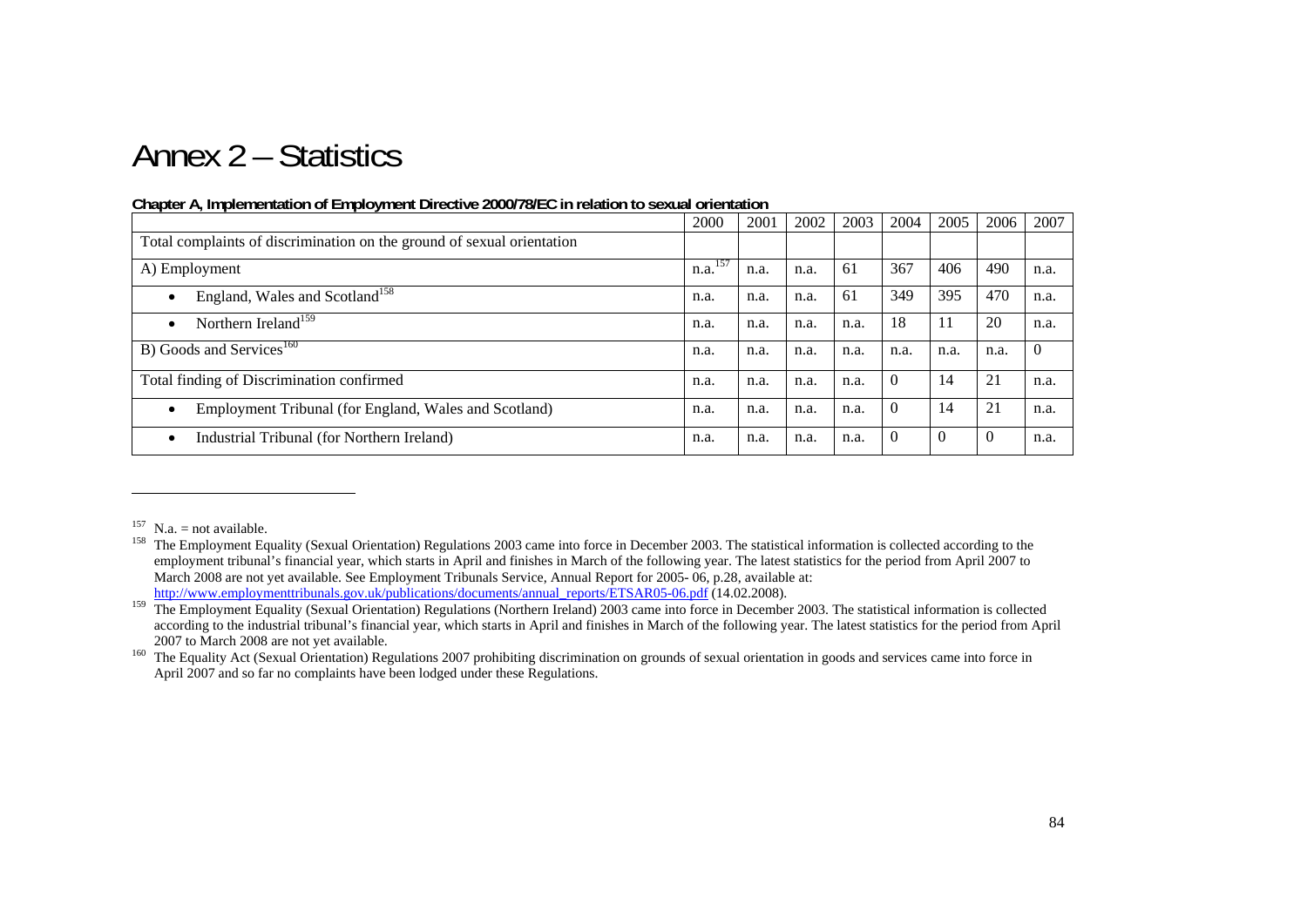| National Number of sanctions/compensation payments issued (by courts, tribunals,<br>equality bodies etc.): if possible disaggregated according to social areas of<br>discrimination (employment, education, housing, goods and services etc.) <sup>161</sup> | n.a. | n.a. | n.a. | n.a. | n.a. | n.a. | n.a. | n.a |
|--------------------------------------------------------------------------------------------------------------------------------------------------------------------------------------------------------------------------------------------------------------|------|------|------|------|------|------|------|-----|
| National range of sanctions/compensation payments (by courts, tribunals, equality<br>bodies etc.): if possible disaggregated according to social areas of discrimination<br>(employment, education, housing, goods and services etc.)                        | n.a. | n.a. | n.a. | n.a. | n.a. | n.a. | n.a  | n.a |

#### **Chapter B, Freedom of movement of LGBT partners162**

|                                                                                                                                                                                                                                                                                            | 2000 | 2001 | 2002 | 2003 | 2004 | 2005 | 2006 | 2007 |
|--------------------------------------------------------------------------------------------------------------------------------------------------------------------------------------------------------------------------------------------------------------------------------------------|------|------|------|------|------|------|------|------|
| Number of LGBT partners of EU citizens residing in your country falling under<br>Directive 2004/38/EC (i.e., LGBT partners having exercised their freedom of<br>movement as granted to family members of EU citizens, whether under Directive<br>2004/38/EC or under previous instruments) | n.a. | n.a. | n.a. | n.a. | n.a. | n.a. | n.a. | n.a. |
| Number of LGBT partners who claimed their right to residence but were denied this<br>right                                                                                                                                                                                                 | n.a. | n.a. | n.a. | n.a. | n.a. | n.a. | n.a. | n.a. |

**Chapter C, Asylum and subsidiary protection, protection due to persecution on the grounds of sexual orientation163**

<sup>&</sup>lt;sup>161</sup> The tribunals do not hold information on number and range of sanctions in their database. Such information can only be gathered on a case by case basis from the public register. Email communication with the Office of the Employment Tribunals (UK) and the Office of the Industrial Tribunals & the Fair Employment Tribunal in Northern Ireland, 29.01.2008.

<sup>&</sup>lt;sup>162</sup> According to communication with the Home Office on 24.01.2008, the statistical information requested by the FRA does not exist, mainly because family members are not required to indicate whether they live in a same-sex or different-sex relationship or whether they are married or have contracted a registered partnership

<sup>&</sup>lt;sup>163</sup> The Home Office does not collect data on the sexual orientation of applicants for asylum or human rights protection. (Email-communication with the Home Office, 08.02.2008).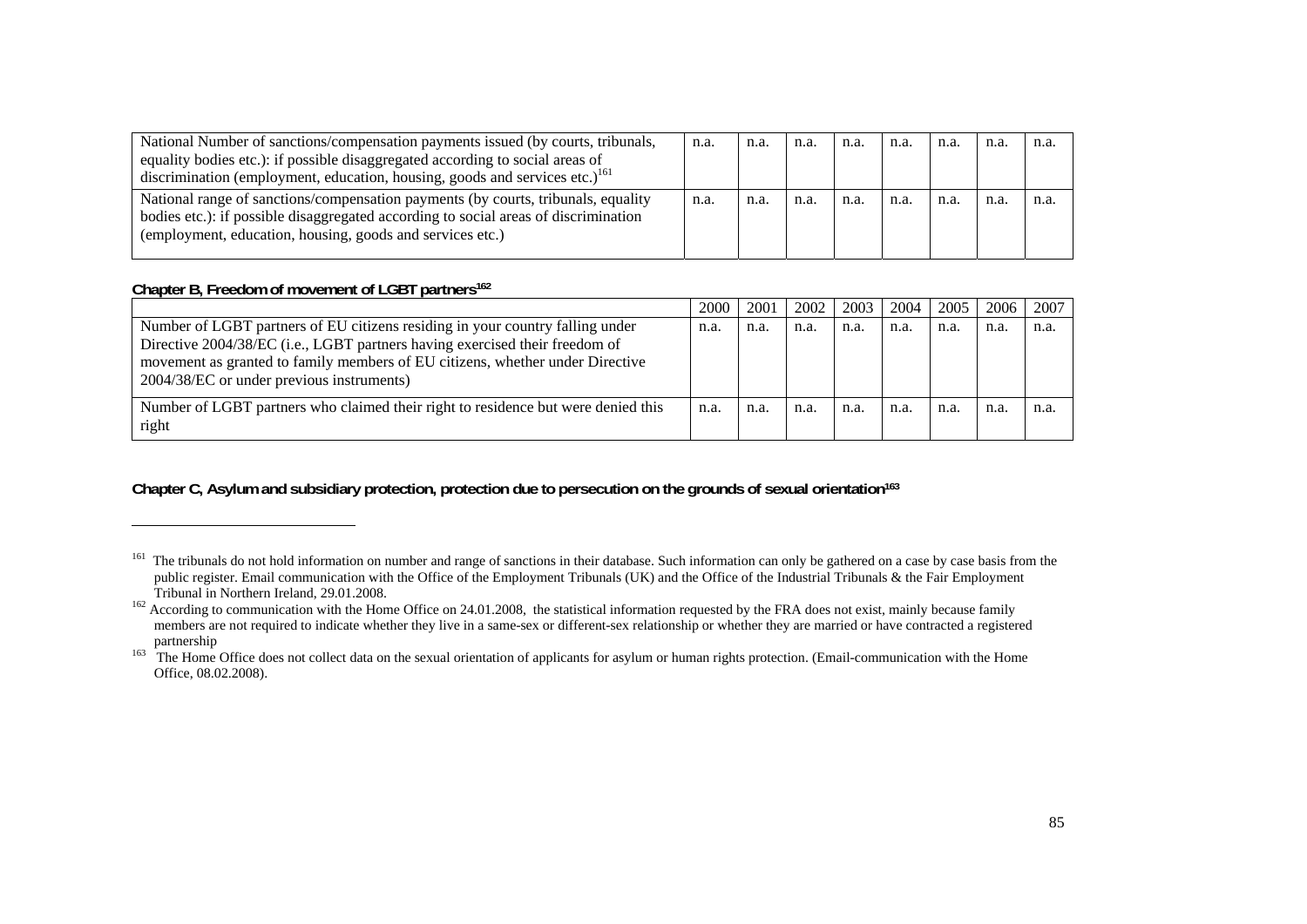|                                                                                 | 2000 | 2001 | 2002 | 2003 | 2004 | 2005 | 2006 | 2007 |
|---------------------------------------------------------------------------------|------|------|------|------|------|------|------|------|
| Number of LGBT individuals benefiting from asylum/subsidiary protection due to  | n.a. | n.a. | n.a. | n.a. | n.a. | n.a. | n.a. | n.a. |
| persecution on the ground of sexual orientation.                                |      |      |      |      |      |      |      |      |
| Number of LGBT individuals who were denied the right to asylum or to subsidiary | n.a. | n.a. | n.a. | n.a. | n.a. | n.a. | n.a. | n.a. |
| protection despite having invoked the fear of persecution on grounds of sexual  |      |      |      |      |      |      |      |      |
| orientation                                                                     |      |      |      |      |      |      |      |      |

#### **Chapter C, Asylum and subsidiary protection, protection of LGBT partners164**

|                                                                                   | 2000 | 2001 | 2002 | 2003 | 2004 | 2005 | 2006 | 2007 |
|-----------------------------------------------------------------------------------|------|------|------|------|------|------|------|------|
| Number of LGBT partners of persons enjoying refugee/ subsidiary protection status | n.a. | n.a. | n.a. | n.a. | n.a. | n.a. | n.a. | n.a. |
| residing in your country falling under Art 2/h Directive 2004/83/EC               |      |      |      |      |      |      |      |      |
| Number of LGBT partners of persons enjoying refugee/subsidiary protection status  | n.a. | n.a. | n.a. | n.a. | n.a. | n.a. | n.a  | n.a. |
| who were denied the possibility to stay with their partner                        |      |      |      |      |      |      |      |      |

#### Chapter D, LGBT partners benefiting family reunification<sup>165</sup>

|                                                                                                                                               | 2000 | 2001 | 2002 | 2003 | 2004 | 2005 | 2006 | 2007 |
|-----------------------------------------------------------------------------------------------------------------------------------------------|------|------|------|------|------|------|------|------|
| Number of LGBT partners of third country nationals residing in your country<br>benefiting from family reunification.                          | n.a. | n.a. | n.a. | n.a. | n.a. | n.a. | n.a. | n.a. |
| Number of LGBT partners of third country nationals residing in your country who<br>were denied the right to benefit from family reunification | n.a. | n.a. | n.a. | n.a. | n.a. | n.a. | n.a  | n.a. |

## **Chapter E, LGBT people enjoyment of freedom of assembly**

<sup>&</sup>lt;sup>164</sup> The Home Office does not collect data on the sexual orientation of applicants for asylum or human rights protection. (Email-communication with the Home Office, 08.02.2008).

<sup>&</sup>lt;sup>165</sup> Information on numbers of LGBT partners benefiting from family reunification is not available. (Communication by phone and email with the Home Office, 24.01.2008 and 08.02.2008).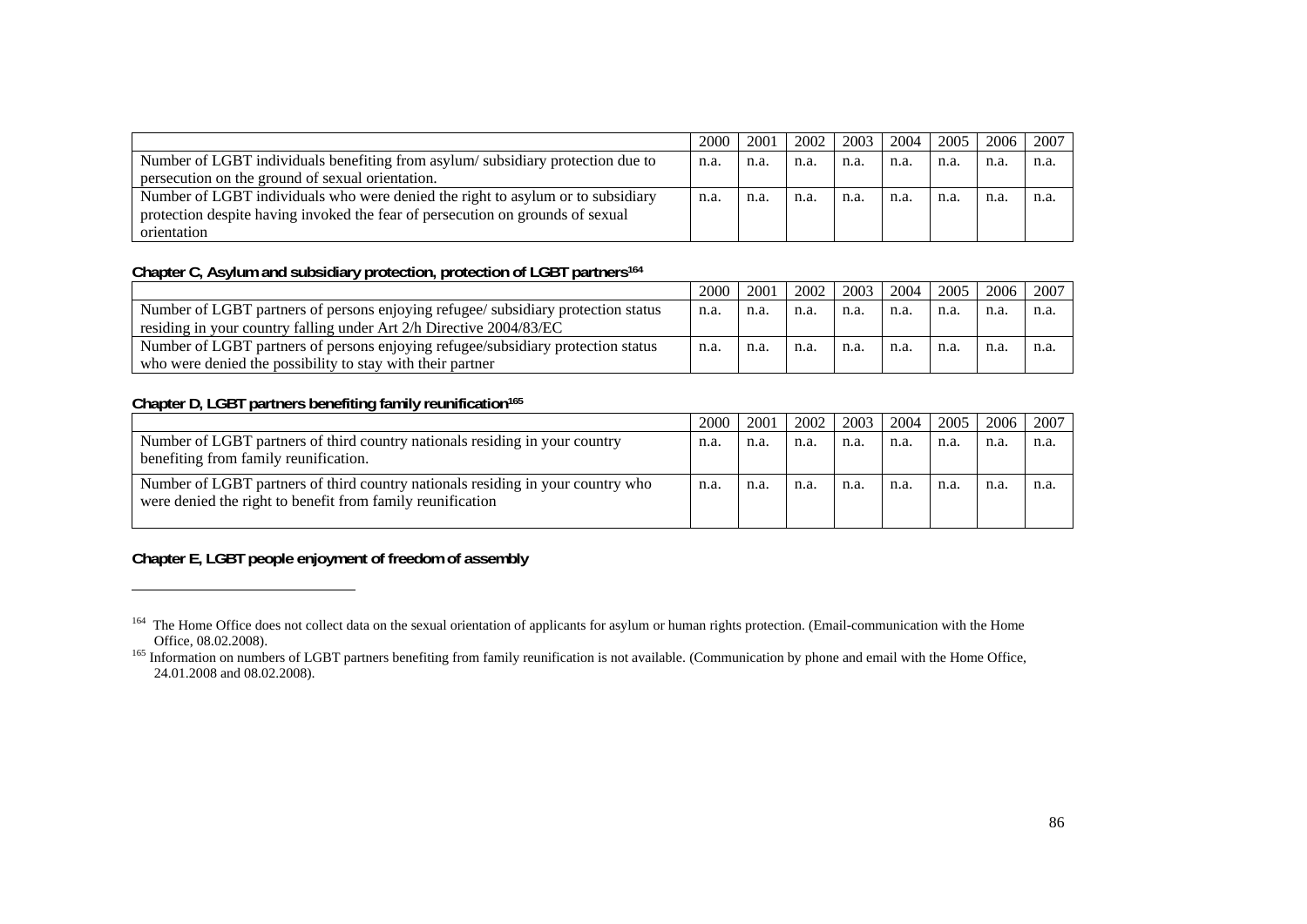|                                                                                                           | 2000           | 2001 | 2002 | 2003 | 2004             | 2005 | 2006 | 2007             |
|-----------------------------------------------------------------------------------------------------------|----------------|------|------|------|------------------|------|------|------------------|
| Number of demonstrations in favour of tolerance of LGBT people, gay pride parades,<br>etc. <sup>166</sup> | 1 <sub>2</sub> |      |      |      | $\bigcap$ 1<br>. | 26   | 26   | $\sim$<br>$\sim$ |
| Number of demonstrations against tolerance of LGBT people. <sup>167</sup>                                 |                |      |      |      |                  |      |      |                  |

#### **Chapter F, Homophobic hate speech168**

|                                                                                      | 2000 | 2001 | 2002 | 2003 | 2004 | 2005 | 2006 | 2007 |
|--------------------------------------------------------------------------------------|------|------|------|------|------|------|------|------|
| Number of criminal court cases regarding homophobic hate speech initiated (number    | n.a. | n.a. | n.a. | n.a. | n.a. | n.a. | n.a. | n.a. |
| of prosecutions)                                                                     |      |      |      |      |      |      |      |      |
| Number of convictions regarding homophobic hate speech (please indicate range of     | n.a. | n.a. | n.a. | n.a. | n.a. | n.a. | n.a. | n.a. |
| sanctions ordered)                                                                   |      |      |      |      |      |      |      |      |
| Range of sanctions issued for homophobic hate speech                                 | n.a. | n.a. | n.a. | n.a. | n.a. | n.a. | n.a. | n.a. |
| Number of non-criminal court cases initiated for homophobic statements               | n.a. | n.a. | n.a. | n.a. | n.a. | n.a  | n.a. | n.a. |
| Number of non-criminal court cases initiated for homophobic statements which were    | n.a. | n.a. | n.a. | n.a. | n.a. | n.a. | n.a. | n.a. |
| successfully completed (leading to a decision in favour of the plaintiff, even if no |      |      |      |      |      |      |      |      |
| sanctions other than symbolic were imposed)                                          |      |      |      |      |      |      |      |      |

**Chapter F, Homophobic crimes169**

 $166$  Numbers for years  $2000 - 2003$  have been gathered through web-research on LGBT news sites. The figures from 2003 onwards are available at: http://www.pinkuk.com/events/pride2003Dates.asp (14.02.2008).

<sup>&</sup>lt;sup>167</sup> No information has been found on large demonstrations against tolerance of LGBT people. Each London Pride parade attracts a very small protest by a group called Christian Voice. This protest takes place as the parade passes, and is facilitated as lawful protest so long as the banners do not carry abusive or offensive messages.

<sup>&</sup>lt;sup>168</sup> At the time of writing, there is no offence of incitement to hatred on grounds of sexual orientation in Great Britain and Northern Ireland.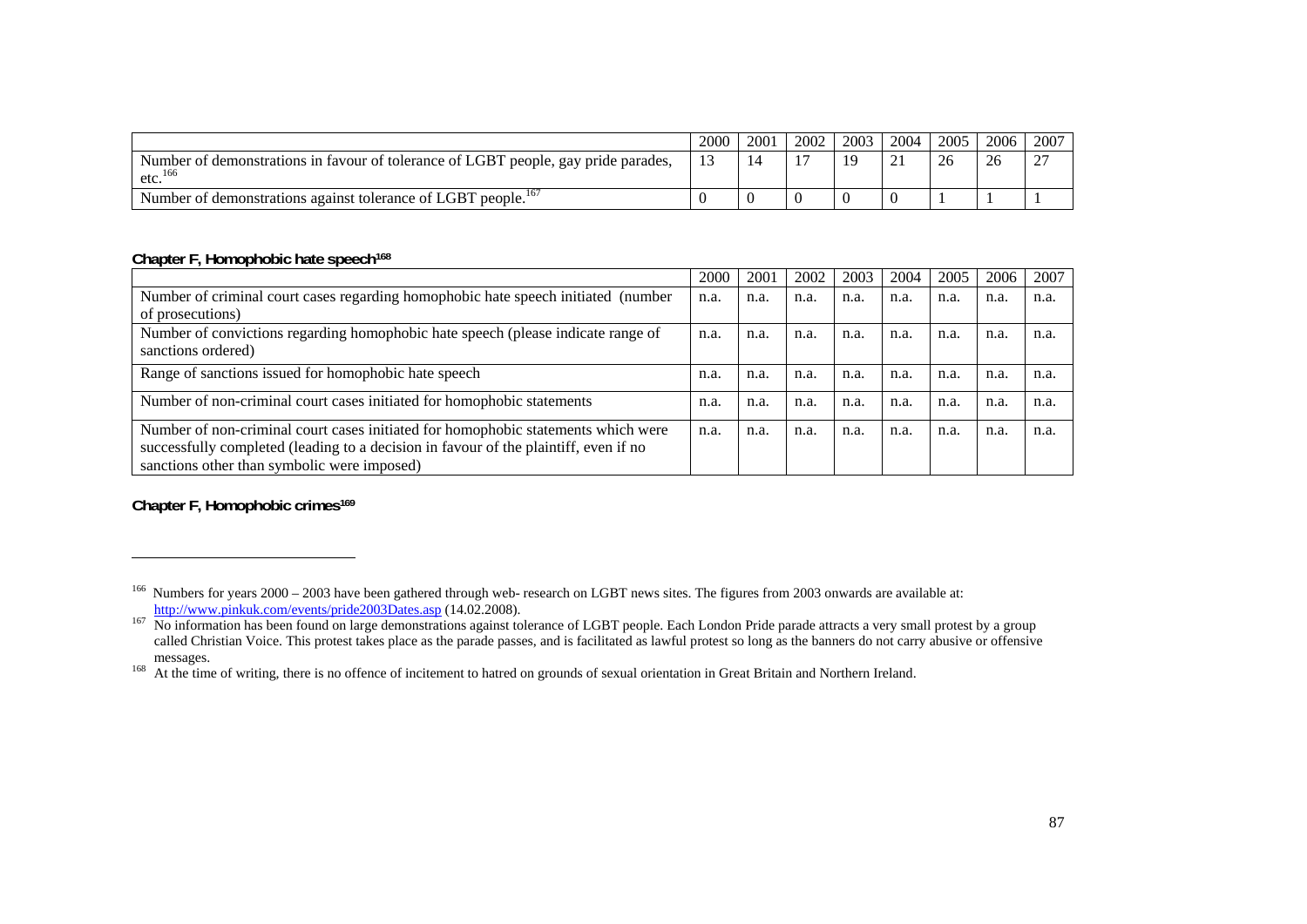|                                                                                                  | 2000 | 2001 | 2002 | 2003 | 2004 | 2005 | 2006 | 2007 |
|--------------------------------------------------------------------------------------------------|------|------|------|------|------|------|------|------|
| Number of criminal court cases regarding homophobic crimes initiated (number of<br>prosecutions) | n.a. | n.a. | n.a. | n.a. | 289  | 518  | 791  | 988  |
| <b>England and Wales</b><br>$\bullet$                                                            | n.a. | n.a. | n.a. | n.a. | 289  | 518  | 791  | 988  |
| Scotland <sup>170</sup><br>$\bullet$                                                             | n.a. | n.a. | n.a. | n.a. | n.a. | n.a. | n.a. | n.a. |
| Northern Ireland<br>$\bullet$                                                                    | n.a. | n.a. | n.a. | n.a. | n.a. | n.a. | n.a. | n.a. |
| Number of convictions regarding homophobic crimes                                                | n.a. | n.a. | n.a. | n.a. | 204  | 375  | 580  | 759  |
| <b>England and Wales</b><br>$\bullet$                                                            | n.a. | n.a. | n.a. | n.a. | 204  | 375  | 580  | 759  |
| Scotland<br>$\bullet$                                                                            | n.a. | n.a. | n.a. | n.a. | n.a. | n.a. | n.a. | n.a. |
| Northern Ireland<br>$\bullet$                                                                    | n.a. | n.a. | n.a. | n.a. | n.a. | n.a. | n.a. | n.a. |

#### **Chapter F, Homophobic motivation of crimes as aggravating factor171**

|                                                                                                              | 2000 | 200  | 2002  | 2003 | 2004 | 2005 | 2006 | 2007 |
|--------------------------------------------------------------------------------------------------------------|------|------|-------|------|------|------|------|------|
| which<br>. cour<br>1n<br>motivation<br>criminal<br>homophobic<br>used as an<br>was<br>decisions<br>Number of | n.a. | n.a. | 11.a. | n.a. | n.a  | n.a. | n.a. | n.a. |
| aggravating factor in<br>sentencing                                                                          |      |      |       |      |      |      |      |      |

<sup>169</sup> The Crown Prosecution Service (CPS), which keeps data for England and Wales, collects statistical information on homophobic crime in general and does not disaggregate it according to the type of offense committed, e.g. hate speech. When prosecuting cases with a homophobic element, the CPS adopts the following definition for homophobic crime: 'Any incident which is perceived to be homophobic or transphobic by the victim'. (Email communication with the CPS, 24.01.2008, and with the Justice Department of the Scottish Government, 07.02.2008).

 $170$  Secotish courts, at present, do not keep statistical information on homophobic hate crime.

171 In England and Wales, section 146 of the *Criminal Justice Act 2003,* which extended existing hate-crime statutory aggravating factors to include sexual orientation, came into effect in April 2005. The Crown Prosecution Service does not collect information on the use of aggravating factors in sentencing, but there is one publicly known murder case where 'hostility based on sexual orientation' has been used as an aggravating factor when sentencing for murder.